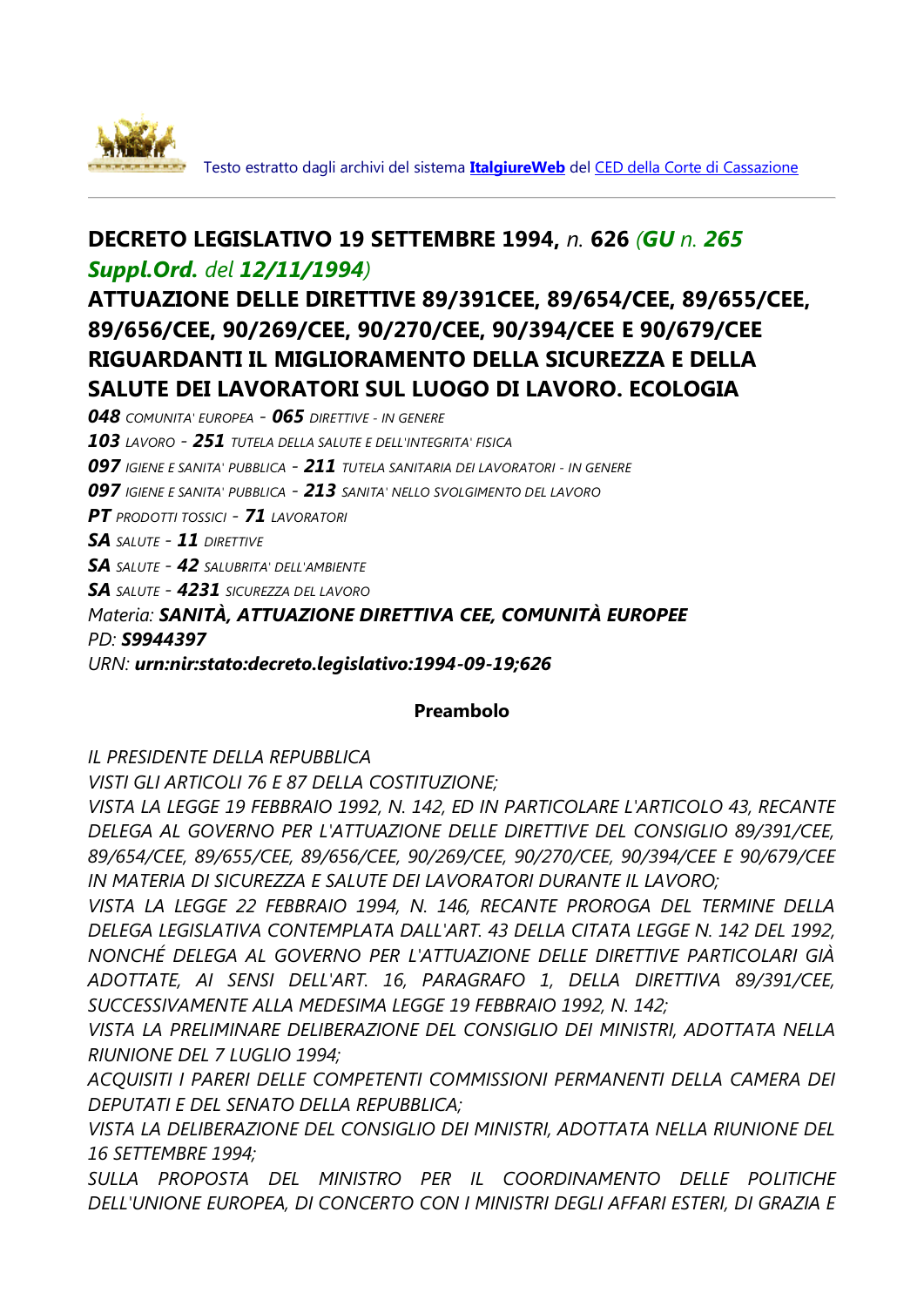*GIUSTIZIA, DEL TESORO, DEL LAVORO E DELLA PREVIDENZA SOCIALE, DELLA SANITÀ, DELL'INDUSTRIA, DEL COMMERCIO E DELL'ARTIGIANATO, DELL'INTERNO E PER LA FUNZIONE PUBBLICA E GLI AFFARI REGIONALI; E M A N A IL SEGUENTE DECRETO LEGISLATIVO:*

## **TITOLO I**

## **CAPO I DISPOSIZIONI GENERALI**

#### **ART. 1. CAMPO DI APPLICAZIONE**

**1 .** IL PRESENTE DECRETO LEGISLATIVO PRESCRIVE MISURE PER LA TUTELA DELLA SALUTE E PER LA SICUREZZA DEI LAVORATORI DURANTE IL LAVORO, IN TUTTI I SETTORI DI ATTIVITÀ PRIVATI O PUBBLICI.

**2 .** NEI RIGUARDI DELLE FORZE ARMATE E DI POLIZIA E DEI SERVIZI DI PROTEZIONE CIVILE, LE NORME DEL PRESENTE DECRETO SONO APPLICATE TENENDO CONTO DELLE PARTICOLARI ESIGENZE CONNESSE AL SERVIZIO ESPLETATO E DELLE ATTRIBUZIONI LORO PROPRIE, INDIVIDUATE CON DECRETO DEL MINISTRO COMPETENTE DI CONCERTO CON I MINISTRI DEL LAVORO E DELLA PREVIDENZA SOCIALE, DELLA SANITÀ E DELLA FUNZIONE PUBBLICA.

**3 .** NEI RIGUARDI DEI LAVORATORI DI CUI ALLA LEGGE 18 DICEMBRE 1973, N. 877, NONCHÉ DEI LAVORATORI CON RAPPORTO CONTRATTUALE PRIVATO DI PORTIERATO, LE NORME DEL PRESENTE DECRETO SI APPLICANO NEI CASI ESPRESSAMENTE PREVISTI.

**4 .** LE DISPOSIZIONI DI CUI AL PRESENTE DECRETO SI APPLICANO NELLE REGIONI A STATUTO SPECIALE E NELLE PROVINCE AUTONOME DI TRENTO E BOLZANO COMPATIBILMENTE CON I RISPETTIVI STATUTI E RELATIVE NORME DI ATTUAZIONE.

#### **ART. 2. DEFINIZIONI**

**1 .** AGLI EFFETTI DELLE DISPOSIZIONI DI CUI AL PRESENTE DECRETO SI INTENDONO PER:

**a)** LAVORATORE: PERSONA CHE PRESTA IL PROPRIO LAVORO ALLE DIPENDENZE DI UN DATORE DI LAVORO, ESCLUSI GLI ADDETTI AI SERVIZI DOMESTICI E FAMILIARI, CON RAPPORTO DI LAVORO SUBORDINATO ANCHE SPECIALE. SONO EQUIPARATI I SOCI LAVORATORI DI COOPERATIVE O DI SOCIETÀ, ANCHE DI FATTO, E GLI UTENTI DEI SERVIZI DI ORIENTAMENTO O DI FORMAZIONE SCOLASTICA, UNIVERSITARIA E PROFESSIONALE AVVIATI PRESSO DATORI DI LAVORO PER AGEVOLARE O PER PERFEZIONARE LE LORO SCELTE PROFESSIONALI. SONO ALTRESÌ EQUIPARATI GLI ALLIEVI DEGLI ISTITUTI DI ISTRUZIONE ED UNIVERSITARI, E I PARTECIPANTI A CORSI DI FORMAZIONE PROFESSIONALE NEI QUALI SI FACCIA USO DI LABORATORI, MACCHINE, APPARECCHI ED ATTREZZATURE DI LAVORO IN GENERE, AGENTI CHIMICI, FISICI E BIOLOGICI;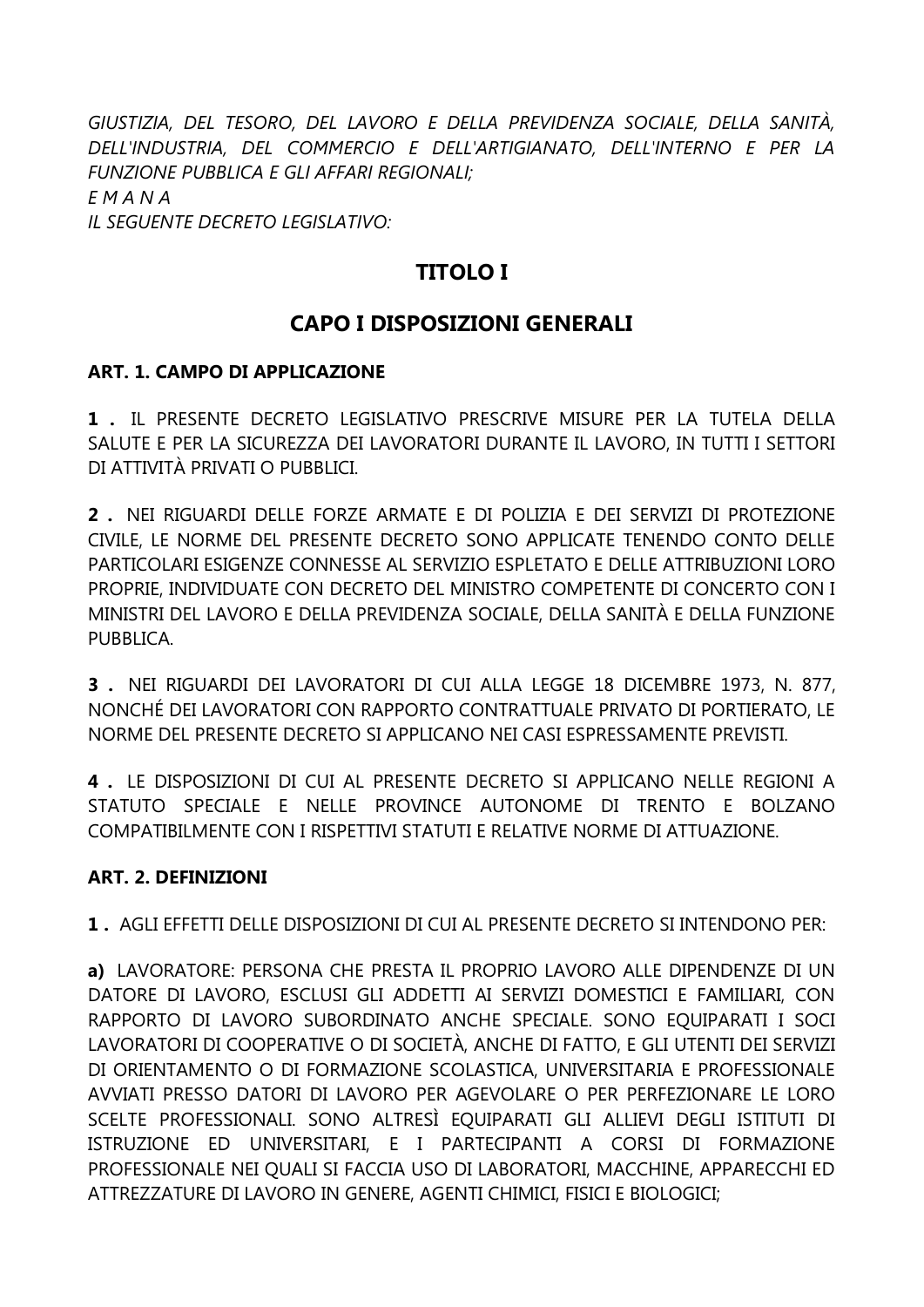b) DATORE DI LAVORO: QUALSIASI PERSONA FISICA O GIURIDICA O SOGGETTO PUBBLICO CHE È TITOLARE DEL RAPPORTO DI LAVORO CON IL LAVORATORE E ABBIA LA RESPONSABILITÀ DELL'IMPRESA OVVERO DELLO STABILIMENTO;

c) SERVIZIO DI PREVENZIONE E PROTEZIONE DAI RISCHI: INSIEME DELLE PERSONE, SISTEMI E MEZZI ESTERNI O INTERNI ALL'AZIENDA FINALIZZATI ALL'ATTIVITÀ DI PREVENZIONE E PROTEZIONE DAI RISCHI PROFESSIONALI NELL'AZIENDA, OVVERO UNITÀ PRODUTTIVA:

d) MEDICO COMPETENTE: MEDICO IN POSSESSO DI UNO DEI SEGUENTI TITOLI:

1) SPECIALIZZAZIONE IN MEDICINA DEL LAVORO O IN MEDICINA PREVENTIVA DEI LAVORATORI E PSICOTECNICA O IN TOSSICOLOGIA INDUSTRIALE O SPECIALIZZAZIONE **EOUIPOLLENTE:** 

2) DOCENZA O LIBERA DOCENZA IN MEDICINA DEL LAVORO O IN MEDICINA PREVENTIVA DEI LAVORATORI E PSICOTECNICA O IN TOSSICOLOGIA INDUSTRIALE O IN IGIENE INDUSTRIALE O IN FISIOLOGIA ED IGIENE DEL LAVORO:

3) AUTORIZZAZIONE DI CUI ALL'ART. 55 DEL DECRETO LEGISLATIVO 15 AGOSTO 1991, N.  $277:$ 

e) RESPONSABILE DEL SERVIZIO DI PREVENZIONE E PROTEZIONE: PERSONA DESIGNATA DAL DATORE DI LAVORO IN POSSESSO DI ATTITUDINI E CAPACITÀ ADEGUATE;

f) RAPPRESENTANTE DEI LAVORATORI PER LA SICUREZZA: PERSONA, OVVERO PERSONE, ELETTE O DESIGNATE PER RAPPRESENTARE I LAVORATORI PER OUANTO CONCERNE GLI ASPETTI DELLA SALUTE E SICUREZZA DURANTE IL LAVORO:

g) PREVENZIONE: IL COMPLESSO DELLE DISPOSIZIONI O MISURE ADOTTATE O PREVISTE IN TUTTE LE FASI DELL'ATTIVITÀ LAVORATIVA PER EVITARE O DIMINUIRE I RISCHI PROFESSIONALI NEL RISPETTO DELLA SALUTE DELLA POPOLAZIONE E DELL'INTEGRITÀ DELL'AMBIENTE ESTERNO;

h) AGENTE: L'AGENTE CHIMICO, FISICO O BIOLOGICO, PRESENTE DURANTE IL LAVORO E POTENZIALMENTE DANNOSO PER LA SALUTE.

## ART. 3. MISURE GENERALI DI TUTELA

1. LE MISURE GENERALI PER LA PROTEZIONE DELLA SALUTE E PER LA SICUREZZA DEI LAVORATORI SONO:

a) VALUTAZIONE DEI RISCHI PER LA SALUTE E LA SICUREZZA:

b) ELIMINAZIONE DEI RISCHI IN RELAZIONE ALLE CONOSCENZE ACOUISITE IN BASE AL PROGRESSO TECNICO E, OVE CIÒ NON È POSSIBILE, LORO RIDUZIONE AL MINIMO;

c) RIDUZIONE DEI RISCHI ALLA FONTE:

d) PROGRAMMAZIONE DELLA PREVENZIONE MIRANDO AD UN COMPLESSO CHE INTEGRA IN MODO COERENTE NELLA PREVENZIONE LE CONDIZIONI TECNICHE PRODUTTIVE ED ORGANIZZATIVE DELL'AZIENDA NONCHÉ L'INFLUENZA DEI FATTORI DELL'AMBIENTE DI LAVORO:

e) SOSTITUZIONE DI CIÒ CHE È PERICOLOSO CON CIÒ CHE NON LO È, O È MENO PERICOLOSO;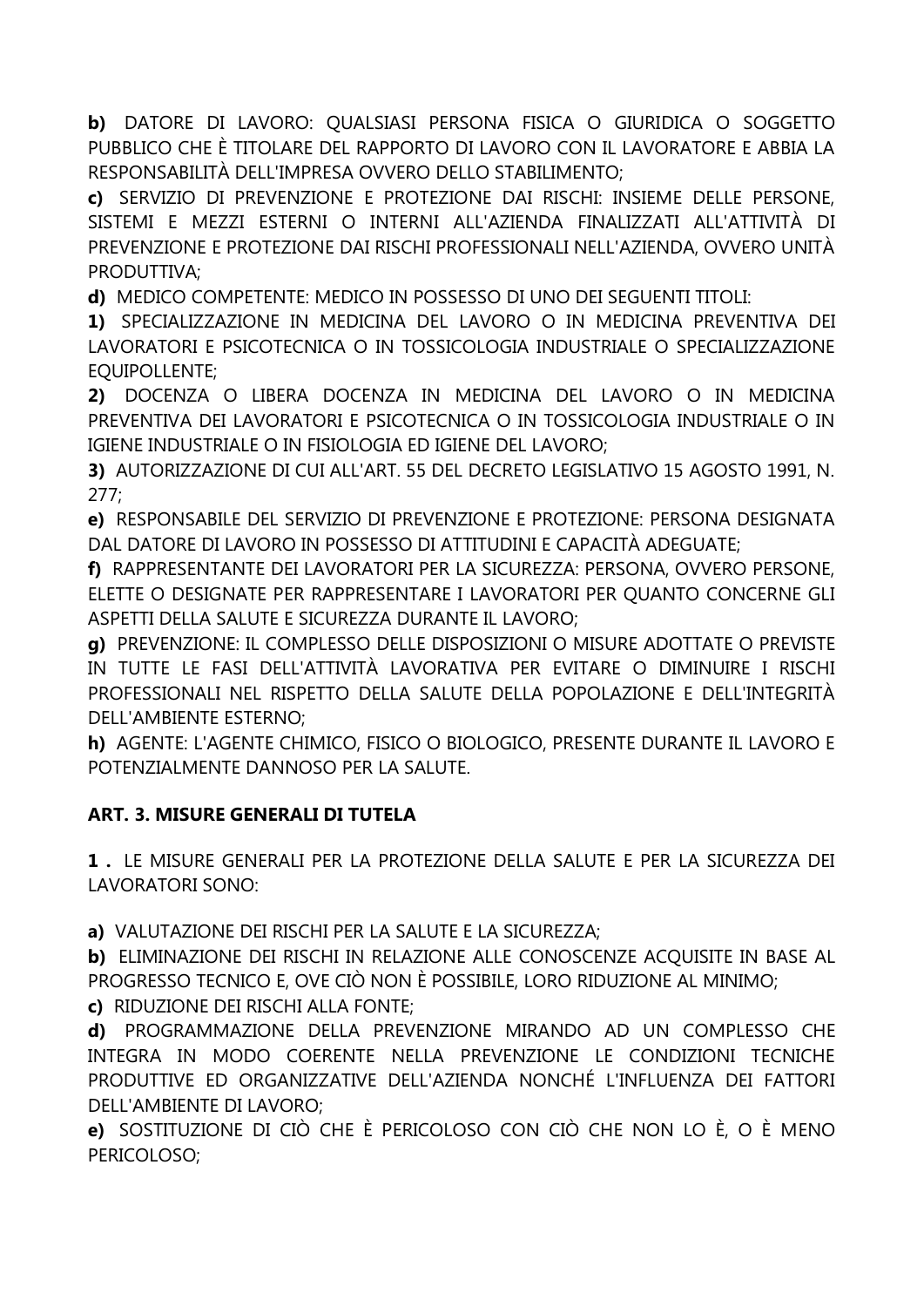**f)** RISPETTO DEI PRINCIPI ERGONOMICI NELLA CONCEZIONE DEI POSTI DI LAVORO, NELLA SCELTA DELLE ATTREZZATURE E NELLA DEFINIZIONE DEI METODI DI LAVORO E PRODUZIONE, ANCHE PER ATTENUARE IL LAVORO MONOTONO E QUELLO RIPETITIVO;

**g)** PRIORITÀ DELLE MISURE DI PROTEZIONE COLLETTIVA RISPETTO ALLE MISURE DI PROTEZIONE INDIVIDUALE;

**h)** LIMITAZIONE AL MINIMO DEL NUMERO DEI LAVORATORI CHE SONO, O CHE POSSONO ESSERE, ESPOSTI AL RISCHIO;

**i)** UTILIZZO LIMITATO DEGLI AGENTI CHIMICI, FISICI E BIOLOGICI, SUI LUOGHI DI LAVORO;

**l)** CONTROLLO SANITARIO DEI LAVORATORI IN FUNZIONE DEI RISCHI SPECIFICI;

**m)** ALLONTANAMENTO DEL LAVORATORE DALL'ESPOSIZIONE A RISCHIO, PER MOTIVI SANITARI INERENTI LA SUA PERSONA;

**n)** MISURE IGIENICHE;

**o)** MISURE DI PROTEZIONE COLLETTIVA ED INDIVIDUALE;

**p)** MISURE DI EMERGENZA DA ATTUARE IN CASO DI PRONTO SOCCORSO, DI LOTTA ANTINCENDIO, DI EVACUAZIONE DEI LAVORATORI E DI PERICOLO GRAVE ED IMMEDIATO;

**q)** USO DI SEGNALI DI AVVERTIMENTO E DI SICUREZZA;

**r)** REGOLARE MANUTENZIONE DI AMBIENTI, ATTREZZATURE, MACCHINE ED IMPIANTI, CON PARTICOLARE RIGUARDO AI DISPOSITIVI DI SICUREZZA IN CONFORMITÀ ALLA INDICAZIONE DEI FABBRICANTI;

**s)** INFORMAZIONE, FORMAZIONE, CONSULTAZIONE E PARTECIPAZIONE DEI LAVORATORI OVVERO DEI LORO RAPPRESENTANTI, SULLE QUESTIONI RIGUARDANTI LA SICUREZZA E LA SALUTE SUL LUOGO DI LAVORO;

**t)** ISTRUZIONI ADEGUATE AI LAVORATORI.

**2 .** LE MISURE RELATIVE ALLA SICUREZZA, ALL'IGIENE ED ALLA SALUTE DURANTE IL LAVORO NON DEVONO IN NESSUN CASO COMPORTARE ONERI FINANZIARI PER I LAVORATORI.

## **ART. 4. OBBLIGHI DEL DATORE DI LAVORO, DEL DIRIGENTE E DEL PREPOSTO**

**1 .** IL DATORE DI LAVORO È TENUTO ALL'OSSERVANZA DELLE MISURE GENERALI DI TUTELA PREVISTE DALL'ART. 3 E, IN RELAZIONE ALLA NATURA DELL'ATTIVITÀ DELL'AZIENDA OVVERO DELL'UNITÀ PRODUTTIVA, DEVE VALUTARE, NELLA SCELTA DELLE ATTREZZATURE DI LAVORO E DELLE SOSTANZE O DEI PREPARATI CHIMICI IMPIEGATI, NONCHÉ NELLA SISTEMAZIONE DEI LUOGHI DI LAVORO, I RISCHI PER LA SICUREZZA E LA SALUTE DEI LAVORATORI, IVI COMPRESI QUELLI RIGUARDANTI I GRUPPI DI LAVORATORI ESPOSTI A RISCHI PARTICOLARI.

**2 .** ALL'ESITO DELLA VALUTAZIONE DI CUI AL COMMA 1, IL DATORE DI LAVORO ELABORA UN DOCUMENTO CONTENENTE: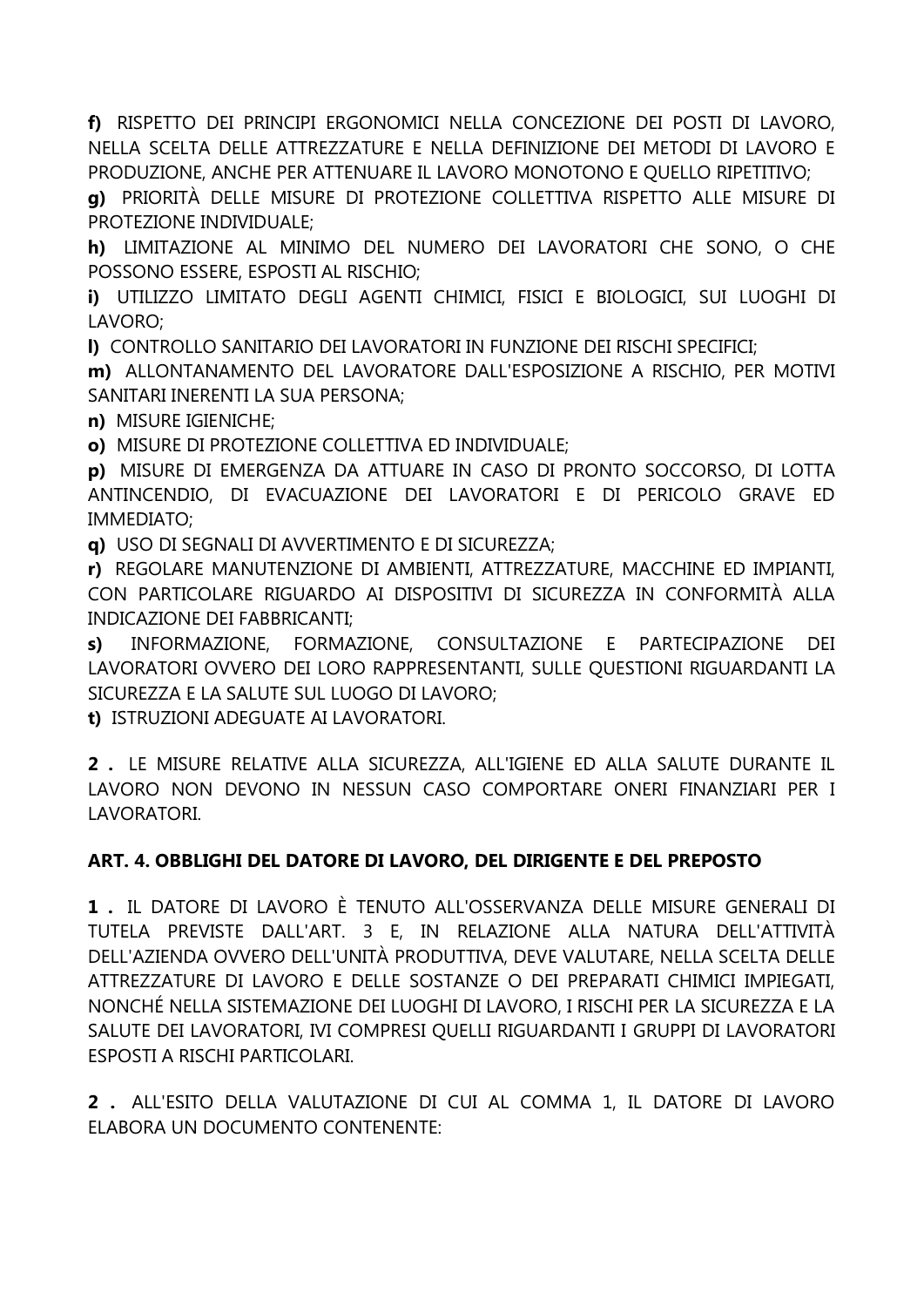**a)** UNA RELAZIONE SULLA VALUTAZIONE DEI RISCHI PER LA SICUREZZA E LA SALUTE DURANTE IL LAVORO, NELLA QUALE SONO SPECIFICATI I CRITERI ADOTTATI PER LA VALUTAZIONE STESSA;

**b)** L'INDIVIDUAZIONE DELLE MISURE DI PREVENZIONE E DI PROTEZIONE ATTUATE IN CONSEGUENZA DELLA VALUTAZIONE DI CUI ALLA LETTERA A), NONCHÉ DELLE ATTREZZATURE DI PROTEZIONE UTILIZZATE;

**c)** IL PROGRAMMA DI ATTUAZIONE DELLE MISURE DI CUI ALLA LETTERA B).

**3 .** IL DOCUMENTO È CUSTODITO PRESSO L'AZIENDA OVVERO UNITÀ PRODUTTIVA.

**4 .** IL DATORE DI LAVORO DESIGNA GLI ADDETTI AL SERVIZIO DI PREVENZIONE E PROTEZIONE ED IL RELATIVO RESPONSABILE O INCARICA PERSONE O SERVIZI ESTERNI ALL'AZIENDA, E NOMINA, NEI CASI PREVISTI DALL'ART. 16, IL MEDICO COMPETENTE.

**5 .** IL DATORE DI LAVORO, IL DIRIGENTE E IL PREPOSTO CHE ESERCITANO, DIRIGONO O SOVRAINTENDONO LE ATTIVITÀ INDICATE ALL'ART. 1, NELL'AMBITO DELLE RISPETTIVE ATTRIBUZIONI E COMPETENZE, ADOTTANO LE MISURE NECESSARIE PER LA SICUREZZA E LA SALUTE DEI LAVORATORI, ED IN PARTICOLARE:

**a)** DESIGNANO I LAVORATORI INCARICATI DELL'ATTUAZIONE DELLE MISURE DI PREVENZIONE INCENDI, DI EVACUAZIONE DEI LAVORATORI IN CASO DI PERICOLO GRAVE ED IMMEDIATO E DI PRONTO SOCCORSO;

**b)** AGGIORNANO LE MISURE DI PREVENZIONE IN RELAZIONE AI MUTAMENTI ORGANIZZATIVI E PRODUTTIVI CHE HANNO RILEVANZA AI FINI DELLA SALUTE E DELLA SICUREZZA DEL LAVORO, OVVERO IN RELAZIONE AL GRADO DI EVOLUZIONE DELLA TECNICA, DELLA PREVENZIONE E DELLA PROTEZIONE;

**c)** NELL'AFFIDARE I COMPITI AI LAVORATORI TENGONO CONTO DELLE CAPACITÀ E DELLE CONDIZIONI DEGLI STESSI IN RAPPORTO ALLA LORO SALUTE E ALLA SICUREZZA;

**d)** FORNISCONO AI LAVORATORI I NECESSARI ED IDONEI MEZZI DI PROTEZIONE;

**e)** PRENDONO LE MISURE APPROPRIATE AFFINCHÉ SOLTANTO I LAVORATORI CHE HANNO RICEVUTO ADEGUATE ISTRUZIONI ACCEDANO ALLE ZONE CHE LI ESPONGONO AD UN RISCHIO GRAVE E SPECIFICO;

**f)** RICHIEDONO L'OSSERVANZA DA PARTE DEI SINGOLI LAVORATORI DELLE NORME E DELLE DISPOSIZIONI AZIENDALI IN MATERIA DI SICUREZZA E DI USO DEI MEZZI DI PROTEZIONE COLLETTIVI ED INDIVIDUALI MESSI A LORO DISPOSIZIONE;

**g)** RICHIEDONO L'OSSERVANZA DA PARTE DEL MEDICO COMPETENTE DEGLI OBBLIGHI PREVISTI DAL PRESENTE DECRETO, INFORMANDOLO SUI PROCESSI E SUI RISCHI CONNESSI ALL'ATTIVITÀ PRODUTTIVA;

**h)** ADOTTANO LE MISURE PER IL CONTROLLO PER LE SITUAZIONI DI RISCHIO IN CASO DI EMERGENZA E DANNO ISTRUZIONI AFFINCHÉ I LAVORATORI, IN CASO DI PERICOLO GRAVE, IMMEDIATO ED INEVITABILE, ABBANDONINO IL POSTO DI LAVORO O LA ZONA PERICOLOSA;

**i)** INFORMANO IL PIÙ PRESTO POSSIBILE I LAVORATORI ESPOSTI AL RISCHIO DI UN PERICOLO GRAVE ED IMMEDIATO CIRCA IL RISCHIO STESSO E LE DISPOSIZIONI PRESE O DA PRENDERE IN MATERIA DI PROTEZIONE;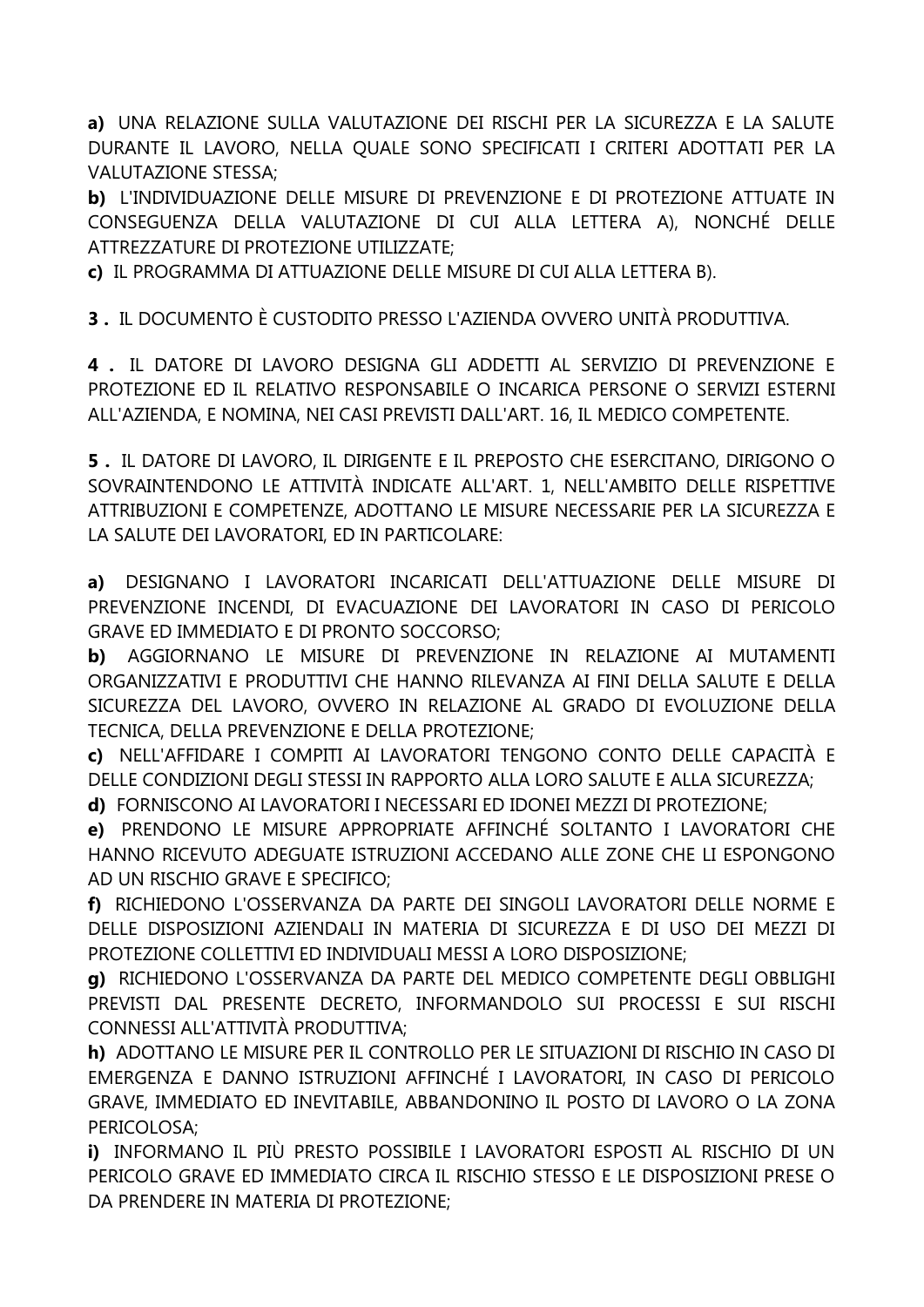I) SI ASTENGONO, SALVO ECCEZIONI DEBITAMENTE MOTIVATE, DAL RICHIEDERE AI LAVORATORI DI RIPRENDERE LA LORO ATTIVITÀ IN UNA SITUAZIONE DI LAVORO IN CUI PERSISTE UN PERICOLO GRAVE ED IMMEDIATO;

m) PERMETTONO AI LAVORATORI DI VERIFICARE, MEDIANTE IL RAPPRESENTANTE PER LA SICUREZZA, L'APPLICAZIONE DELLE MISURE DI SICUREZZA E DI PROTEZIONE DELLA SALUTE:

n) PRENDONO APPROPRIATI PROVVEDIMENTI PER EVITARE CHE LE MISURE TECNICHE ADOTTATE POSSONO CAUSARE RISCHI PER LA SALUTE DELLA POPOLAZIONE O DETERIORARE L'AMBIENTE ESTERNO:

o) TENGONO UN REGISTRO NEL QUALE SONO ANNOTATI CRONOLOGICAMENTE GLI INFORTUNI SUL LAVORO CHE COMPORTANO UN'ASSENZA DAL LAVORO SUPERIORE A TRE GIORNI, COMPRESO QUELLO DELL'EVENTO. NEL REGISTRO SONO ANNOTATI IL NOME, IL COGNOME, LA QUALIFICA PROFESSIONALE DELL'INFORTUNATO, LE CAUSE E LE CIRCOSTANZE DELL'INFORTUNIO, NONCHÉ LA DATA DI ABBANDONO E DI RIPRESA DEL LAVORO. IL REGISTRO SUL LUOGO DI LAVORO È TENUTO CONFORMEMENTE AL MODELLO APPROVATO CON DECRETO DEL MINISTRO DEL LAVORO E DELLA PREVIDENZA SOCIALE, SENTITA LA COMMISSIONE CONSULTIVA PERMANENTE DI CUI ALL'ART. 394 DEL DECRETO DEL PRESIDENTE DELLA REPUBBLICA 27 APRILE 1955, N. 547, ED È CONSERVATO SUL LUOGO DI LAVORO, A DISPOSIZIONE DELL'ORGANO DI VIGILANZA: p) CONSULTANO IL RAPPRESENTANTE PER LA SICUREZZA NEI CASI PREVISTI DALL'ART. 19, COMMA 1, LETTERE B), C) E D);

g) ADOTTANO LE MISURE NECESSARIE AI FINI DELLA PREVENZIONE INCENDI E DELL'EVACUAZIONE DEI LAVORATORI, NONCHÉ PER IL CASO DI PERICOLO GRAVE ED IMMEDIATO. TALI MISURE DEVONO ESSERE ADEGUATE ALLA NATURA DELL'ATTIVITÀ, ALLE DIMENSIONI DELL'AZIENDA OVVERO DELL'UNITÀ PRODUTTIVA, E AL NUMERO DELLE PERSONE PRESENTI.

6. IL DATORE DI LAVORO EFFETTUA LA VALUTAZIONE DI CUI AL COMMA 1 ED ELABORA IL DOCUMENTO DI CUI AL COMMA 2 IN COLLABORAZIONE CON IL RESPONSABILE DEL SERVIZIO DI PREVENZIONE E PROTEZIONE E CON IL MEDICO COMPETENTE, PREVIA CONSULTAZIONE DEL RAPPRESENTANTE PER LA SICUREZZA.

7. LA VALUTAZIONE DI CUI AL COMMA 1 ED IL DOCUMENTO DI CUI AL COMMA 2 SONO RIELABORATI IN OCCASIONE DI MODIFICHE DEL PROCESSO PRODUTTIVO SIGNIFICATIVE AI FINI DELLA SICUREZZA E DELLA SALUTE DEI LAVORATORI.

8. AL MOMENTO DELLA RISOLUZIONE DEL RAPPORTO DI LAVORO, IL DATORE DI LAVORO CONSEGNA AL LAVORATORE COPIA DELLA CARTELLA SANITARIA E DI RISCHIO.

9. PER LE PICCOLE E MEDIE AZIENDE, CON DECRETO DEI MINISTRI DEL LAVORO E DELLA PREVIDENZA SOCIALE, DELL'INDUSTRIA, DEL COMMERCIO E DELL'ARTIGIANATO E DELLA SANITÀ, SENTITA LA COMMISSIONE CONSULTIVA PERMANENTE PER LA PREVENZIONE DEGLI INFORTUNI E PER L'IGIENE DEL LAVORO, IN RELAZIONE ALLA NATURA DELL'ATTIVITÀ E ALLE DIMENSIONI DELL'AZIENDA, AD ECCEZIONE DELLE ATTIVITÀ INDUSTRIALI DI CUI ALL'ART. 1 DEL DECRETO DEL PRESIDENTE DELLA REPUBBLICA 17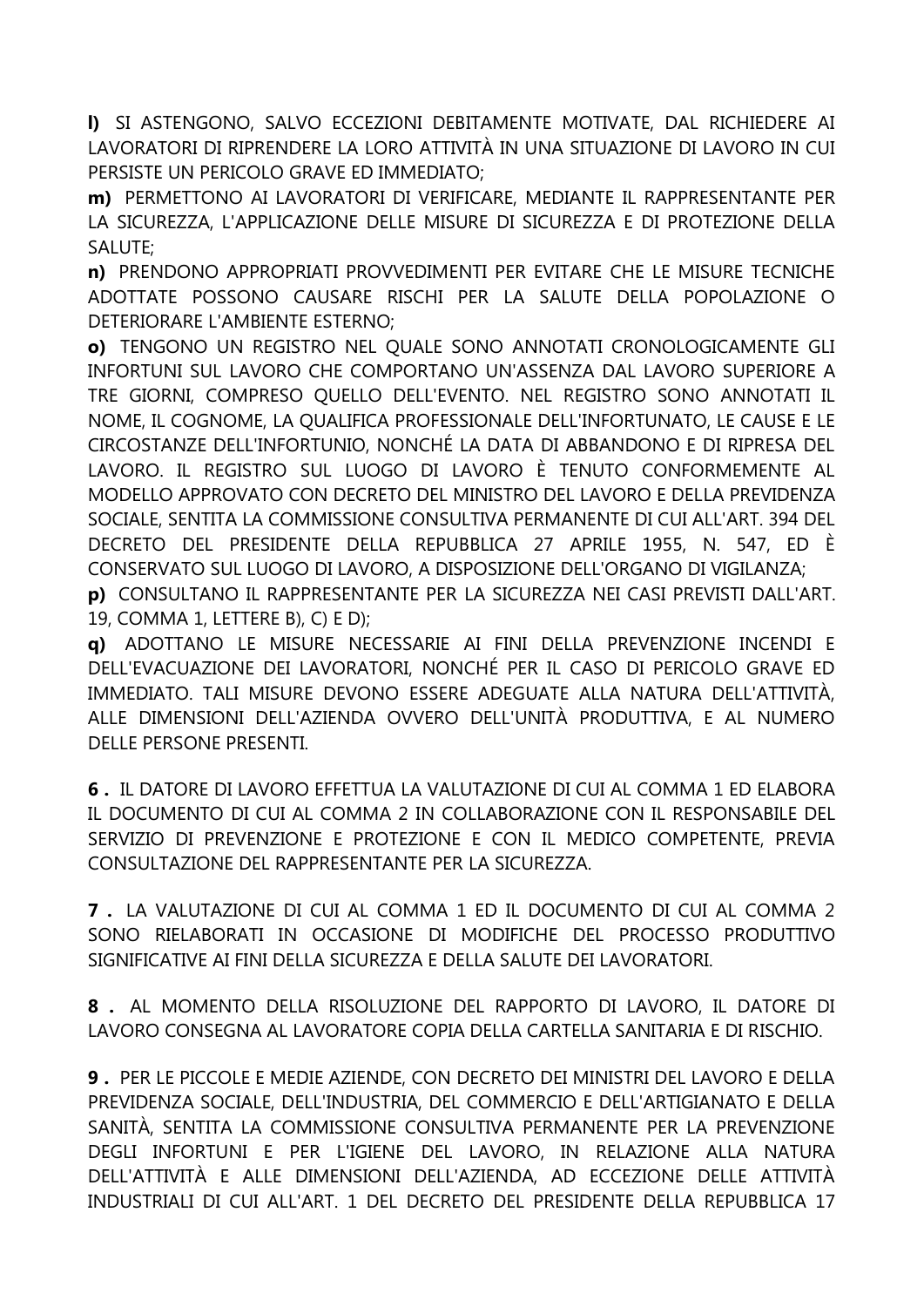MAGGIO 1988, N. 175, DELLE CENTRALI TERMOELETTRICHE, DEGLI IMPIANTI E LABORATORI NUCLEARI, DELLE AZIENDE ESTRATTIVE E ALTRE ATTIVITÀ MINERARIE, DELLE AZIENDE PER LA FABBRICAZIONE E IL DEPOSITO SEPARATO DI ESPLOSIVI, POLVERI E MUNIZIONI, SONO DEFINITI: A) PROCEDURE STANDARDIZZATE PER GLI ADEMPIMENTI DOCUMENTALI DI CUI AL PRESENTE ARTICOLO; B) I CASI, RELATIVI AD IPOTESI DI SCARSA PERICOLOSITÀ, NEI QUALI È POSSIBILE LO SVOLGIMENTO DIRETTO DEI COMPITI DI PREVENZIONE E PROTEZIONE OLTRE I LIMITI DI ADDETTI DI CUI ALL'ALLEGATO I; C) I CASI IN CUI È POSSIBILE LA RIDUZIONE AD UNA SOLA VOLTA ALL'ANNO DELLA VISITA, DI CUI ALL'ART. 17, LETTERA H), DEGLI AMBIENTI DI LAVORO DA PARTE DEL MEDICO COMPETENTE, FERMA RESTANDO L'OBBLIGATORIETÀ DI VISITE ULTERIORI, ALLORCHÈ SI MODIFICANO LE SITUAZIONI DI RISCHIO.

10. IL DECRETO DI CUI AL COMMA 9 DEVE ESSERE EMANATO ENTRO OTTO MESI DALLA DATA DI ENTRATA IN VIGORE DEL PRESENTE DECRETO.

## **ART. 5. OBBLIGHI DEI LAVORATORI**

1. CIASCUN LAVORATORE DEVE PRENDERSI CURA DELLA PROPRIA SICUREZZA E DELLA PROPRIA SALUTE E DI QUELLA DELLE ALTRE PERSONE PRESENTI SUL LUOGO DI LAVORO, SU CUI POSSONO RICADERE GLI EFFETTI DELLE SUE AZIONI O OMISSIONI, CONFORMEMENTE ALLA SUA FORMAZIONE ED ALLE ISTRUZIONI E AI MEZZI FORNITI DAL DATORE DI LAVORO.

2. IN PARTICOLARE I LAVORATORI:

a) OSSERVANO LE DISPOSIZIONI E LE ISTRUZIONI IMPARTITE DAL DATORE DI LAVORO, DAI DIRIGENTI E DAI PREPOSTI, AI FINI DELLA PROTEZIONE COLLETTIVA ED INDIVIDUALE;

b) UTILIZZANO CORRETTAMENTE I MACCHINARI, LE APPARECCHIATURE, GLI UTENSILI, LE SOSTANZE E I PREPARATI PERICOLOSI, I MEZZI DI TRASPORTO E LE ALTRE ATTREZZATURE DI LAVORO, NONCHÉ I DISPOSITIVI DI SICUREZZA:

c) UTILIZZANO IN MODO APPROPRIATO I DISPOSITIVI DI PROTEZIONE MESSI A LORO DISPOSIZIONE;

d) SEGNALANO IMMEDIATAMENTE AL DATORE DI LAVORO, AL DIRIGENTE O AL PREPOSTO LE DEFICIENZE DEI MEZZI E DISPOSITIVI DI CUI ALLE LETTERE B) E C), NONCHÉ LE ALTRE EVENTUALI CONDIZIONI DI PERICOLO DI CUI VENGONO A CONOSCENZA. ADOPERANDOSI DIRETTAMENTE, IN CASO DI URGENZA, NELL'AMBITO DELLE LORO COMPETENZE E POSSIBILITÀ, PER ELIMINARE O RIDURRE TALI DEFICIENZE O PERICOLI, DANDONE NOTIZIA AL RAPPRESENTANTE DEI LAVORATORI PER LA SICUREZZA:

e) NON RIMUOVONO O MODIFICANO SENZA AUTORIZZAZIONE I DISPOSITIVI DI SICUREZZA O DI SEGNALAZIONE O DI CONTROLLO;

f) NON COMPIONO DI PROPRIA INIZIATIVA OPERAZIONI O MANOVRE CHE NON SONO DI LORO COMPETENZA OVVERO CHE POSSONO COMPROMETTERE LA SICUREZZA PROPRIA O DI ALTRI LAVORATORI:

g) SI SOTTOPONGONO AI CONTROLLI SANITARI PREVISTI NEI LORO CONFRONTI;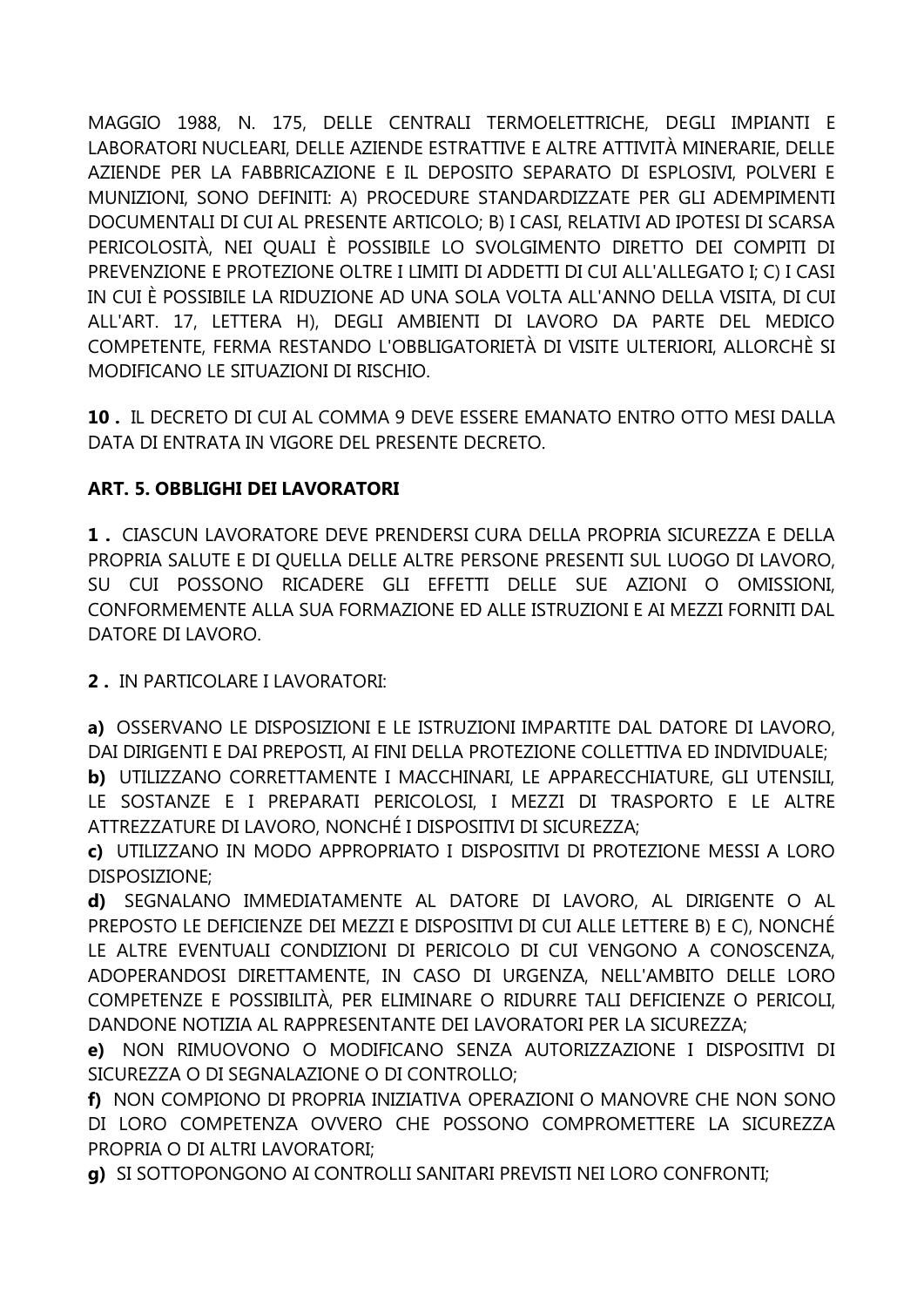**h)** CONTRIBUISCONO, INSIEME AL DATORE DI LAVORO, AI DIRIGENTI E AI PREPOSTI, ALL'ADEMPIMENTO DI TUTTI GLI OBBLIGHI IMPOSTI DALL'AUTORITÀ COMPETENTE O COMUNQUE NECESSARI PER TUTELARE LA SICUREZZA E LA SALUTE DEI LAVORATORI DURANTE IL LAVORO.

## **ART. 6. OBBLIGHI DEI PROGETTISTI, DEI FABBRICANTI, DEI FORNITORI E DEGLI INSTALLATORI**

**1 .** I PROGETTISTI DEI LUOGHI O POSTI DI LAVORO E DEGLI IMPIANTI RISPETTANO I PRINCIPI GENERALI DI PREVENZIONE IN MATERIA DI SICUREZZA E DI SALUTE AL MOMENTO DELLE SCELTE PROGETTUALI E TECNICHE E SCELGONO MACCHINE NONCHÉ DISPOSITIVI DI PROTEZIONE RISPONDENTI AI REQUISITI ESSENZIALI DI SICUREZZA PREVISTI NELLA LEGISLAZIONE VIGENTE.

**2 .** SONO VIETATI LA VENDITA, IL NOLEGGIO, LA CONCESSIONE IN USO E LA LOCAZIONE FINANZIARIA DI MACCHINE, ATTREZZATURE DI LAVORO E DI IMPIANTI NON RISPONDENTI ALLA LEGISLAZIONE VIGENTE.

**3 .** GLI INSTALLATORI E MONTATORI DI IMPIANTI, MACCHINE O ALTRI MEZZI TECNICI DEVONO ATTENERSI ALLE NORME DI SICUREZZA E DI IGIENE DEL LAVORO, NONCHÉ ALLE ISTRUZIONI FORNITE DAI RISPETTIVI FABBRICANTI DEI MACCHINARI E DEGLI ALTRI MEZZI TECNICI PER LA PARTE DI LORO COMPETENZA.

## **ART. 7. CONTRATTO DI APPALTO O CONTRATTO D'OPERA**

**1 .** IL DATORE DI LAVORO, IN CASO DI AFFIDAMENTO DEI LAVORI ALL'INTERNO DELL'AZIENDA, OVVERO DELL'UNITÀ PRODUTTIVA, AD IMPRESE APPALTATRICI O A LAVORATORI AUTONOMI:

**a)** VERIFICA, ANCHE ATTRAVERSO L'ISCRIZIONE ALLA CAMERA DI COMMERCIO, INDUSTRIA E ARTIGIANATO, L'IDONEITÀ TECNICO-PROFESSIONALE DELLE IMPRESE APPALTATRICI O DEI LAVORATORI AUTONOMI IN RELAZIONE AI LAVORI DA AFFIDARE IN APPALTO O CONTRATTO D'OPERA;

**b)** FORNISCE AGLI STESSI SOGGETTI DETTAGLIATE INFORMAZIONI SUI RISCHI SPECIFICI ESISTENTI NELL'AMBIENTE IN CUI SONO DESTINATI AD OPERARE E SULLE MISURE DI PREVENZIONE E DI EMERGENZA ADOTTATE IN RELAZIONE ALLA PROPRIA ATTIVITÀ.

**2 .** NELL'IPOTESI DI CUI AL COMMA 1 I DATORI DI LAVORO:

**a)** COOPERANO ALL'ATTUAZIONE DELLE MISURE DI PREVENZIONE E PROTEZIONE DAI RISCHI SUL LAVORO INCIDENTI SULL'ATTIVITÀ LAVORATIVA OGGETTO DELL'APPALTO; **b)** COORDINANO GLI INTERVENTI DI PROTEZIONE E PREVENZIONE DAI RISCHI CUI SONO ESPOSTI I LAVORATORI, INFORMANDOSI RECIPROCAMENTE ANCHE AL FINE DI ELIMINARE RISCHI DOVUTI ALLE INTERFERENZE TRA I LAVORI DELLE DIVERSE IMPRESE COINVOLTE NELL'ESECUZIONE DELL'OPERA COMPLESSIVA.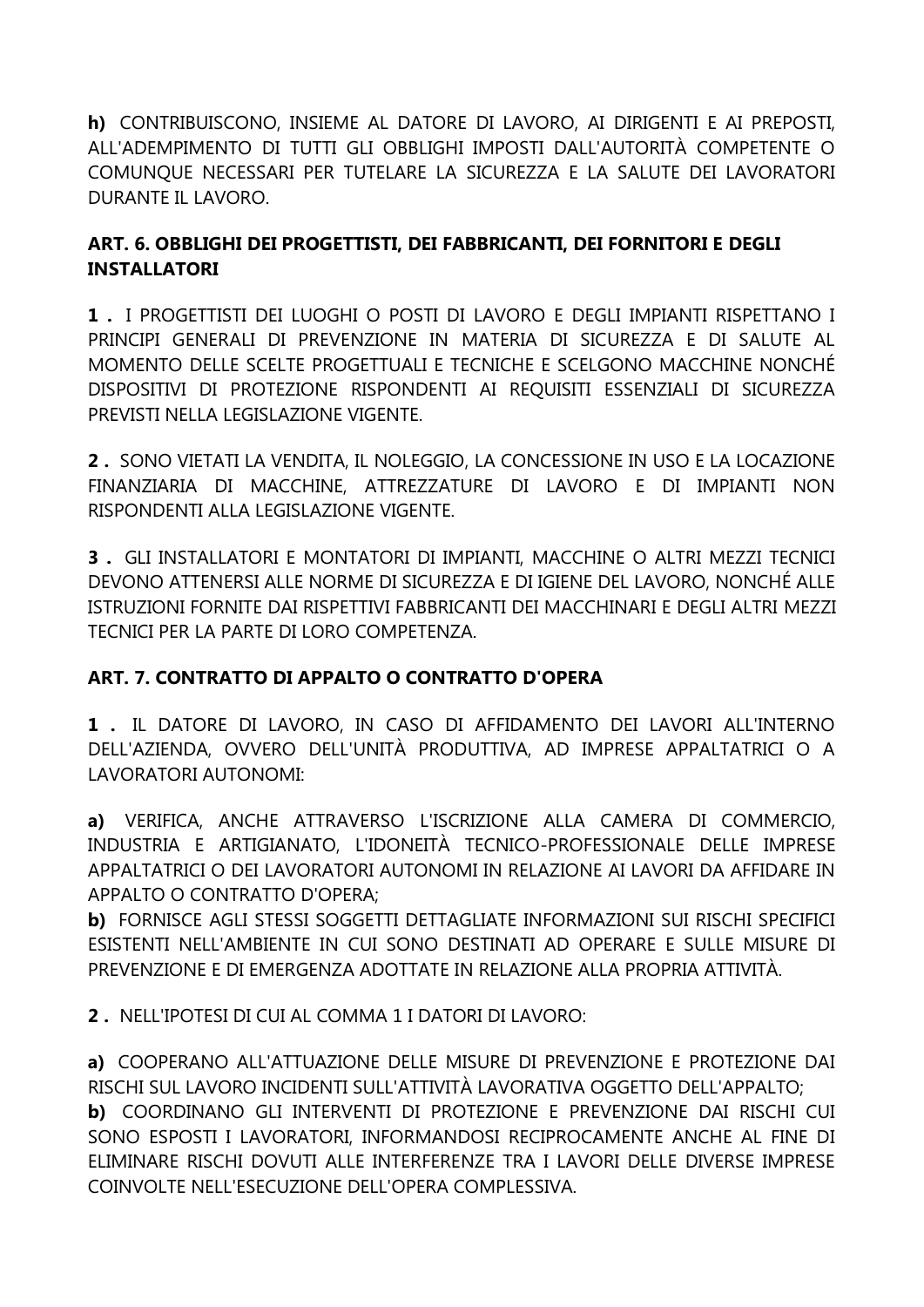**3 .** IL DATORE DI LAVORO PROMUOVE IL COORDINAMENTO DI CUI AL COMMA 2, LETTERA B). TALE OBBLIGO NON SI ESTENDE AI RISCHI SPECIFICI PROPRI DELL'ATTIVITÀ DELLE IMPRESE APPALTATRICI O DEI SINGOLI LAVORATORI AUTONOMI.

## **CAPO II SERVIZIO DI PREVENZIONE E PROTEZIONE**

## **ART. 8. SERVIZIO DI PREVENZIONE E PROTEZIONE**

**1 .** SALVO QUANTO PREVISTO DALL'ART. 10, IL DATORE DI LAVORO ORGANIZZA ALL'INTERNO DELL'AZIENDA, OVVERO DELL'UNITÀ PRODUTTIVA, IL SERVIZIO DI PREVENZIONE E PROTEZIONE, O INCARICA PERSONE O SERVIZI ESTERNI ALL'AZIENDA, SECONDO LE REGOLE DI CUI AL PRESENTE ARTICOLO.

**2 .** IL DATORE DI LAVORO DESIGNA ALL'INTERNO DELL'AZIENDA OVVERO DELL'UNITÀ PRODUTTIVA, UNA O PIÙ PERSONE DA LUI DIPENDENTI PER L'ESPLETAMENTO DEI COMPITI DI CUI ALL'ARTICOLO 9, TRA CUI IL RESPONSABILE DEL SERVIZIO IN POSSESSO DI ATTITUDINI E CAPACITÀ ADEGUATE, PREVIA CONSULTAZIONE DEL RAPPRESENTANTE PER LA SICUREZZA.

**3 .** I DIPENDENTI DI CUI AL COMMA 2 DEVONO ESSERE IN NUMERO SUFFICIENTE, POSSEDERE LE CAPACITÀ NECESSARIE E DISPORRE DI MEZZI E DI TEMPO ADEGUATI PER LO SVOLGIMENTO DEI COMPITI LORO ASSEGNATI. ESSI NON POSSONO SUBIRE PREGIUDIZIO A CAUSA DELL'ATTIVITÀ SVOLTA NELL'ESPLETAMENTO DEL PROPRIO INCARICO.

**4 .** IL DATORE DI LAVORO PUÒ AVVALERSI DI PERSONE ESTERNE ALL'AZIENDA IN POSSESSO DELLE CONOSCENZE PROFESSIONALI NECESSARIE PER INTEGRARE L'AZIONE DI PREVENZIONE E PROTEZIONE.

**5 .** L'ORGANIZZAZIONE DEL SERVIZIO DI PREVENZIONE E PROTEZIONE ALL'INTERNO DELL'AZIENDA, OVVERO DELL'UNITÀ PRODUTTIVA, È COMUNQUE OBBLIGATORIA NEI SEGUENTI CASI:

**a)** NELLE AZIENDE INDUSTRIALI DI CUI ALL'ART. 1 DEL DECRETO DEL PRESIDENTE DELLA REPUBBLICA 17 MAGGIO 1988, N. 175; B) NELLE CENTRALI TERMOELETTRICHE; C) NEGLI IMPIANTI E LABORATORI NUCLEARI; D) NELLE AZIENDE PER LA FABBRICAZIONE ED IL DEPOSITO SEPARATO DI ESPLOSIVI, POLVERI E MUNIZIONI; E) NELLE AZIENDE INDUSTRIALI CON OLTRE 200 LAVORATORI DIPENDENTI; F) NELLE INDUSTRIE ESTRATTIVE CON OLTRE 50 LAVORATORI DIPENDENTI.

**6 .** SE LA CAPACITÀ DEI DIPENDENTI ALL'INTERNO DELL'AZIENDA OVVERO DELL'UNITÀ PRODUTTIVA, SONO INSUFFICIENTI, IL DATORE DI LAVORO PUÒ FAR RICORSO A PERSONE O SERVIZI ESTERNI ALL'AZIENDA, PREVIA CONSULTAZIONE DEL RAPPRESENTANTE PER LA SICUREZZA.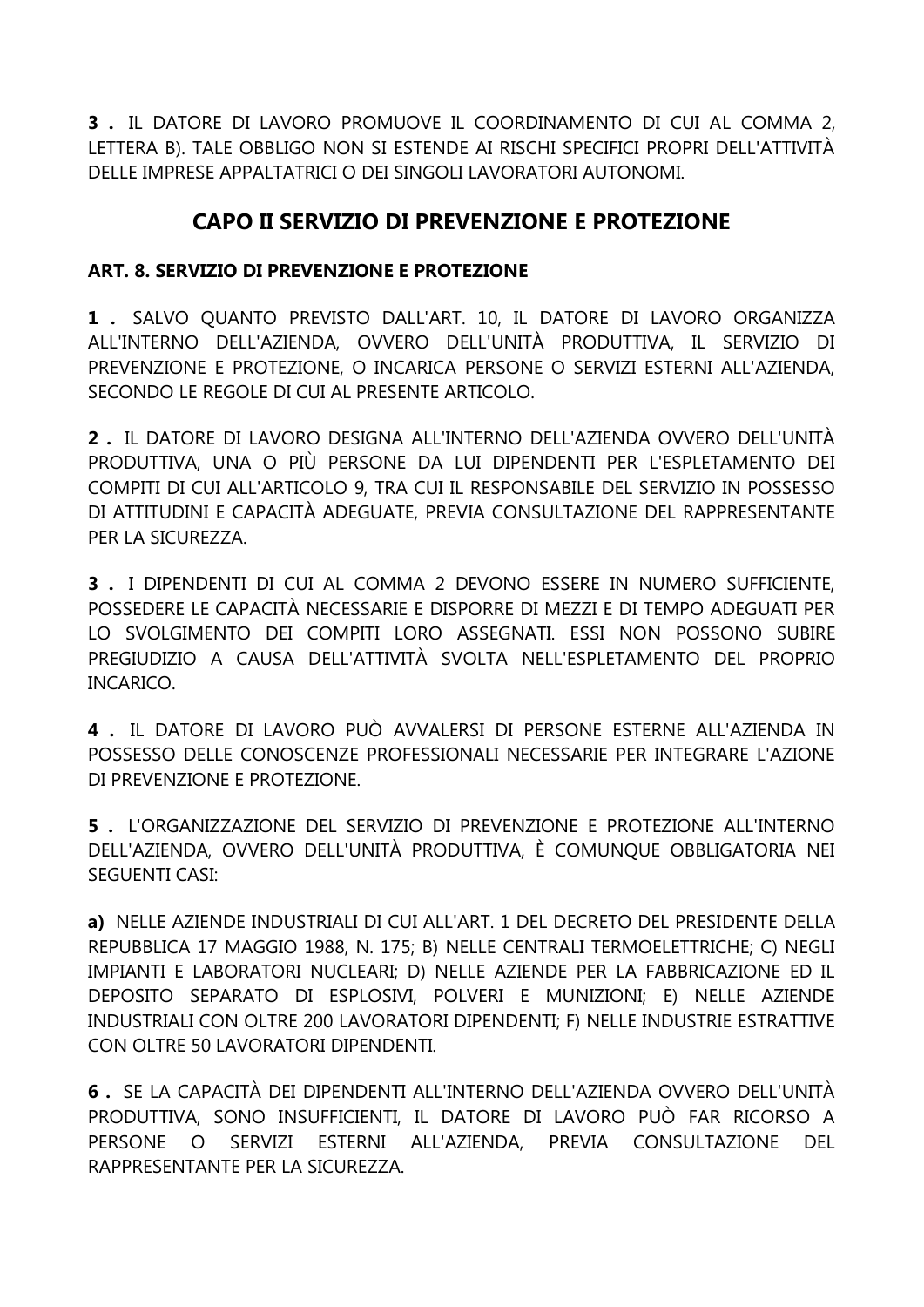**7 .** IL SERVIZIO ESTERNO DEVE ESSERE ADEGUATO ALLE CARATTERISTICHE DELL'AZIENDA, OVVERO UNITÀ PRODUTTIVA, A FAVORE DELLA QUALE È CHIAMATO A PRESTARE LA PROPRIA OPERA, ANCHE CON RIFERIMENTO AL NUMERO DEGLI OPERATORI.

**8 .** IL RESPONSABILE DEL SERVIZIO ESTERNO DEVE POSSEDERE ATTITUDINI E CAPACITÀ ADEGUATE.

**9 .** IL MINISTRO DEL LAVORO E DELLA PREVIDENZA SOCIALE, CON DECRETO DI CONCERTO CON I MINISTRI DELLA SANITÀ E DELL'INDUSTRIA, DEL COMMERCIO E DELL'ARTIGIANATO, SENTITA LA COMMISSIONE CONSULTIVA PERMANENTE, PUÒ INDIVIDUARE SPECIFICI REQUISITI, MODALITÀ E PROCEDURE, PER LA CERTIFICAZIONE DEI SERVIZI, NONCHÉ IL NUMERO MINIMO DEGLI OPERATORI DI CUI AI COMMI 3 E 7.

**10 .** QUALORA IL DATORE DI LAVORO RICORRA A PERSONE O SERVIZI ESTERNI EGLI NON È PER QUESTO LIBERATO DALLA PROPRIA RESPONSABILITÀ IN MATERIA.

**11 .** IL DATORE DI LAVORO COMUNICA ALL'ISPETTORATO DEL LAVORO E ALLE UNITÀ SANITARIE LOCALI TERRITORIALMENTE COMPETENTI IL NOMINATIVO DELLA PERSONA DESIGNATA COME RESPONSABILE DEL SERVIZIO DI PREVENZIONE E PROTEZIONE INTERNO OVVERO ESTERNO ALL'AZIENDA. TALE COMUNICAZIONE È CORREDATA DA UNA DICHIARAZIONE NELLA QUALE SI ATTESTI CON RIFERIMENTO ALLE PERSONE DESIGNATE:

- **a)** I COMPITI SVOLTI IN MATERIA DI PREVENZIONE E PROTEZIONE;
- **b)** IL PERIODO NEL QUALE TALI COMPITI SONO STATI SVOLTI;
- **c)** IL CURRICULUM PROFESSIONALE.

## **ART. 9. COMPITI DEL SERVIZIO DI PREVENZIONE E PROTEZIONE**

**1 .** IL SERVIZIO DI PREVENZIONE E PROTEZIONE DAI RISCHI PROFESSIONALI PROVVEDE:

**a)** ALL'INDIVIDUAZIONE DEI FATTORI DI RISCHIO, ALLA VALUTAZIONE DEI RISCHI E ALL'INDIVIDUAZIONE DELLE MISURE PER LA SICUREZZA E LA SALUBRITÀ DEGLI AMBIENTI DI LAVORO, NEL RISPETTO DELLA NORMATIVA VIGENTE SULLA BASE DELLA SPECIFICA CONOSCENZA DELL'ORGANIZZAZIONE AZIENDALE;

**b)** AD ELABORARE, PER QUANTO DI COMPETENZA, LE MISURE PREVENTIVE E PROTETTIVE E I SISTEMI DI CUI ALL'ART. 4, COMMA 2, LETTERA B) E I SISTEMI DI CONTROLLO DI TALI MISURE;

**c)** AD ELABORARE LE PROCEDURE DI SICUREZZA PER LE VARIE ATTIVITÀ AZIENDALI;

**d)** A PROPORRE I PROGRAMMI DI INFORMAZIONE E FORMAZIONE DEI LAVORATORI;

**e)** A PARTECIPARE ALLE CONSULTAZIONI IN MATERIA DI TUTELA DELLA SALUTE E DI SICUREZZA DI CUI ALL'ART. 11;

**f)** A FORNIRE AI LAVORATORI LE INFORMAZIONI DI CUI ALL'ART. 21.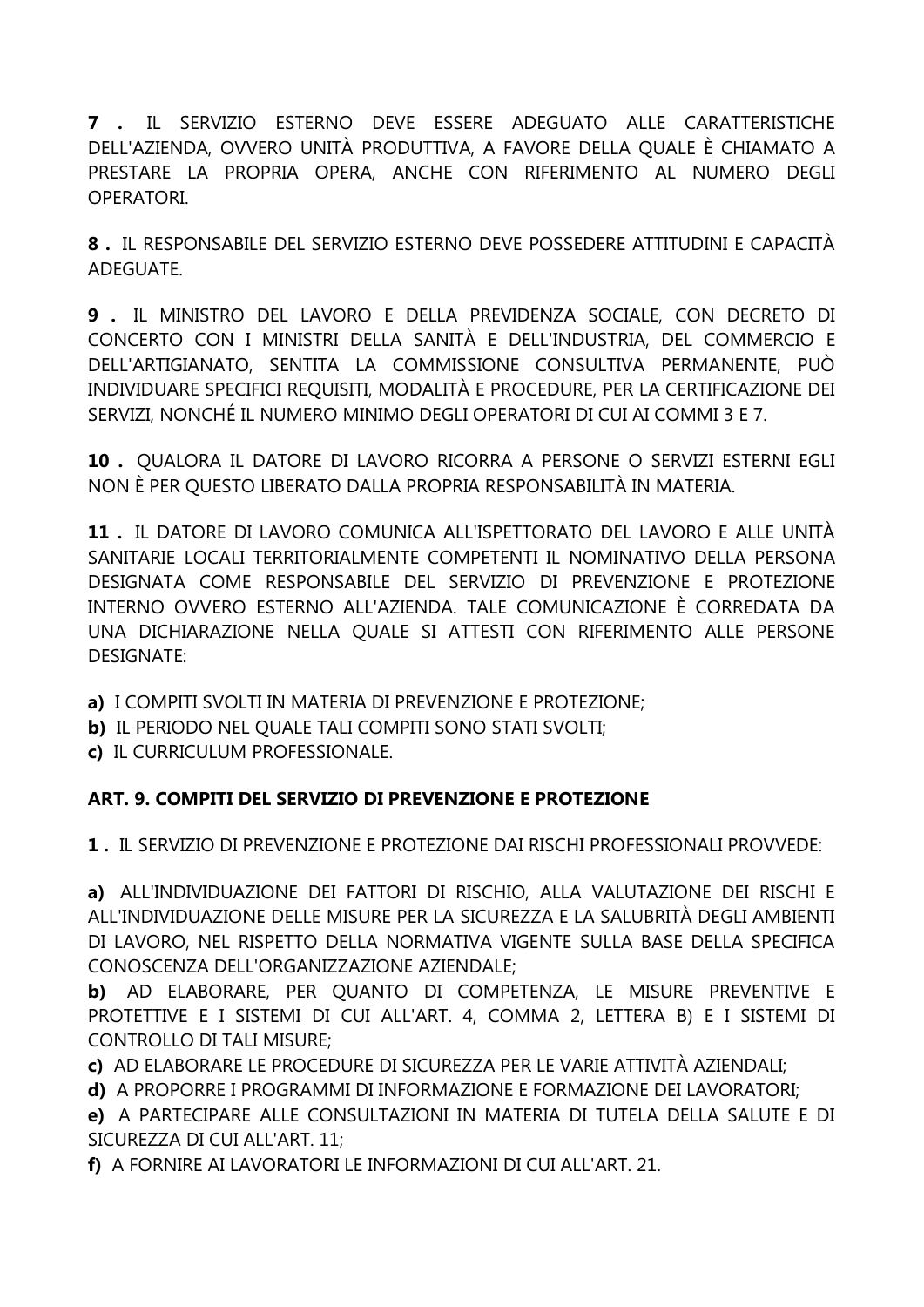**2 .** IL DATORE DI LAVORO FORNISCE AI SERVIZI DI PREVENZIONE E PROTEZIONE INFORMAZIONI IN MERITO A:

**a)** LA NATURA DEI RISCHI;

**b)** L'ORGANIZZAZIONE DEL LAVORO, LA PROGRAMMAZIONE E L'ATTUAZIONE DELLE MISURE PREVENTIVE E PROTETTIVE;

**c)** LA DESCRIZIONE DEGLI IMPIANTI E DEI PROCESSI PRODUTTIVI;

**d)** I DATI DEL REGISTRO DEGLI INFORTUNI E DELLE MALATTIE PROFESSIONALI;

**e)** LE PRESCRIZIONI DEGLI ORGANI DI VIGILANZA.

**3 .** I COMPONENTI DEL SERVIZIO DI PREVENZIONE E PROTEZIONE E I RAPPRESENTANTI DEI LAVORATORI PER LA SICUREZZA SONO TENUTI AL SEGRETO IN ORDINE AI PROCESSI LAVORATIVI DI CUI VENGONO A CONOSCENZA NELL'ESERCIZIO DELLE FUNZIONI DI CUI AL PRESENTE DECRETO.

**4 .** IL SERVIZIO DI PREVENZIONE E PROTEZIONE È UTILIZZATO DAL DATORE DI LAVORO.

## **ART. 10. SVOLGIMENTO DIRETTO DA PARTE DEL DATORE DI LAVORO DEI COMPITI DI PREVENZIONE E PROTEZIONE DAI RISCHI**

**1 .** IL DATORE DI LAVORO PUÒ SVOLGERE DIRETTAMENTE I COMPITI PROPRI DEL SERVIZIO DI PREVENZIONE E PROTEZIONE DAI RISCHI NONCHÉ DI PREVENZIONE INCENDI E DI EVACUAZIONE, NEI CASI PREVISTI NELL'ALLEGATO I, DANDONE PREVENTIVA INFORMAZIONE AL RAPPRESENTANTE DEI LAVORATORI PER LA SICUREZZA ED ALLE CONDIZIONI DI CUI AI COMMI SUCCESSIVI. ESSO PUÒ AVVALERSI DELLA FACOLTÀ DI CUI ALL'ART. 8, COMMA 4.

**2 .** IL DATORE DI LAVORO CHE INTENDE SVOLGERE I COMPITI DI CUI AL COMMA 1, DEVE FREQUENTARE APPOSITO CORSO DI FORMAZIONE IN MATERIA DI SICUREZZA E SALUTE SUL LUOGO DI LAVORO, PROMOSSO ANCHE DALLE ASSOCIAZIONI DEI DATORI DI LAVORO E TRASMETTERE ALL'ORGANO DI VIGILANZA COMPETENTE PER TERRITORIO:

**a)** UNA DICHIARAZIONE ATTESTANTE LA CAPACITÀ DI SVOLGIMENTO DEI COMPITI DI PREVENZIONE E PROTEZIONE DAI RISCHI;

**b)** IL DOCUMENTO DI CUI ALL'ART. 4, COMMI 2 E 3;

**c)** UNA RELAZIONE SULL'ANDAMENTO DEGLI INFORTUNI E DELLE MALATTIE PROFESSIONALI DELLA PROPRIA AZIENDA ELABORATA IN BASE AI DATI DEGLI ULTIMI TRE ANNI DEL REGISTRO INFORTUNI O, IN MANCANZA DELLO STESSO, DI ANALOGA DOCUMENTAZIONE PREVISTA DALLA LEGISLAZIONE VIGENTE;

**d)** L'ATTESTAZIONE DI FREQUENZA DEL CORSO DI FORMAZIONE IN MATERIA DI SICUREZZA E SALUTE SUL LUOGO DI LAVORO.

## **ART. 11. RIUNIONE PERIODICA DI PREVENZIONE E PROTEZIONE DAI RISCHI**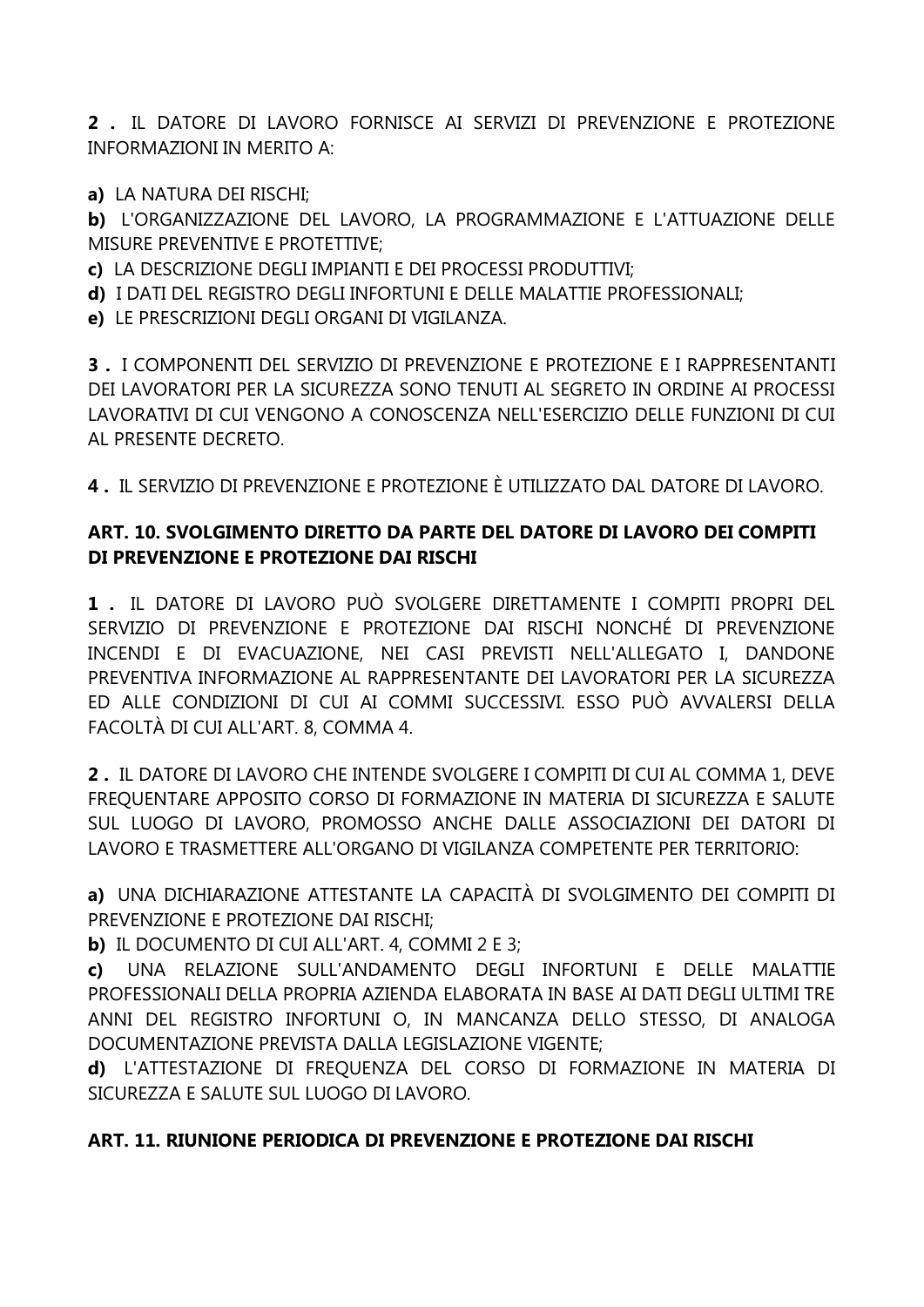**1 .** NELLE AZIENDE, OVVERO UNITÀ PRODUTTIVE, CHE OCCUPANO PIÙ DI 15 DIPENDENTI, IL DATORE DI LAVORO, DIRETTAMENTE O TRAMITE IL SERVIZIO DI PREVENZIONE E PROTEZIONE DAI RISCHI, INDICE ALMENO UNA VOLTA ALL'ANNO UNA RIUNIONE CUI PARTECIPANO:

- **a)** IL DATORE DI LAVORO O UN SUO RAPPRESENTANTE;
- **b)** IL RESPONSABILE DEL SERVIZIO DI PREVENZIONE E PROTEZIONE DAI RISCHI;
- **c)** IL MEDICO COMPETENTE OVE PREVISTO;
- **d)** IL RAPPRESENTANTE PER LA SICUREZZA.

**2 .** NEL CORSO DELLA RIUNIONE IL DATORE DI LAVORO SOTTOPONE ALL'ESAME DEI PARTECIPANTI:

**a)** IL DOCUMENTO, DI CUI ALL'ART. 4, COMMI 2 E 3;

**b)** L'IDONEITÀ DEI MEZZI DI PROTEZIONE INDIVIDUALE;

**c)** I PROGRAMMI DI INFORMAZIONE E FORMAZIONE DEI LAVORATORI AI FINI DELLA SICUREZZA E DELLA PROTEZIONE DELLA LORO SALUTE.

**3 .** LA RIUNIONE HA ALTRESÌ LUOGO IN OCCASIONE DI EVENTUALI SIGNIFICATIVE VARIAZIONI DELLE CONDIZIONI DI ESPOSIZIONE AL RISCHIO, COMPRESA LA PROGRAMMAZIONE E L'INTRODUZIONE DI NUOVE TECNOLOGIE CHE HANNO RIFLESSI SULLA SICUREZZA E SALUTE DEI LAVORATORI.

**4 .** NELLE AZIENDE, OVVERO UNITÀ PRODUTTIVE, CHE OCCUPANO FINO A 15 DIPENDENTI, NELLE IPOTESI DI CUI AL COMMA 3, IL RAPPRESENTANTE DEI LAVORATORI PER LA SICUREZZA PUÒ CHIEDERE LA CONVOCAZIONE DI UNA APPOSITA RIUNIONE.

**5 .** IL DATORE DI LAVORO, ANCHE TRAMITE IL SERVIZIO DI PREVENZIONE E PROTEZIONE DAI RISCHI, PROVVEDE ALLA REDAZIONE DEL VERBALE DELLA RIUNIONE CHE È TENUTO A DISPOSIZIONE DEI PARTECIPANTI PER LA SUA CONSULTAZIONE.

# **CAPO III PREVENZIONE INCENDI,EVACUAZIONE DEI LAVORATORI,PRONTO SOCCORSO**

## **ART. 12. DISPOSIZIONI GENERALI**

**1 .** AI FINI DEGLI ADEMPIMENTI DI CUI ALL'ART. 4, COMMA 5, LETTERA Q), IL DATORE DI LAVORO:

**a)** ORGANIZZA I NECESSARI RAPPORTI CON I SERVIZI PUBBLICI COMPETENTI IN MATERIA DI PRONTO SOCCORSO, SALVATAGGIO, LOTTA ANTINCENDIO E GESTIONE DELL'EMERGENZA;

**b)** DESIGNA I LAVORATORI INCARICATI DI ATTUARE LE MISURE DI PRONTO SOCCORSO, SALVATAGGIO, PREVENZIONE INCENDI, LOTTA ANTINCENDI E GESTIONE DELL'EMERGENZA;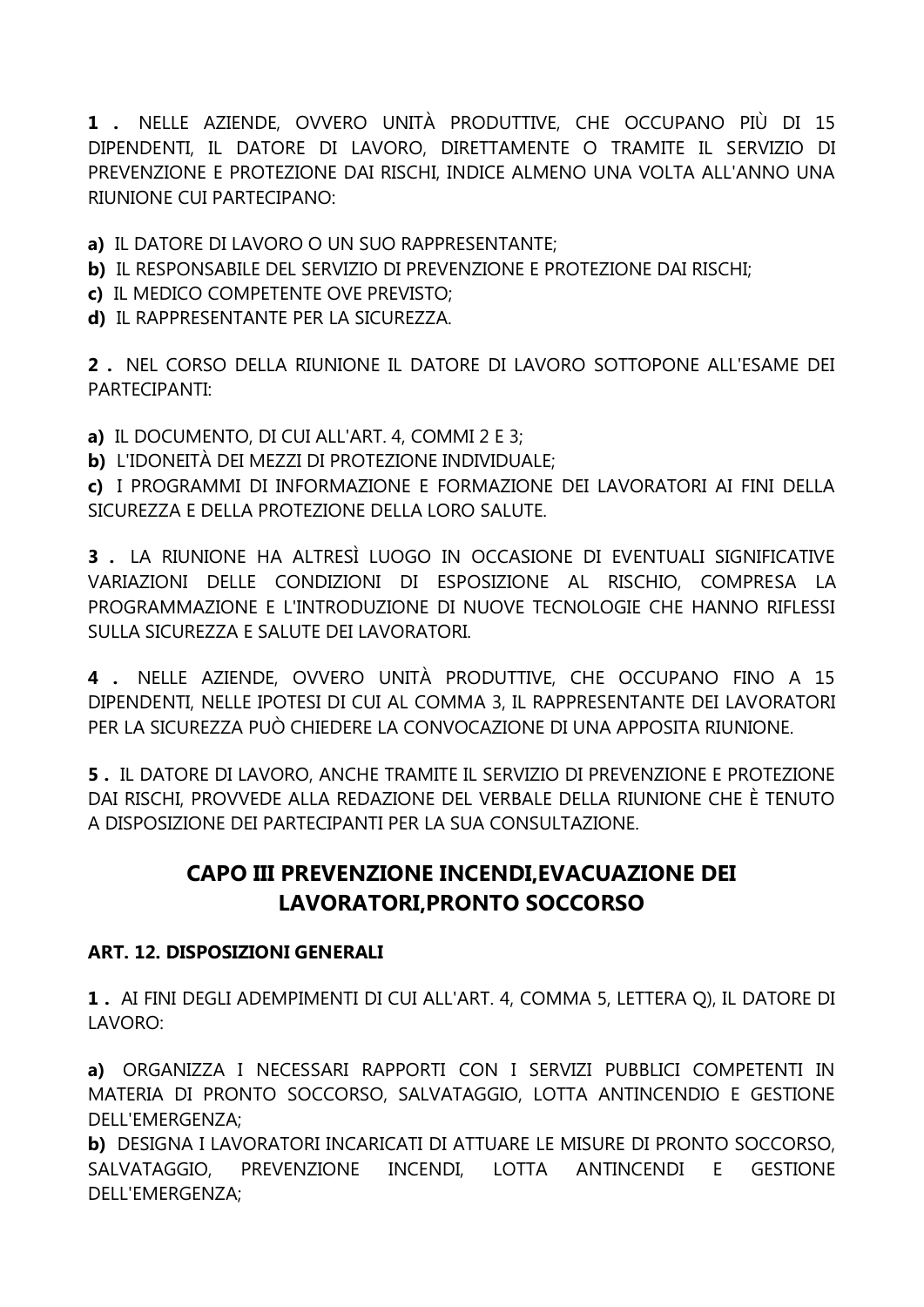**c)** INFORMA TUTTI I LAVORATORI CHE POSSONO ESSERE ESPOSTI AD UN PERICOLO GRAVE ED IMMEDIATO CIRCA LE MISURE PREDISPOSTE ED I COMPORTAMENTI DA ADOTTARE;

**d)** PROGRAMMA GLI INTERVENTI, PRENDE I PROVVEDIMENTI E DÀ ISTRUZIONI AFFINCHÉ I LAVORATORI POSSANO, IN CASO DI PERICOLO GRAVE ED IMMEDIATO CHE NON PUÒ ESSERE EVITATO, CESSARE LA LORO ATTIVITÀ, OVVERO METTERSI AL SICURO, ABBANDONANDO IMMEDIATAMENTE IL LUOGO DI LAVORO;

**e)** PRENDE I PROVVEDIMENTI NECESSARI AFFINCHÉ QUALSIASI LAVORATORE, IN CASO DI PERICOLO GRAVE ED IMMEDIATO PER LA PROPRIA SICUREZZA OVVERO PER QUELLA DI ALTRE PERSONE E NELL'IMPOSSIBILITÀ DI CONTATTARE IL COMPETENTE SUPERIORE GERARCHICO, POSSA PRENDERE LE MISURE ADEGUATE PER EVITARE LE CONSEGUENZE DI TALE PERICOLO, TENENDO CONTO DELLE SUE CONOSCENZE E DEI MEZZI TECNICI DISPONIBILI.

**2 .** AI FINI DELLE DESIGNAZIONI DI CUI AL COMMA 1, LETTERA B), IL DATORE DI LAVORO TIENE CONTO DELLE DIMENSIONI DELL'AZIENDA OVVERO DEI RISCHI SPECIFICI DELL'AZIENDA OVVERO DELL'UNITÀ PRODUTTIVA.

**3 .** I LAVORATORI NON POSSONO, SE NON PER GIUSTIFICATO MOTIVO, RIFIUTARE LA DESIGNAZIONE. ESSI DEVONO ESSERE FORMATI, ESSERE IN NUMERO SUFFICIENTE E DISPORRE DI ATTREZZATURE ADEGUATE, TENENDO CONTO DELLE DIMENSIONI OVVERO DEI RISCHI SPECIFICI DELL'AZIENDA OVVERO DELL'UNITÀ PRODUTTIVA.

**4 .** IL DATORE DI LAVORO DEVE, SALVO ECCEZIONI DEBITAMENTE MOTIVATE, ASTENERSI DAL CHIEDERE AI LAVORATORI DI RIPRENDERE LA LORO ATTIVITÀ IN UNA SITUAZIONE DI LAVORO IN CUI PERSISTE UN PERICOLO GRAVE ED IMMEDIATO.

## **ART. 13. PREVENZIONE INCENDI**

**1 .** FERMO RESTANDO QUANTO PREVISTO DAL DECRETO DEL PRESIDENTE DELLA REPUBBLICA 29 LUGLIO 1982, N. 577, I MINISTRI DELL'INTERNO, DEL LAVORO E DELLA PREVIDENZA SOCIALE, IN RELAZIONE AL TIPO DI ATTIVITÀ, AL NUMERO DEI LAVORATORI OCCUPATI ED AI FATTORI DI RISCHIO, ADOTTANO UNO O PIÙ DECRETI NEI QUALI SONO DEFINITI:

**a)** I CRITERI DIRETTI AD INDIVIDUARE:

**1)** MISURE INTESE AD EVITARE L'INSORGERE DI UN INCENDIO E A LIMITARNE LE CONSEGUENZE QUALORA ESSO SI VERIFICHI;

**2)** MISURE PRECAUZIONALI DI ESERCIZIO;

**3)** METODI DI CONTROLLO E MANUTENZIONE DEGLI IMPIANTI E DELLE ATTREZZATURE ANTINCENDIO;

**4)** CRITERI PER LA GESTIONE DELLE EMERGENZE;

**b)** LE CARATTERISTICHE DELLO SPECIFICO SERVIZIO DI PREVENZIONE E PROTEZIONE ANTINCENDIO DI CUI ALL'ART. 12, COMPRESI I REQUISITI DEL PERSONALE ADDETTO E LA SUA FORMAZIONE.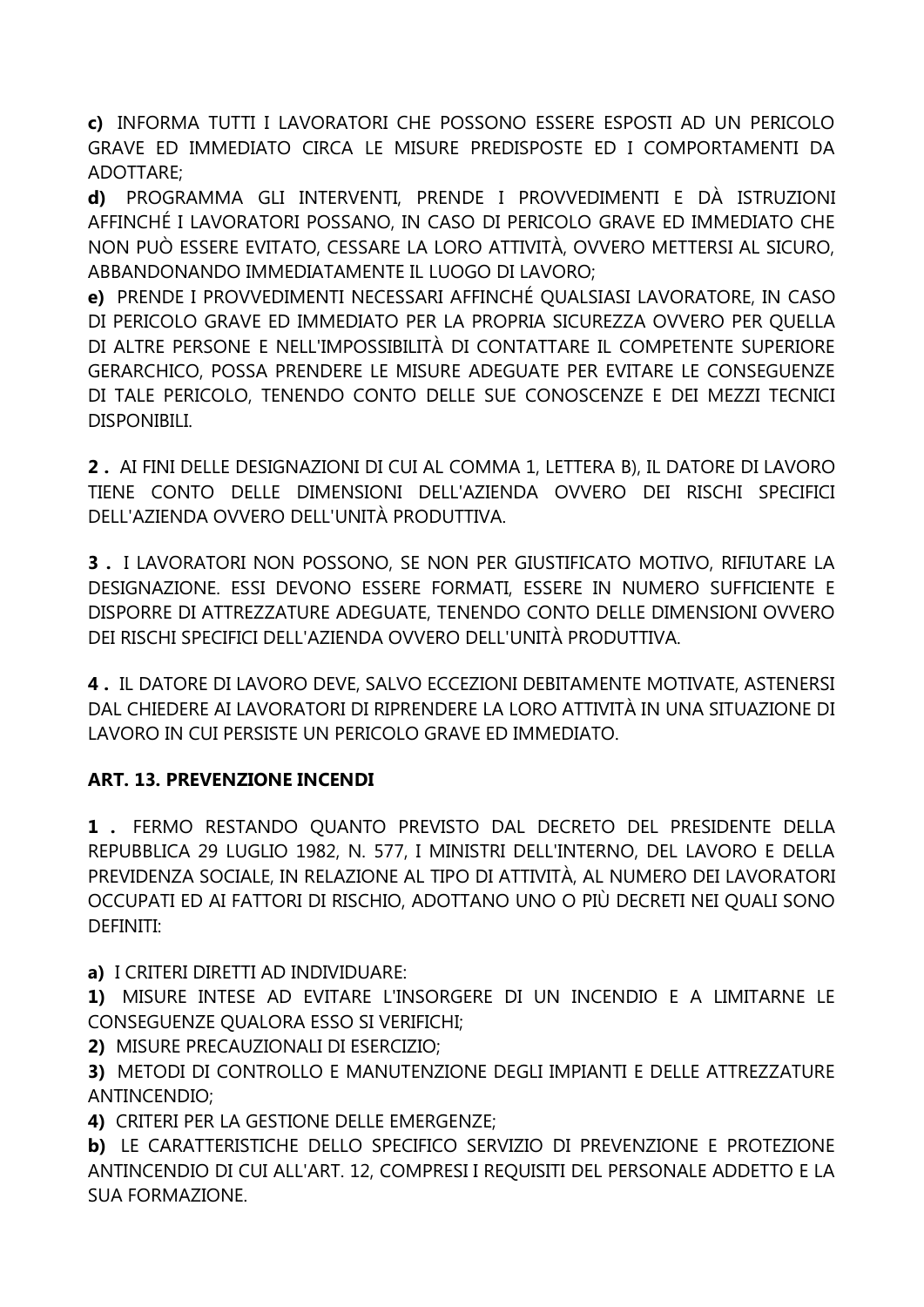**2 .** PER IL SETTORE MINERARIO IL DECRETO DI CUI AL COMMA 1 È ADOTTATO DAI MINISTRI DELL'INTERNO, DEL LAVORO E DELLA PREVIDENZA SOCIALE E DELL'INDUSTRIA, DEL COMMERCIO E DELL'ARTIGIANATO.

## **ART. 14. DIRITTI DEI LAVORATORI IN CASO DI PERICOLO GRAVE ED IMMEDIATO**

**1 .** IL LAVORATORE CHE, IN CASO DI PERICOLO GRAVE, IMMEDIATO E CHE NON PUÒ ESSERE EVITATO, SI ALLONTANA DAL POSTO DI LAVORO OVVERO DA UNA ZONA PERICOLOSA, NON PUÒ SUBIRE PREGIUDIZIO ALCUNO E DEVE ESSERE PROTETTO DA QUALSIASI CONSEGUENZA DANNOSA.

**2 .** IL LAVORATORE CHE, IN CASO DI PERICOLO GRAVE E IMMEDIATO E NELL'IMPOSSIBILITÀ DI CONTATTARE IL COMPETENTE SUPERIORE GERARCHICO, PRENDE MISURE PER EVITARE LE CONSEGUENZE DI TALE PERICOLO, NON PUÒ SUBIRE PREGIUDIZIO PER TALE AZIONE, A MENO CHE NON ABBIA COMMESSO UNA GRAVE NEGLIGENZA.

## **ART. 15. PRONTO SOCCORSO**

**1 .** IL DATORE DI LAVORO, TENENDO CONTO DELLA NATURA DELL'ATTIVITÀ E DELLE DIMENSIONI DELL'AZIENDA OVVERO DELL'UNITÀ PRODUTTIVA, SENTITO IL MEDICO COMPETENTE OVE PREVISTO, PRENDE I PROVVEDIMENTI NECESSARI IN MATERIA DI PRONTO SOCCORSO E DI ASSISTENZA MEDICA DI EMERGENZA, TENENDO CONTO DELLE ALTRE EVENTUALI PERSONE PRESENTI SUI LUOGHI DI LAVORO E STABILENDO I NECESSARI RAPPORTI CON I SERVIZI ESTERNI, ANCHE PER IL TRASPORTO DEI LAVORATORI INFORTUNATI.

**2 .** IL DATORE DI LAVORO, QUALORA NON VI PROVVEDA DIRETTAMENTE, DESIGNA UNO O PIÙ LAVORATORI INCARICATI DELL'ATTUAZIONE DEI PROVVEDIMENTI DI CUI AL COMMA 1.

**3 .** LE CARATTERISTICHE MINIME DELLE ATTREZZATURE DI PRONTO SOCCORSO, I REQUISITI DEL PERSONALE ADDETTO E LA SUA FORMAZIONE SONO INDIVIDUATI IN RELAZIONE ALLA NATURA DELL'ATTIVITÀ, AL NUMERO DEI LAVORATORI OCCUPATI E AI FATTORI DI RISCHIO, CON DECRETO DEI MINISTRI DELLA SANITÀ, DEL LAVORO E DELLA PREVIDENZA SOCIALE, DELLA FUNZIONE PUBBLICA E DELL'INDUSTRIA, DEL COMMERCIO E DELL'ARTIGIANATO, SENTITA LA COMMISSIONE CONSULTIVA PERMANENTE E IL CONSIGLIO SUPERIORE DI SANITÀ.

**4 .** FINO ALL'EMANAZIONE DEL DECRETO DI CUI AL COMMA 3 SI APPLICANO LE DISPOSIZIONI VIGENTI IN MATERIA.

## **CAPO IV SORVEGLIANZA SANITARIA**

## **ART. 16. CONTENUTO DELLA SORVEGLIANZA SANITARIA**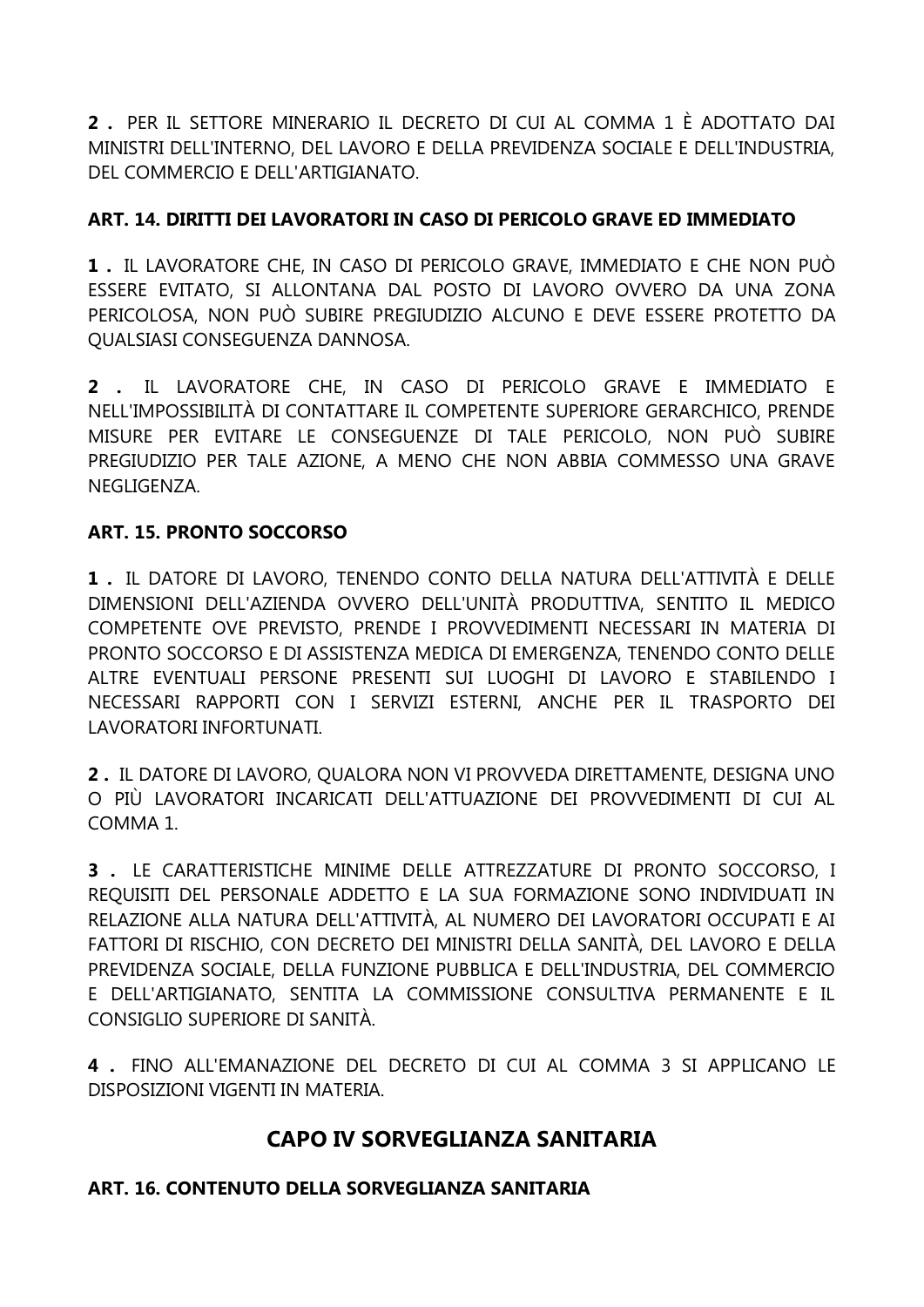**1 .** LA SORVEGLIANZA SANITARIA È EFFETTUATA NEI CASI PREVISTI DALLA NORMATIVA VIGENTE.

**2 .** LA SORVEGLIANZA DI CUI AL COMMA 1 È EFFETTUATA DAL MEDICO COMPETENTE E COMPRENDE:

**a)** ACCERTAMENTI PREVENTIVI INTESI A CONSTATARE L'ASSENZA DI CONTROINDICAZIONI AL LAVORO CUI I LAVORATORI SONO DESTINATI, AI FINI DELLA VALUTAZIONE DELLA LORO IDONEITÀ ALLA MANSIONE SPECIFICA;

**b)** ACCERTAMENTI PERIODICI PER CONTROLLARE LO STATO DI SALUTE DEI LAVORATORI ED ESPRIMERE IL GIUDIZIO DI IDONEITÀ ALLA MANSIONE SPECIFICA.

**3 .** GLI ACCERTAMENTI DI CUI AL COMMA 2 COMPRENDONO ESAMI CLINICI E BIOLOGICI E INDAGINI DIAGNOSTICHE MIRATI AL RISCHIO RITENUTI NECESSARI DAL MEDICO COMPETENTE.

## **ART. 17. IL MEDICO COMPETENTE**

**1 .** IL MEDICO COMPETENTE:

**a)** COLLABORA CON IL DATORE DI LAVORO E CON IL SERVIZIO DI PREVENZIONE E PROTEZIONE DI CUI ALL'ART. 8, SULLA BASE DELLA SPECIFICA CONOSCENZA DELL'ORGANIZZAZIONE DELL'AZIENDA OVVERO DELL'UNITÀ PRODUTTIVA E DELLE SITUAZIONI DI DI SITUAZIONI DI SITUAZIONI DI SITUAZIONI DI SITUAZIONI DI SITUAZIONI DI DI SITUAZIONI DI SITUA

RISCHIO, ALLA PREDISPOSIZIONE DELL'ATTUAZIONE DELLE MISURE PER LA TUTELA DELLA SALUTE E DELL'INTEGRITÀ PSICO-FISICA DEI LAVORATORI;

**b)** EFFETTUA GLI ACCERTAMENTI SANITARI DI CUI ALL'ART. 16;

**c)** ESPRIME I GIUDIZI DI IDONEITÀ ALLA MANSIONE SPECIFICA AL LAVORO, DI CUI ALL'ART. 16;

**d)** ISTITUISCE ED AGGIORNA, SOTTO LA PROPRIA RESPONSABILITÀ, PER OGNI LAVORATORE SOTTOPOSTO A SORVEGLIANZA SANITARIA, UNA CARTELLA SANITARIA E DI RISCHIO DA CUSTODIRE PRESSO IL DATORE DI LAVORO CON SALVAGUARDIA DEL SEGRETO PROFESSIONALE;

**e)** FORNISCE INFORMAZIONI AI LAVORATORI SUL SIGNIFICATO DEGLI ACCERTAMENTI SANITARI CUI SONO SOTTOPOSTI E, NEL CASO DI ESPOSIZIONE AD AGENTI CON EFFETTI A LUNGO TERMINE, SULLA NECESSITÀ DI SOTTOPORSI AD ACCERTAMENTI SANITARI ANCHE DOPO LA CESSAZIONE DELL'ATTIVITÀ CHE COMPORTA L'ESPOSIZIONE A TALI AGENTI. FORNISCE ALTRESÌ, A RICHIESTA, INFORMAZIONI ANALOGHE AI RAPPRESENTANTI DEI LAVORATORI PER LA SICUREZZA;

**f)** INFORMA OGNI LAVORATORE INTERESSATO DEI RISULTATI DEGLI ACCERTAMENTI SANITARI DI CUI ALLA LETTERA B) E, A RICHIESTA DELLO STESSO, GLI RILASCIA COPIA DELLA DOCUMENTAZIONE SANITARIA;

**g)** COMUNICA, IN OCCASIONE DELLE RIUNIONI DI CUI ALL'ART. 11, AI RAPPRESENTANTI PER LA SICUREZZA, I RISULTATI ANONIMI COLLETTIVI DEGLI ACCERTAMENTI CLINICI E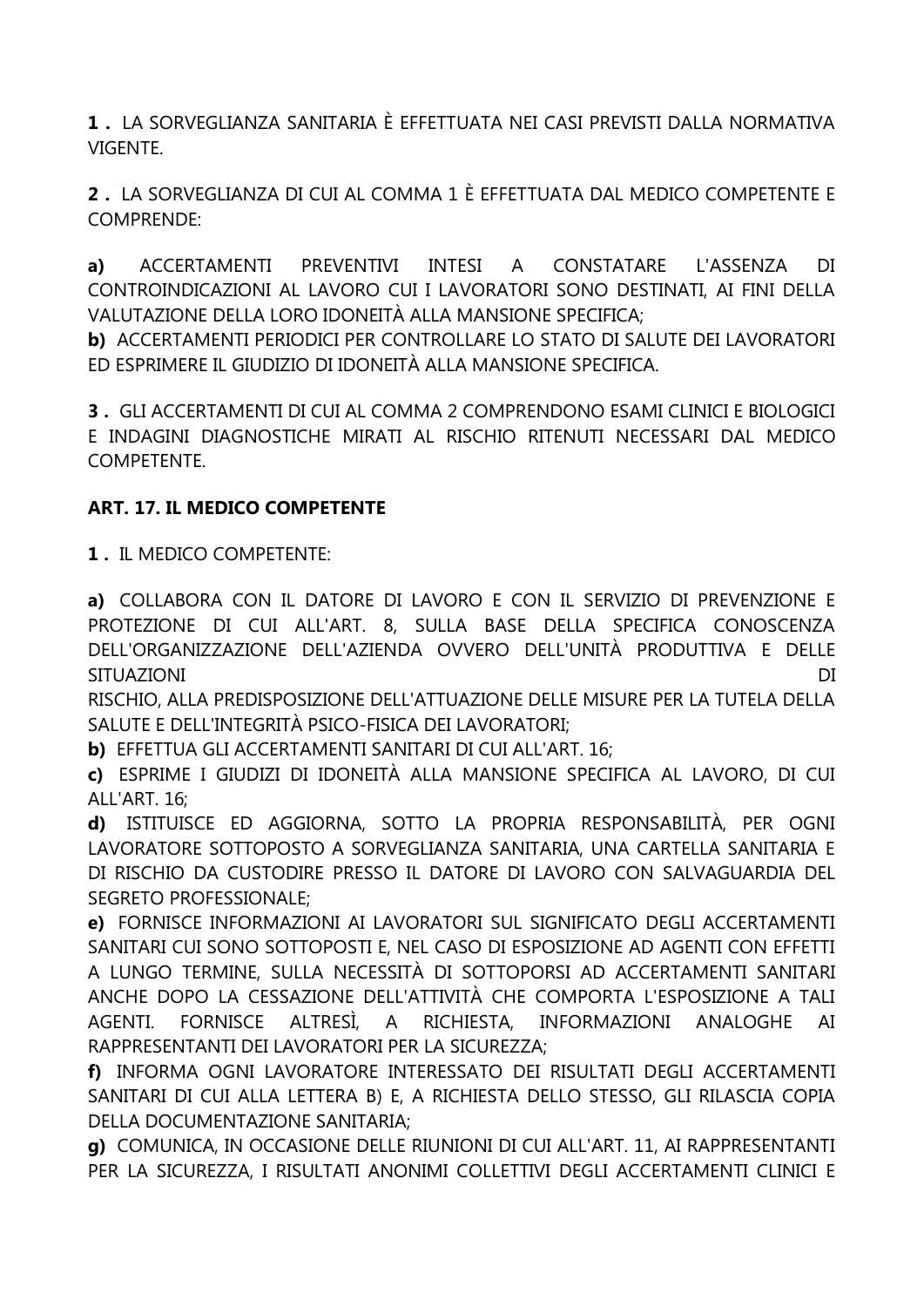STRUMENTALI EFFETTUATI E FORNISCE INDICAZIONI SUL SIGNIFICATO DI DETTI **RISULTATI:** 

h) CONGIUNTAMENTE AL RESPONSABILE DEL SERVIZIO DI PREVENZIONE E PROTEZIONE DAI RISCHI, VISITA GLI AMBIENTI DI LAVORO ALMENO DUE VOLTE ALL'ANNO E PARTECIPA ALLA PROGRAMMAZIONE DEL CONTROLLO DELL'ESPOSIZIONE DEI LAVORATORI I CUI RISULTATI GLI SONO FORNITI CON TEMPESTIVITÀ AI FINI DELLE VALUTAZIONI E DEI PARERI DI COMPETENZA;

i) FATTI SALVI I CONTROLLI SANITARI DI CUI ALLA LETTERA B), EFFETTUA LE VISITE MEDICHE RICHIESTE DAL LAVORATORE QUALORA TALE RICHIESTA SIA CORRELATA AI **RISCHI PROFESSIONALI:** 

I) COLLABORA CON IL DATORE DI LAVORO ALLA PREDISPOSIZIONE DEL SERVIZIO DI PRONTO SOCCORSO DI CUI ALL'ART. 15:

m) COLLABORA ALL'ATTIVITÀ DI FORMAZIONE E INFORMAZIONE DI CUI AL

## CAPO V CONSULTAZIONE E PARTECIPAZIONE DEI LAVORATORI

#### ART. 18. RAPPRESENTANTE PER LA SICUREZZA

1. IN TUTTE LE AZIENDE, O UNITÀ PRODUTTIVE, È ELETTO O DESIGNATO IL RAPPRESENTANTE PER LA SICUREZZA.

2. NELLA AZIENDE, O UNITÀ PRODUTTIVE, CHE OCCUPANO SINO A 15 DIPENDENTI IL RAPPRESENTANTE PER LA SICUREZZA È ELETTO DIRETTAMENTE DAI LAVORATORI AL LORO INTERNO. NELLE AZIENDE CHE OCCUPANO FINO A 15 DIPENDENTI IL RAPPRESENTANTE PER LA SICUREZZA PUÒ ESSERE INDIVIDUATO PER PIÙ AZIENDE NELL'AMBITO TERRITORIALE OVVERO DEL COMPARTO PRODUTTIVO. ESSO PUÒ ESSERE DESIGNATO O ELETTO DAI LAVORATORI NELL'AMBITO DELLE RAPPRESENTANZE SINDACALI. COSÌ COME DEFINITE DALLA CONTRATTAZIONE COLLETTIVA  $DI$ RIFERIMENTO.

3. NELLE AZIENDE, OVVERO UNITÀ PRODUTTIVE, CON PIÙ DI 15 DIPENDENTI IL RAPPRESENTANTE PER LA SICUREZZA È ELETTO O DESIGNATO DAI LAVORATORI NELL'AMBITO **DELLE** RAPPRESENTANZE SINDACALI IN AZIENDA. IN ASSENZA DI TALI RAPPRESENTANZE, È ELETTO DAI LAVORATORI DELL'AZIENDA AL LORO INTERNO.

4. IL NUMERO, LE MODALITÀ DI DESIGNAZIONE O DI ELEZIONE DEL RAPPRESENTANTE PER LA SICUREZZA, NONCHÉ IL TEMPO DI LAVORO RETRIBUITO E GLI STRUMENTI PER L'ESPLETAMENTO DELLE FUNZIONI, SONO STABILITI IN SEDE DI CONTRATTAZIONE COLLETTIVA.

5. IN CASO DI MANCATO ACCORDO NELLA CONTRATTAZIONE COLLETTIVA DI CUI AL COMMA 4, IL MINISTRO DEL LAVORO E DELLA PREVIDENZA SOCIALE, SENTITE LE PARTI, STABILISCE CON PROPRIO DECRETO, DA EMANARSI ENTRO TRE MESI DALLA COMUNICAZIONE DEL MANCATO ACCORDO, GLI STANDARDS RELATIVI ALLE MATERIE DI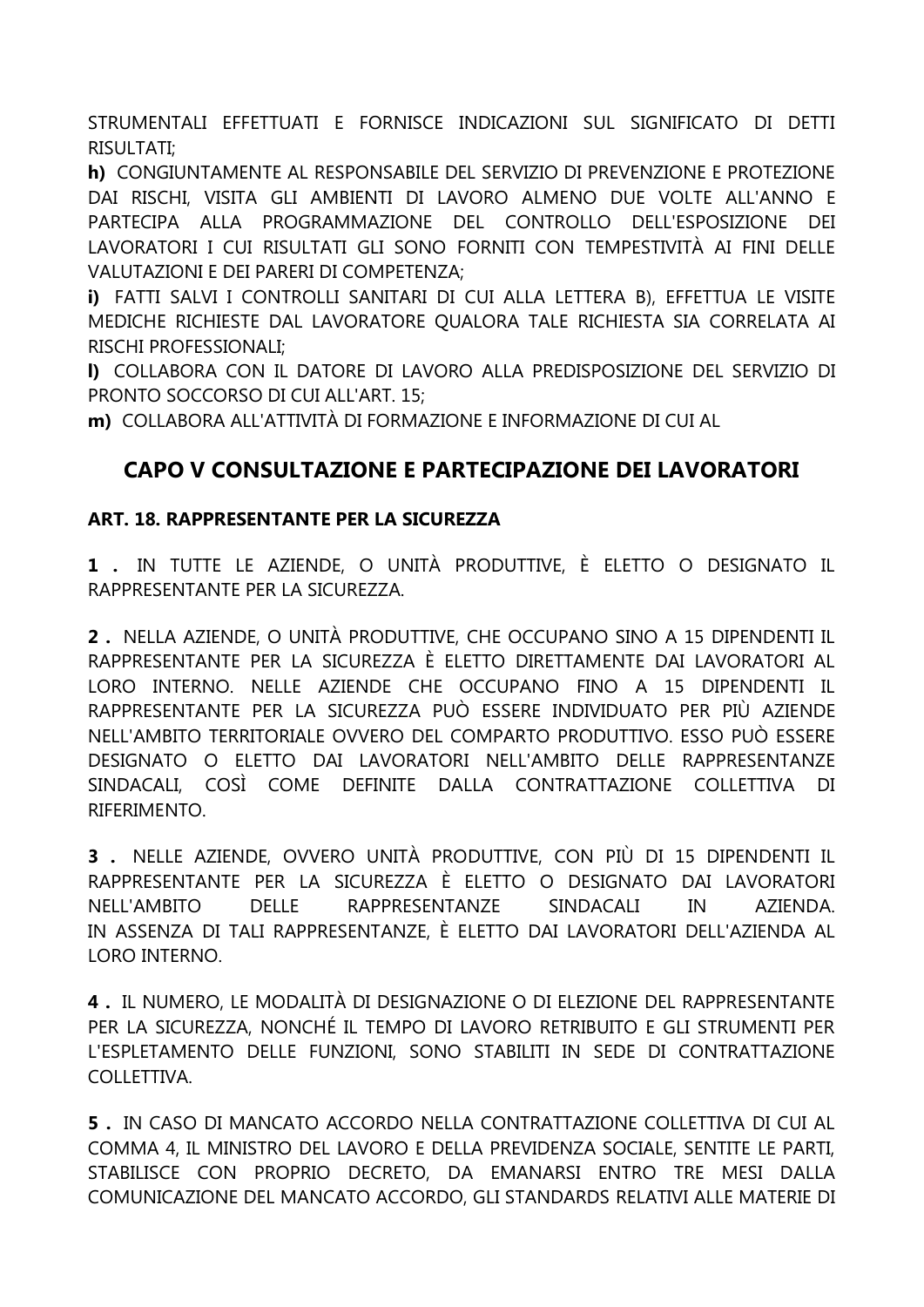CUI AL COMMA 4. PER LE AMMINISTRAZIONI PUBBLICHE PROVVEDE IL MINISTRO PER LA FUNZIONE PUBBLICA SENTITE LE ORGANIZZAZIONI SINDACALI MAGGIORMENTE RAPPRESENTATIVE SUL PIANO NAZIONALE.

**6 .** IN OGNI CASO IL NUMERO MINIMO DEI RAPPRESENTANTI DI CUI AL COMMA 1 È IL SEGUENTE:

**a)** UN RAPPRESENTANTE NELLE AZIENDE OVVERO UNITÀ PRODUTTIVE SINO A 200 DIPENDENTI;

**b)** TRE RAPPRESENTANTI NELLE AZIENDE OVVERO UNITÀ PRODUTTIVE DA 201 A 1000 DIPENDENTI;

**c)** SEI RAPPRESENTANTI IN TUTTE LE ALTRE AZIENDE OVVERO UNITÀ PRODUTTIVE.

**7 .** LE MODALITÀ E I CONTENUTI SPECIFICI DELLA FORMAZIONE DEL RAPPRESENTANTE PER LA SICUREZZA SONO STABILITI IN SEDE DI CONTRATTAZIONE COLLETTIVA NAZIONALE DI CATEGORIA CON IL RISPETTO DEI CONTENUTI MINIMI PREVISTI DAL DECRETO DI CUI ALL'ART. 22, COMMA 7.

## **ART. 19. ATTRIBUZIONI DEL RAPPRESENTANTE PER LA SICUREZZA**

**1 .** IL RAPPRESENTANTE PER LA SICUREZZA:

**a)** ACCEDE AI LUOGHI DI LAVORO IN CUI SI SVOLGONO LE LAVORAZIONI;

**b)** È CONSULTATO PREVENTIVAMENTE E TEMPESTIVAMENTE IN ORDINE ALLA VALUTAZIONE DEI RISCHI, ALLA INDIVIDUAZIONE, PROGRAMMAZIONE, REALIZZAZIONE E VERIFICA DELLA PREVENZIONE NELL'AZIENDA OVVERO UNITÀ PRODUTTIVA;

**c)** È CONSULTATO SULLA DESIGNAZIONE DEGLI ADDETTI AL SERVIZIO DI PREVENZIONE, ALL'ATTIVITÀ DI PREVENZIONE INCENDI, AL PRONTO SOCCORSO, ALLA EVACUAZIONE DEI LAVORATORI;

**d)** È CONSULTATO IN MERITO ALL'ORGANIZZAZIONE DELLA FORMAZIONE DI CUI ALL'ART. 22, COMMA 5;

**e)** RICEVE LE INFORMAZIONI E LA DOCUMENTAZIONE AZIENDALE INERENTE LA VALUTAZIONE DEI RISCHI E LE MISURE DI PREVENZIONE RELATIVE, NONCHÉ QUELLE INERENTI LE SOSTANZE E I PREPARATI PERICOLOSI, LE MACCHINE, GLI IMPIANTI, L'ORGANIZZAZIONE E GLI AMBIENTI DI LAVORO, GLI INFORTUNI E LE MALATTIE PROFESSIONALI;

**f)** RICEVE LE INFORMAZIONI PROVENIENTI DAI SERVIZI DI VIGILANZA;

**g)** RICEVE UNA FORMAZIONE ADEGUATA, COMUNQUE NON INFERIORE A QUELLA PREVISTA DALL'ART. 22;

**h)** PROMUOVE L'ELABORAZIONE, L'INDIVIDUAZIONE E L'ATTUAZIONE DELLE MISURE DI PREVENZIONE IDONEE A TUTELARE LA SALUTE E L'INTEGRITÀ FISICA DEI LAVORATORI;

**i)** FORMULA OSSERVAZIONI IN OCCASIONE DI VISITE E VERIFICHE EFFETTUATE DALLE AUTORITÀ COMPETENTI;

**l)** PARTECIPA ALLA RIUNIONE PERIODICA DI CUI ALL'ART. 11;

**m)** FA PROPOSTE IN MERITO ALL'ATTIVITÀ DI PREVENZIONE;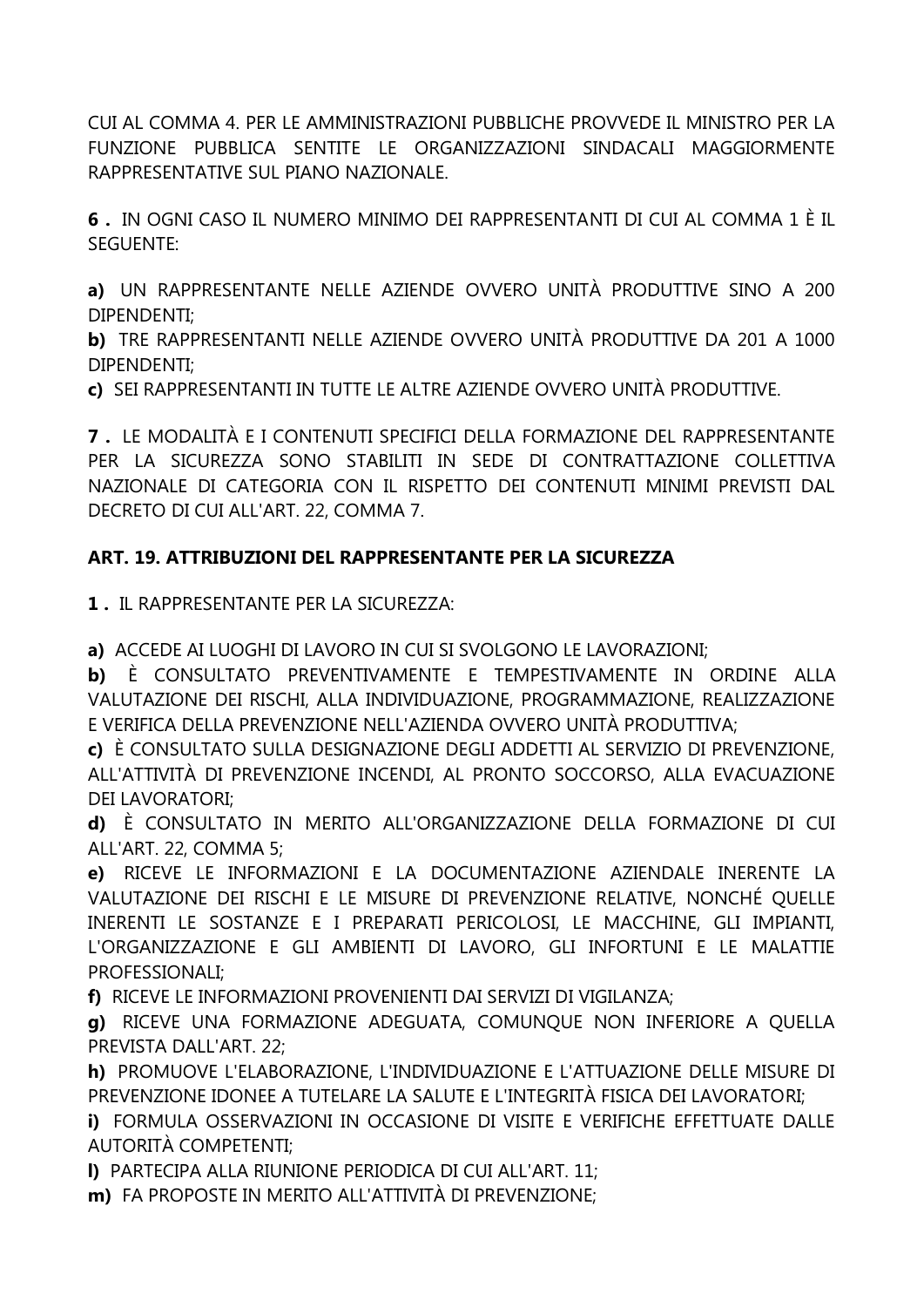**n)** AVVERTE IL RESPONSABILE DELL'AZIENDA DEI RISCHI INDIVIDUATI NEL CORSO DELLA SUA ATTIVITÀ;

**o)** PUÒ FARE RICORSO ALLE AUTORITÀ COMPETENTI QUALORA RITENGA CHE LE MISURE DI PREVENZIONE E PROTEZIONE DAI RISCHI ADOTTATE DAL DATORE DI LAVORO E I MEZZI IMPIEGATI PER ATTUARLE NON SONO IDONEI A GARANTIRE LA SICUREZZA E LA SALUTE DURANTE IL LAVORO.

**2 .** IL RAPPRESENTANTE PER LA SICUREZZA DEVE DISPORRE DEL TEMPO NECESSARIO ALLO SVOLGIMENTO DELL'INCARICO SENZA PERDITA DI RETRIBUZIONE, NONCHÉ DEI MEZZI NECESSARI PER L'ESERCIZIO DELLE FUNZIONI E DELLE FACOLTÀ RICONOSCIUTEGLI.

**3 .** LE MODALITÀ PER L'ESERCIZIO DELLE FUNZIONI DI CUI AL COMMA 1 SONO STABILITE IN SEDE DI CONTRATTAZIONE COLLETTIVA NAZIONALE.

**4 .** IL RAPPRESENTANTE PER LA SICUREZZA NON PUÒ SUBIRE PREGIUDIZIO ALCUNO A CAUSA DELLO SVOLGIMENTO DELLA PROPRIA ATTIVITÀ E NEI SUOI CONFRONTI SI APPLICANO LE STESSE TUTELE PREVISTE DALLA LEGGE PER LE RAPPRESENTANZE SINDACALI.

**5 .** IL RAPPRESENTANTE PER LA SICUREZZA HA ACCESSO, PER L'ESPLETAMENTO DELLA SUA FUNZIONE, AL DOCUMENTO DI CUI ALL'ART. 4, COMMI 2 E 3, NONCHÉ AL REGISTRO DEGLI INFORTUNI SUL LAVORO DI CUI ALL'ART. 4, COMMA 5, LETTERA O).

## **ART. 20. ORGANISMI PARITETICI**

**1 .** A LIVELLO TERRITORIALE SONO COSTITUITI ORGANISMI PARITETICI TRA LE ORGANIZZAZIONI SINDACALI DEI DATORI DI LAVORO E DEI LAVORATORI, CON FUNZIONI DI ORIENTAMENTO E DI PROMOZIONE DI INIZIATIVE FORMATIVE NEI CONFRONTI DEI LAVORATORI. TALI ORGANISMI SONO INOLTRE PRIMA ISTANZA DI RIFERIMENTO IN MERITO A CONTROVERSIE SORTE SULL'APPLICAZIONE DEI DIRITTI DI RAPPRESENTANZA, INFORMAZIONE E FORMAZIONE, PREVISTI DALLE NORME VIGENTI.

**2 .** SONO FATTI SALVI, AI FINI DEL COMMA 1, GLI ORGANISMI BILATERALI O PARTECIPATIVI PREVISTI DA ACCORDI INTERCONFEDERALI, DI CATEGORIA, NAZIONALI, TERRITORIALI O AZIENDALI.

**3 .** AGLI EFFETTI DELL'ART. 10 DEL DECRETO LEGISLATIVO 3 FEBBRAIO 1993, N. 29, GLI ORGANISMI DI CUI AL COMMA 1 SONO PARIFICATI ALLA RAPPRESENTANZA INDICATA NEL MEDESIMO ARTICOLO.

## **CAPO VI INFORMAZIONE E FORMAZIONE DEI LAVORATORI**

## **ART. 21. INFORMAZIONE DEI LAVORATORI**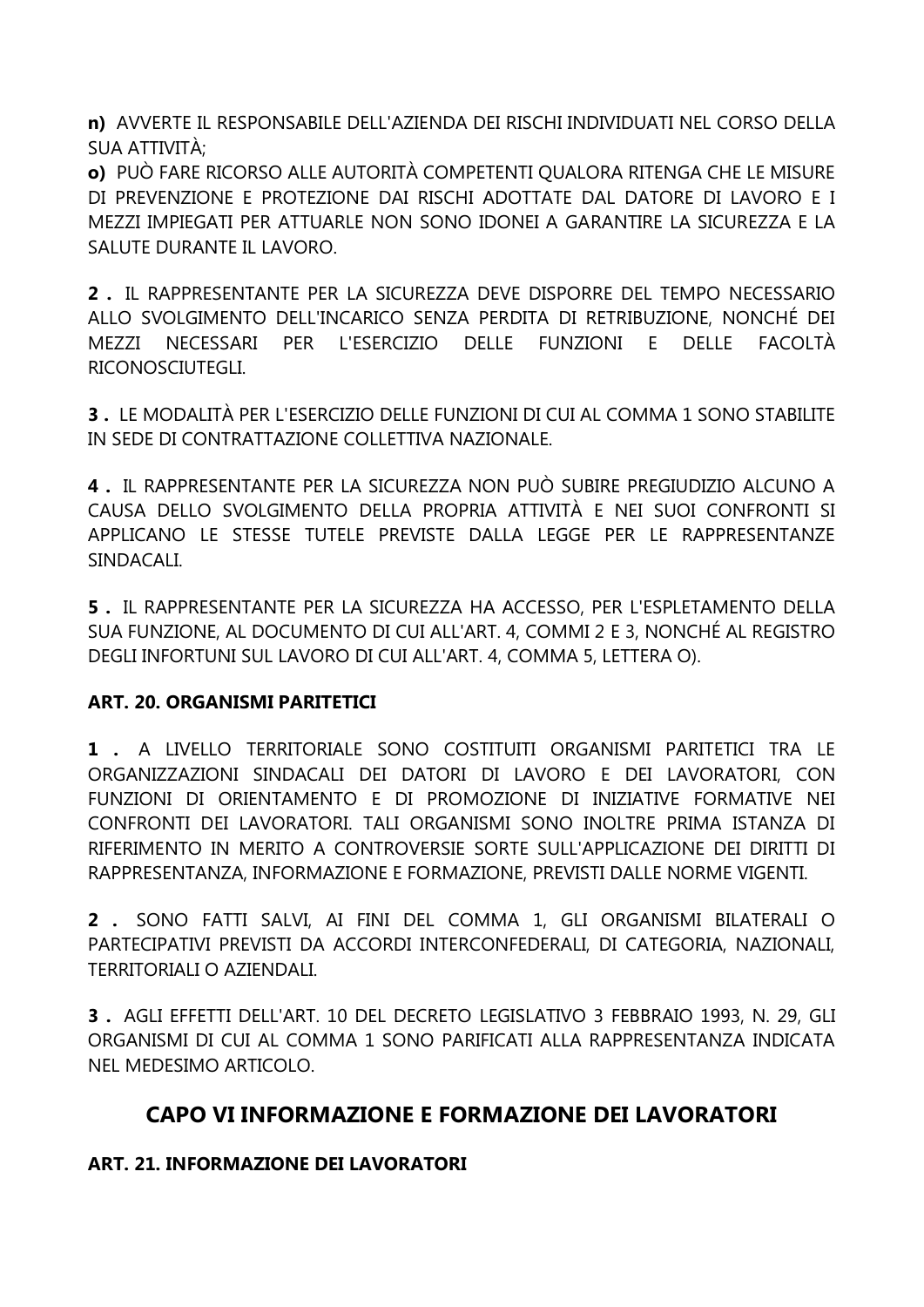1. IL DATORE DI LAVORO PROVVEDE AFFINCHÉ CIASCUN LAVORATORE RICEVA UN'ADEGUATA INFORMAZIONE SU:

a) I RISCHI PER LA SICUREZZA E LA SALUTE CONNESSI ALL'ATTIVITÀ DELL'IMPRESA IN **GENERALE;** 

b) LE MISURE E LE ATTIVITÀ DI PROTEZIONE E PREVENZIONE ADOTTATE;

c) I RISCHI SPECIFICI CUI È ESPOSTO IN RELAZIONE ALL'ATTIVITÀ SVOLTA, LE NORMATIVE DI SICUREZZA E LE DISPOSIZIONI AZIENDALI IN MATERIA;

d) I PERICOLI CONNESSI ALL'USO DELLE SOSTANZE E DEI PREPARATI PERICOLOSI SULLA BASE DELLE SCHEDE DEI DATI DI SICUREZZA PREVISTE DALLA NORMATIVA VIGENTE E DALLE NORME DI BUONA TECNICA:

e) LE PROCEDURE CHE RIGUARDANO IL PRONTO SOCCORSO, LA LOTTA ANTINCENDIO, L'EVACUAZIONE DEI LAVORATORI:

f) IL RESPONSABILE DEL SERVIZIO DI PREVENZIONE E PROTEZIONE ED IL MEDICO **COMPETENTE;** 

a) I NOMINATIVI DEI LAVORATORI INCARICATI DI APPLICARE LE MISURE DI CUI AGLI ARTICOLI 12 E 15.

2. IL DATORE DI LAVORO FORNISCE LE INFORMAZIONI DI CUI AL COMMA 1, LETTERE A), B), C), ANCHE AI LAVORATORI DI CUI ALL'ART. 1, COMMA 3.

## **ART. 22. FORMAZIONE DEI LAVORATORI**

1. IL DATORE DI LAVORO, I DIRIGENTI ED I PREPOSTI, NELL'AMBITO DELLE RISPETTIVE ATTRIBUZIONI E COMPETENZE, ASSICURANO CHE CIASCUN LAVORATORE, IVI COMPRESI I LAVORATORI DI CUI ALL'ART. 1, COMMA 3, RICEVANO UNA FORMAZIONE SUFFICIENTE ED ADEGUATA IN MATERIA DI SICUREZZA E DI SALUTE, CON PARTICOLARE RIFERIMENTO AL PROPRIO POSTO DI LAVORO E ALLE PROPRIE MANSIONI.

2. LA FORMAZIONE DEVE AVVENIRE IN OCCASIONE:

a) DELL'ASSUNZIONE;

b) DEL TRASFERIMENTO O CAMBIAMENTO DI MANSIONI;

c) DELL'INTRODUZIONE DI NUOVE ATTREZZATURE DI LAVORO O DI NUOVE TECNOLOGIE, DI NUOVE SOSTANZE E PREPARATI PERICOLOSI.

3 . LA FORMAZIONE DEVE ESSERE PERIODICAMENTE RIPETUTA IN RELAZIONE ALL'EVOLUZIONE DEI RISCHI OVVERO ALL'INSORGENZA DI NUOVI RISCHI.

4. IL RAPPRESENTANTE PER LA SICUREZZA HA DIRITTO AD UNA FORMAZIONE PARTICOLARE IN MATERIA DI SALUTE E SICUREZZA, CONCERNENTE LA NORMATIVA IN MATERIA DI SICUREZZA E SALUTE E I RISCHI SPECIFICI ESISTENTI NEL PROPRIO AMBITO DI RAPPRESENTANZA, TALE DA ASSICURARGLI ADEGUATE NOZIONI SULLE PRINCIPALI TECNICHE DI CONTROLLO E PREVENZIONE DEI RISCHI STESSI.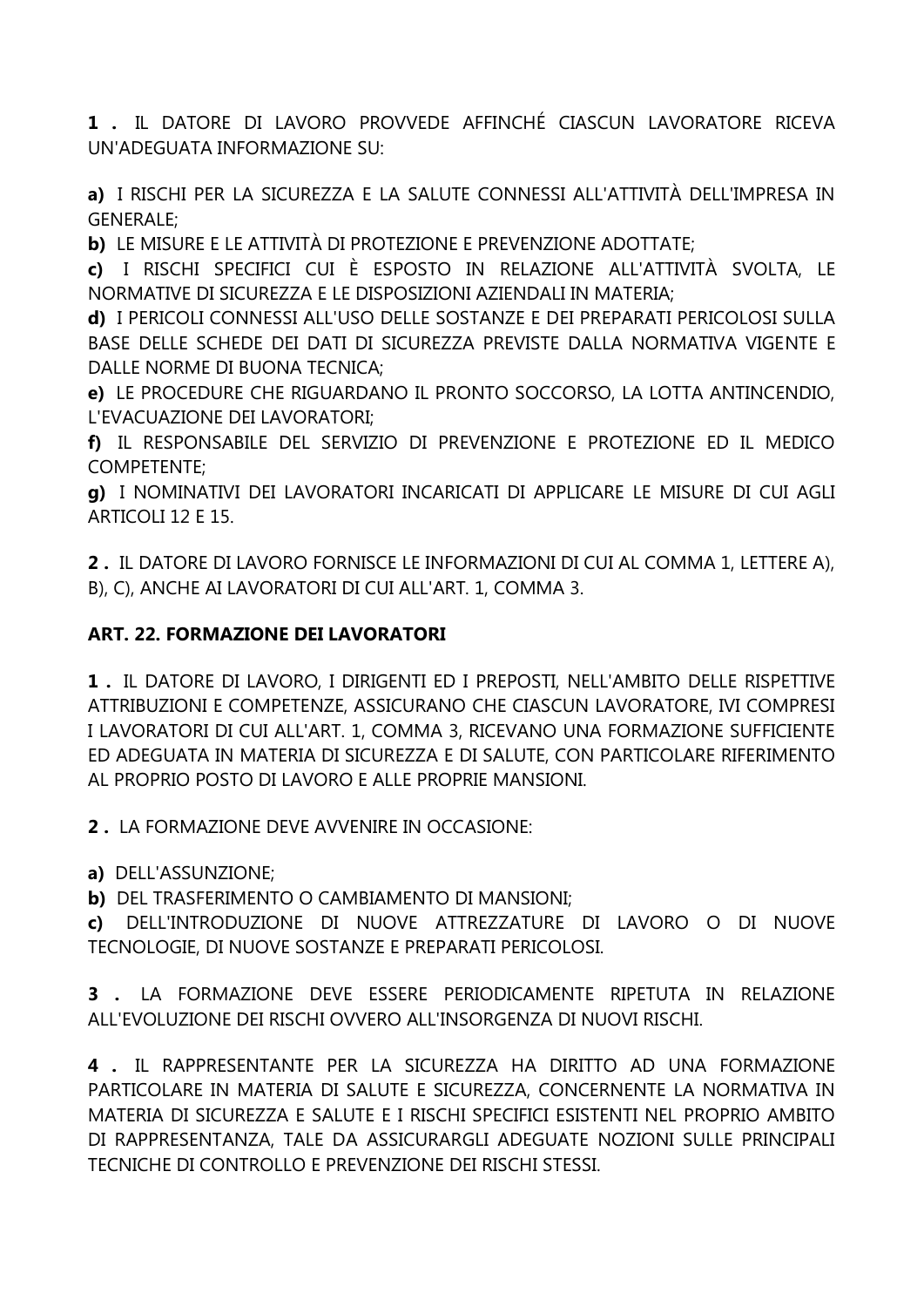5. IL LAVORATORE INCARICATO DELL'ATTIVITÀ DI PRONTO SOCCORSO, DI LOTTA ANTINCENDIO E DI EVACUAZIONE DEI LAVORATORI DEVE ESSERE ADEGUATAMENTE FORMATO.

6. LA FORMAZIONE DEI LAVORATORI E QUELLA DEI LORO RAPPRESENTANTI DI CUI AL COMMA 4 DEVE AVVENIRE, IN COLLABORAZIONE CON GLI ORGANISMI PARITETICI DI CUI ALL'ART. 20. DURANTE L'ORARIO DI LAVORO E NON PUÒ COMPORTARE ONERI ECONOMICI A CARICO DEI LAVORATORI.

**7** . I MINISTRI DEL LAVORO E DELLA PREVIDENZA SOCIALE E DELLA SANITÀ. SENTITA LA COMMISSIONE CONSULTIVA PERMANENTE, POSSONO STABILIRE I CONTENUTI MINIMI DELLA FORMAZIONE DEI LAVORATORI, DEI RAPPRESENTANTI PER LA SICUREZZA E DEI DATORI DI LAVORO DI CUI ALL'ART. 10, COMMA 3, TENENDO ANCHE CONTO DELLE DIMENSIONI E DELLA TIPOLOGIA DELLE IMPRESE.

# CAPO VII DISPOSIZIONI CONCERNENTI LA PUBBLICA **AMMINISTRAZIONE**

## ART. 23. VIGILANZA

1. LA VIGILANZA SULL'APPLICAZIONE DELLA LEGISLAZIONE IN MATERIA DI SICUREZZA E SALUTE NEI LUOGHI DI LAVORO È SVOLTA DALLA UNITÀ SANITARIA LOCALE E, PER QUANTO DI SPECIFICA COMPETENZA, DAL CORPO NAZIONALE DEI VIGILI DEL FUOCO, NONCHÉ, PER IL SETTORE MINERARIO, DAL MINISTERO DELL'INDUSTRIA, DEL COMMERCIO E DELL'ARTIGIANATO.

2. PER ATTIVITÀ LAVORATIVE COMPORTANTI RISCHI PARTICOLARMENTE ELEVATI. DA INDIVIDUARE CON DECRETO DEL PRESIDENTE DEL CONSIGLIO DEI MINISTRI, SU PROPOSTA DEI MINISTRI DEL LAVORO E DELLA PREVIDENZA SOCIALE E DELLA SANITÀ. SENTITA LA COMMISSIONE CONSULTIVA PERMANENTE, L'ATTIVITÀ DI VIGILANZA SULL'APPLICAZIONE DELLA LEGISLAZIONE IN MATERIA DI SICUREZZA PUÒ ESSERE ANCHE DALL'ISPETTORATO DEL LAVORO **CHE**  $NF$ **INFORMA FSFRCITATA** PREVENTIVAMENTE IL SERVIZIO DI PREVENZIONE E SICUREZZA DELLA UNITÀ SANITARIA LOCALE COMPETENTE PER TERRITORIO.

3. IL DECRETO DI CUI AL COMMA 2 DEVE ESSERE EMANATO ENTRO DODICI MESI DALLA DATA DI ENTRATA IN VIGORE DEL PRESENTE DECRETO.

## ART. 24. INFORMAZIONE, CONSULENZA, ASSISTENZA

1. LE REGIONI, IL MINISTERO DELL'INTERNO TRAMITE LE STRUTTURE DEL CORPO NAZIONALE DEI VIGILI DEL FUOCO, L'ISPESL, ANCHE MEDIANTE I PROPRI DIPARTIMENTI PERIFERICI, IL MINISTERO DEL LAVORO E DELLA PREVIDENZA SOCIALE, PER MEZZO DEGLI ISPETTORATI DEL LAVORO, IL MINISTERO DELL'INDUSTRIA, DEL COMMERCIO E DELL'ARTIGIANATO, PER IL SETTORE ESTRATTIVO, TRAMITE GLI UFFICI DELLA DIREZIONE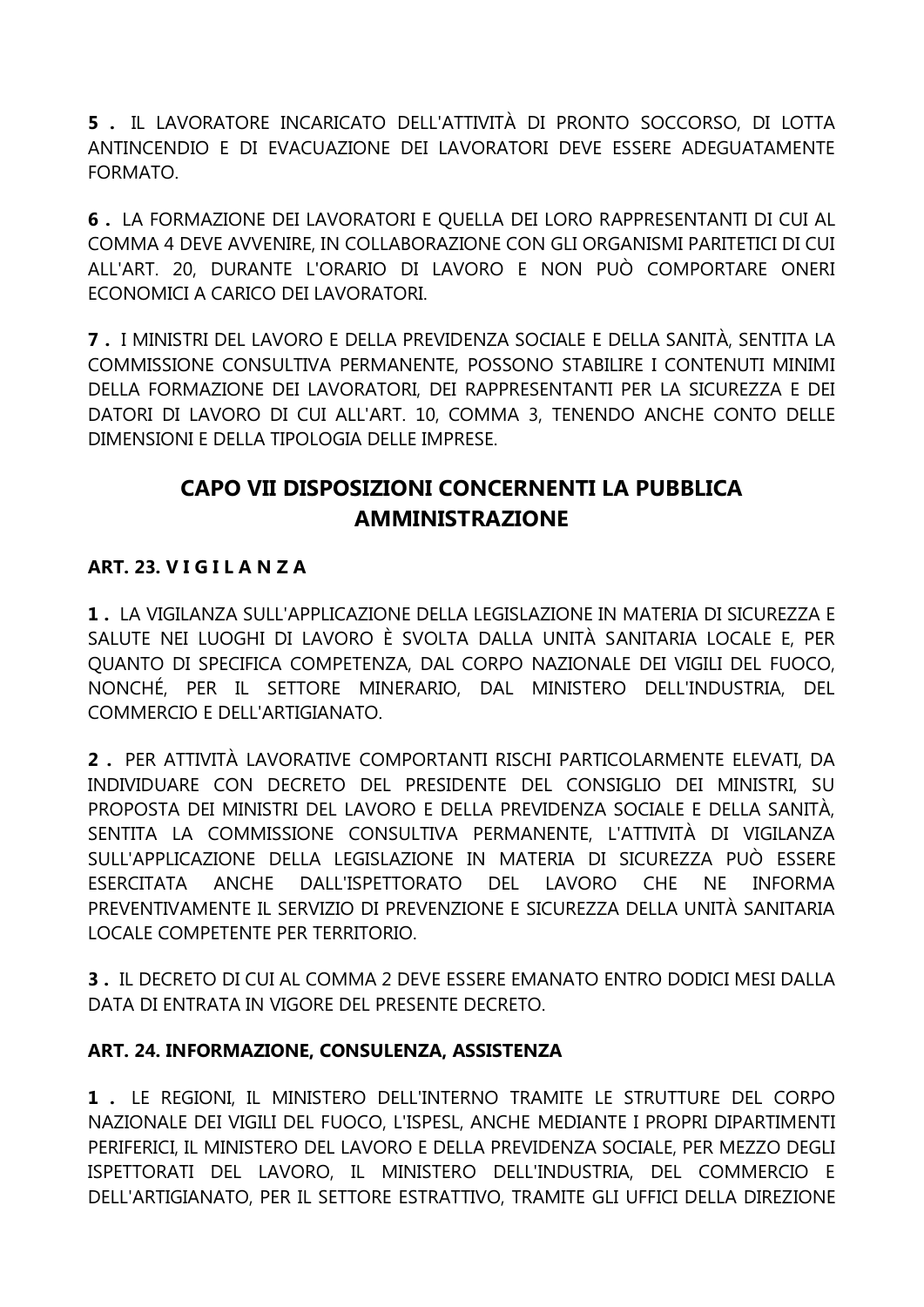GENERALE DELLE MINIERE, L'ISTITUTO ITALIANO DI MEDICINA SOCIALE E GLI ENTI DI PATRONATO, SVOLGONO ATTIVITÀ DI INFORMAZIONE, CONSULENZA ED ASSISTENZA IN MATERIA DI SICUREZZA E SALUTE NEI LUOGHI DI LAVORO, IN PARTICOLARE NEI CONFRONTI DELLE IMPRESE ARTIGIANE E DELLE PICCOLE E MEDIE IMPRESE E DELLE RISPETTIVE ASSOCIAZIONI DEI DATORI DI LAVORO.

**2 .** L'ATTIVITÀ DI CONSULENZA NON PUÒ ESSERE PRESTATA DAI SOGGETTI CHE SVOLGONO ATTIVITÀ DI CONTROLLO E DI VIGILANZA.

## **ART. 25. COORDINAMENTO**

*AMBIENTE;*

**1 .** CON ATTO DI INDIRIZZO E COORDINAMENTO, DA EMANARSI, SU PROPOSTA DEI MINISTRI DEL LAVORO E DELLA PREVIDENZA SOCIALE E DELLA SANITÀ, PREVIA DELIBERAZIONE DEL CONSIGLIO DEI MINISTRI, ENTRO UN ANNO DALLA DATA DI ENTRATA IN VIGORE DEL PRESENTE DECRETO, SONO INDIVIDUATI CRITERI AL FINE DI ASSICURARE UNITÀ ED OMOGENEITÀ DI COMPORTAMENTI IN TUTTO IL TERRITORIO NAZIONALE NELL'APPLICAZIONE DELLE DISPOSIZIONI IN MATERIA DI SICUREZZA E SALUTE DEI LAVORATORI.

## **ART. 26. COMMISSIONE CONSULTIVA PERMANENTE PER LA PREVENZIONE DEGLI INFORTUNI E L'IGIENE DEL LAVORO**

**1 .** L'ART. 393 DEL DECRETO DEL PRESIDENTE DELLA REPUBBLICA 27 APRILE 1955, N. 547, È SOSTITUITO DAL SEGUENTE: *"ART. 393 (COSTITUZIONE DELLA COMMISSIONE). - 1. PRESSO IL MINISTERO DEL LAVORO E DELLA PREVIDENZA SOCIALE È ISTITUITA UNA COMMISSIONE CONSULTIVA PERMANENTE PER LA PREVENZIONE DEGLI INFORTUNI E PER L'IGIENE DEL LAVORO. ESSA È PRESIEDUTA DAL MINISTRO DEL LAVORO E DELLA PREVIDENZA SOCIALE O DAL DIRETTORE GENERALE DELLA DIREZIONE GENERALE DEI RAPPORTI DI LAVORO DA LUI DELEGATO, ED È COMPOSTA DA: A) CINQUE FUNZIONARI ESPERTI DESIGNATI DAL MINISTRO DEL LAVORO E DELLA PREVIDENZA SOCIALE, DI CUI TRE ISPETTORI DEL LAVORO, LAUREATI UNO IN INGEGNERIA, UNO IN MEDICINA E CHIRURGIA E UNO IN CHIMICA O FISICA;* **B) IL DIRETTORE E TRE FUNZIONARI DELL'ISTITUTO SUPERIORE PER LA PREVENZIONE E** *SICUREZZA DEL LAVORO; C) UN FUNZIONARIO DELL'ISTITUTO SUPERIORE DI SANITÀ; D) UN FUNZIONARIO PER CIASCUNO DEI SEGUENTI MINISTERI: SANITÀ; INDUSTRIA, COMMERCIO ED ARTIGIANATO; INTERNO; FUNZIONE PUBBLICA; TRASPORTI; RISORSE AGRICOLE, ALIMENTARI E FORESTALI; AMBIENTE; E) SEI RAPPRESENTANTI DELLE REGIONI E PROVINCE AUTONOME DESIGNATI DALLA CONFERENZA STATO-REGIONI; F) UN RAPPRESENTANTE DEI SEGUENTI ORGANISMI: ISTITUTO NAZIONALE ASSICURAZIONI E INFORTUNI SUL LAVORO; CORPO NAZIONALE DEI VIGILI DEL FUOCO; CONSIGLIO NAZIONALE DELLE RICERCHE; UNI; CEI; AGENZIA NAZIONALE PROTEZIONE*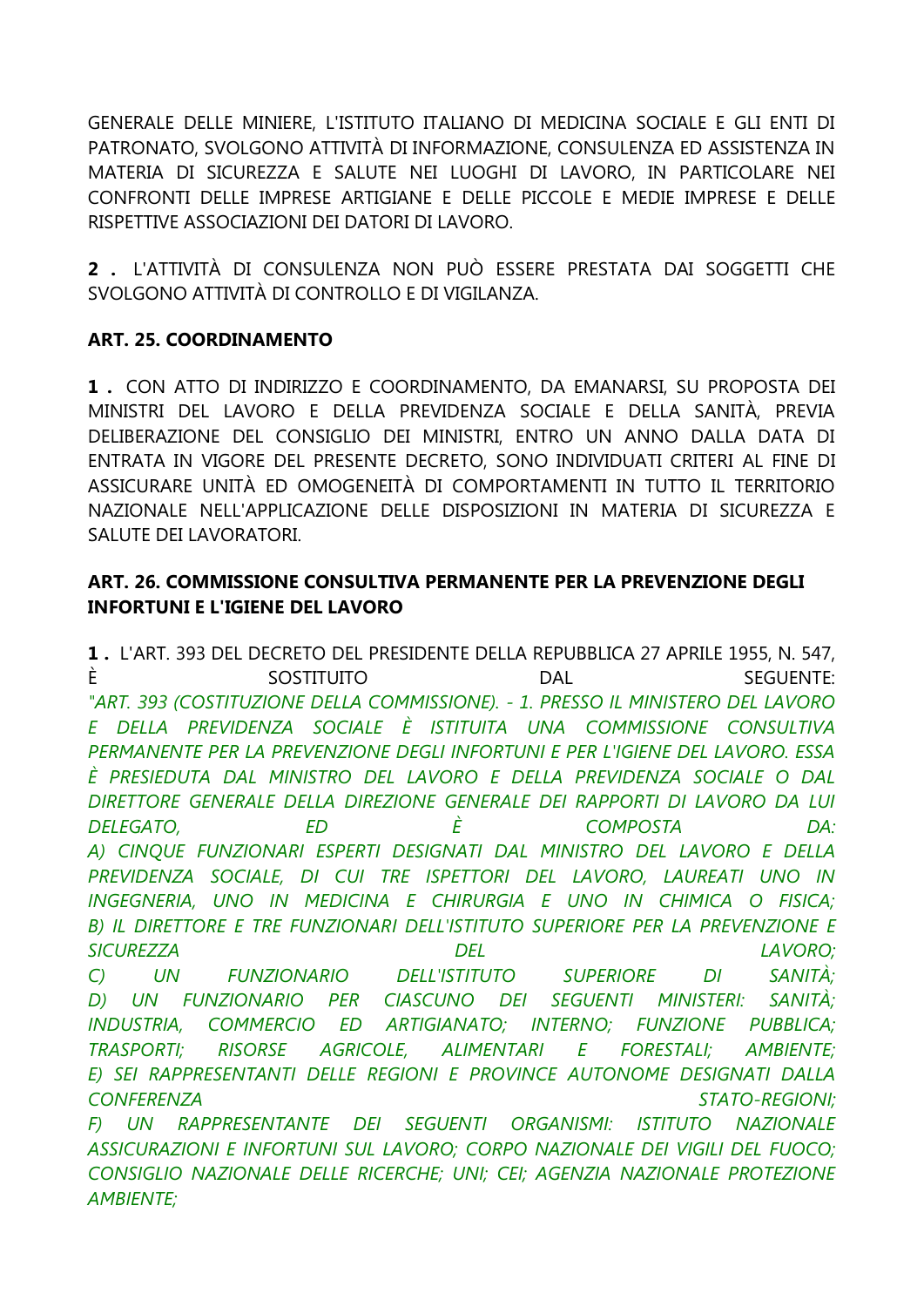*G) QUATTRO ESPERTI NOMINATI DAL MINISTRO DEL LAVORO E DELLA PREVIDENZA SOCIALE SU DESIGNAZIONE DELLE ORGANIZZAZIONI SINDACALI DEI LAVORATORI MAGGIORMENTE RAPPRESENTATIVE A LIVELLO NAZIONALE; H) QUATTRO ESPERTI NOMINATI DAL MINISTRO DEL LAVORO E DELLA PREVIDENZA SOCIALE SU DESIGNAZIONE DELLE ORGANIZZAZIONI SINDACALI DEI DATORI DI LAVORO MAGGIORMENTE RAPPRESENTATIVE A LIVELLO NAZIONALE; I) UN ESPERTO NOMINATO DAL MINISTRO DEL LAVORO E DELLA PREVIDENZA SOCIALE SU DESIGNAZIONE DELLE ORGANIZZAZIONI SINDACALI DEI DIRIGENTI D'AZIENDA MAGGIORMENTE RAPPRESENTATIVE A LIVELLO NAZIONALE. 2. PER OGNI RAPPRESENTANTE EFFETTIVO È DESIGNATO UN MEMBRO SUPPLENTE. 3. ALL'INIZIO DI OGNI MANDATO LA COMMISSIONE PUÒ ISTITUIRE COMITATI SPECIALI PERMANENTI DEI QUALI DETERMINA LA COMPOSIZIONE E LA FUNZIONE. 4. LA COMMISSIONE PUÒ CHIAMARE A FAR PARTE DEI COMITATI DI CUI AL COMMA 3 PERSONE PARTICOLARMENTE ESPERTE, ANCHE SU DESIGNAZIONE DELLE ASSOCIAZIONI PROFESSIONALI, DELL'UNIVERSITÀ E DEGLI ENTI DI RICERCA, IN RELAZIONE ALLE MATERIE TRATTATE.*

*5. LE FUNZIONI INERENTI ALLA SEGRETERIA DELLA COMMISSIONE SONO DISIMPEGNATE DA DUE FUNZIONARI DEL MINISTERO DEL LAVORO E DELLA PREVIDENZA SOCIALE. 6. I COMPONENTI DELLA COMMISSIONE CONSULTIVA PERMANENTE ED I SEGRETARI SONO NOMINATI CON DECRETO DEL MINISTRO DEL LAVORO E DELLA PREVIDENZA SOCIALE SU DESIGNAZIONE DEGLI ORGANISMI COMPETENTI E DURANO IN CARICA TRE ANNI.."*

**2 .** L'ART. 394 DEL DECRETO DEL PRESIDENTE DELLA REPUBBLICA 27 APRILE 1955, N. 547, È SOSTITUITO DAL SEGUENTE: *"ART. 394 (COMPITI DELLA COMMISSIONE). - 1. LA COMMISSIONE CONSULTIVA PERMANENTE HA IL COMPITO DI: A) ESAMINARE I PROBLEMI APPLICATIVI DELLA NORMATIVA IN MATERIA DI SICUREZZA E*  SALUTE SUL POSTO DI LAVORO E PREDISPORRE UNA RELAZIONE ANNUALE AL *RIGUARDO;*

*B) FORMULARE PROPOSTE PER LO SVILUPPO E IL PERFEZIONAMENTO DELLA LEGISLAZIONE VIGENTE E PER IL SUO COORDINAMENTO CON ALTRE DISPOSIZIONI CONCERNENTI LA SICUREZZA E LA PROTEZIONE DELLA SALUTE DEI LAVORATORI, NONCHÉ PER IL COORDINAMENTO DEGLI ORGANI PREPOSTI ALLA VIGILANZA; C) ESAMINARE LE PROBLEMATICHE EVIDENZIATE DAI COMITATI REGIONALI SULLE MISURE PREVENTIVE E DI CONTROLLO DEI RISCHI ADOTTATE NEI LUOGHI DI LAVORO; D) PROPORRE LINEE GUIDA APPLICATIVE DELLA NORMATIVA DI SICUREZZA; E) ESPRIMERE PARERE SUGLI ADEGUAMENTI DI NATURA STRETTAMENTE TECNICA RELATIVI ALLA NORMATIVA CEE DA ATTUARE A LIVELLO NAZIONALE; F) ESPRIMERE PARERE SULLE RICHIESTE DI DEROGA PREVISTE DALL'ART. 48 DEL DECRETO LEGISLATIVO 15 AGOSTO 1991, N. 277; G) ESPRIMERE PARERE SULLE RICHIESTE DI DEROGA PREVISTE DALL'ART. 8 DEL DECRETO LEGISLATIVO 25 GENNAIO 1992, N. 77; H) ESPRIMERE PARERE SUL RICONOSCIMENTO DI CONFORMITÀ ALLE PRESCRIZIONI PER*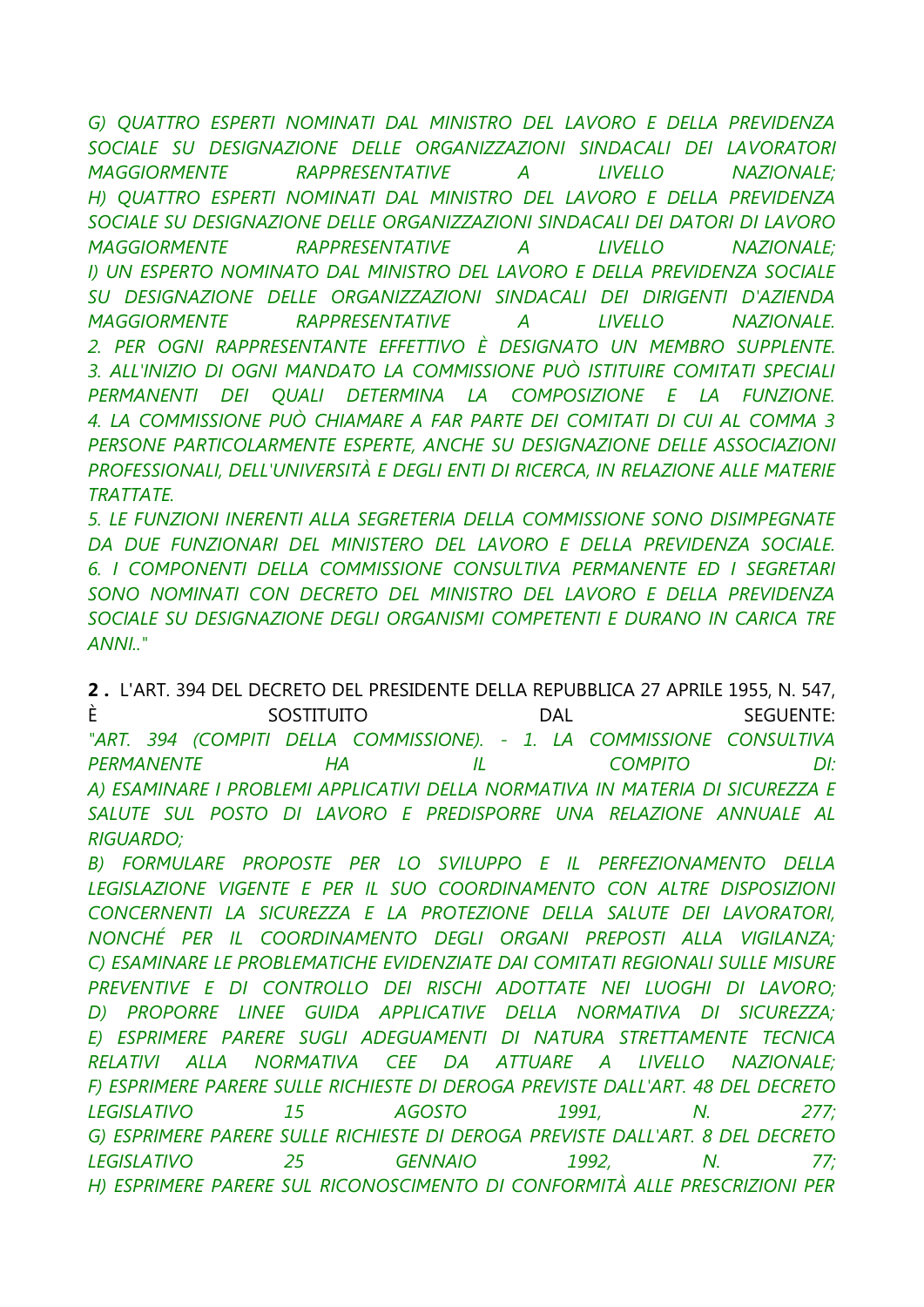*LA SICUREZZA E LA SALUTE DEI LAVORATORI DI NORME TECNICHE; I) ESPRIMERE IL PARERE SUI RICORSI AVVERSO LE DISPOSIZIONI IMPARTITE DAGLI ISPETTORI DEL LAVORO NELL'ESERCIZIO DELLA VIGILANZA, SULLE ATTIVITÀ COMPORTANTI RISCHI PARTICOLARMENTE ELEVATI, INDIVIDUATE AI SENSI DELL'ART. 43, COMMA 1, LETTERA G), N. 4, DELLA LEGGE 19 FEBBRAIO 1991, N. 142, SECONDO LE MODALITÀ DI CUI ALL'ART. 402; L) ESPRIMERE PARERE, SU RICHIESTA DEL MINISTERO DEL LAVORO E DELLA PREVIDENZA SOCIALE O DEL MINISTERO DELLA SANITÀ O DELLE REGIONI, SU QUALSIASI QUESTIONE RELATIVA ALLA SICUREZZA DEL LAVORO E ALLA PROTEZIONE DELLA SALUTE DEI LAVORATORI.*

*2. LA RELAZIONE DI CUI AL COMMA PRECEDENTE, LETTERA A), È RESA PUBBLICA ED È TRASMESSA ALLE COMMISSIONI PARLAMENTARI COMPETENTI ED AI PRESIDENTI DELLE REGIONI.*

*3. LA COMMISSIONE, PER L'ESPLETAMENTO DEI SUOI COMPITI, PUÒ CHIEDERE DATI O PROMUOVERE INDAGINI E, SU RICHIESTA O AUTORIZZAZIONE DEL MINISTERO DEL LAVORO E DELLA PREVIDENZA SOCIALE, EFFETTUARE SOPRALLUOGHI.."*

**3 .** L'ART. 395 DEL DECRETO DEL PRESIDENTE DELLA REPUBBLICA 27 APRILE 1995, N. 547, È SOPPRESSO.

## **ART. 27. COMITATI REGIONALI DI COORDINAMENTO**

**1 .** CON ATTO DI INDIRIZZO E COORDINAMENTO, DA EMANARSI ENTRO UN ANNO DALLA DATA DI ENTRATA IN VIGORE DEL PRESENTE DECRETO, SENTITA LA CONFERENZA STATO-REGIONI, SU PROPOSTA DEI MINISTRI DEL LAVORO E DELLA PREVIDENZA SOCIALE E DELLA SANITÀ, PREVIA DELIBERAZIONE DEL CONSIGLIO DEI MINISTRI, SONO INDIVIDUATI CRITERI GENERALI RELATIVI ALL'INDIVIDUAZIONE DI ORGANI OPERANTI NELLA MATERIA DELLA SICUREZZA E DELLA SALUTE SUL LUOGO DI LAVORO AL FINE DI REALIZZARE UNIFORMITÀ DI INTERVENTI ED IL NECESSARIO RACCORDO CON LA COMMISSIONE CONSULTIVA PERMANENTE.

**2 .** ALLE RIUNIONI DELLA CONFERENZA STATO-REGIONI, CONVOCATE PER I PARERI DI CUI AL COMMA 1, PARTECIPANO I RAPPRESENTANTI DELL'ANCI, DELL'UPI E DELL'UNICEM.

## **ART. 28. ADEGUAMENTI AL PROGRESSO TECNICO**

**1 .** CON DECRETO DEL MINISTRO DEL LAVORO E DELLA PREVIDENZA SOCIALE, DI CONCERTO CON I MINISTRI DELLA SANITÀ E DELL'INDUSTRIA, DEL COMMERCIO E DELL'ARTIGIANATO, SENTITA LA COMMISSIONE CONSULTIVA PERMANENTE:

**a)** È RICONOSCIUTA LA CONFORMITÀ ALLE VIGENTI NORME PER LA SICUREZZA E LA SALUTE DEI LAVORATORI SUL LUOGO DI LAVORO DI MEZZI E SISTEMI DI SICUREZZA IN ATTIVITÀ LAVORATIVE COMPORTANTI RISCHI ELEVATI E DI NUOVE TECNOLOGIE;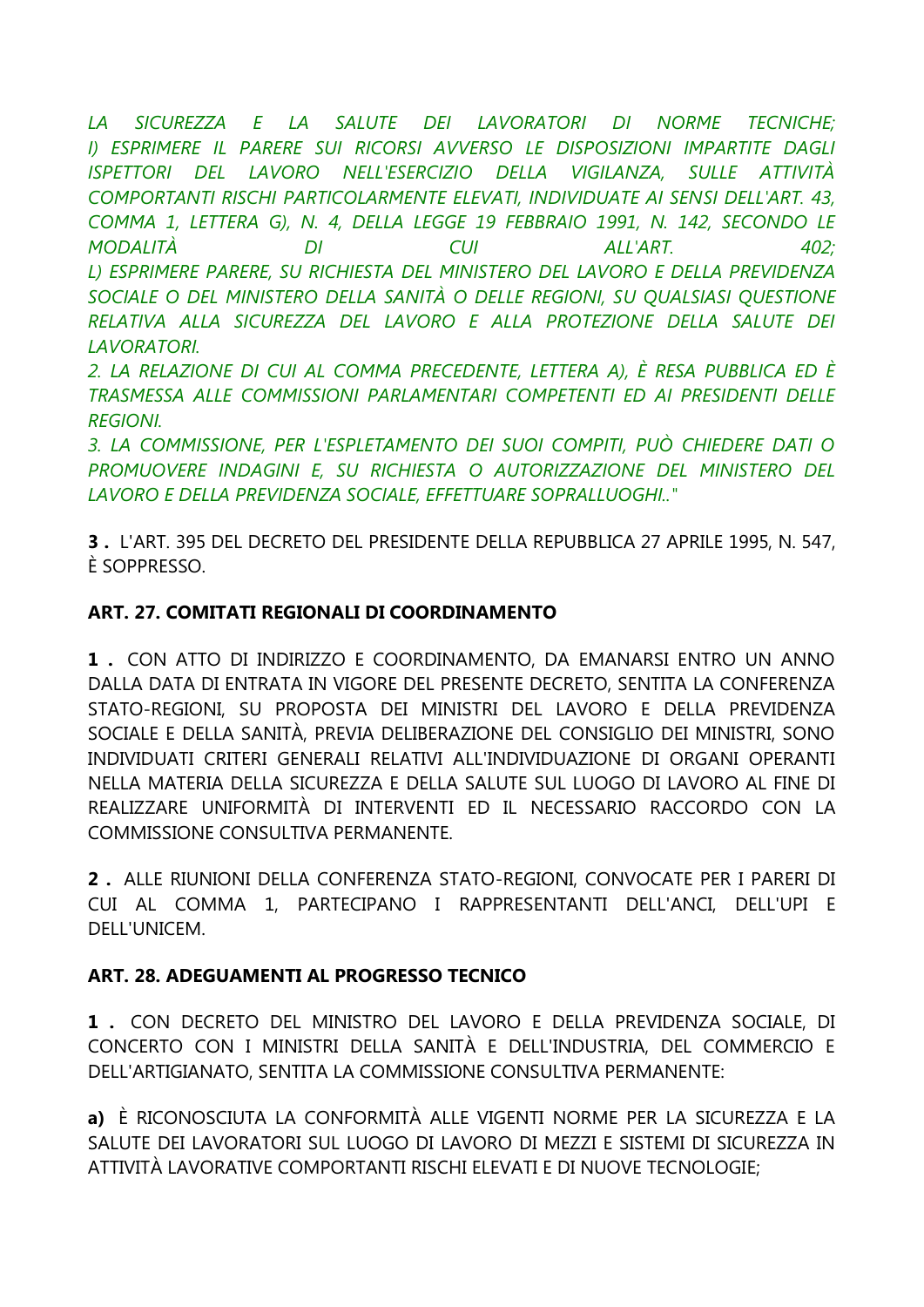**b)** SI DÀ ATTUAZIONE ALLE DIRETTIVE IN MATERIA DI SICUREZZA E SALUTE DEI LAVORATORI SUL LUOGO DI LAVORO DELLA COMUNITÀ EUROPEA PER LE PARTI IN CUI MODIFICANO MODALITÀ ESECUTIVE E CARATTERISTICHE DI ORDINE TECNICO DI ALTRE DIRETTIVE GIÀ RECEPITE NELL'ORDINAMENTO NAZIONALE;

**c)** SI PROVVEDE ALL'ADEGUAMENTO DELLA NORMATIVA DI NATURA STRETTAMENTE TECNICA E DEGLI ALLEGATI AL PRESENTE DECRETO IN RELAZIONE AL PROGRESSO TECNOLOGICO.

## **CAPO VIII STATISTICHE DEGLI INFORTUNI E DELLE MALATTIE PROFESSIONALI**

## **ART. 29. STATISTICHE DEGLI INFORTUNI E DELLE MALATTIE PROFESSIONALI**

**1 .** L'INAIL E L'ISPESL SI FORNISCONO RECIPROCAMENTE I DATI RELATIVI AGLI INFORTUNI ED ALLE MALATTIE PROFESSIONALI ANCHE CON STRUMENTI TELEMATICI.

**2 .** L'ISPESL E L'INAIL INDICONO UNA CONFERENZA PERMANENTE DI SERVIZIO PER ASSICURARE IL NECESSARIO COORDINAMENTO IN RELAZIONE A QUANTO PREVISTO DALL'ART. 8, COMMA 3, DEL DECRETO LEGISLATIVO 7 DICEMBRE 1993, N. 517, NONCHÉ PER VERIFICARE L'ADEGUATEZZA DEI SISTEMI DI PREVENZIONE ED ASSICURATIVI, E PER STUDIARE E PROPORRE SOLUZIONI NORMATIVE E TECNICHE ATTE A RIDURRE IL FENOMENO DEGLI INFORTUNI E DELLE MALATTIE PROFESSIONALI.

**3 .** I CRITERI PER LA RACCOLTA ED ELABORAZIONE DELLE INFORMAZIONI RELATIVE AI RISCHI E AI DANNI DERIVANTI DA INFORTUNIO DURANTE L'ATTIVITÀ LAVORATIVA SONO INDIVIDUATI NELLE NORME UNI, RIGUARDANTI I PARAMETRI PER LA CLASSIFICAZIONE DEI CASI DI INFORTUNIO, ED I CRITERI PER IL CALCOLO DEGLI INDICI DI FREQUENZA E GRAVITÀ E LORO SUCCESSIVI AGGIORNAMENTI.

**4 .** CON DECRETO DEL MINISTRO DEL LAVORO E DELLA PREVIDENZA SOCIALE E DEL MINISTRO DELLA SANITÀ, SENTITA LA COMMISSIONE CONSULTIVA PERMANENTE, POSSONO ESSERE INDIVIDUATI CRITERI INTEGRATIVI DI QUELLI DI CUI AL COMMA 3 IN RELAZIONE A PARTICOLARI RISCHI.

**5 .** I CRITERI PER LA RACCOLTA E L'ELABORAZIONE DELLE INFORMAZIONI RELATIVE AI RISCHI E AI DANNI DERIVANTI DALLE MALATTIE PROFESSIONALI, NONCHÉ AD ALTRE MALATTIE E FORME PATOLOGICHE EZIOLOGICAMENTE COLLEGATE AL LAVORO, SONO INDIVIDUATI CON DECRETO DEL MINISTRO DEL LAVORO E DELLA PREVIDENZA SOCIALE E DEL MINISTRO DELLA SANITÀ, SENTITA LA COMMISSIONE CONSULTIVA PERMANENTE, SULLA BASE DELLE NORME DI BUONA TECNICA.

# **TITOLO II LUOGHI DI LAVORO**

**ART. 30. D E F I N I Z I O N I**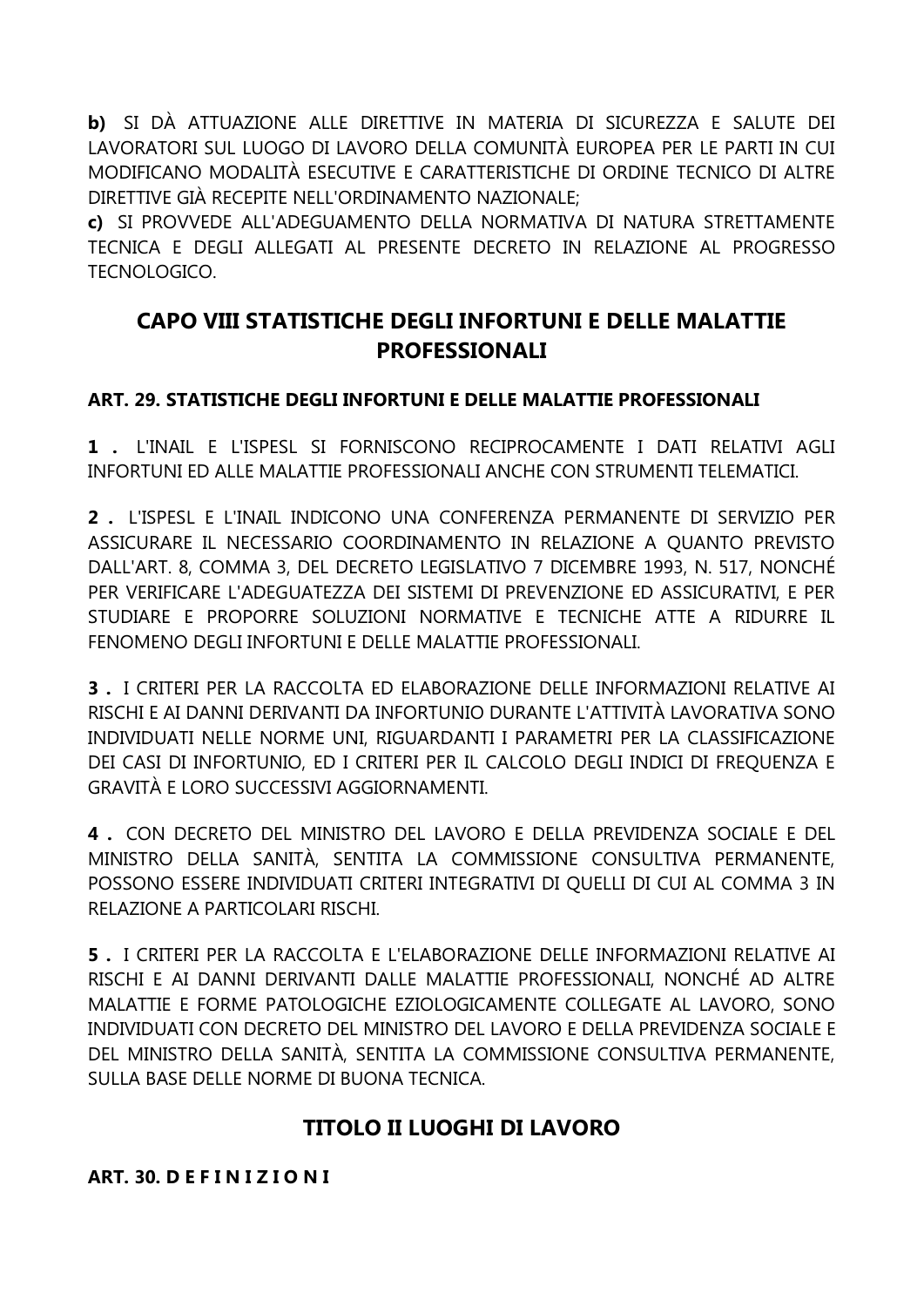**1 .** AI FINI DELL'APPLICAZIONE DELLE DISPOSIZIONI DI CUI AL PRESENTE TITOLO SI INTENDONO PER LUOGHI DI LAVORO:

**a)** I LUOGHI DESTINATI A CONTENERE POSTI DI LAVORO, UBICATI ALL'INTERNO DELL'AZIENDA OVVERO DELL'UNITÀ PRODUTTIVA, NONCHÉ OGNI ALTRO LUOGO NELL'AREA DELLA MEDESIMA AZIENDA OVVERO UNITÀ PRODUTTIVA COMUNQUE ACCESSIBILE PER IL LAVORO.

**2 .** LE DISPOSIZIONI DEL PRESENTE TITOLO NON SI APPLICANO:

- **a)** AI MEZZI DI TRASPORTO;
- **b)** AI CANTIERI TEMPORANEI O MOBILI;
- **c)** ALLE INDUSTRIE ESTRATTIVE;
- **d)** AI PESCHERECCI;

**e)** AI CAMPI, BOSCHI E ALTRI TERRENI FACENTI PARTE DI UNA IMPRESA AGRICOLA O FORESTALE, MA SITUATI FUORI DALL'AREA EDIFICATA DELL'AZIENDA.

**3 .** FERME RESTANDO LE DISPOSIZIONI DI LEGGE VIGENTI, LE PRESCRIZIONI DI SICUREZZA E DI SALUTE PER I LUOGHI DI LAVORO SONO SPECIFICATE NELL'ALLEGATO II.

**4 .** I LUOGHI DI LAVORO DEVONO ESSERE STRUTTURATI TENENDO CONTO, SE DEL CASO, DI EVENTUALI LAVORATORI PORTATORI DI HANDICAP.

**5 .** L'OBBLIGO DI CUI AL COMMA 4 VIGE, IN PARTICOLARE, PER LE PORTE, LE VIE DI CIRCOLAZIONE, LE SCALE, LE DOCCE, I GABINETTI E I POSTI DI LAVORO UTILIZZATI OD OCCUPATI DIRETTAMENTE DA LAVORATORI PORTATORI DI HANDICAP.

**6 .** LA DISPOSIZIONE DI CUI AL COMMA 4 NON SI APPLICA AI LUOGHI DI LAVORO GIÀ UTILIZZATI PRIMA DEL 1 GENNAIO 1993, MA DEBBONO ESSERE ADOTTATE MISURE IDONEE A CONSENTIRE LA MOBILITÀ E L'UTILIZZAZIONE DEI SERVIZI SANITARI E DI IGIENE PERSONALE.

## **ART. 31. REQUISITI DI SICUREZZA E DI SALUTE**

**1 .** FERME RESTANDO LE DISPOSIZIONI LEGISLATIVE E REGOLAMENTARI VIGENTI, I LUOGHI DI LAVORO COSTRUITI O UTILIZZATI ANTERIORMENTE ALL'ENTRATA IN VIGORE DEL PRESENTE DECRETO DEVONO ESSERE ADEGUATI ALLE PRESCRIZIONI DI SICUREZZA E SALUTE DI CUI AL PRESENTE TITOLO ENTRO IL 1 GENNAIO 1996.

## **ART. 32. OBBLIGHI DEL DATORE DI LAVORO**

**1 .** IL DATORE DI LAVORO PROVVEDE AFFINCHÉ:

**a)** LE VIE DI CIRCOLAZIONE INTERNE O ALL'APERTO CHE CONDUCONO A USCITE O AD USCITE DI EMERGENZA E LE USCITE DI EMERGENZA SIANO SGOMBRE ALLO SCOPO DI CONSENTIRNE L'UTILIZZAZIONE IN OGNI EVENIENZA;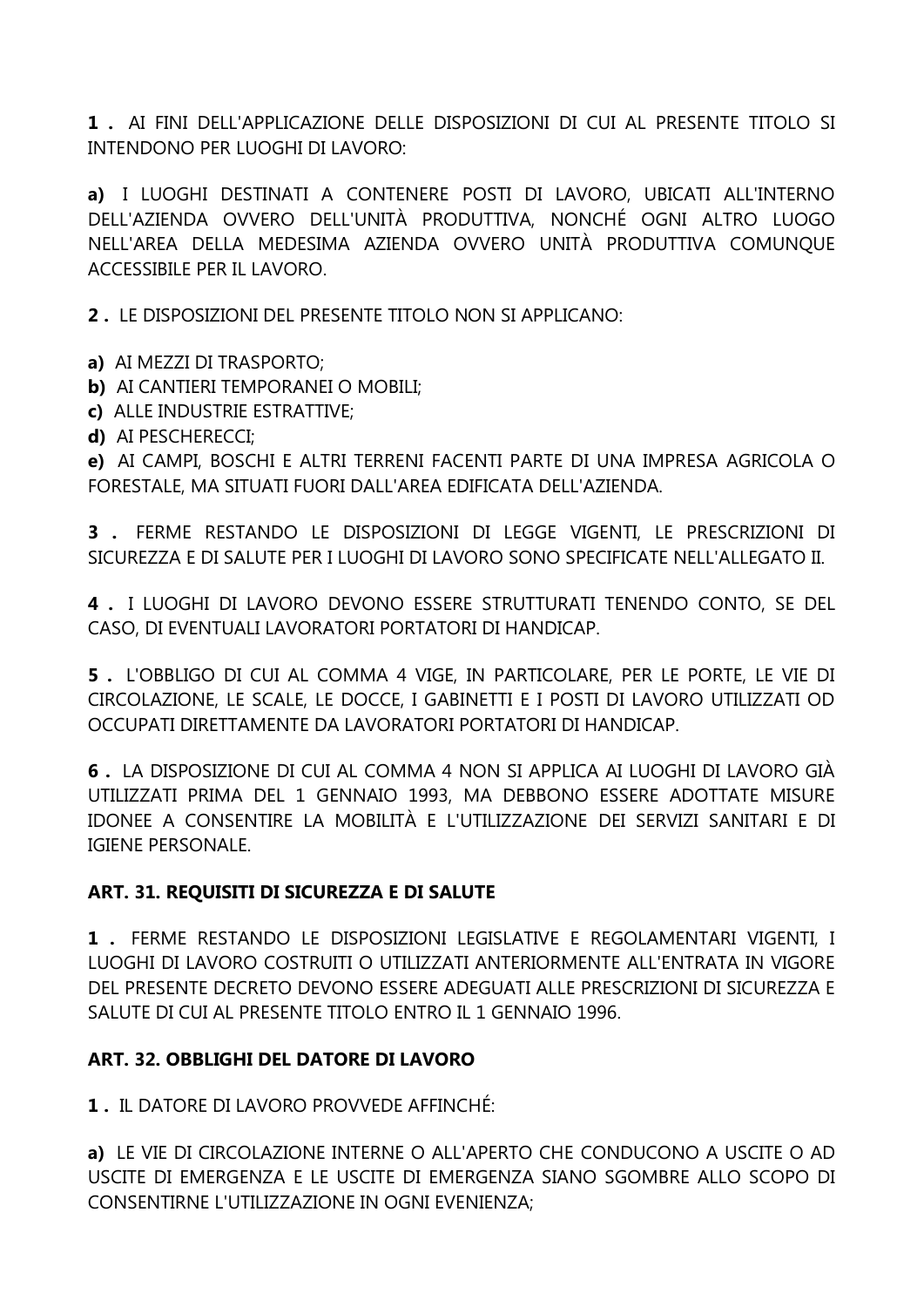b) I LUOGHI DI LAVORO, GLI IMPIANTI E I DISPOSITIVI VENGANO SOTTOPOSTI A REGOLARE MANUTENZIONE TECNICA E VENGANO ELIMINATI, QUANTO PIÙ RAPIDAMENTE POSSIBILE, I DIFETTI RILEVATI CHE POSSANO PREGIUDICARE LA SICUREZZA E LA SALUTE DEI LAVORATORI:

c) I LUOGHI DI LAVORO, GLI IMPIANTI E I DISPOSITIVI VENGANO SOTTOPOSTI A REGOLARE PULITURA, ONDE ASSICURARE CONDIZIONI IGIENICHE ADEGUATE:

d) GLI IMPIANTI E I DISPOSITIVI DI SICUREZZA, DESTINATI ALLA PREVENZIONE O ALL'ELIMINAZIONE DEI PERICOLI, VENGANO SOTTOPOSTI A REGOLARE MANUTENZIONE E AL CONTROLLO DEL LORO FUNZIONAMENTO.

## **ART. 33. ADEGUAMENTI DI NORME**

1. L'ART. 13 DEL DECRETO DEL PRESIDENTE DELLA REPUBBLICA 27 APRILE 1955, N. 547, È SOSTITUITO DAI **SEGUENTE:** "ART. 13 (VIE E USCITE DI EMERGENZA). - 1. AI FINI DEL PRESENTE DECRETO SI INTENDE  $PER:$ 

A) VIA DI EMERGENZA: PERCORSO SENZA OSTACOLI AL DEFLUSSO CHE CONSENTE ALLE PERSONE CHE OCCUPANO UN EDIFICIO O UN LOCALE DI RAGGIUNGERE UN LUOGO **SICURO;** 

B) USCITA DI EMERGENZA: PASSAGGIO CHE IMMETTE IN UN LUOGO SICURO: C) LUOGO SICURO: LUOGO NEL QUALE LE PERSONE SONO DA CONSIDERARSI AL SICURO DAGLI EFFETTI DETERMINATI DALL'INCENDIO O ALTRE SITUAZIONI DI EMERGENZA. 2. LE VIE E LE USCITE DI EMERGENZA DEVONO RIMANERE SGOMBRE E CONSENTIRE DI RAPIDAMENTE **RAGGIUNGERE**  $|I|$ PIÙ **POSSIBILE UN LUOGO** SICURO. 3. IN CASO DI PERICOLO TUTTI I POSTI DI LAVORO DEVONO POTER ESSERE EVACUATI RAPIDAMENTE E  $\sqrt{N}$ PIENA **SICUREZZA** DA PARTE DEI LAVORATORI. 4. IL NUMERO, LA DISTRIBUZIONE E LE DIMENSIONI DELLE VIE E DELLE USCITE DI EMERGENZA DEVONO ESSERE ADEGUATE ALLE DIMENSIONI DEI LUOGHI DI LAVORO, ALLA LORO UBICAZIONE, ALLA LORO DESTINAZIONE D'USO, ALLE ATTREZZATURE IN ESSI INSTALLATE, NONCHÉ AL NUMERO MASSIMO DI PERSONE CHE POSSONO ESSERE  $IN$ **PRESENTI DFTTI** LUOGHI. 5. LE VIE E LE USCITE DI EMERGENZA DEVONO AVERE ALTEZZA MINIMA DI M 2,0 E LARGHEZZA MINIMA CONFORME ALLA NORMATIVA VIGENTE IN MATERIA ANTINCENDIO. 6. OUALORA LE USCITE DI EMERGENZA SIANO DOTATE DI PORTE, QUESTE DEVONO ESSERE APRIBILI NEL VERSO DELL'ESODO E, QUALORA SIANO CHIUSE, DEVONO POTER ESSERE APERTE FACILMENTE ED IMMEDIATAMENTE DA PARTE DI QUALSIASI PERSONA CHE **BISOGNO** DI. UTILIZZARLE  $IN$ CASO **ABBIA**  $DI$ **EMERGENZA.** 7. LE PORTE DELLE USCITE DI EMERGENZA NON DEVONO ESSERE CHIUSE A CHIAVE, SE NON IN CASI SPECIFICAMENTE AUTORIZZATI DALL'AUTORITÀ COMPETENTE. 8. NEI LOCALI DI LAVORO E IN QUELLI DESTINATI A DEPOSITO È VIETATO ADIBIRE, QUALI PORTE DELLE USCITE DI EMERGENZA, LE SARACINESCHE A RULLO, LE PORTE SCORREVOLI ASSE **VERTICALMENTE**  $\overline{E}$ **OUELLE GIREVOLI SU CENTRALE** 9. LE VIE E LE USCITE DI EMERGENZA, NONCHÉ LE VIE DI CIRCOLAZIONE E LE PORTE CHE VI DANNO ACCESSO NON DEVONO ESSERE OSTRUITE DA OGGETTI IN MODO DA POTER **FSSERE** UTILIZZATE IN OGNI **MOMENTO SENZA IMPEDIMENTI.**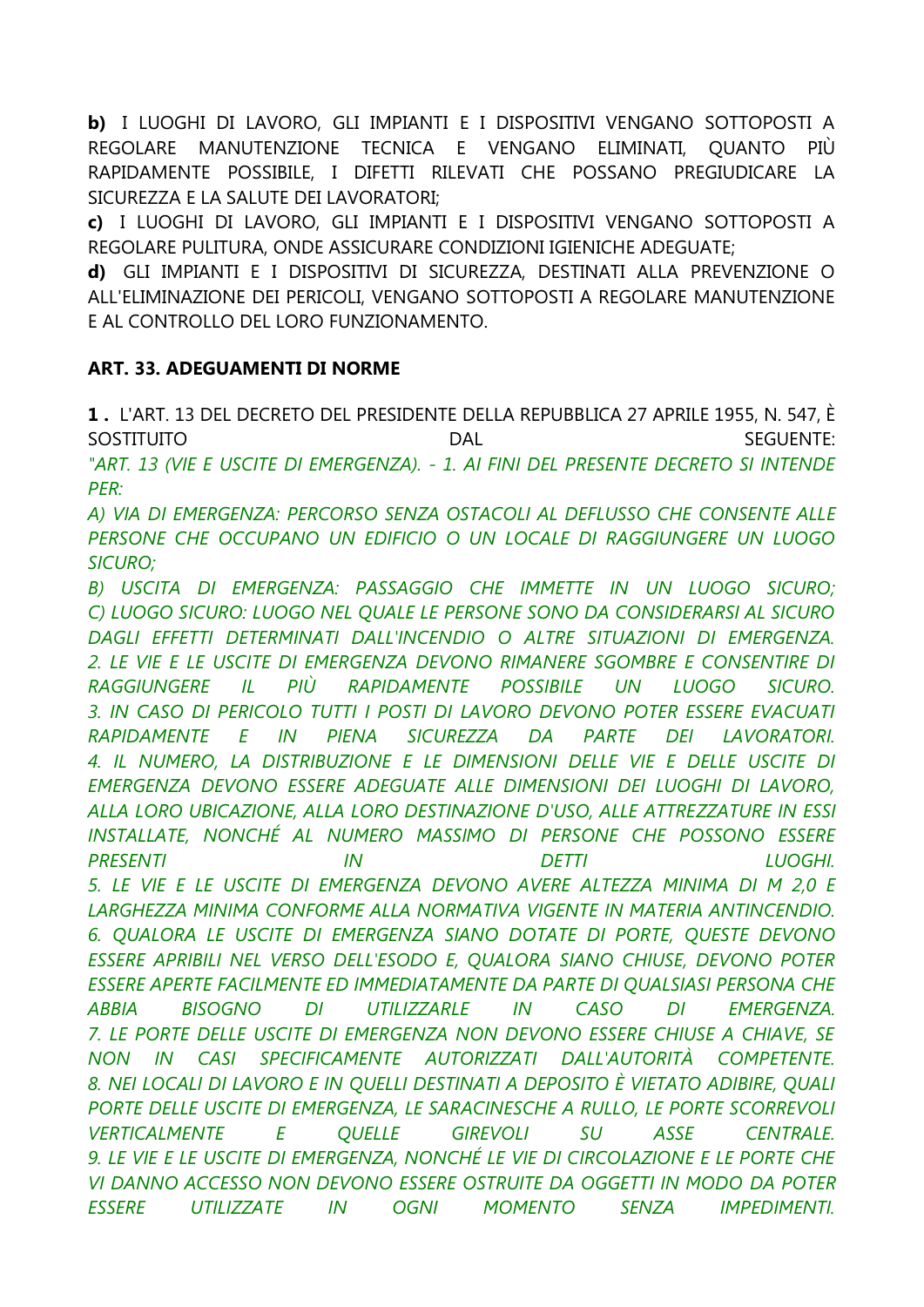*10. LE VIE E LE USCITE DI EMERGENZA DEVONO ESSERE EVIDENZIATE DA APPOSITA*  SEGNALETICA, CONFORME ALLE DISPOSIZIONI VIGENTI, DUREVOLE E COLLOCATA IN *LUOGHI APPROPRIATI.*

*11. LE VIE E LE USCITE DI EMERGENZA CHE RICHIEDONO UN'ILLUMINAZIONE DEVONO ESSERE DOTATE DI UN'ILLUMINAZIONE DI SICUREZZA DI INTENSITÀ SUFFICIENTE, CHE ENTRI IN FUNZIONE IN CASO DI GUASTO DELL'IMPIANTO ELETTRICO.* 12. GLI EDIFICI CHE SIANO COSTRUITI O ADATTATI INTERAMENTE PER LAVORAZIONI CHE *COMPORTANO UN NUMERO DI LAVORATORI SUPERIORE A 25, ED IN OGNI CASO QUANDO LE LAVORAZIONI ED I MATERIALI IVI UTILIZZATI PRESENTINO PERICOLI DI ESPLOSIONE O DI INCENDIO E SIANO ADIBITI NELLO STESSO LOCALE PIÙ DI 5 LAVORATORI, DEVONO AVERE ALMENO DUE SCALE DISTINTE DI FACILE ACCESSO. PER GLI EDIFICI GIÀ COSTRUITI SI DOVRÀ PROVVEDERE IN CONFORMITÀ, QUANDO NON NE ESISTA LA IMPOSSIBILITÀ ACCERTATA DALL'ORGANO DI VIGILANZA: IN QUEST'ULTIMO CASO SONO DISPOSTE LE MISURE E CAUTELE RITENUTE PIÙ EFFICIENTI. 13. PER I LUOGHI DI LAVORO GIÀ UTILIZZATI PRIMA DEL 1 GENNAIO 1993 NON SI APPLICA LA DISPOSIZIONE CONTENUTA NEL COMMA 4, MA GLI STESSI DEBBONO AVERE UN NUMERO SUFFICIENTE DI VIE ED USCITE DI EMERGENZA.."*

**2 .** L'ART. 14 DEL DECRETO DEL PRESIDENTE DELLA REPUBBLICA 27 APRILE 1955, N. 547, È SOSTITUITO DAL SEGUENTE: *"ART. 14 (PORTE E PORTONI). - 1. LE PORTE DEI LOCALI DI LAVORO DEVONO, PER NUMERO, DIMENSIONI, POSIZIONE, E MATERIALI DI REALIZZAZIONE, CONSENTIRE UNA RAPIDA USCITA DELLE PERSONE ED ESSERE AGEVOLMENTE APRIBILI DALL'INTERNO DURANTE IL LAVORO. 2. QUANDO IN UN LOCALE LE LAVORAZIONI ED I MATERIALI COMPORTINO RISCHI DI ESPLOSIONE E DI INCENDIO E SIANO ADIBITI ALLE ATTIVITÀ CHE SI SVOLGONO NEL LOCALE STESSO PIÙ DI 5 LAVORATORI, ALMENO UNA PORTA OGNI 5 LAVORATORI DEVE ESSERE APRIBILE NEL VERSO DELL'ESODO ED AVERE LARGHEZZA MINIMA DI M 1,20. 3. QUANDO IN UN LOCALE SI SVOLGONO LAVORAZIONI DIVERSE DA QUELLE PREVISTE AL COMMA 2, LA LARGHEZZA MINIMA DELLE PORTE È LA SEGUENTE: A) QUANDO IN UNO STESSO LOCALE I LAVORATORI NORMALMENTE IVI OCCUPATI SIANO FINO A 25, IL LOCALE DEVE ESSERE DOTATO DI UNA PORTA AVENTE LARGHEZZA MINIMA DI M 0,90; B) QUANDO IN UNO STESSO LOCALE I LAVORATORI NORMALMENTE IVI OCCUPATI SIANO IN NUMERO COMPRESO TRA 26 E 50, IL LOCALE DEVE ESSERE DOTATO DI UNA PORTA AVENTE LARGHEZZA MINIMA DI M 1,20 CHE SI APRA NEL VERSO DELL'ESODO; C) QUANDO IN UNO STESSO LOCALE I LAVORATORI NORMALMENTE IVI OCCUPATI SIANO IN NUMERO COMPRESO TRA 51 E 100, IL LOCALE DEVE ESSERE DOTATO DI UNA PORTA AVENTE LARGHEZZA MINIMA DI M 1,20 E DI UNA PORTA AVENTE LARGHEZZA MINIMA DI M 0,90, CHE SI APRANO ENTRAMBE NEL VERSO DELL'ESODO; D) QUANDO IN UNO STESSO LOCALE I LAVORATORI NORMALMENTE IVI OCCUPATI SIANO IN NUMERO SUPERIORE A 100, IN AGGIUNTA ALLE PORTE PREVISTE ALLA LETTERA C) IL LOCALE DEVE ESSERE DOTATO DI ALMENO 1 PORTA CHE SI APRA NEL VERSO DELL'ESODO AVENTE LARGHEZZA MINIMA DI M 1,20 PER OGNI 50 LAVORATORI*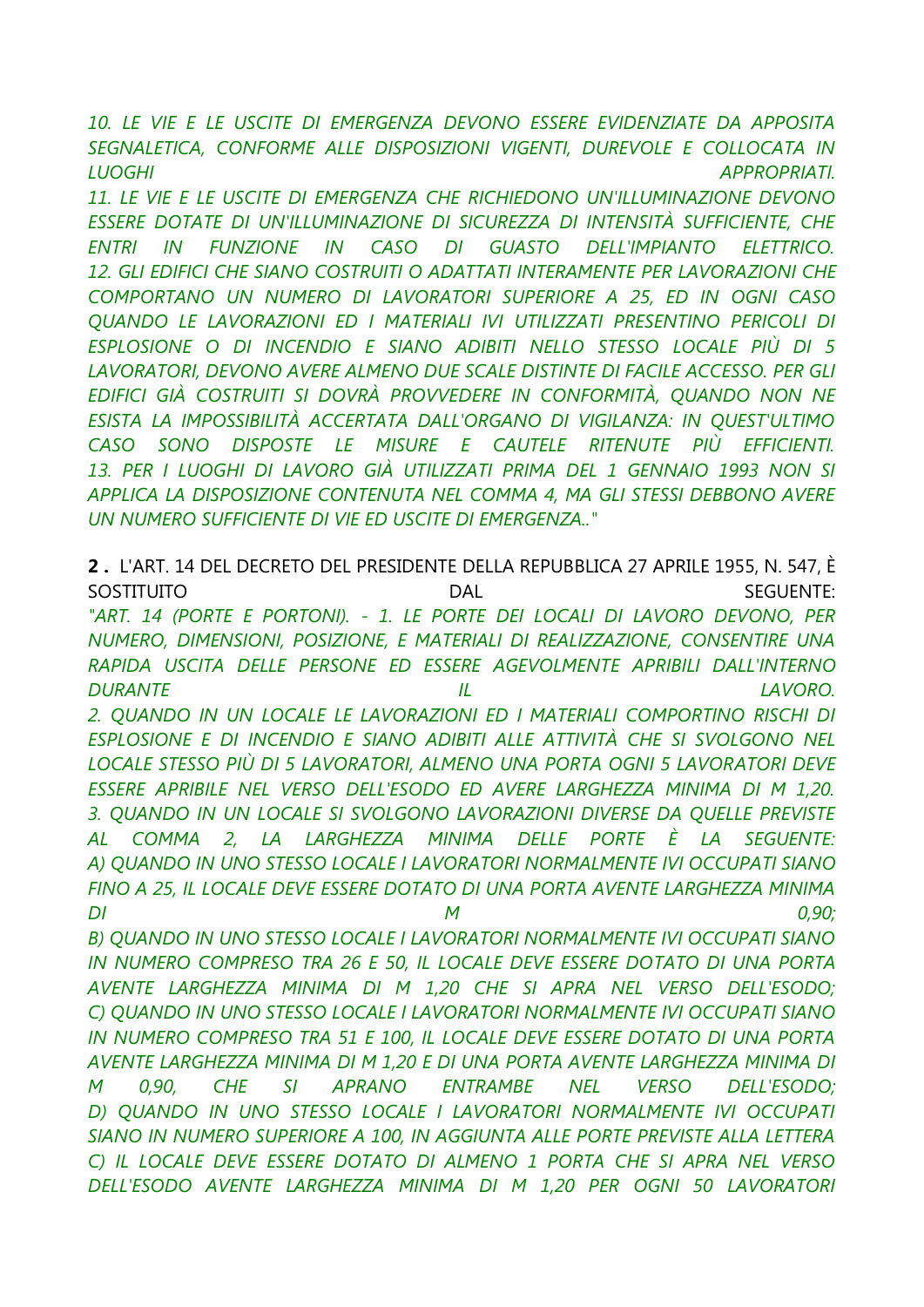NORMALMENTE IVI OCCUPATI O FRAZIONE COMPRESA TRA 10 E 50, CALCOLATI **LIMITATAMENTE ALL'ECCEDENZA RISPETTO**  $\overline{A}$ 100 4. IL NUMERO COMPLESSIVO DELLE PORTE DI CUI AL COMMA 3 PUÒ ANCHE ESSERE MINORE, PURCHÈ LA LORO LARGHEZZA COMPLESSIVA NON RISULTI INFERIORE. 5. ALLE PORTE PER LE QUALI È PREVISTA UNA LARGHEZZA MINIMA DI M 1,20 È APPLICABILE UNA TOLLERANZA IN MENO DEL 5% (CINOUE PER CENTO). 6. OUANDO IN UN LOCALE DI LAVORO LE USCITE DI EMERGENZA DI CUI ALL'ART. 13, COMMA 5, COINCIDONO CON LE PORTE DI CUI AL COMMA 1, SI APPLICANO LE **CUI** ALL'ART. 5. **DISPOSIZIONI**  $DI$ 13. **COMMA** 7. NEI LOCALI DI LAVORO ED IN OUELLI ADIBITI A MAGAZZINO NON SONO AMMESSE LE PORTE SCORREVOLI, LE SARACINESCHE A RULLO, LE PORTE GIREVOLI SU ASSE CENTRALE, OUANDO NON ESISTANO ALTRE PORTE APRIBILI VERSO L'ESTERNO DEL LOCALE. 8. IMMEDIATAMENTE ACCANTO AI PORTONI DESTINATI ESSENZIALMENTE ALLA CIRCOLAZIONE DEI VEICOLI DEVONO ESISTERE. A MENO CHE IL PASSAGGIO DEI PEDONI SIA SICURO, PORTE PER LA CIRCOLAZIONE DEI PEDONI CHE DEVONO ESSERE SEGNALATE  $IN$ **MODO VISIBILE ED ESSERE SGOMBRE**  $IN$ PERMANENZA. 9. LE PORTE E I PORTONI APRIBILI NEI DUE VERSI DEVONO ESSERE TRASPARENTI O ESSERE **MUNITI** DI **PANNELLI TRASPARENTI** 10. SULLE PORTE TRASPARENTI DEVE ESSERE APPOSTO UN SEGNO INDICATIVO **ALL'ALTEZZA DEGLI** OCCHI. 11. SE LE SUPERFICI TRASPARENTI O TRASLUCIDE DELLE PORTE E DEI PORTONI NON SONO COSTITUITE DA MATERIALI DI SICUREZZA E C'È IL RISCHIO CHE I LAVORATORI POSSANO RIMANERE FERITI IN CASO DI ROTTURA DI DETTE SUPERFICI, QUESTE DEVONO **FSSERE PROTETTE CONTRO** LO **SEONDAMENTO** 12. LE PORTE SCORREVOLI DEVONO DISPORRE DI UN SISTEMA DI SICUREZZA CHE  $DI$ **LORO USCIRE DALLE GUIDE IMPEDISCA**  $\overline{O}$  $DI$ **CADERE** 13. LE PORTE ED I PORTONI CHE SI APRONO VERSO L'ALTO DEVONO DISPORRE DI UN **SISTEMA SICUREZZA**  $CHE$ **IMPEDISCA LORO** DI DI **RICADERE.** 14. LE PORTE ED I PORTONI AD AZIONAMENTO MECCANICO DEVONO FUNZIONARE SENZA RISCHI DI INFORTUNI PER I LAVORATORI. ESSI DEVONO ESSERE MUNITI DI DISPOSITIVI DI ARRESTO DI EMERGENZA FACILMENTE IDENTIFICABILI ED ACCESSIBILI E POTER ESSERE APERTI ANCHE MANUALMENTE, SALVO CHE LA LORO APERTURA POSSA AVVENIRE AUTOMATICAMENTE IN CASO DI MANCANZA DI ENERGIA ELETTRICA. 15. LE PORTE SITUATE SUL PERCORSO DELLE VIE DI EMERGENZA DEVONO ESSERE CONTRASSEGNATE IN MANIERA APPROPRIATA CON SEGNALETICA DUREVOLE CONFORMEMENTE ALLA NORMATIVA VIGENTE. ESSE DEVONO POTER ESSERE APERTE, IN OGNI **MOMENTO. DALL'INTERNO SFNZA AILITO SPECIALE.** 16. OUANDO I LUOGHI DI LAVORO SONO OCCUPATI LE PORTE DEVONO POTER ESSERE **APERTE** 

17. PER I LUOGHI DI LAVORO GIÀ UTILIZZATI PRIMA DEL 1 GENNAIO 1993 NON SI APPLICANO LE DISPOSIZIONI DEI COMMI PRECEDENTI. I LOCALI DI LAVORO E QUELLI ADIBITI A DEPOSITO DEVONO ESSERE PROVVISTI DI PORTE DI USCITA CHE ABBIANO LA LARGHEZZA DI ALMENO M 1.10 E CHE SIANO IN NUMERO NON INFERIORE AD UNA PER OGNI 50 LAVORATORI NORMALMENTE IVI OCCUPATI O FRAZIONE COMPRESA FRA 10 E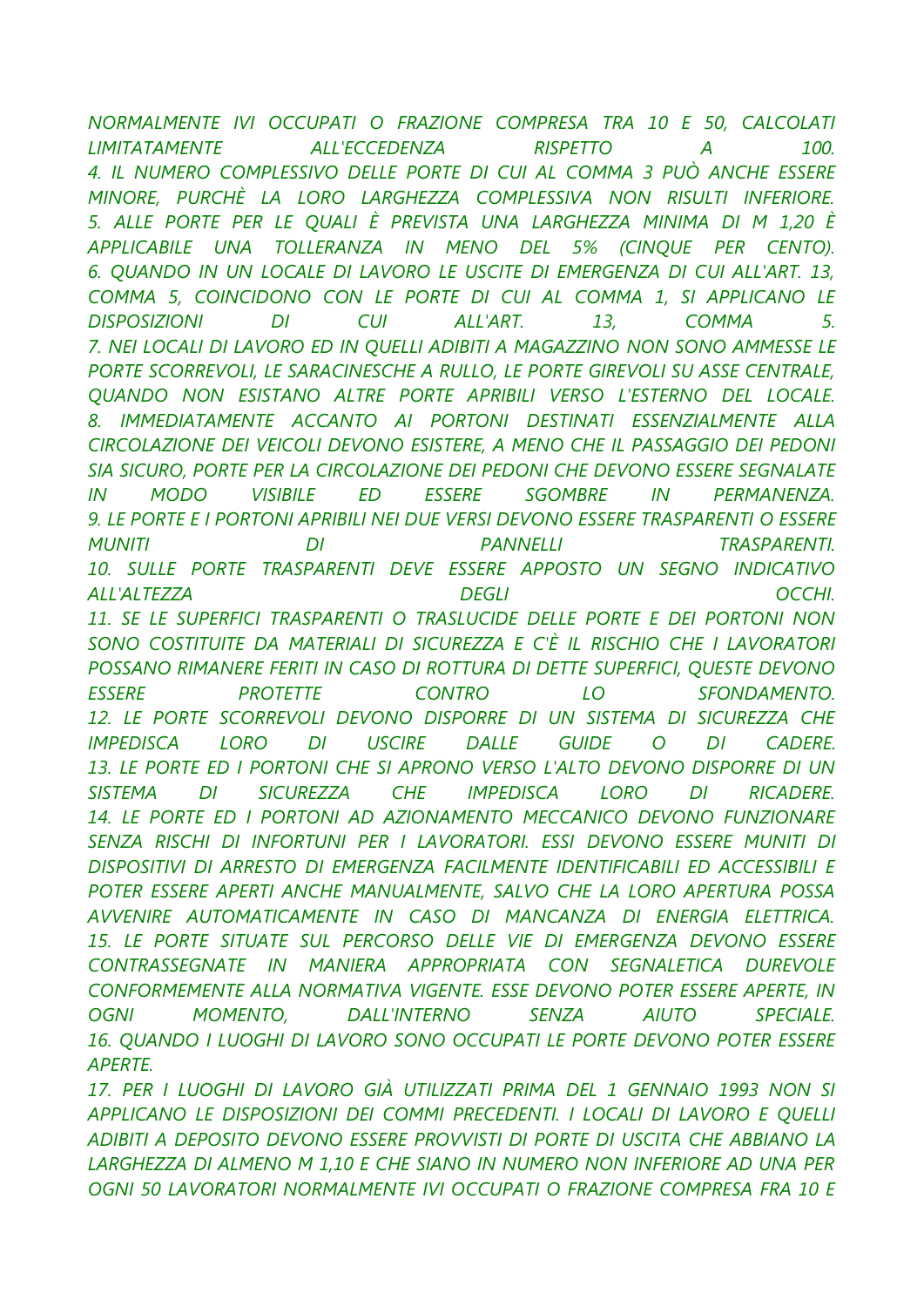*50. IL NUMERO DELLE PORTE PUÒ ANCHE ESSERE MINORE, PURCHÈ LA LORO LARGHEZZA COMPLESSIVA NON RISULTI INFERIORE.."*

**3 .** L'ART. 8 DEL DECRETO DEL PRESIDENTE DELLA REPUBBLICA 27 APRILE 1955, N. 547, È SOSTITUITO DAL SEGUENTE: *"ART. 8 (VIE DI CIRCOLAZIONE, ZONE DI PERICOLO, PAVIMENTI E PASSAGGI). - 1. LE VIE DI CIRCOLAZIONE, COMPRESE SCALE, SCALE FISSE E BANCHINE E RAMPE DI CARICO, DEVONO ESSERE SITUATE E CALCOLATE IN MODO TALE CHE I PEDONI O I VEICOLI POSSANO UTILIZZARLE FACILMENTE IN PIENA SICUREZZA E CONFORMEMENTE ALLA LORO DESTINAZIONE E CHE I LAVORATORI OPERANTI NELLE VICINANZE DI QUESTE VIE DI CIRCOLAZIONE NON CORRANO ALCUN RISCHIO. 2. IL CALCOLO DELLE DIMENSIONI DELLE VIE DI CIRCOLAZIONE PER PERSONE OVVERO MERCI DOVRÀ BASARSI SUL NUMERO POTENZIALE DEGLI UTENTI E SUL TIPO DI IMPRESA. 3. QUALORA SULLE VIE DI CIRCOLAZIONE SIANO UTILIZZATI MEZZI DI TRASPORTO, DOVRÀ ESSERE PREVISTA PER I PEDONI UNA DISTANZA DI SICUREZZA SUFFICIENTE. 4. LE VIE DI CIRCOLAZIONE DESTINATE AI VEICOLI DEVONO PASSARE AD UNA DISTANZA SUFFICIENTE DA PORTE, PORTONI, PASSAGGI PER PEDONI, CORRIDOI E SCALE. 5. NELLA MISURA IN CUI L'USO E L'ATTREZZATURA DEI LOCALI LO ESIGANO PER GARANTIRE LA PROTEZIONE DEI LAVORATORI, IL TRACCIATO DELLE VIE DI CIRCOLAZIONE DEVE ESSERE EVIDENZIATO. 6. SE I LUOGHI DI LAVORO COMPORTANO ZONE DI PERICOLO IN FUNZIONE DELLA NATURA DEL LAVORO E PRESENTANO RISCHI DI CADUTE DEI LAVORATORI O RISCHI DI CADUTE D'OGGETTI, TALI LUOGHI DEVONO ESSERE DOTATI DI DISPOSITIVI PER IMPEDIRE CHE I LAVORATORI NON AUTORIZZATI POSSANO ACCEDERE A DETTE ZONE. 7. DEVONO ESSERE PRESE MISURE APPROPRIATE PER PROTEGGERE I LAVORATORI AUTORIZZATI AD ACCEDERE ALLE ZONE DI PERICOLO. 8. LE ZONE DI PERICOLO DEVONO ESSERE SEGNALATE IN MODO CHIARAMENTE VISIBILE. 9. I PAVIMENTI DEGLI AMBIENTI DI LAVORO E DEI LUOGHI DESTINATI AL PASSAGGIO NON DEVONO PRESENTARE BUCHE O SPORGENZE PERICOLOSE E DEVONO ESSERE IN CONDIZIONI TALI DA RENDERE SICURO IL MOVIMENTO ED IL TRANSITO DELLE PERSONE E DEI MEZZI DI TRASPORTO. 10. I PAVIMENTI ED I PASSAGGI NON DEVONO ESSERE INGOMBRATI DA MATERIALI CHE OSTACOLANO LA NORMALE CIRCOLAZIONE.* 11. QUANDO PER EVIDENTI RAGIONI TECNICHE NON SI POSSONO COMPLETAMENTE *ELIMINARE DALLE ZONE DI TRANSITO OSTACOLI FISSI O MOBILI CHE COSTITUISCONO UN*  **PERICOLO PER I LAVORATORI O I VEICOLI CHE TALI ZONE DEVONO PERCORRERE, GLI** *OSTACOLI DEVONO ESSERE ADEGUATAMENTE SEGNALATI.."*

**4 .** L'INTESTAZIONE DEL TITOLO II DEL DECRETO DEL PRESIDENTE DELLA REPUBBLICA 19 MARZO 1956, N. 303, È SOSTITUITA DALLA SEGUENTE: "TITOLO II

DISPOSIZIONI PARTICOLARI".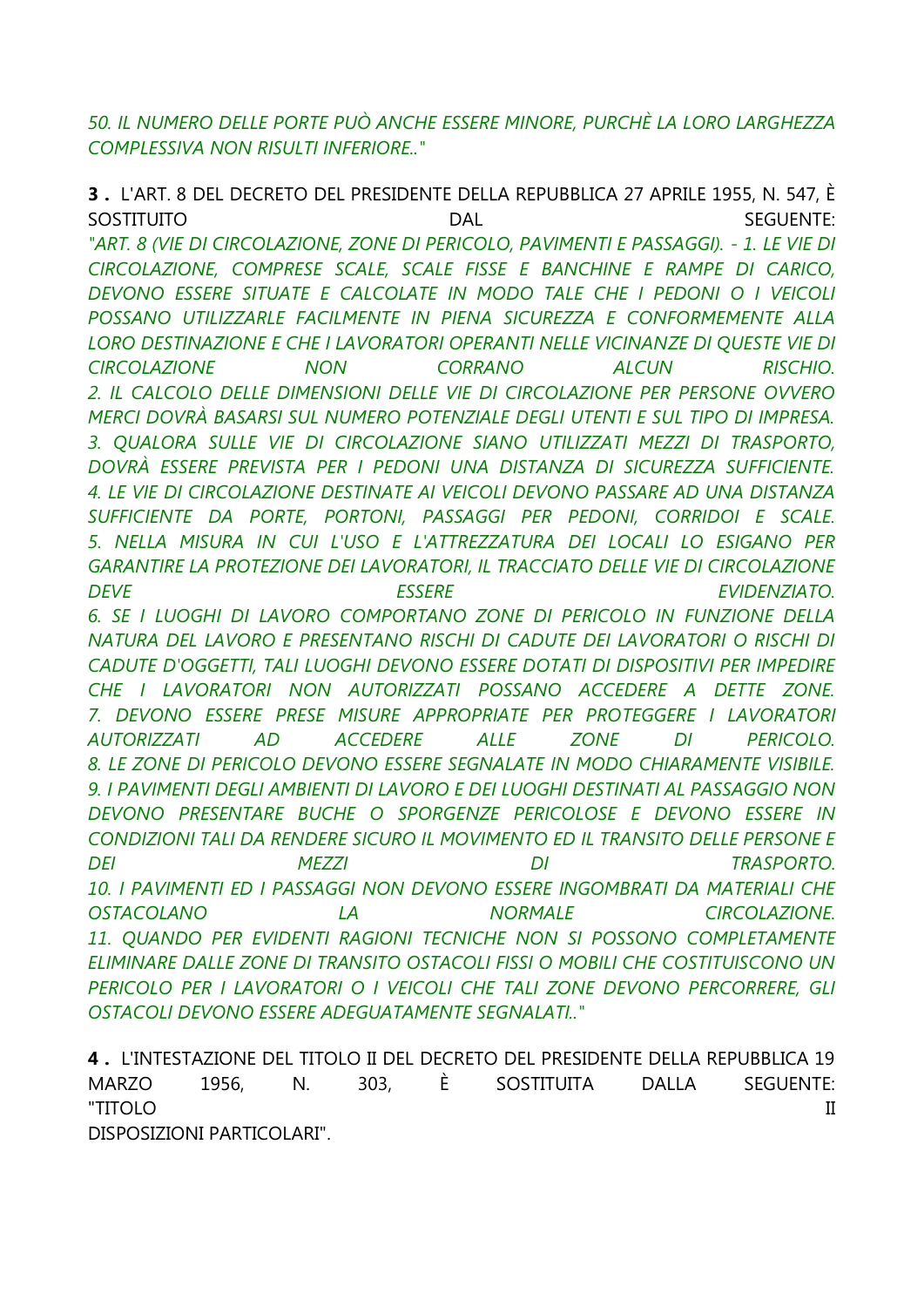5. NELL'ART. 6, PRIMO COMMA, DEL DECRETO DEL PRESIDENTE DELLA REPUBBLICA 19 MARZO 1956, N. 303, DOPO LE PAROLE "DA DESTINARSI AL LAVORO NELLE AZIENDE" È SOPPRESSA LA PAROLA "INDUSTRIALI".

6. L'ART. 9 DEL DECRETO DEL PRESIDENTE DELLA REPUBBLICA 19 MARZO 1956, N. 303, È SOSTITUITO **DAL SEGUENTE:** "ART. **(AERAZIONE LUOGHI LAVORO** CHIUSI). 9 **DEI** DI. 1. NEI LUOGHI DI LAVORO CHIUSI, È NECESSARIO FAR SÌ CHE TENENDO CONTO DEI METODI DI LAVORO E DEGLI SFORZI FISICI AI QUALI SONO SOTTOPOSTI I LAVORATORI, **ESSI DISPONGANO** DI ARIA **SALUBRE** IN *QUANTITA* **SUFFICIENTE.** 2. SE VIENE UTILIZZATO UN IMPIANTO DI AERAZIONE, ESSO DEVE ESSERE SEMPRE MANTENUTO FUNZIONANTE. OGNI EVENTUALE GUASTO DEVE ESSERE SEGNALATO DA UN SISTEMA DI CONTROLLO, QUANDO CIÒ È NECESSARIO PER SALVAGUARDARE LA **SALUTE DEI LAVORATORI.** 3. SE SONO UTILIZZATI IMPIANTI DI CONDIZIONAMENTO DELL'ARIA O DI VENTILAZIONE MECCANICA, ESSI DEVONO FUNZIONARE IN MODO CHE I LAVORATORI NON SIANO **ESPOSTI CORRENTI D'ARIA FASTIDIOSA.**  $\overline{A}$ 4. OUALSIASI SEDIMENTO O SPORCIZIA CHE POTREBBE COMPORTARE UN PERICOLO IMMEDIATO PER LA SALUTE DEI LAVORATORI DOVUTO ALL'INOUINAMENTO DELL'ARIA **RESPIRATA DEVE ESSERE ELIMINATO RAPIDAMENTE.."** 

7. L'ART. 11 DEL DECRETO DEL PRESIDENTE DELLA REPUBBLICA 19 MARZO 1956, N. 303, È SOSTITUITO **DAL SEGUENTE:** "ART. 11 (TEMPERATURA DEI LOCALI). - 1. LA TEMPERATURA NEI LOCALI DI LAVORO DEVE ESSERE ADEGUATA ALL'ORGANISMO UMANO DURANTE IL TEMPO DI LAVORO, TENUTO CONTO DEI METODI DI LAVORO APPLICATI E DEGLI SFORZI FISICI IMPOSTI AI **I AVORATORI** 

2. NEL GIUDIZIO SULLA TEMPERATURA ADEGUATA PER I LAVORATORI SI DEVE TENER CONTO DELLA INFLUENZA CHE POSSONO ESERCITARE SOPRA DI ESSA IL GRADO DI **UMIDITÀ ED** IL **MOVIMENTO DELL'ARIA CONCOMITANTI.** 3. LA TEMPERATURA DEI LOCALI DI RIPOSO. DEI LOCALI PER IL PERSONALE DI SORVEGLIANZA, DEI SERVIZI IGIENICI, DELLE MENSE E DEI LOCALI DI PRONTO SOCCORSO DEVE ESSERE CONFORME ALLA DESTINAZIONE SPECIFICA DI QUESTI LOCALI. 4. LE FINESTRE, I LUCERNARI E LE PARETI VETRATE DEVONO ESSERE TALI DA EVITARE UN SOLEGGIAMENTO ECCESSIVO DEI LUOGHI DI LAVORO, TENENDO CONTO DEL TIPO DI **DEL ATTIVITÀ** E **DELLA NATURA LUOGO**  $DI$ LAVORO. 5. OUANDO NON È CONVENIENTE MODIFICARE LA TEMPERATURA DI TUTTO L'AMBIENTE, SI DEVE PROVVEDERE ALLA DIFESA DEI LAVORATORI CONTRO LE TEMPERATURE TROPPO ALTE O TROPPO BASSE MEDIANTE MISURE TECNICHE LOCALIZZATE O MEZZI PERSONALI **DI PROTEZIONE.**"

8. L'ART. 10 DEL DECRETO DEL PRESIDENTE DELLA REPUBBLICA 19 MARZO 1956, N. 303. È SOSTITUITO **DAL SEGUENTE:** "ART. 10 (ILLUMINAZIONE NATURALE ED ARTIFICIALE DEI LUOGHI DI LAVORO). - 1. I LUOGHI DI LAVORO DEVONO DISPORRE DI SUFFICIENTE LUCE NATURALE ED ESSERE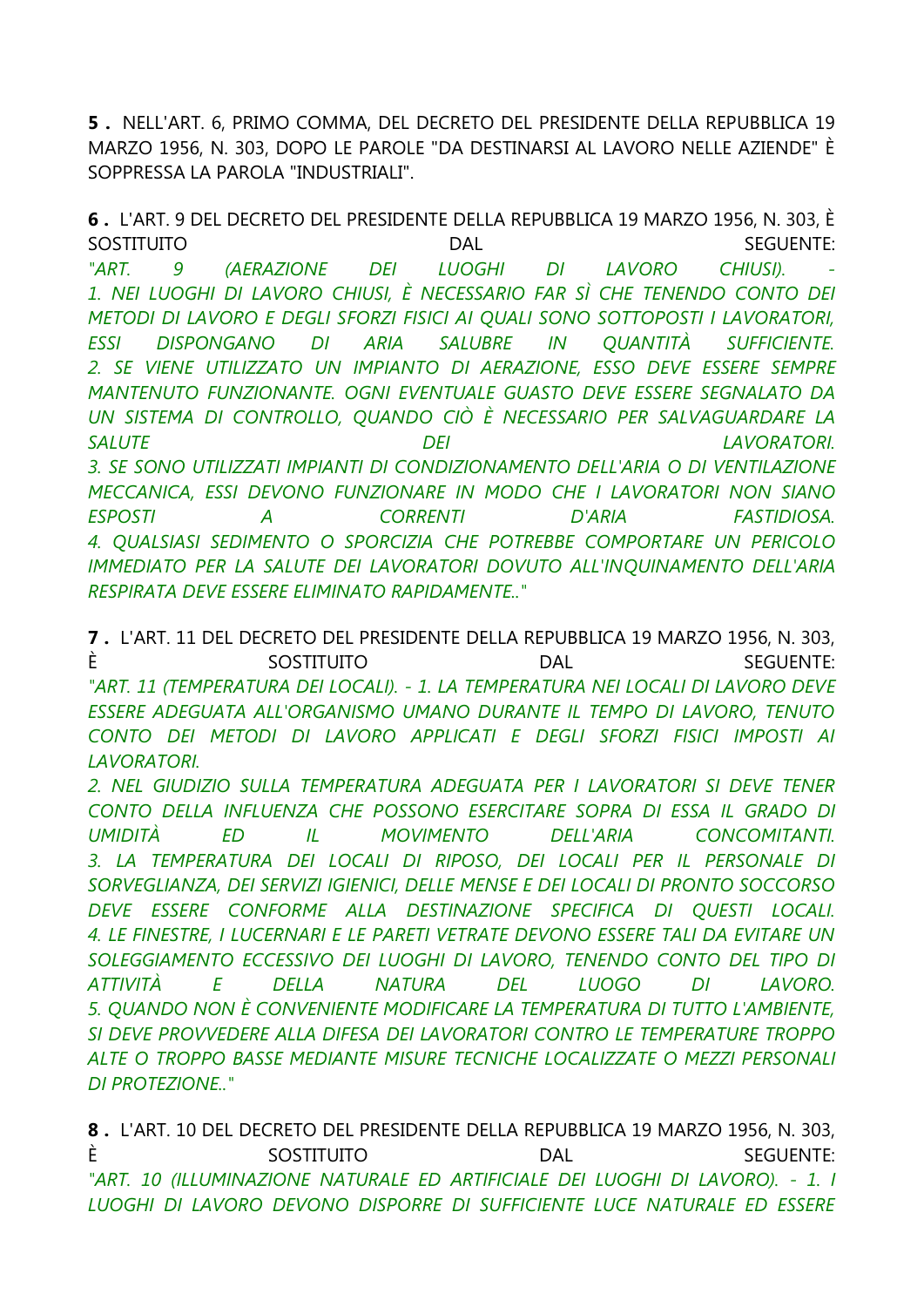DOTATI DI DISPOSITIVI CHE CONSENTONO UN'ILLUMINAZIONE ARTIFICIALE ADEGUATA PER SALVAGUARDARE LA SICUREZZA, LA SALUTE E IL BENESSERE DI LAVORATORI. 2. GLI IMPIANTI DI ILLUMINAZIONE DEI LOCALI DI LAVORO E DELLE VIE DI CIRCOLAZIONE DEVONO ESSERE INSTALLATI IN MODO CHE IL TIPO D'ILLUMINAZIONE PREVISTO NON RAPPRESENTA **RISCHIO INFORTUNIO UN** DI PER  $\mathcal{L}$ **LAVORATORI.** 3. I LUOGHI DI LAVORO NEI OUALI I LAVORATORI SONO PARTICOLARMENTE ESPOSTI A RISCHI IN CASO DI GUASTO DELL'ILLUMINAZIONE ARTIFICIALE, DEVONO DISPORRE DI **UN'ILLUMINAZIONE**  $DI$ **SICUREZZA**  $DI$ **SUFFICIENTE INTENSITÀ.** 4. LE SUPERFICI VETRATE ILLUMINANTI ED I MEZZI DI ILLUMINAZIONE ARTIFICIALE DEVONO ESSERE TENUTI COSTANTEMENTE IN BUONE CONDIZIONI DI PULIZIA E DI **FFFICIFN7A "** 

9. L'ART. 7 DEL DECRETO DEL PRESIDENTE DELLA REPUBBLICA 19 MARZO 1956, N. 303, È SOSTITUITO **DAL SEGUENTE:** "ART. 7 (PAVIMENTI, MURI, SOFFITTI, FINESTRE E LUCERNARI DEI LOCALI SCALE E MARCIAPIEDI MOBILI, BANCHINA E RAMPE DI CARICO). - 1. A MENO CHE NON SIA RICHIESTO DIVERSAMENTE DALLE NECESSITÀ DELLA LAVORAZIONE, È VIETATO ADIBIRE A LAVORI CONTINUATIVI I LOCALI CHIUSI I CHE NON RISPONDONO ALLE SEGUENTI **CONDIZIONI:** 

A) ESSERE BEN DIFESI CONTRO GLI AGENTI ATMOSFERICI, E PROVVISTI DI UN ISOLAMENTO TERMICO SUFFICIENTE, TENUTO CONTO DEL TIPO DI IMPRESA E DELL'ATTIVITÀ **FISICA DEI LAVORATORI: AVERE SUFFICIENTI** PER  $UN$ **RAPIDO RICAMBIO**  $D'ARIA$ :  $B$ ) **APERTURE ASCIUTTI**  $E$ **BEN DIFESI CONTRO TUMIDITÀ:**  $\bigcap$ **FSSERE BEN** D) AVERE LE SUPERFICI DEI PAVIMENTI, DELLE PARETI, DEI SOFFITTI TALI DA POTER ESSERE PULITE E **DETERSE** PER OTTENERE CONDIZIONI **ADEGUATE**  $DI$ **IGIENE** 2. I PAVIMENTI DEI LOCALI DEVONO ESSERE ESENTI DA PROTUBERANZE, CAVITÀ O PIANI INCLINATI PERICOLOSI, DEVONO ESSERE FISSI, STABILI ED ANTISDRUCCIOLEVOLI. 3. NELLE PARTI DEI LOCALI DOVE ABITUALMENTE SI VERSANO SUL PAVIMENTO SOSTANZE PUTRESCIBILI O LIQUIDI, IL PAVIMENTO DEVE AVERE SUPERFICIE UNITA ED IMPERMEABILE E PENDENZA SUFFICIENTE PER AVVIARE RAPIDAMENTE I LIQUIDI VERSO I PUNTI DI **RACCOLTA** E **SCARICO.** 4. OUANDO IL PAVIMENTO DEI POSTI DI LAVORO E DI OUELLI DI PASSAGGIO SI

MANTIENE BAGNATO, ESSO DEVE ESSERE MUNITO IN PERMANENZA DI PALCHETTI O DI GRATICOLATO, SE I LAVORATORI NON SONO FORNITI DI IDONEE CALZATURE **IMPERMEABILI** 

5. OUALORA NON OSTINO PARTICOLARI CONDIZIONI TECNICHE, LE PARETI DEI LOCALI **ESSERE**  $DI$ **IAVORO DEVONO**  $\overline{A}$ **TINTA CHIARA** 6. LE PARETI TRASPARENTI O TRASLUCIDE. IN PARTICOLARE LE PARETI COMPLETAMENTE VETRATE, NEI LOCALI O NELLE VICINANZE DEI POSTI DI LAVORO E DELLE VIE DI CIRCOLAZIONE, DEVONO ESSERE CHIARAMENTE SEGNALATE E COSTITUITE DA MATERIALI DI SICUREZZA OVVERO ESSERE SEPARATE DAI POSTI DI LAVORO E DALLE VIE DI CIRCOLAZIONE SUCCITATI, IN MODO TALE CHE I LAVORATORI NON POSSONO ENTRARE IN CONTATTO CON LE PARETI, NÉ ESSERE FERITI QUALORA ESSE VADANO IN FRANTUMI.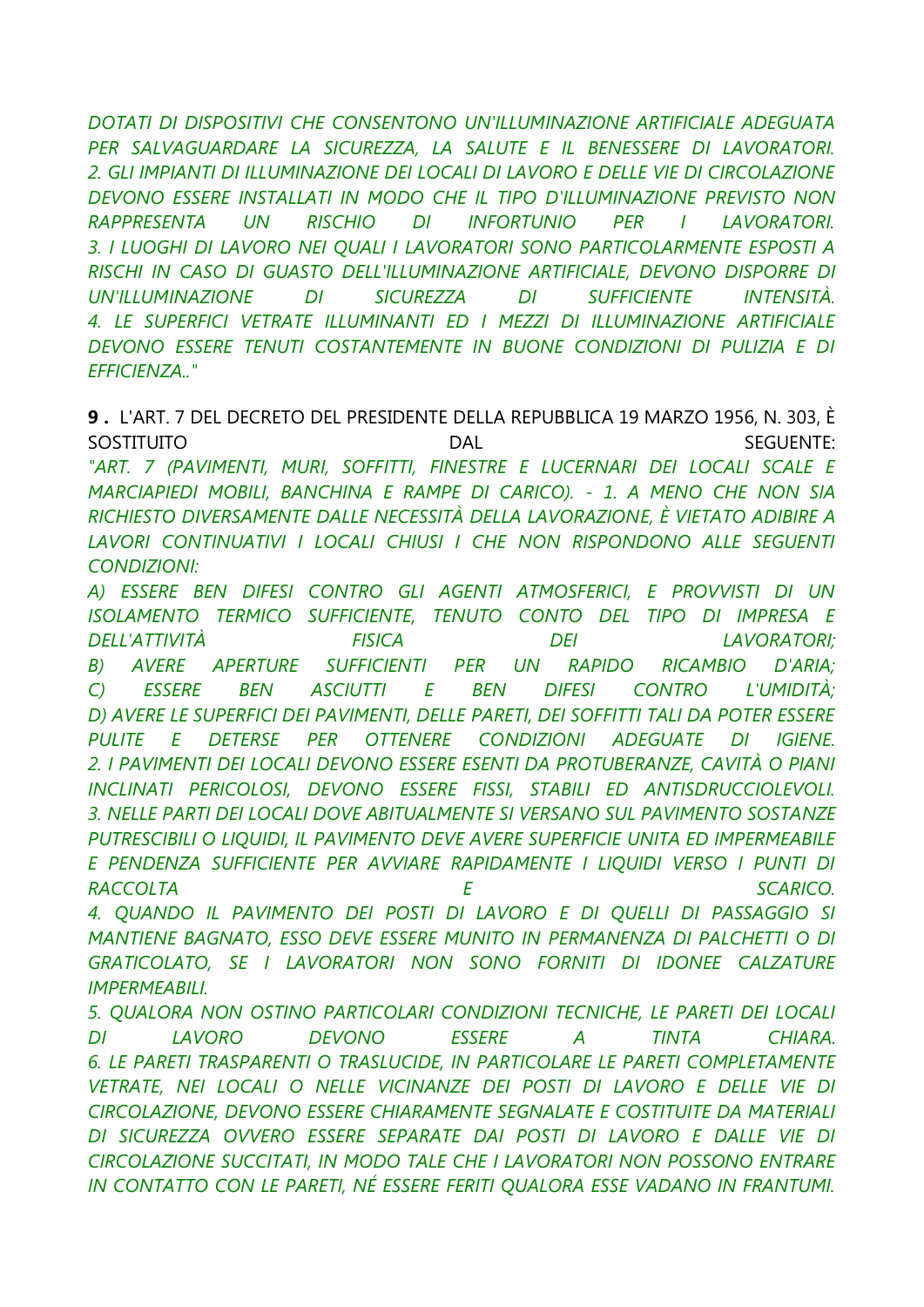*7. LE FINESTRE, I LUCERNARI E I DISPOSITIVI DI VENTILAZIONE DEVONO POTER ESSERE APERTI, CHIUSI, REGOLATI E FISSATI DAI LAVORATORI IN TUTTA SICUREZZA. QUANDO SONO APERTI ESSI DEVONO ESSERE POSIZIONATI IN MODO DA NON COSTITUIRE UN PERICOLO PER I LAVORATORI. 8. LE FINESTRE E I LUCERNARI DEVONO ESSERE CONCEPITI CONGIUNTAMENTE CON L'ATTREZZATURA O DOTATI DI DISPOSITIVI CHE CONSENTONO LA LORO PULITURA SENZA RISCHI PER I LAVORATORI CHE EFFETTUANO TALE LAVORO NONCHÉ PER I LAVORATORI PRESENTI NELL'EDIFICIO ED INTORNO AD ESSO. 9. L'ACCESSO AI TETTI COSTITUITI DA MATERIALI NON SUFFICIENTEMENTE RESISTENTI PUÒ ESSERE AUTORIZZATO SOLTANTO SE SONO FORNITE ATTREZZATURE CHE PERMETTONO DI ESEGUIRE IL LAVORO IN TUTTA SICUREZZA. 10. LE SCALE ED I MARCIAPIEDI MOBILI DEVONO FUNZIONARE IN PIENA SICUREZZA, DEVONO ESSERE MUNITI DEI NECESSARI DISPOSITIVI DI SICUREZZA E DEVONO POSSEDERE DISPOSITIVI DI ARRESTO DI EMERGENZA FACILMENTE IDENTIFICABILI ED ACCESSIBILI.*

*11. LE BANCHINE E RAMPE DI CARICO DEVONO ESSERE ADEGUATE ALLE DIMENSIONI DEI CARICHI TRASPORTATI.*

*12. LE BANCHINE DI CARICO DEVONO DISPORRE DI ALMENO UN'USCITA. OVE È TECNICAMENTE POSSIBILE, LE BANCHINE DI CARICO CHE SUPERANO M 25,0 DI LUNGHEZZA DEVONO DISPORRE DI UN'USCITA A CIASCUNA ESTREMITÀ. 13. LE RAMPE DI CARICO DEVONO OFFRIRE UNA SICUREZZA TALE DA EVITARE CHE I LAVORATORI POSSONO CADERE.."*

**10 .** L'ART. 14 DEL DECRETO DEL PRESIDENTE DELLA REPUBBLICA 19 MARZO 1956, N. 303, È SOSTITUITO DAL SEGUENTE: *"ART. 14 (LOCALI DI RIPOSO). - 1. QUANDO LA SICUREZZA E LA SALUTE DEI LAVORATORI, SEGNATAMENTE A CAUSA DEL TIPO DI ATTIVITÀ, LO RICHIEDONO, I LAVORATORI DEVONO POTER DISPORRE DI UN LOCALE DI RIPOSO FACILMENTE ACCESSIBILE. 2. LA DISPOSIZIONE DI CUI AL COMMA 1 NON SI APPLICA QUANDO IL PERSONALE*  LAVORA IN UFFICI O IN ANALOGHI LOCALI DI LAVORO CHE OFFRONO EQUIVALENTI *POSSIBILITÀ DI RIPOSO DURANTE LA PAUSA. 3. I LOCALI DI RIPOSO DEVONO AVERE DIMENSIONI SUFFICIENTI ED ESSERE DOTATI DI UN NUMERO DI TAVOLI E SEDILI CON SCHIENALE IN FUNZIONE DEL NUMERO DEI LAVORATORI.*

*4. NEI LOCALI DI RIPOSO SI DEVONO ADOTTARE MISURE ADEGUATE PER LA PROTEZIONE DEI NON FUMATORI CONTRO GLI INCONVENIENTI DEL FUMO. 5. QUANDO IL TEMPO DI LAVORO È INTERROTTO REGOLARMENTE E FREQUENTEMENTE E NON ESISTONO LOCALI DI RIPOSO, DEVONO ESSERE MESSI A DISPOSIZIONE DEL PERSONALE ALTRI LOCALI AFFINCHÉ QUESTI POSSA SOGGIORNARVI DURANTE L'INTERRUZIONE DEL LAVORO NEL CASO IN CUI LA SICUREZZA O LA SALUTE DEI LAVORATORI LO ESIGE. IN DETTI LOCALI È OPPORTUNO PREVEDERE MISURE ADEGUATE PER LA PROTEZIONE DEI NON FUMATORI CONTRO GLI INCONVENIENTI DEL FUMO. 6. L'ORGANO DI VIGILANZA PUÒ PRESCRIVERE CHE, ANCHE NEI LAVORI CONTINUATIVI, IL DATORE DI LAVORO DIA MODO AI DIPENDENTI DI LAVORARE STANDO A SEDERE OGNI*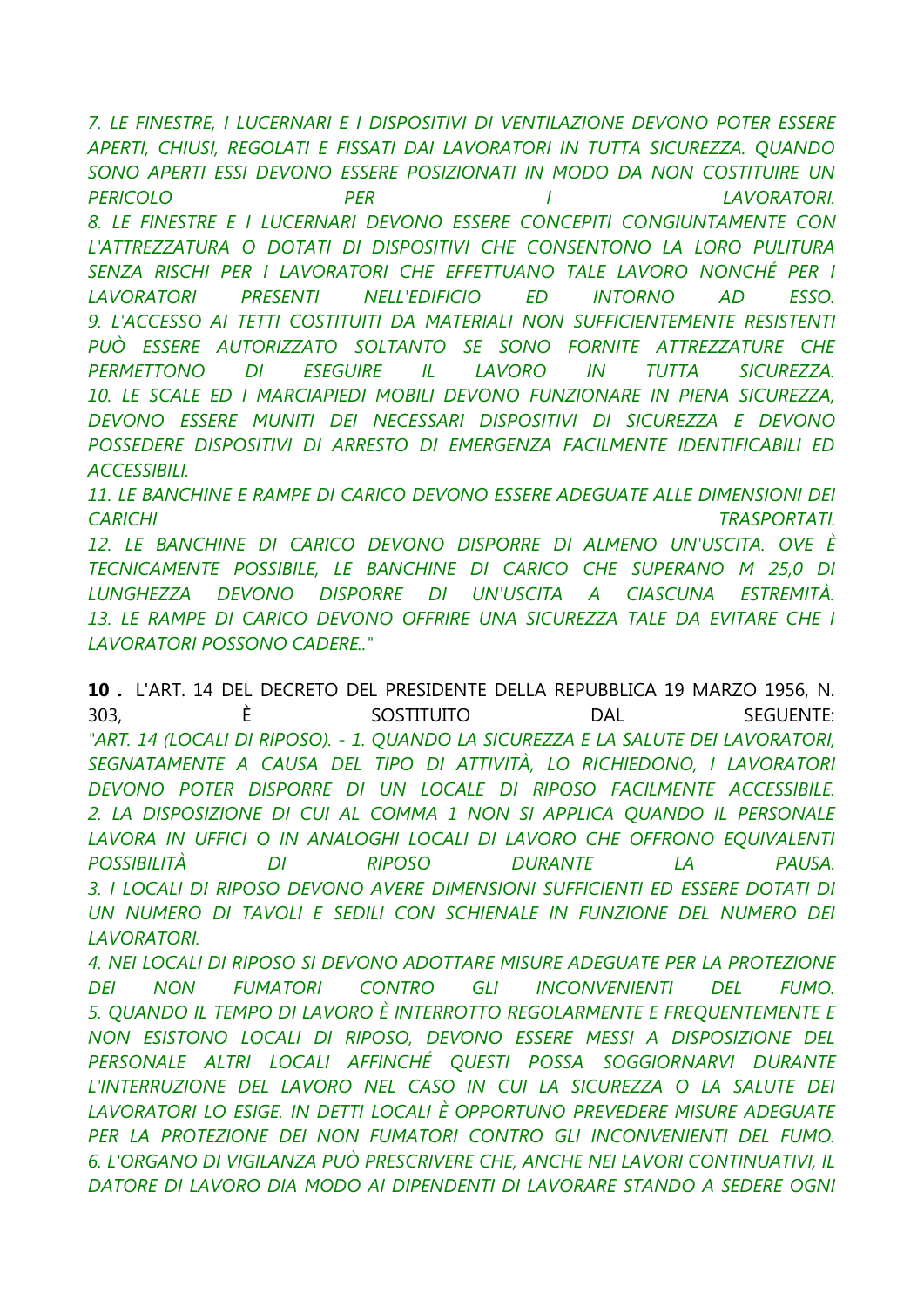OUALVOLTA CIÒ NON PREGIUDICA LA NORMALE ESECUZIONE DEL LAVORO. 7. LE DONNE INCINTE E LE MADRI CHE ALLATTANO DEVONO AVERE LA POSSIBILITÀ DI **RIPOSARSI IN POSIZIONE DISTESA E IN CONDIZIONI APPROPRIATE.."** 

11. L'ART. 40 DEL DECRETO DEL PRESIDENTE DELLA REPUBBLICA 19 MARZO 1956, N.  $303.$ È SOSTITUITO **DAL SEGUENTE:** "ART. 40 (SPOGLIATOI E ARMADI PER IL VESTIARIO). - 1. LOCALI APPOSITAMENTE DESTINATI A SPOGLIATOI DEVONO ESSERE MESSI A DISPOSIZIONE DEI LAVORATORI OUANDO QUESTI DEVONO INDOSSARE INDUMENTI DI LAVORO SPECIFICI E QUANDO PER RAGIONI DI SALUTE O DI DECENZA NON SI PUÒ LORO CHIEDERE DI CAMBIARSI IN **AITRI**  $10C$ AII

2. GLI SPOGLIATOI DEVONO ESSERE DISTINTI FRA I DUE SESSI E CONVENIENTEMENTE **ARREDATI.** 

3. I LOCALI DESTINATI A SPOGLIATOIO DEVONO AVERE UNA CAPACITÀ SUFFICIENTE, ESSERE POSSIBILMENTE VICINI AI LOCALI DI LAVORO AERATI, ILLUMINATI, BEN DIFESI DALLE INTEMPERIE, RISCALDATI DURANTE LA STAGIONE FREDDA E MUNITI DI SEDILI. 4. GLI SPOGLIATOI DEVONO ESSERE DOTATI DI ATTREZZATURE CHE CONSENTONO A CIASCUN LAVORATORE DI CHIUDERE A CHIAVE I PROPRI INDUMENTI DURANTE IL TEMPO  $DI$ LAVORO.

5. OUALORA I LAVORATORI SVOLGANO ATTIVITÀ INSUDICIANTI, POLVEROSE, CON SVILUPPO DI FUMI O VAPORI CONTENENTI IN SOSPENSIONE SOSTANZE UNTUOSE OD INCROSTANTI, NONCHÉ IN QUELLE DOVE SI USANO SOSTANZE VENEFICHE, CORROSIVE OD INFETTANTI O COMUNOUE PERICOLOSE, GLI ARMADI PER GLI INDUMENTI DA LAVORO DEVONO ESSERE SEPARATI DA QUELLI PER GLI INDUMENTI PRIVATI. 6. OUALORA NON SI APPLICHI IL COMMA 1 CIASCUN LAVORATORE DEVE POTER DISPORRE DELLE ATTREZZATURE DI CUI AL COMMA 4 PER POTER RIPORRE I PROPRI **INDUMENTI.."** 

12. GLI ARTICOLI 37 E 39 DEL DECRETO DEL PRESIDENTE DELLA REPUBBLICA 19 MARZO 1956.  $303.$ **SOSTITUITI** DAI N. **SONO SEGUENTI:** "ART. 37 (DOCCE E LAVABI). - 1. DOCCE SUFFICIENTI ED APPROPRIATE DEVONO ESSERE MESSE A DISPOSIZIONE DEI LAVORATORI QUANDO IL TIPO DI ATTIVITÀ O LA SALUBRITÀ LO **ESIGONO.** 

2. DEVONO ESSERE PREVISTI LOCALI PER LE DOCCE SEPARATI PER UOMINI E DONNE O UN'UTILIZZAZIONE SEPARATA DEGLI STESSI. LE DOCCE O I LAVABI E GLI SPOGLIATOI **DEVONO COMUNOUE FACILMENTE COMUNICARE TRA** LORO. 3. I LOCALI DELLE DOCCE DEVONO AVERE DIMENSIONI SUFFICIENTI PER PERMETTERE A CIASCUN LAVORATORE DI RIVESTIRSI SENZA IMPACCI E IN CONDIZIONI APPROPRIATE DI **IGIENE** 

4. LE DOCCE DEVONO ESSERE DOTATE DI ACQUA CORRENTE CALDA E FREDDA E DI **MEZZI DETERGENTI** E **PFR ASCIUGARSI.** 5. DEVONO ESSERE PREVISTI LAVABI SEPARATI PER UOMINI E DONNE OVVERO UN'UTILIZZAZIONE SEPARATA DEI LAVABI, QUALORA CIÒ SIA NECESSARIO PER MOTIVI DI **DECENZA.** 

ART. 39 (GABINETTI E LAVABI). - 1. I LAVORATORI DEVONO DISPORRE, IN PROSSIMITÀ DEI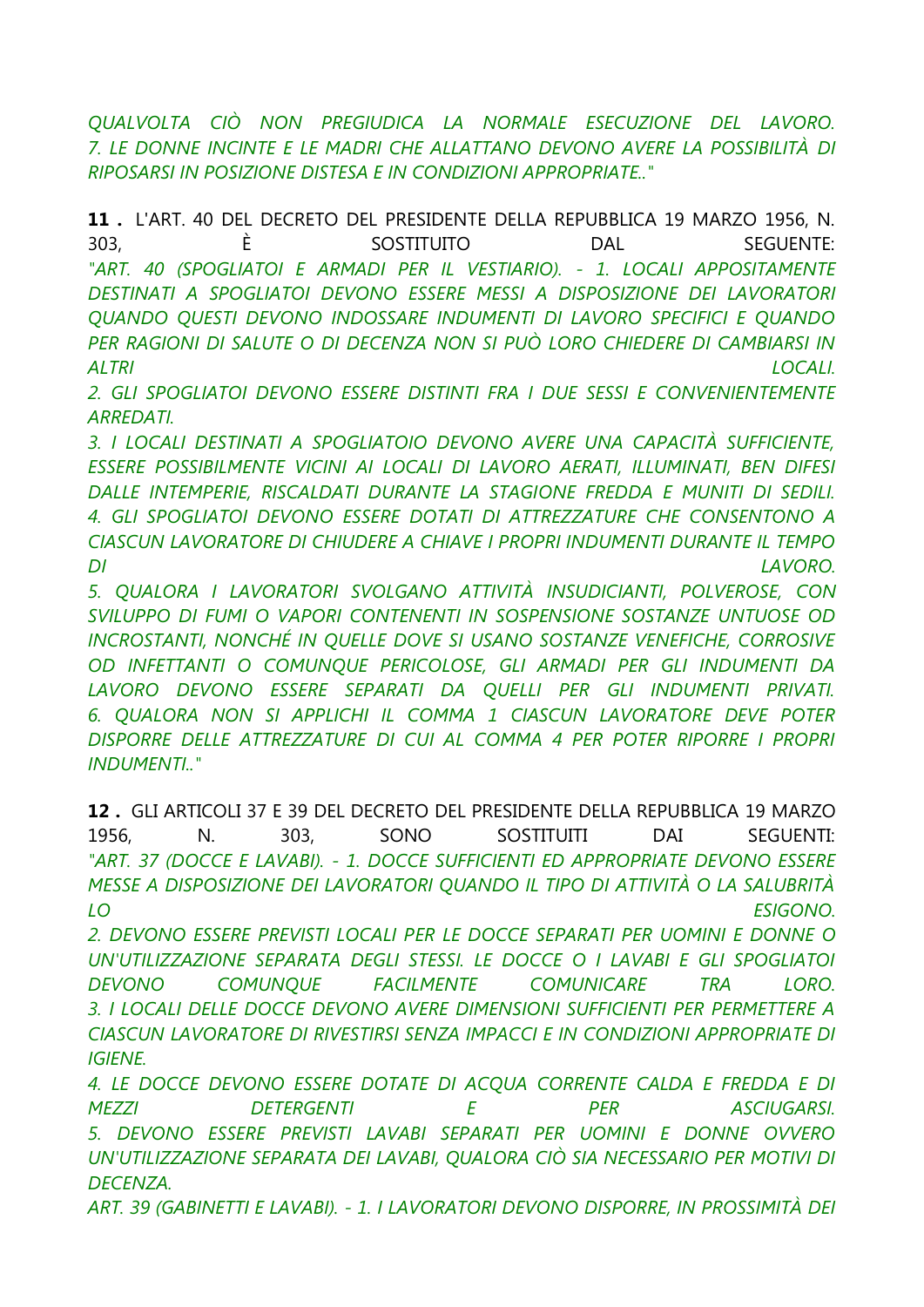LORO POSTI DI LAVORO, DEI LOCALI DI RIPOSO, DEGLI SPOGLIATOI, DELLE DOCCE O LAVABI, DI LOCALI SPECIALI DOTATI DI UN NUMERO SUFFICIENTE DI GABINETTI E DI LAVABI, CON ACQUA CORRENTE CALDA, SE NECESSARIO, E DOTATI DI MEZZI DETERGENTI  $\mathsf{F}$ **PFR ASCIUGARSI** 2. PER UOMINI E DONNE DEVONO ESSERE PREVISTI GABINETTI SEPARATI.."

13. L'ART. 11 DEL DECRETO DEL PRESIDENTE DELLA REPUBBLICA 27 APRILE 1955, N. 547. È SOSTITUITO DAL **SEGUENTE:** "ART. 11 (POSTI DI LAVORO E DI PASSAGGIO E LUOGHI DI LAVORO ESTERNI). - 1. I POSTI DI LAVORO E DI PASSAGGIO DEVONO ESSERE IDONEAMENTE DIFESI CONTRO LA CADUTA O L'INVESTIMENTO DI MATERIALI IN DIPENDENZA DELL'ATTIVITÀ LAVORATIVA. 2. OVE NON È POSSIBILE LA DIFESA CON MEZZI TECNICI, DEVONO ESSERE ADOTTATE **MISURE**  $\overline{O}$ **CAUTELE ALTRE ADEGUATE** 3. I POSTI DI LAVORO, LE VIE DI CIRCOLAZIONE E ALTRI LUOGHI O IMPIANTI ALL'APERTO UTILIZZATI OD OCCUPATI DAI LAVORATORI DURANTE LE LORO ATTIVITÀ DEVONO ESSERE CONCEPITI IN MODO TALE CHE LA CIRCOLAZIONE DEI PEDONI E DEI VEICOLI PUÒ **AVVENIRE**  $IN$ **MODO SICURO.** 4. LE DISPOSIZIONI DI CUI ALL'ART. 7 E LE DISPOSIZIONI SULLE VIE DI CIRCOLAZIONE E ZONE DI PERICOLO SONO ALTRESÌ APPLICABILI ALLE VIE DI CIRCOLAZIONE PRINCIPALI SUL TERRENO DELL'IMPRESA, ALLE VIE DI CIRCOLAZIONE CHE PORTANO A POSTI DI LAVORO FISSI, ALLE VIE DI CIRCOLAZIONE UTILIZZATE PER LA REGOLARE MANUTENZIONE E SORVEGLIANZA DEGLI IMPIANTI DELL'IMPRESA, NONCHÉ ALLE BANCHINE DI CARICO. 5. LE DISPOSIZIONI SULLE VIE DI CIRCOLAZIONE E ZONE DI PERICOLO SI APPLICANO PER **ANAI OGIA**  $AI$ **IUOGHI**  $DI$ **IAVORO FSTERNI** 6. I LUOGHI DI LAVORO ALL'APERTO DEVONO ESSERE OPPORTUNAMENTE ILLUMINATI CON LUCE ARTIFICIALE OUANDO LA LUCE DEL GIORNO NON È SUFFICIENTE. 7. QUANDO I LAVORATORI OCCUPANO POSTI DI LAVORO ALL'APERTO, QUESTI DEVONO ESSERE STRUTTURATI, PER QUANTO TECNICAMENTE POSSIBILE, IN MODO TALE CHE I **LAVORATORI:** A) SONO PROTETTI CONTRO GLI AGENTI ATMOSFERICI E, SE NECESSARIO, CONTRO LA

**CADUTA**  $DI$ **OGGETTI;** B) NON SONO ESPOSTI A LIVELLI SONORI NOCIVI O AD AGENTI ESTERNI NOCIVI, QUALI GAS. **VAPORI. POLVERI:** C) POSSONO ABBANDONARE RAPIDAMENTE IL POSTO DI LAVORO IN CASO DI PERICOLO  $\Omega$ **POSSONO FSSERE SOCCORSI RAPIDAMENTE:** D) NON POSSONO SCIVOLARE O CADERE.."

14. LE DISPOSIZIONI DI CUI AL PRESENTE ARTICOLO ENTRANO IN VIGORE TRE MESI DOPO LA PUBBLICAZIONE DEL PRESENTE DECRETO NELLA GAZZETTA UFFICIALE DELLA REPUBBLICA ITALIANA.

## TITOLO III USO DELLE ATTREZZATURE DI LAVORO

ART. 34. DEFINIZIONI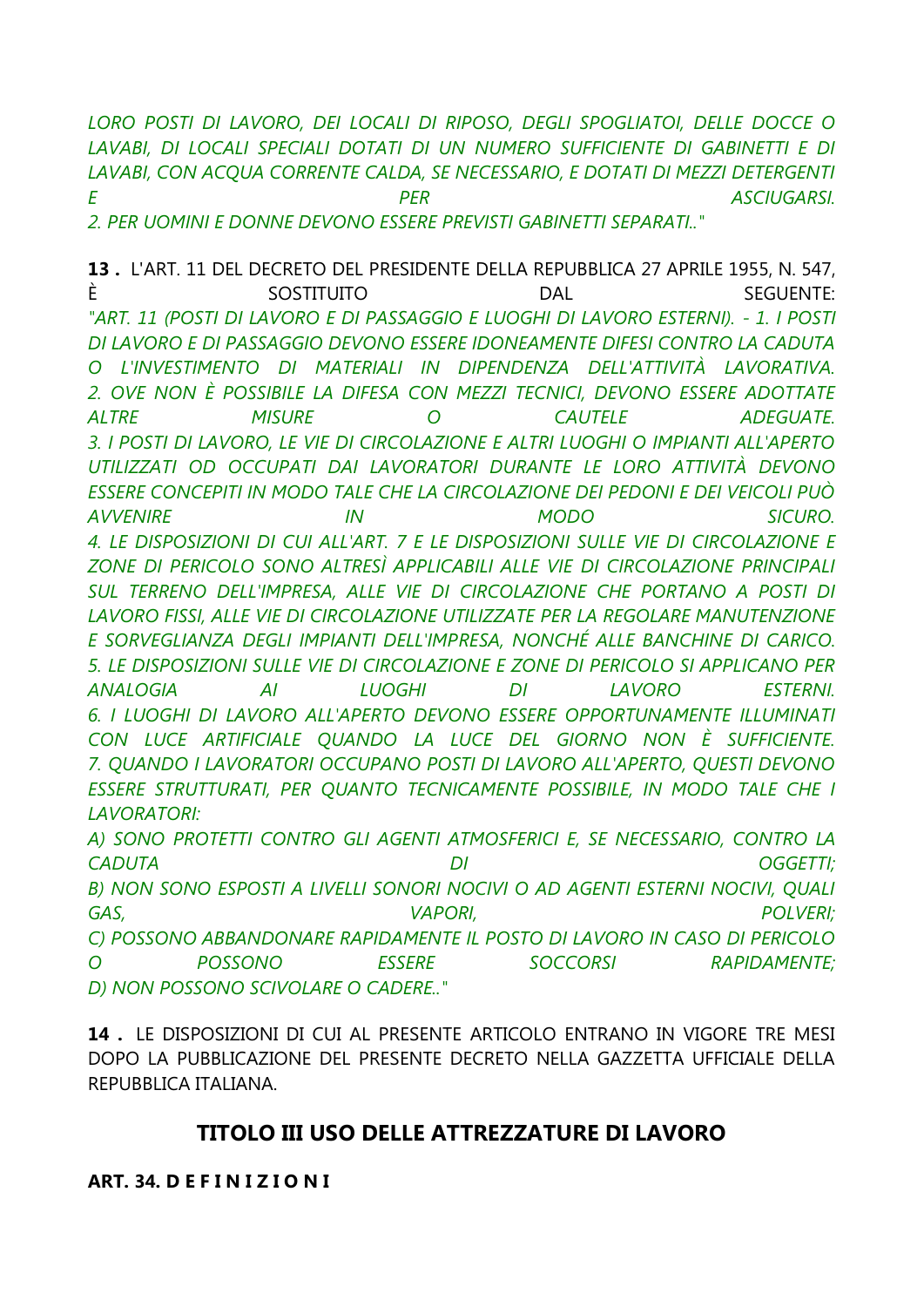**1 .** AGLI EFFETTI DELLE DISPOSIZIONI DI CUI AL PRESENTE TITOLO SI INTENDONO PER:

**a)** ATTREZZATURA DI LAVORO: QUALSIASI MACCHINA, APPARECCHIO, UTENSILE OD IMPIANTO DESTINATO AD ESSERE USATO DURANTE IL LAVORO;

**b)** USO DI UNA ATTREZZATURA DI LAVORO: QUALSIASI OPERAZIONE LAVORATIVA CONNESSA AD UNA ATTREZZATURA DI LAVORO, QUALE LA MESSA IN SERVIZIO O FUORI SERVIZIO, L'IMPIEGO, IL TRASPORTO, LA RIPARAZIONE, LA TRASFORMAZIONE, LA MANUTENZIONE, LA PULIZIA, LO SMONTAGGIO;

**c)** ZONA PERICOLOSA: QUALSIASI ZONA ALL'INTERNO OVVERO IN PROSSIMITÀ DI UNA ATTREZZATURA DI LAVORO NELLA QUALE LA PRESENZA DI UN LAVORATORE COSTITUISCE UN RISCHIO PER LA SALUTE O LA SICUREZZA DELLO STESSO.

## **ART. 35. OBBLIGHI DEL DATORE DI LAVORO**

**1 .** IL DATORE DI LAVORO METTE A DISPOSIZIONE DEI LAVORATORI ATTREZZATURE ADEGUATE AL LAVORO DA SVOLGERE OVVERO ADATTATE A TALI SCOPI ED IDONEE AI FINI DELLA SICUREZZA E DELLA SALUTE.

**2 .** IL DATORE DI LAVORO ATTUA LE MISURE TECNICHE ED ORGANIZZATIVE ADEGUATE PER RIDURRE AL MINIMO I RISCHI CONNESSI ALL'USO DELLE ATTREZZATURE DI LAVORO DA PARTE DEI LAVORATORI E PER IMPEDIRE CHE DETTE ATTREZZATURE POSSANO ESSERE UTILIZZATE PER OPERAZIONI E SECONDO CONDIZIONI PER LE QUALI NON SONO ADATTE.

**3 .** ALL'ATTO DELLA SCELTA DELLE ATTREZZATURE DI LAVORO IL DATORE DI LAVORO PRENDE IN CONSIDERAZIONE:

**a)** LE CONDIZIONI E LE CARATTERISTICHE SPECIFICHE DEL LAVORO DA SVOLGERE;

- **b)** I RISCHI PRESENTI NELL'AMBIENTE DI LAVORO;
- **c)** I RISCHI DERIVANTI DALL'IMPIEGO DELLE ATTREZZATURE STESSE.

**4 .** IL DATORE DI LAVORO PRENDE LE MISURE NECESSARIE AFFINCHÉ LE ATTREZZATURE DI LAVORO SIANO:

**a)** INSTALLATE IN CONFORMITÀ ALLE ISTRUZIONI DEL FABBRICANTE;

**b)** UTILIZZATE CORRETTAMENTE;

**c)** OGGETTO DI IDONEA MANUTENZIONE AL FINE DI GARANTIRE NEL TEMPO LA RISPONDENZA AI REQUISITI DI CUI ALL'ART. 36 E SIANO CORREDATE, OVE NECESSARIO, DA APPOSITE ISTRUZIONI D'USO.

**5 .** QUALORA LE ATTREZZATURE RICHIEDANO PER IL LORO IMPIEGO CONOSCENZE O RESPONSABILITÀ PARTICOLARI IN RELAZIONE AI LORO RISCHI SPECIFICI, IL DATORE DI LAVORO SI ASSICURA CHE: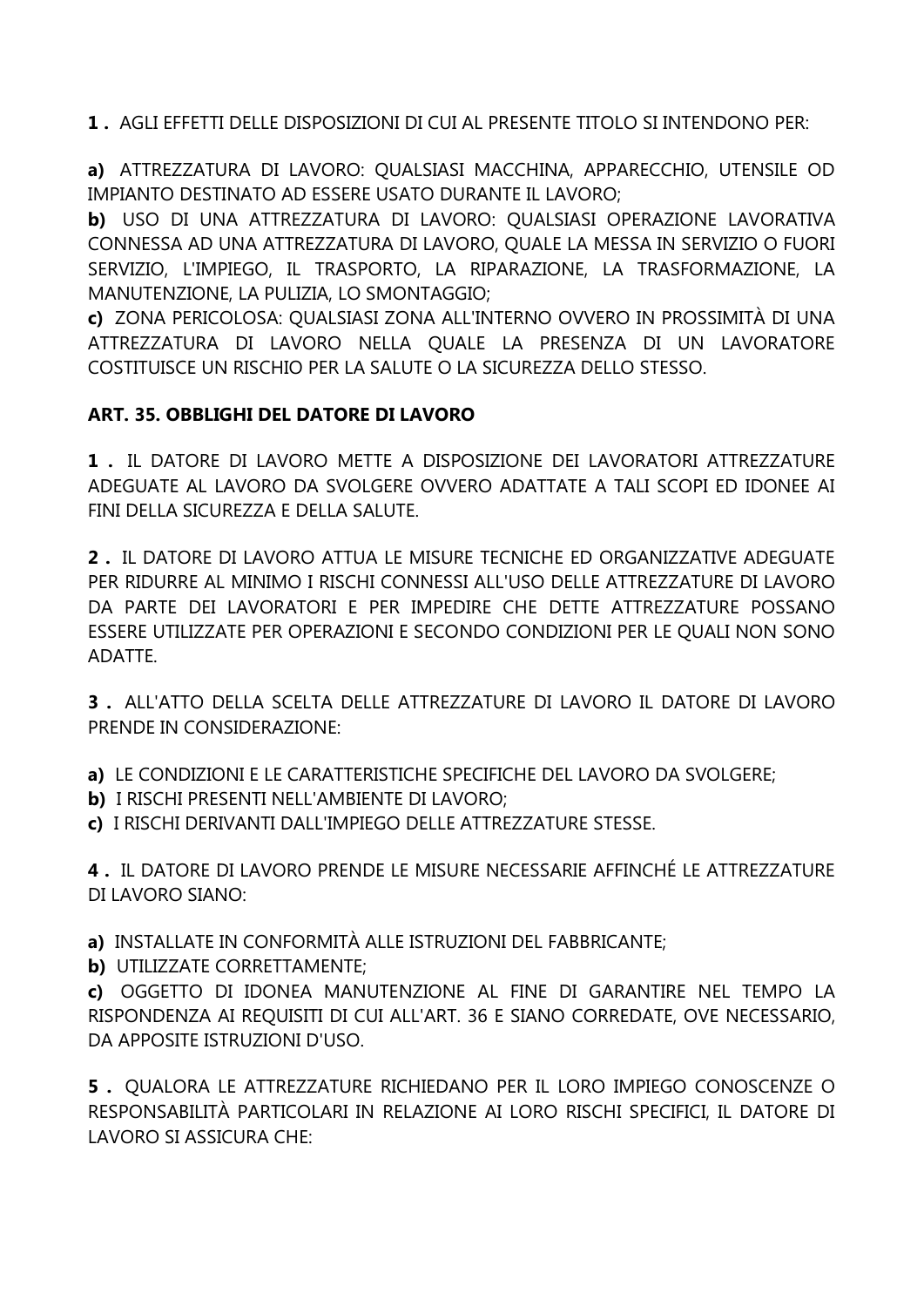**a)** L'USO DELL'ATTREZZATURA DI LAVORO È RISERVATO A LAVORATORI ALL'UOPO INCARICATI;

**b)** IN CASO DI RIPARAZIONE, DI TRASFORMAZIONE O MANUTENZIONE, IL LAVORATORE INTERESSATO È QUALIFICATO IN MANIERA SPECIFICA PER SVOLGERE TALI COMPITI.

## **ART. 36. DISPOSIZIONI CONCERNENTI LE ATTREZZATURE DI LAVORO**

**1 .** LE ATTREZZATURE DI LAVORO MESSE A DISPOSIZIONE DEI LAVORATORI DEVONO SODDISFARE ALLE DISPOSIZIONI LEGISLATIVE E REGOLAMENTARI IN MATERIA DI TUTELA DELLA SICUREZZA E SALUTE DEI LAVORATORI STESSI AD ESSE APPLICABILI.

**2 .** NULLA È INNOVATO NEL REGIME GIURIDICO CHE REGOLA LE OPERAZIONI DI VERIFICA PERIODICA DELLE ATTREZZATURE PER LE QUALI TALE REGIME È OBBLIGATORIAMENTE PREVISTO. IN OGNI CASO LE MODALITÀ E LE PROCEDURE TECNICHE DELLE RELATIVE VERIFICHE SEGUONO IL REGIME GIURIDICO CORRISPONDENTE A QUELLO IN BASE AL QUALE L'ATTREZZATURA È STATA COSTRUITA E MESSA IN SERVIZIO.

**3 .** IL MINISTRO DEL LAVORO E DELLA PREVIDENZA SOCIALE, DI CONCERTO CON I MINISTRI DELL'INDUSTRIA, DEL COMMERCIO E DELL'ARTIGIANATO E DELLA SANITÀ, SENTITA LA COMMISSIONE CONSULTIVA PERMANENTE, PUÒ STABILIRE MODALITÀ E PROCEDURE PER L'EFFETTUAZIONE DELLE VERIFICHE DI CUI AL COMMA 2.

**4 .** NELL'ART. 52 DEL DECRETO DEL PRESIDENTE DELLA REPUBBLICA 27 APRILE 1955, N. 547, DOPO IL COMMA 2 È AGGIUNTO, IN FINE, IL SEGUENTE COMMA: "SE CIÒ È APPROPRIATO E FUNZIONALE RISPETTO AI PERICOLI DELL'ATTREZZATURA DI LAVORO E DEL TEMPO DI ARRESTO NORMALE, UN'ATTREZZATURA DI LAVORO DEVE ESSERE MUNITA DI UN DISPOSITIVO DI ARRESTO DI EMERGENZA.".

**5 .** NELL'ART. 53 DEL DECRETO DEL PRESIDENTE DELLA REPUBBLICA 27 APRILE 1955, N. 547, DOPO IL COMMA 3 È AGGIUNTO, IN FINE, IL SEGUENTE COMMA: "QUALORA I MEZZI DI CUI AL COMMA 1 SVOLGANO ANCHE LA FUNZIONE DI ALLARME ESSI DEVONO ESSERE BEN VISIBILI OVVERO COMPRENSIBILI SENZA POSSIBILITÀ DI ERRORE.".

**6 .** NELL'ART. 374 DEL DECRETO DEL PRESIDENTE DELLA REPUBBLICA 27 APRILE 1955, N. 547, DOPO IL COMMA 2 È AGGIUNTO, IN FINE, IL SEGUENTE COMMA: "OVE PER LE APPARECCHIATURE DI CUI AL COMMA 2 È FORNITO IL LIBRETTO DI MANUTENZIONE OCCORRE PREVEDERE L'AGGIORNAMENTO DI QUESTO LIBRETTO.".

**7 .** NELL'ART. 20 DEL DECRETO DEL PRESIDENTE DELLA REPUBBLICA 18 MARZO 1956, N. 303, DOPO IL COMMA 2 SONO AGGIUNTI, IN FINE, I SEGUENTI COMMI: "UN'ATTREZZATURA CHE PRESENTA PERICOLI CAUSATI DA CADUTE O DA PROIEZIONE DI OGGETTI DEVE ESSERE MUNITA DI DISPOSITIVI APPROPRIATI DI SICUREZZA CORRISPONDENTI A TALI PERICOLI.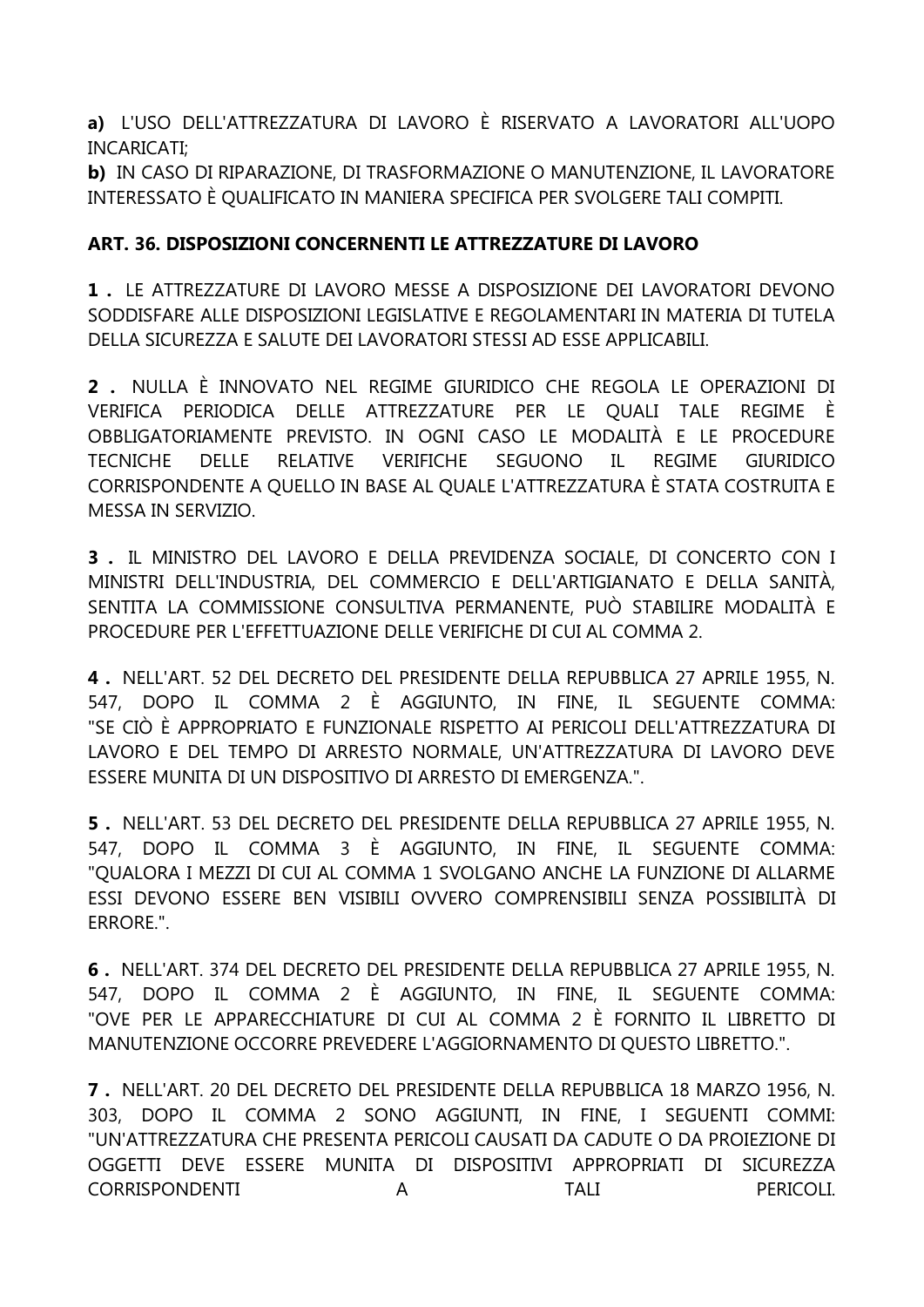UN'ATTREZZATURA DI LAVORO CHE COMPORTA PERICOLI DOVUTI AD EMANAZIONE DI GAS, VAPORI O LIQUIDI OVVERO AD EMISSIONI DI POLVERE, DEVE ESSERE MUNITA DI APPROPRIATI DISPOSITIVI DI RITENUTA OVVERO DI ESTRAZIONE VICINO ALLA FONTE CORRISPONDENTE A TALI PERICOLI.".

**8 .** LE DISPOSIZIONI DEL PRESENTE ARTICOLO ENTRANO IN VIGORE TRE MESI DOPO LA PUBBLICAZIONE DEL PRESENTE DECRETO NELLA GAZZETTA UFFICIALE DELLA REPUBBLICA ITALIANA.

## **ART. 37. INFORMAZIONE**

**1 .** IL DATORE DI LAVORO PROVVEDE AFFINCHÉ PER OGNI ATTREZZATURA DI LAVORO A DISPOSIZIONE, I LAVORATORI INCARICATI DISPONGANO DI OGNI INFORMAZIONE E DI OGNI ISTRUZIONE D'USO NECESSARIA IN RAPPORTO ALLA SICUREZZA E RELATIVA:

**a)** ALLE CONDIZIONI DI IMPIEGO DELLE ATTREZZATURE ANCHE SULLA BASE DELLE CONCLUSIONI EVENTUALMENTE TRATTE DALLE ESPERIENZE ACQUISITE NELLA FASE DI UTILIZZAZIONE DELLE ATTREZZATURE DI LAVORO;

**b)** ALLE SITUAZIONI ANORMALI PREVEDIBILI.

**2 .** LE INFORMAZIONI E LE ISTRUZIONI D'USO DEVONO RISULTARE COMPRENSIBILI AI LAVORATORI INTERESSATI.

#### **ART. 38. FORMAZIONE ED ADDESTRAMENTO**

**1 .** IL DATORE DI LAVORO SI ASSICURA CHE:

**a)** I LAVORATORI INCARICATI DI USARE LE ATTREZZATURE DI LAVORO RICEVONO UNA FORMAZIONE ADEGUATA SULL'USO DELLE ATTREZZATURE DI LAVORO;

**b)** I LAVORATORI INCARICATI DELL'USO DELLE ATTREZZATURE CHE RICHIEDONO CONOSCENZE E RESPONSABILITÀ PARTICOLARI DI CUI ALL'ART. 35, COMMA 5, RICEVONO UN ADDESTRAMENTO ADEGUATO E SPECIFICO CHE LI METTA IN GRADO DI USARE TALI ATTREZZATURE IN MODO IDONEO E SICURO ANCHE IN RELAZIONE AI RISCHI CAUSATI AD ALTRE PERSONE.

# **ART. 39. OBBLIGHI DEI LAVORATORI**

**1 .** I LAVORATORI SI SOTTOPONGONO AI PROGRAMMI DI FORMAZIONE O DI ADDESTRAMENTO EVENTUALMENTE ORGANIZZATI DAL DATORE DI LAVORO.

**2 .** I LAVORATORI UTILIZZANO LE ATTREZZATURE DI LAVORO MESSE A LORO DISPOSIZIONE CONFORMEMENTE ALL'INFORMAZIONE, ALLA FORMAZIONE ED ALL'ADDESTRAMENTO RICEVUTI.

**3 .** I LAVORATORI: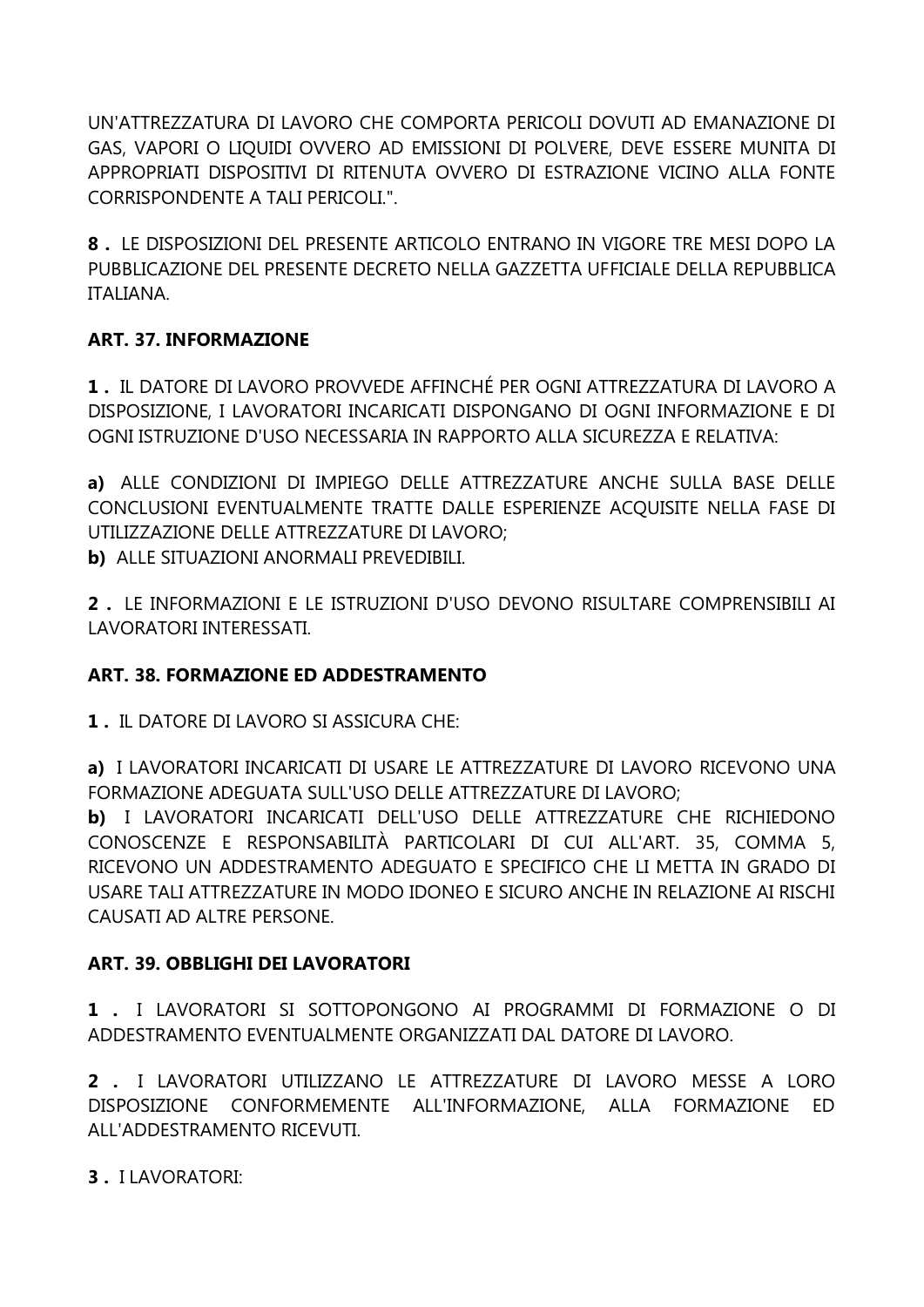**a)** HANNO CURA DELLE ATTREZZATURE DI LAVORO MESSE A LORO DISPOSIZIONE;

**b)** NON VI APPORTANO MODIFICHE DI PROPRIA INIZIATIVA;

**c)** SEGNALANO IMMEDIATAMENTE AL DATORE DI LAVORO O AL DIRIGENTE O AL PREPOSTO QUALSIASI DIFETTO OD INCONVENIENTE DA ESSI RILEVATO NELLE ATTREZZATURE DI LAVORO MESSE A LORO DISPOSIZIONE.

# **TITOLO IV USO DEI DISPOSITIVI DI PROTEZIONE INDIVIDUALE**

## **ART. 40. D E F I N I Z I O N I**

**1 .** SI INTENDE PER DISPOSITIVO DI PROTEZIONE INDIVIDUALE (DPI) QUALSIASI ATTREZZATURA DESTINATA AD ESSERE INDOSSATA E TENUTA DAL LAVORATORE ALLO SCOPO DI PROTEGGERLO CONTRO UNO O PIÙ RISCHI SUSCETTIBILI DI MINACCIARNE LA SICUREZZA O LA SALUTE DURANTE IL LAVORO, NONCHÉ OGNI COMPLEMENTO O ACCESSORIO DESTINATO A TALE SCOPO.

**2 .** NON SONO DISPOSITIVI DI PROTEZIONE INDIVIDUALE:

**a)** GLI INDUMENTI DI LAVORO ORDINARI E LE UNIFORMI NON SPECIFICAMENTE DESTINATI A PROTEGGERE LA SICUREZZA E LA SALUTE DEL LAVORATORE;

**b)** LE ATTREZZATURE DEI SERVIZI DI SOCCORSO E DI SALVATAGGIO;

**c)** LE ATTREZZATURE DI PROTEZIONE INDIVIDUALE DELLE FORZE ARMATE, DELLE FORZE DI POLIZIA E DEL PERSONALE DEL SERVIZIO PER IL MANTENIMENTO DELL'ORDINE PUBBLICO;

**d)** LE ATTREZZATURE DI PROTEZIONE INDIVIDUALE PROPRIE DEI MEZZI DI TRASPORTO STRADALI;

**e)** I MATERIALI SPORTIVI;

**f)** I MATERIALI PER L'AUTODIFESA O PER LA DISSUASIONE;

**g)** GLI APPARECCHI PORTATILI PER INDIVIDUARE E SEGNALARE RISCHI E FATTORI NOCIVI.

# **ART. 41. OBBLIGO DI USO**

**1 .** I DPI DEVONO ESSERE IMPIEGATI QUANDO I RISCHI NON POSSONO ESSERE EVITATI O SUFFICIENTEMENTE RIDOTTI DA MISURE TECNICHE DI PREVENZIONE, DA MEZZI DI PROTEZIONE COLLETTIVA, DA MISURE, METODI O PROCEDIMENTI DI RIORGANIZZAZIONE DEL LAVORO.

# **ART. 42. REQUISITI DEI DPI**

**1 .** I DPI DEVONO ESSERE CONFORMI ALLE NORME DI CUI AL DECRETO LEGISLATIVO 4 DICEMBRE 1992, N. 475.

**2 .** I DPI DI CUI AL COMMA 1 DEVONO INOLTRE: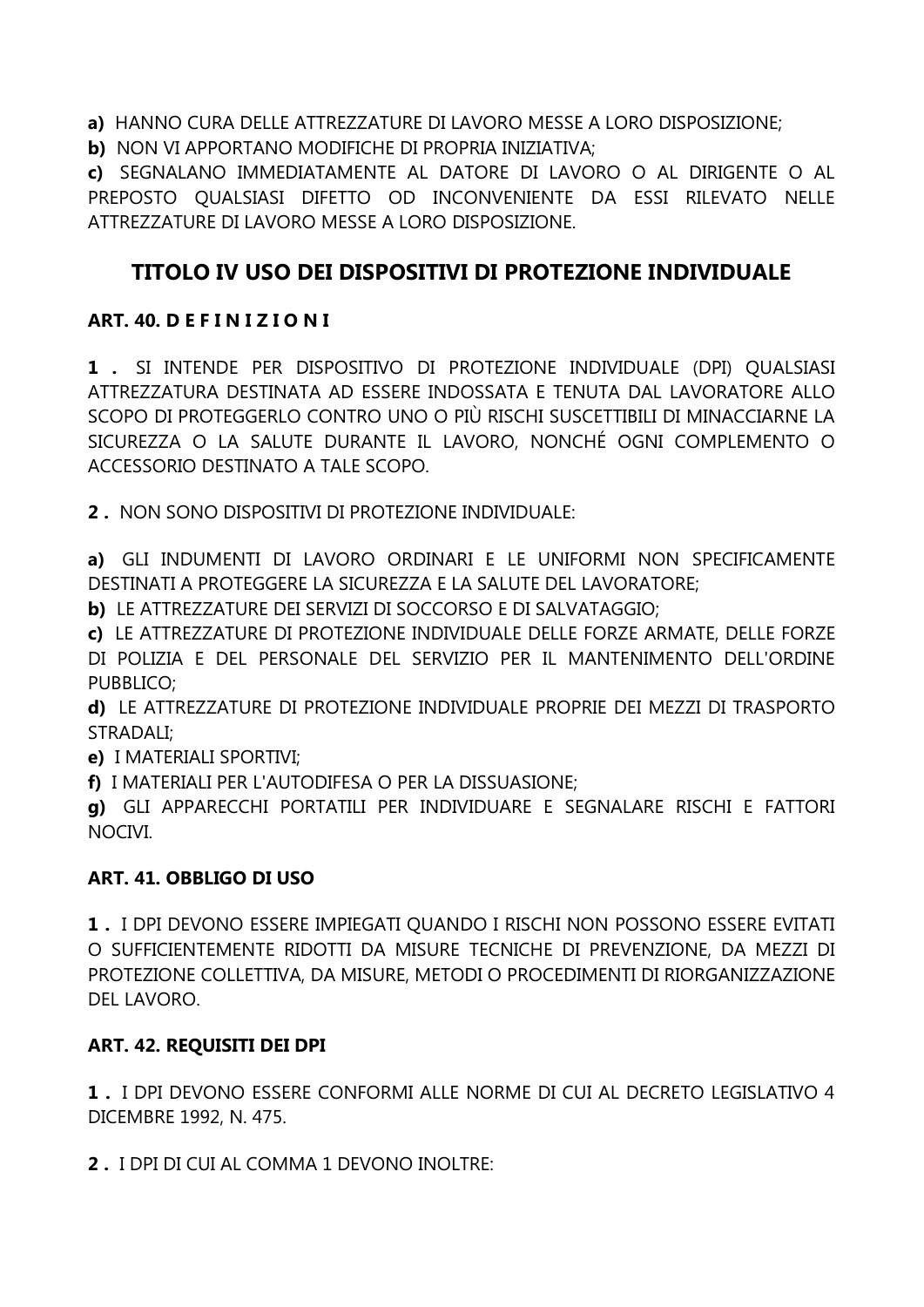a) ESSERE ADEGUATI AI RISCHI DA PREVENIRE, SENZA COMPORTARE DI PER SÈ UN RISCHIO MAGGIORE:

b) ESSERE ADEGUATI ALLE CONDIZIONI ESISTENTI SUL LUOGO DI LAVORO;

c) TENERE CONTO DELLE ESIGENZE ERGONOMICHE O DI SALUTE DEL LAVORATORE:

d) POTER ESSERE ADATTATI ALL'UTILIZZATORE SECONDO LE SUE NECESSITÀ.

3. IN CASO DI RISCHI MULTIPLI CHE RICHIEDONO L'USO SIMULTANEO DI PIÙ DPI. QUESTI DEVONO ESSERE TRA LORO COMPATIBILI E TALI DA MANTENERE, ANCHE NELL'USO SIMULTANEO. LA PROPRIA EFFICACIA NEI CONFRONTI DEL RISCHIO E DEI RISCHI CORRISPONDENTI.

#### ART. 43. OBBLIGHI DEL DATORE DI LAVORO

1. IL DATORE DI LAVORO AI FINI DELLA SCELTA DEI DPI·

a) EFFETTUA L'ANALISI E LA VALUTAZIONE DEI RISCHI CHE NON POSSONO ESSERE **EVITATI CON ALTRI MEZZI:** 

b) INDIVIDUA LE CARATTERISTICHE DEI DPI NECESSARIE AFFINCHÉ QUESTI SIANO ADEGUATI AI RISCHI DI CUI ALLA LETTERA A), TENENDO CONTO DELLE EVENTUALI ULTERIORI FONTI DI RISCHIO RAPPRESENTATE DAGLI STESSI DPI;

c) VALUTA. SULLA BASE DELLE INFORMAZIONI A CORREDO DEI DPI FORNITE DAL FABBRICANTE E DELLE NORME D'USO DI CUI ALL'ART. 45 LE CARATTERISTICHE DEI DPI DISPONIBILI SUL MERCATO E LE RAFFRONTA CON QUELLE INDIVIDUATE ALLA LETTERA  $B)$ ;

AGGIORNA LA SCELTA OGNI OUALVOLTA INTERVENGA UNA VARIAZIONE  $\mathbf{d}$ SIGNIFICATIVA NEGLI ELEMENTI DI VALUTAZIONE DI CUI AL COMMA 1.

2. IL DATORE DI LAVORO, ANCHE SULLA BASE DELLE NORME D'USO DI CUI ALL'ART. 45, INDIVIDUA LE CONDIZIONI IN CUI UN DPI DEVE ESSERE USATO, SPECIE PER QUANTO RIGUARDA LA DURATA DELL'USO. IN FUNZIONE DI:

- a) ENTITÀ DEL RISCHIO;
- b) FREQUENZA DELL'ESPOSIZIONE AL RISCHIO;
- c) CARATTERISTICHE DEL POSTO DI LAVORO DI CIASCUN LAVORATORE;
- d) PRESTAZIONI DEL DPI.

3. IL DATORE DI LAVORO FORNISCE AI LAVORATORI I DPI CONFORMI AI REQUISITI PREVISTI DALL'ART. 42 E DAL DECRETO DI CUI ALL'ART. 45, COMMA 2.

4. IL DATORE DI LAVORO:

a) MANTIENE IN EFFICIENZA I DPI E NE ASSICURA LE CONDIZIONI D'IGIENE, MEDIANTE LA MANUTENZIONE, LE RIPARAZIONI E LE SOSTITUZIONI NECESSARIE: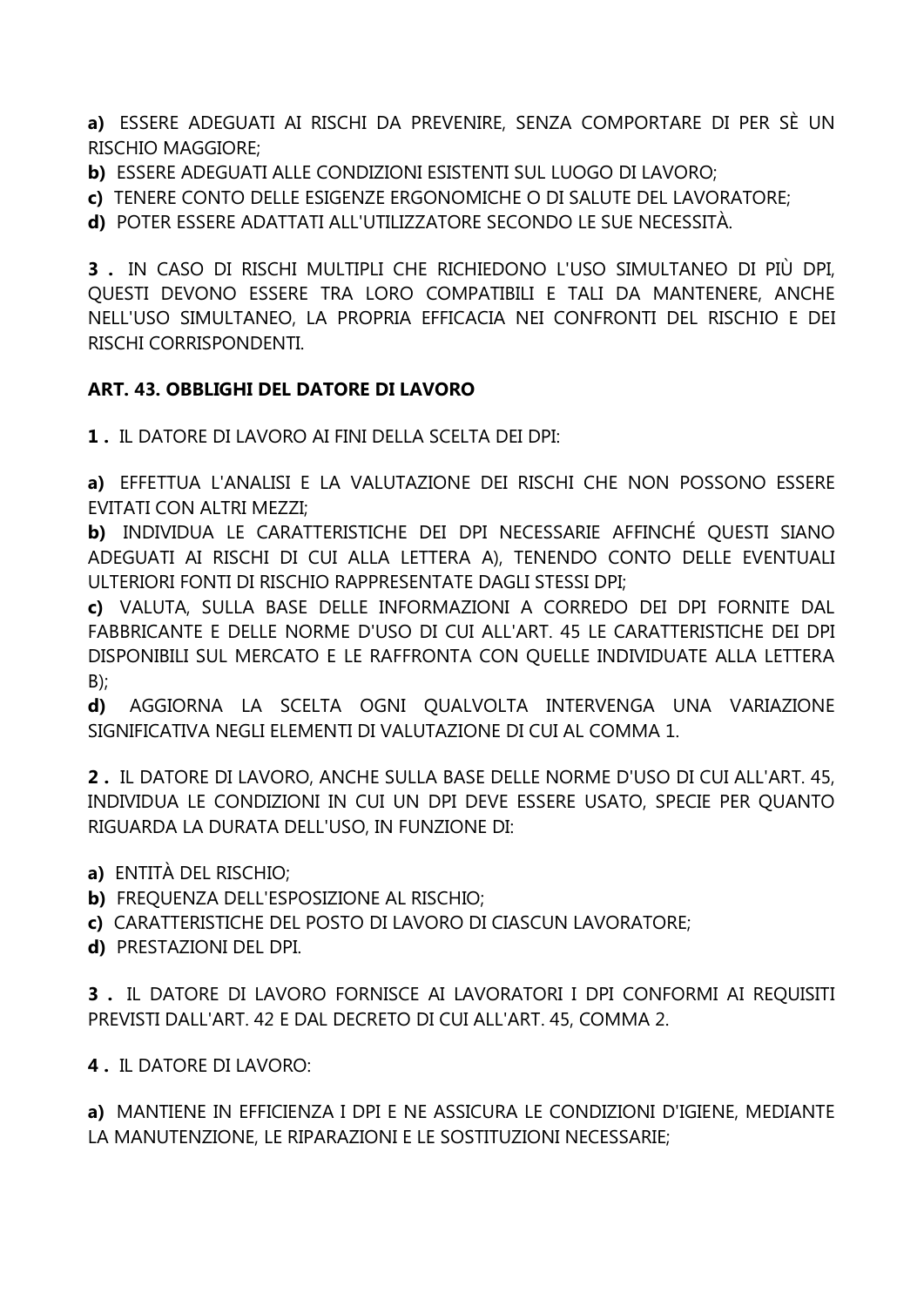b) PROVVEDE A CHE I DPI SIANO UTILIZZATI SOLTANTO PER GLI USI PREVISTI, SALVO CASI SPECIFICI ED ECCEZIONALI, CONFORMEMENTE ALLE INFORMAZIONI DEL **FABBRICANTE:** 

c) FORNISCE ISTRUZIONI COMPRENSIBILI PER I LAVORATORI:

d) DESTINA OGNI DPI AD UN USO PERSONALE E, QUALORA LE CIRCOSTANZE RICHIEDANO L'USO DI UNO STESSO DPI DA PARTE DI PIÙ PERSONE, PRENDE MISURE ADEGUATE AFFINCHÉ TALE USO NON PONGA ALCUN PROBLEMA SANITARIO E IGIENICO AI VARI UTILIZZATORI;

e) INFORMA PRELIMINARMENTE IL LAVORATORE DEI RISCHI DAI QUALI IL DPI LO PROTEGGE:

f) RENDE DISPONIBILE NELL'AZIENDA OVVERO UNITÀ PRODUTTIVA INFORMAZIONI **ADEGUATE SU OGNI DPI:** 

g) ASSICURA UNA FORMAZIONE ADEGUATA E ORGANIZZA, SE NECESSARIO, UNO SPECIFICO ADDESTRAMENTO CIRCA L'USO CORRETTO E L'UTILIZZO PRATICO DEI DPI.

**5**. IN OGNI CASO L'ADDESTRAMENTO È INDISPENSABILE:

PER OGNI DPI CHE, AI SENSI **DFI** DECRETO LEGISLATIVO  $a)$ 4 DICEMBRE 1992, N. 475, APPARTENGA ALLA TERZA CATEGORIA; b) PER I DISPOSITIVI DI PROTEZIONE DELL'UDITO.

#### **ART. 44. OBBLIGHI DEI LAVORATORI**

1 . I LAVORATORI SI SOTTOPONGONO AL PROGRAMMA DI FORMAZIONE E ADDESTRAMENTO ORGANIZZATO DAL DATORE DI LAVORO NEI CASI RITENUTI NECESSARI AI SENSI DELL'ART. 43, COMMI 4, LETTERA G), E 5.

2. I LAVORATORI UTILIZZANO I DPI MESSI A LORO DISPOSIZIONE CONFORMEMENTE ALL'INFORMAZIONE E ALLA FORMAZIONE RICEVUTE E ALL'ADDESTRAMENTO **FVENTUALMENTE ORGANIZZATO** 

**3. I LAVORATORI:** 

a) HANNO CURA DEI DPI MESSI A LORO DISPOSIZIONE;

b) NON VI APPORTANO MODIFICHE DI PROPRIA INIZIATIVA.

4. AL TERMINE DELL'UTILIZZO I LAVORATORI SEGUONO LE PROCEDURE AZIENDALI IN MATERIA DI RICONSEGNA DEI DPI

5. I LAVORATORI SEGNALANO IMMEDIATAMENTE AL DATORE DI LAVORO O AL DIRIGENTE O AL PREPOSTO QUALSIASI DIFETTO O INCONVENIENTE DA ESSI RILEVATO NEI DPI MESSI A LORO DISPOSIZIONE.

# ART. 45. CRITERI PER L'INDIVIDUAZIONE E L'USO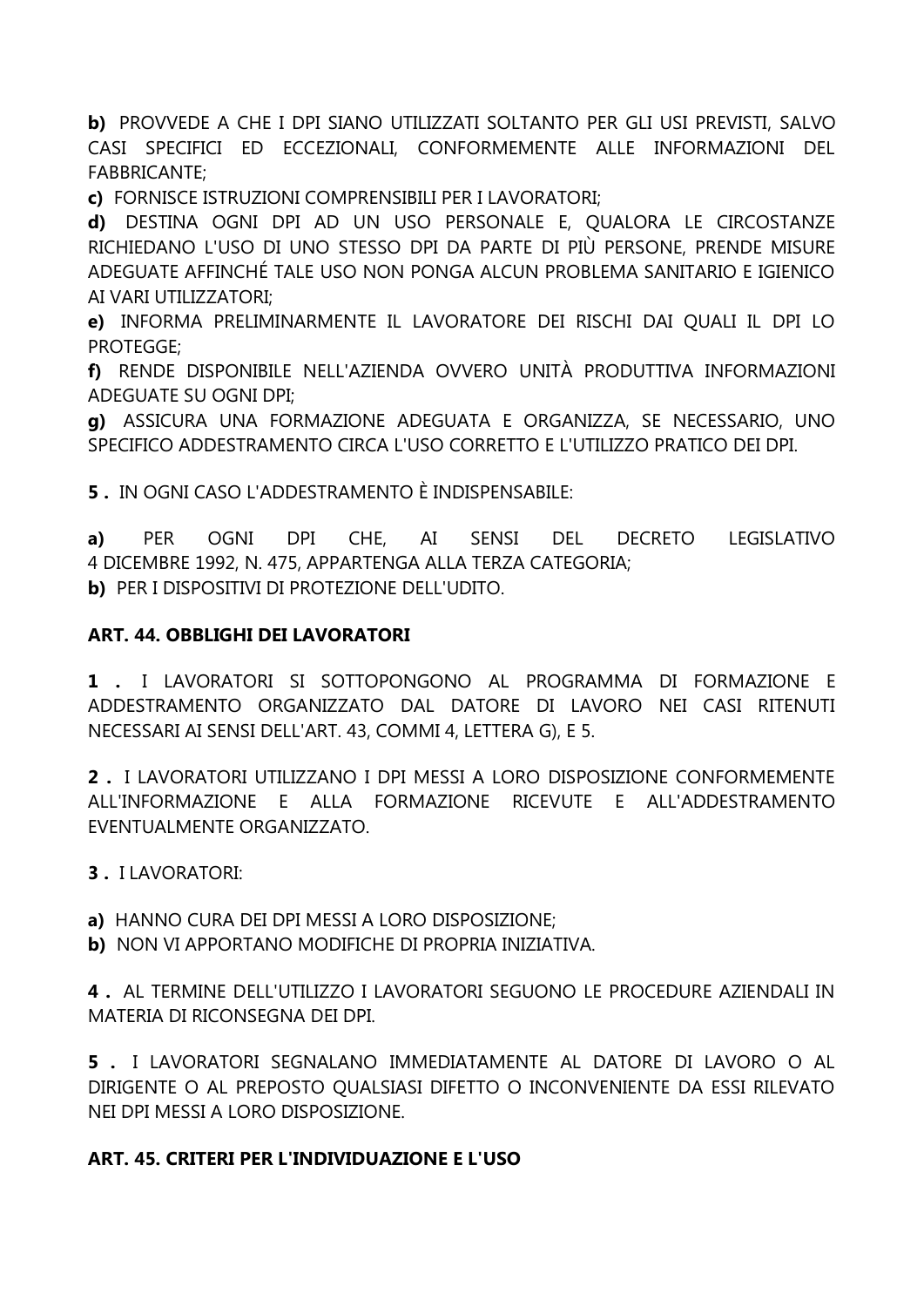**1 .** IL CONTENUTO DEGLI ALLEGATI III, IV E V COSTITUISCE ELEMENTO DI RIFERIMENTO PER L'APPLICAZIONE DI QUANTO PREVISTO ALL'ART. 43, COMMI 1 E 4.

**2 .** IL MINISTRO DEL LAVORO E DELLA PREVIDENZA SOCIALE DI CONCERTO CON IL MINISTRO DELL'INDUSTRIA, DEL COMMERCIO E DELL'ARTIGIANATO, SENTITA LA COMMISSIONE CONSULTIVA PERMANENTE, TENENDO CONTO DELLA NATURA, DELL'ATTIVITÀ E DEI FATTORI SPECIFICI DI RISCHIO, INDICA:

**a)** I CRITERI PER L'INDIVIDUAZIONE E L'USO DEI DPI;

**b)** LE CIRCOSTANZE E LE SITUAZIONI IN CUI, FERME RESTANDO LE PRIORITÀ DELLE MISURE DI PROTEZIONE COLLETTIVA, SI RENDE NECESSARIO L'IMPIEGO DEI DPI.

#### **ART. 46. NORMA TRANSITORIA**

**1 .** FINO ALLA DATA DEL 31 DICEMBRE 1998 E, NEL CASO DI DISPOSITIVI DI EMERGENZA DESTINATI ALL'AUTOSALVATAGGIO IN CASO DI EVACUAZIONE, FINO AL 31 DICEMBRE 2004, POSSONO ESSERE IMPIEGATI:

**a)** I DPI COMMERCIALIZZATI AI SENSI DELL'ART. 15, COMMA 1, DEL DECRETO LEGISLATIVO 4 DICEMBRE 1992, N. 475;

**b)** I DPI GIÀ IN USO ALLA DATA DI ENTRATA IN VIGORE DEL PRESENTE DECRETO PRODOTTI CONFORMEMENTE ALLE NORMATIVE VIGENTI NAZIONALI O DI ALTRI PAESI DELLA COMUNITÀ EUROPEA.

# **TITOLO V MOVIMENTAZIONE MANUALE DEI CARICHI**

#### **ART. 47. CAMPO DI APPLICAZIONE**

**1 .** LE NORME DEL PRESENTE TITOLO SI APPLICANO ALLE ATTIVITÀ CHE COMPORTANO LA MOVIMENTAZIONE MANUALE DEI CARICHI CON I RISCHI, TRA L'ALTRO, DI LESIONI DORSO-LOMBARI PER I LAVORATORI DURANTE IL LAVORO.

**2 .** SI INTENDONO PER:

**a)** MOVIMENTAZIONE MANUALE DEI CARICHI: LE OPERAZIONI DI TRASPORTO O DI SOSTEGNO DI UN CARICO AD OPERA DI UNO O PIÙ LAVORATORI, COMPRESE LE AZIONI DEL SOLLEVARE, DEPORRE, SPINGERE, TIRARE, PORTARE O SPOSTARE UN CARICO CHE, PER LE LORO CARATTERISTICHE O IN CONSEGUENZA DELLE CONDIZIONI ERGONOMICHE SFAVOREVOLI, COMPORTANO TRA L'ALTRO RISCHI DI LESIONI DORSO-LOMBARI;

**b)** LESIONI DORSO-LOMBARI: LESIONI A CARICO DELLE STRUTTURE OSTEOMIOTENDINEE E NERVEOVASCOLARI A LIVELLO DORSO LOMBARE.

#### **ART. 48. OBBLIGHI DEI DATORI DI LAVORO**

**1 .** IL DATORE DI LAVORO ADOTTA LE MISURE ORGANIZZATIVE NECESSARIE O RICORRE AI MEZZI APPROPRIATI, IN PARTICOLARE ATTREZZATURE MECCANICHE, PER EVITARE LA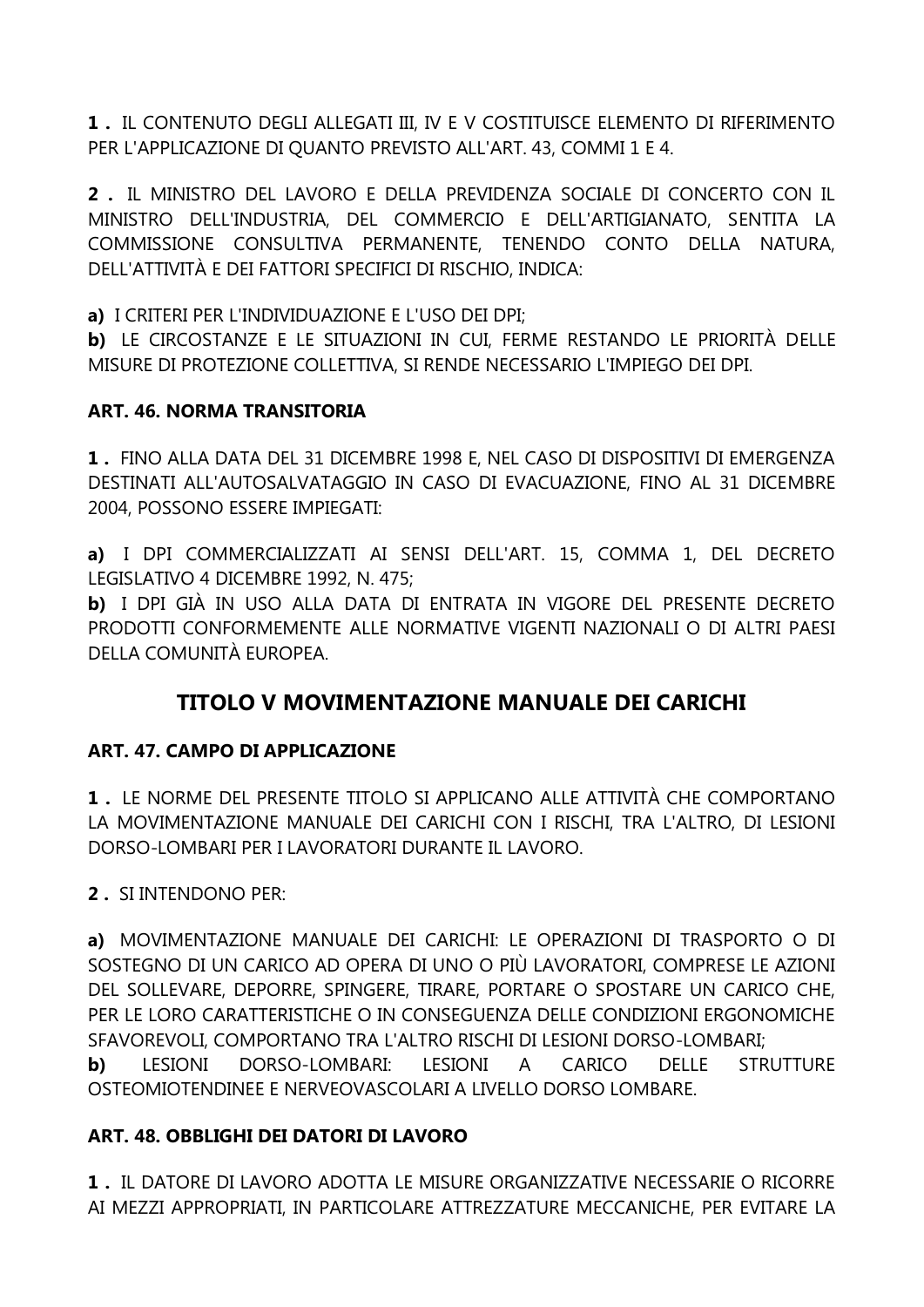NECESSITÀ DI UNA MOVIMENTAZIONE MANUALE DEI CARICHI DA PARTE DEI LAVORATORI.

**2 .** QUALORA NON SIA POSSIBILE EVITARE LA MOVIMENTAZIONE MANUALE DEI CARICHI AD OPERA DEI LAVORATORI, IL DATORE DI LAVORO ADOTTA LE MISURE ORGANIZZATIVE NECESSARIE, RICORRE AI MEZZI APPROPRIATI O FORNISCE AI LAVORATORI STESSI I MEZZI ADEGUATI, ALLO SCOPO DI RIDURRE IL RISCHIO CHE COMPORTA LA MOVIMENTAZIONE MANUALE DI DETTI CARICHI, IN BASE ALL'ALLEGATO VI.

**3 .** NEL CASO IN CUI LA NECESSITÀ DI UNA MOVIMENTAZIONE MANUALE DI UN CARICO AD OPERA DEL LAVORATORE NON PUÒ ESSERE EVITATA, IL DATORE DI LAVORO ORGANIZZA I POSTI DI LAVORO IN MODO CHE DETTA MOVIMENTAZIONE SIA QUANTO PIÙ POSSIBILE SICURA E SANA.

**4 .** NEI CASI DI CUI AL COMMA 3 IL DATORE DI LAVORO:

**a)** VALUTA, SE POSSIBILE, PRELIMINARMENTE, LE CONDIZIONI DI SICUREZZA E DI SALUTE CONNESSE AL LAVORO IN QUESTIONE E TIENE CONTO IN PARTICOLARE DELLE CARATTERISTICHE DEL CARICO, IN BASE ALL'ALLEGATO VI;

**b)** ADOTTA LE MISURE ATTE AD EVITARE O RIDURRE TRA L'ALTRO I RISCHI DI LESIONI DORSO-LOMBARI, TENENDO CONTO IN PARTICOLARE DEI FATTORI INDIVIDUALI DI RISCHIO, DELLE CARATTERISTICHE DELL'AMBIENTE DI LAVORO E DELLE ESIGENZE CHE TALE ATTIVITÀ COMPORTA, IN BASE ALL'ALLEGATO VI;

**c)** SOTTOPONE ALLA SORVEGLIANZA SANITARIA DI CUI ALL'ART. 16 GLI ADDETTI ALLE ATTIVITÀ DI CUI AL PRESENTE TITOLO.

#### **ART. 49. INFORMAZIONE E FORMAZIONE**

**1 .** IL DATORE DI LAVORO FORNISCE AI LAVORATORI INFORMAZIONI, IN PARTICOLARE PER QUANTO RIGUARDA:

**a)** IL PESO DI UN CARICO;

**b)** IL CENTRO DI GRAVITÀ O IL LATO PIÙ PESANTE NEL CASO IN CUI IL CONTENUTO DI UN IMBALLAGGIO ABBIA UNA COLLOCAZIONE ECCENTRICA;

**c)** LA MOVIMENTAZIONE CORRETTA DEI CARICHI E I RISCHI CHE I LAVORATORI CORRONO SE QUESTE ATTIVITÀ NON VENGONO ESEGUITE IN MANIERA CORRETTA, TENUTO CONTO DEGLI ELEMENTI DI CUI ALL'ALLEGATO VI.

**2 .** IL DATORE DI LAVORO ASSICURA AI LAVORATORI UNA FORMAZIONE ADEGUATA, IN PARTICOLARE IN ORDINE A QUANTO INDICATO AL COMMA 1.

# **TITOLO VI USO DI ATTREZZATURE MUNITE DI VIDEOTERMINALI**

#### **ART. 50. CAMPO DI APPLICAZIONE**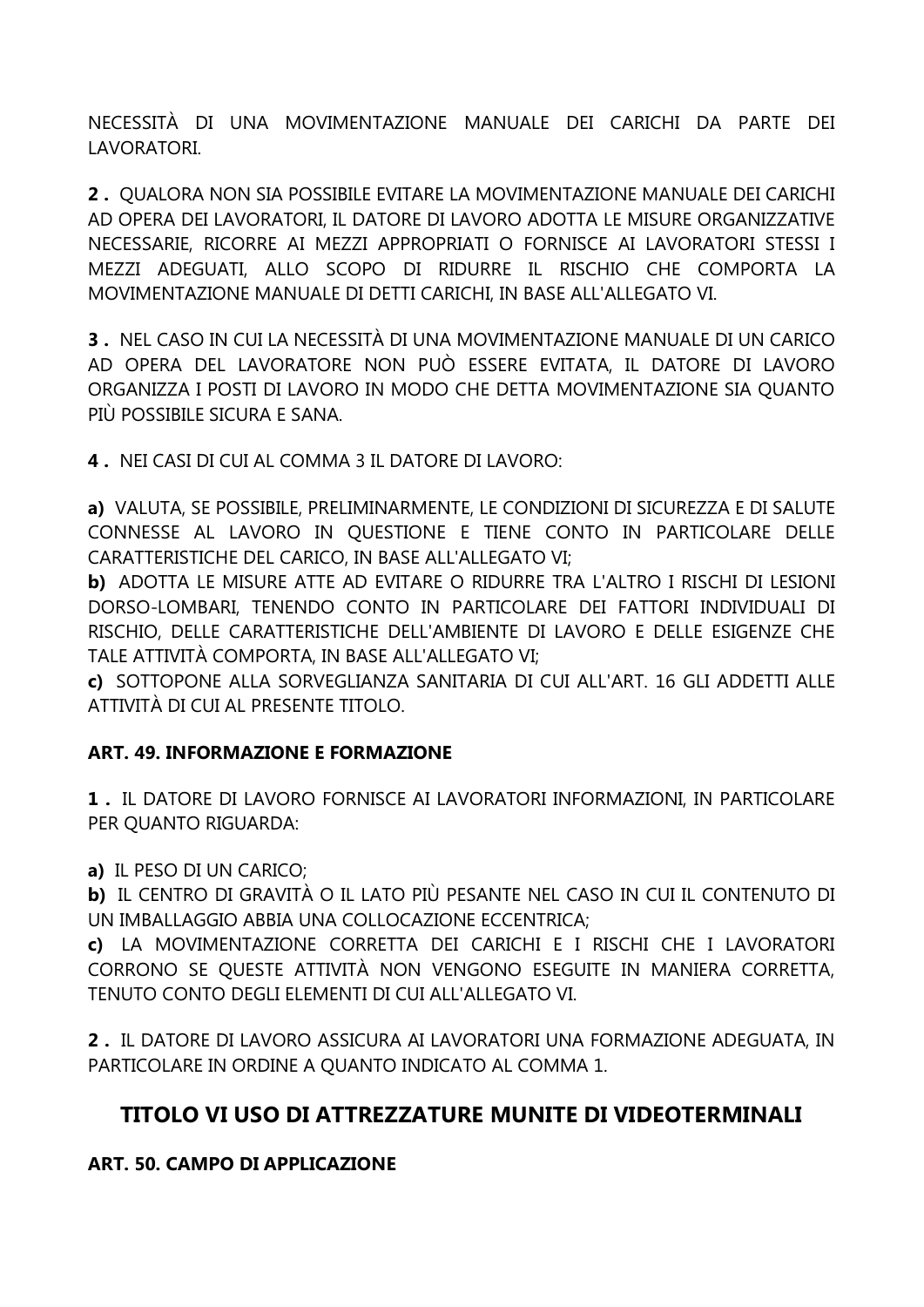**1 .** LE NORME DEL PRESENTE TITOLO SI APPLICANO ALLE ATTIVITÀ LAVORATIVE CHE COMPORTANO L'USO DI ATTREZZATURE MUNITE DI VIDEOTERMINALI.

**2 .** LE NORME DEL PRESENTE TITOLO SI APPLICANO AI LAVORATORI ADDETTI:

**a)** AI POSTI DI GUIDA DI VEICOLI O MACCHINE;

**b)** AI SISTEMI INFORMATICI MONTATI A BORDO DI UN MEZZO DI TRASPORTO;

**c)** AI SISTEMI INFORMATICI DESTINATI IN MODO PRIORITARIO ALL'UTILIZZAZIONE DA PARTE DEL PUBBLICO;

**d)** AI SISTEMI DENOMINATI "PORTATILI" OVE NON SIANO OGGETTO DI UTILIZZAZIONE PROLUNGATA IN UN POSTO DI LAVORO;

**e)** ALLE MACCHINE CALCOLATRICI, AI REGISTRATORI DI CASSA E A TUTTE LE ATTREZZATURE MUNITE DI UN PICCOLO DISPOSITIVO DI VISUALIZZAZIONE DEI DATI O DELLE MISURE, NECESSARIO ALL'USO DIRETTO DI TALE ATTREZZATURA;

**f)** ALLE MACCHINE DI VIDEOSCRITTURA SENZA SCHERMO SEPARATO.

## **ART. 51. D E F I N I Z I O N I**

**1 .** AI FINI DEL PRESENTE TITOLO SI INTENDE PER:

**a)** VIDEOTERMINALE: UNO SCHERMO ALFANUMERICO O GRAFICO A PRESCINDERE DAL TIPO DI PROCEDIMENTO DI VISUALIZZAZIONE UTILIZZATO;

**b)** POSTO DI LAVORO: L'INSIEME CHE COMPRENDE LE ATTREZZATURE MUNITE DI VIDEOTERMINALE, EVENTUALMENTE CON TASTIERA OVVERO ALTRO SISTEMA DI IMMISSIONE DATI, OVVERO SOFTWARE PER L'INTERFACCIA UOMO-MACCHINA, GLI ACCESSORI OPZIONALI, LE APPARECCHIATURE CONNESSE, COMPRENDENTI L'UNITÀ A DISCHI, IL TELEFONO, IL MODEM, LA STAMPANTE, IL SUPPORTO PER I DOCUMENTI, LA SEDIA, IL PIANO DI LAVORO, NONCHÉ L'AMBIENTE DI LAVORO IMMEDIATAMENTE CIRCOSTANTE;

**c)** LAVORATORE: IL LAVORATORE CHE UTILIZZA UNA ATTREZZATURA MUNITA DI VIDEOTERMINALE IN MODO SISTEMATICO ED ABITUALE, PER ALMENO QUATTRO ORE CONSECUTIVE GIORNALIERE, DEDOTTE LE PAUSE DI CUI ALL'ART. 54, PER TUTTA LA SETTIMANA LAVORATIVA.

# **ART. 52. OBBLIGHI DEL DATORE DI LAVORO**

**1 .** IL DATORE DI LAVORO, ALL'ATTO DELLA VALUTAZIONE DEL RISCHIO DI CUI ALL'ART. 4, COMMA 1, ANALIZZA I POSTI DI LAVORO CON PARTICOLARE RIGUARDO:

- **a)** AI RISCHI PER LA VISTA E PER GLI OCCHI;
- **b)** AI PROBLEMI LEGATI ALLA POSTURA ED ALL'AFFATICAMENTO FISICO O MENTALE;
- **c)** ALLE CONDIZIONI ERGONOMICHE E DI IGIENE AMBIENTALE.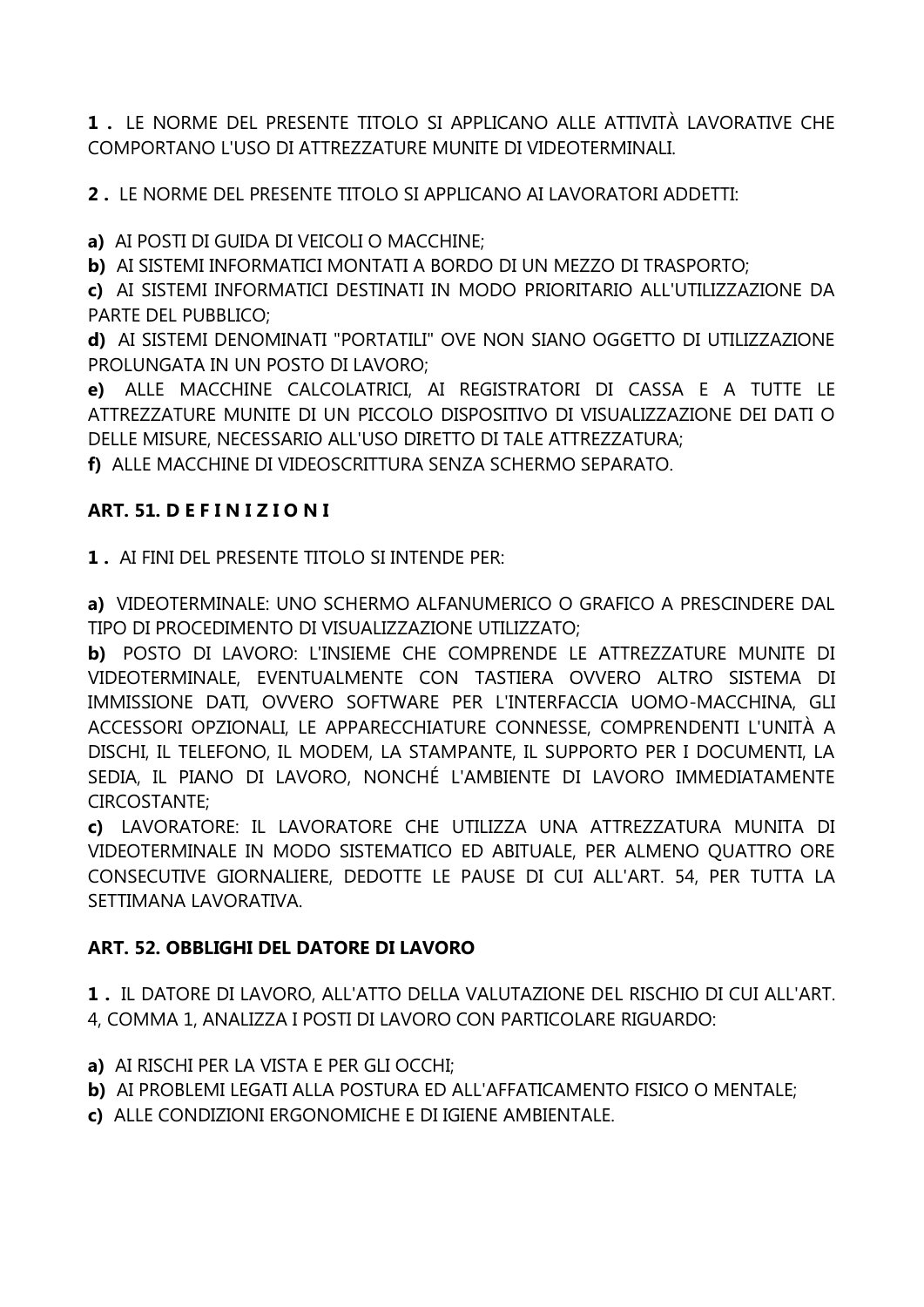**2 .** IL DATORE DI LAVORO ADOTTA LE MISURE APPROPRIATE PER OVVIARE AI RISCHI RISCONTRATI IN BASE ALLE VALUTAZIONI DI CUI AL COMMA 1, TENENDO CONTO DELLA SOMMA OVVERO DELLA COMBINAZIONE DELLA INCIDENZA DEI RISCHI RISCONTRATI.

## **ART. 53. ORGANIZZAZIONE DEL LAVORO**

**1 .** IL DATORE DI LAVORO ASSEGNA LE MANSIONI E I COMPITI LAVORATIVI COMPORTANTI L'USO DEI VIDEOTERMINALI ANCHE SECONDO UNA DISTRIBUZIONE DEL LAVORO CHE CONSENTE DI EVITARE IL PIÙ POSSIBILE LA RIPETITIVITÀ E LA MONOTONIA DELLE OPERAZIONI.

#### **ART. 54. SVOLGIMENTO QUOTIDIANO DEL LAVORO**

**1 .** IL LAVORATORE, QUALORA SVOLGA LA SUA ATTIVITÀ PER ALMENO QUATTRO ORE CONSECUTIVE, HA DIRITTO AD UNA INTERRUZIONE DELLA SUA ATTIVITÀ MEDIANTE PAUSE OVVERO CAMBIAMENTO DI ATTIVITÀ.

**2 .** LE MODALITÀ DI TALI INTERRUZIONI SONO STABILITE DALLA CONTRATTAZIONE COLLETTIVA ANCHE AZIENDALE.

**3 .** IN ASSENZA DI UNA DISPOSIZIONE CONTRATTUALE RIGUARDANTE L'INTERRUZIONE DI CUI AL COMMA 1, IL LAVORATORE COMUNQUE HA DIRITTO AD UNA PAUSA DI QUINDICI MINUTI OGNI CENTOVENTI MINUTI DI APPLICAZIONE CONTINUATIVA AL VIDEOTERMINALE.

**4 .** LE MODALITÀ E LA DURATA DELLE INTERRUZIONI POSSONO ESSERE STABILITE TEMPORANEAMENTE A LIVELLO INDIVIDUALE OVE IL MEDICO COMPETENTE NE EVIDENZI LA NECESSITÀ.

**5 .** È COMUNQUE ESCLUSA LA CUMULABILITÀ DELLE INTERRUZIONI ALL'INIZIO ED AL TERMINE DELL'ORARIO DI LAVORO.

**6 .** NEL COMPUTO DEI TEMPI DI INTERRUZIONE NON SONO COMPRESI I TEMPI DI ATTESA DELLA RISPOSTA DA PARTE DEL SISTEMA ELETTRONICO, CHE SONO CONSIDERATI, A TUTTI GLI EFFETTI, TEMPO DI LAVORO, OVE IL LAVORATORE NON POSSA ABBANDONARE IL POSTO DI LAVORO.

**7 .** LA PAUSA È CONSIDERATA A TUTTI GLI EFFETTI PARTE INTEGRANTE DELL'ORARIO DI LAVORO E, COME TALE, NON È RIASSORBIBILE ALL'INTERNO DI ACCORDI CHE PREVEDONO LA RIDUZIONE DELL'ORARIO COMPLESSIVO DI LAVORO.

#### **ART. 55. SORVEGLIANZA SANITARIA**

**1 .** I LAVORATORI DI CUI ALL'ART. 54, PRIMA DI ESSERE ADDETTI ALLE ATTIVITÀ DI CUI AL PRESENTE TITOLO, SONO SOTTOPOSTI AD UNA VISITA MEDICA PER EVIDENZIARE EVENTUALI MALFORMAZIONI STRUTTURALI E AD UN ESAME DEGLI OCCHI E DELLA VISTA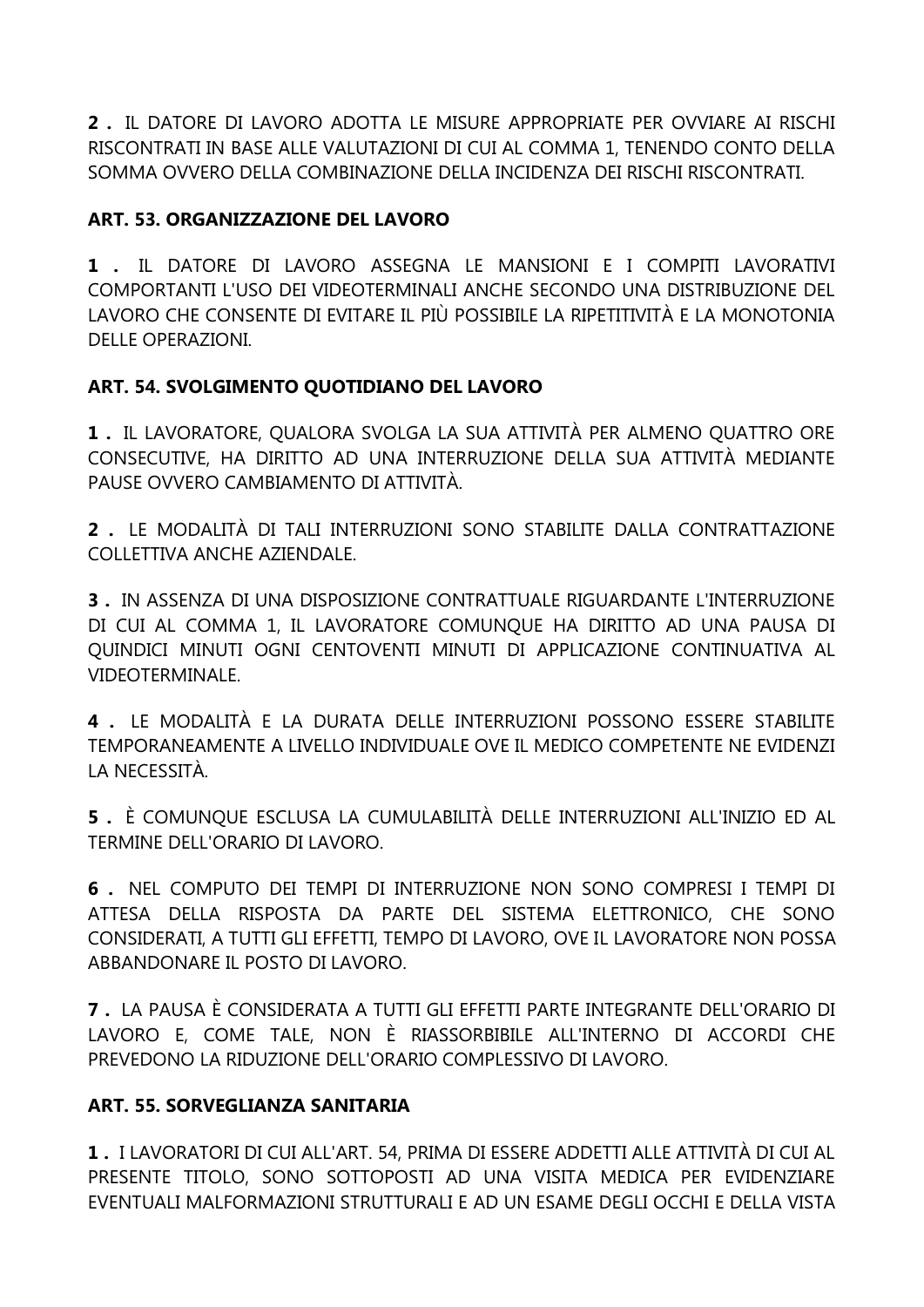EFFETTUATI **DAL** MEDICO COMPETENTE. OUALORA L'ESITO DELLA VISITA MEDICA NE EVIDENZI LA NECESSITÀ, IL LAVORATORE È SOTTOPOSTO AD ESAMI SPECIALISTICI.

2. IN BASE ALLE RISULTANZE DEGLI ACCERTAMENTI DI CUI AL COMMA 1 I LAVORATORI **VENGONO CLASSIFICATI IN:** 

a) IDONEI, CON O SENZA PRESCRIZIONI;

b) NON IDONEI.

3. I LAVORATORI CLASSIFICATI COME IDONEI CON PRESCRIZIONI ED I LAVORATORI CHE ABBIANO COMPIUTO IL QUARANTACINQUESIMO ANNO DI ETÀ SONO SOTTOPOSTI A VISITA DI CONTROLLO CON PERIODICITÀ ALMENO BIENNALE.

4. IL LAVORATORE È SOTTOPOSTO A CONTROLLO OFTALMOLOGICO A SUA RICHIESTA. OGNI QUALVOLTA SOSPETTA UNA SOPRAVVENUTA ALTERAZIONE DELLA FUNZIONE VISIVA, CONFERMATA DAL MEDICO COMPETENTE.

5. LA SPESA RELATIVA ALLA DOTAZIONE DI DISPOSITIVI SPECIALI DI CORREZIONE IN FUNZIONE DELL'ATTIVITÀ SVOLTA È A CARICO DEL DATORE DI LAVORO.

#### **ART. 56. INFORMAZIONE E FORMAZIONE**

1. IL DATORE DI LAVORO FORNISCE AI LAVORATORI INFORMAZIONI, IN PARTICOLARE PER QUANTO RIGUARDA:

a) LE MISURE APPLICABILI AL POSTO DI LAVORO, IN BASE ALL'ANALISI DELLO STESSO DI CUI ALL'ART. 52:

b) LE MODALITÀ DI SVOLGIMENTO DELL'ATTIVITÀ;

c) LA PROTEZIONE DEGLI OCCHI E DELLA VISTA.

2. IL DATORE DI LAVORO ASSICURA AI LAVORATORI UNA FORMAZIONE ADEGUATA IN PARTICOLARE IN ORDINE A QUANTO INDICATO AL COMMA 1.

3. IL MINISTRO DEL LAVORO E DELLA PREVIDENZA SOCIALE, DI CONCERTO CON IL MINISTRO DELLA SANITÀ, STABILISCE CON DECRETO UNA GUIDA D'USO DEI **VIDEOTERMINALI.** 

#### **ART. 57. CONSULTAZIONE E PARTECIPAZIONE**

1 . IL DATORE DI LAVORO INFORMA PREVENTIVAMENTE I LAVORATORI E IL RAPPRESENTANTE PER LA SICUREZZA DEI CAMBIAMENTI TECNOLOGICI CHE COMPORTANO MUTAMENTI NELL'ORGANIZZAZIONE DEL LAVORO, IN RIFERIMENTO ALLE ATTIVITÀ DI CUI AL PRESENTE TITOLO.

#### **ART. 58. ADEGUAMENTO ALLE NORME**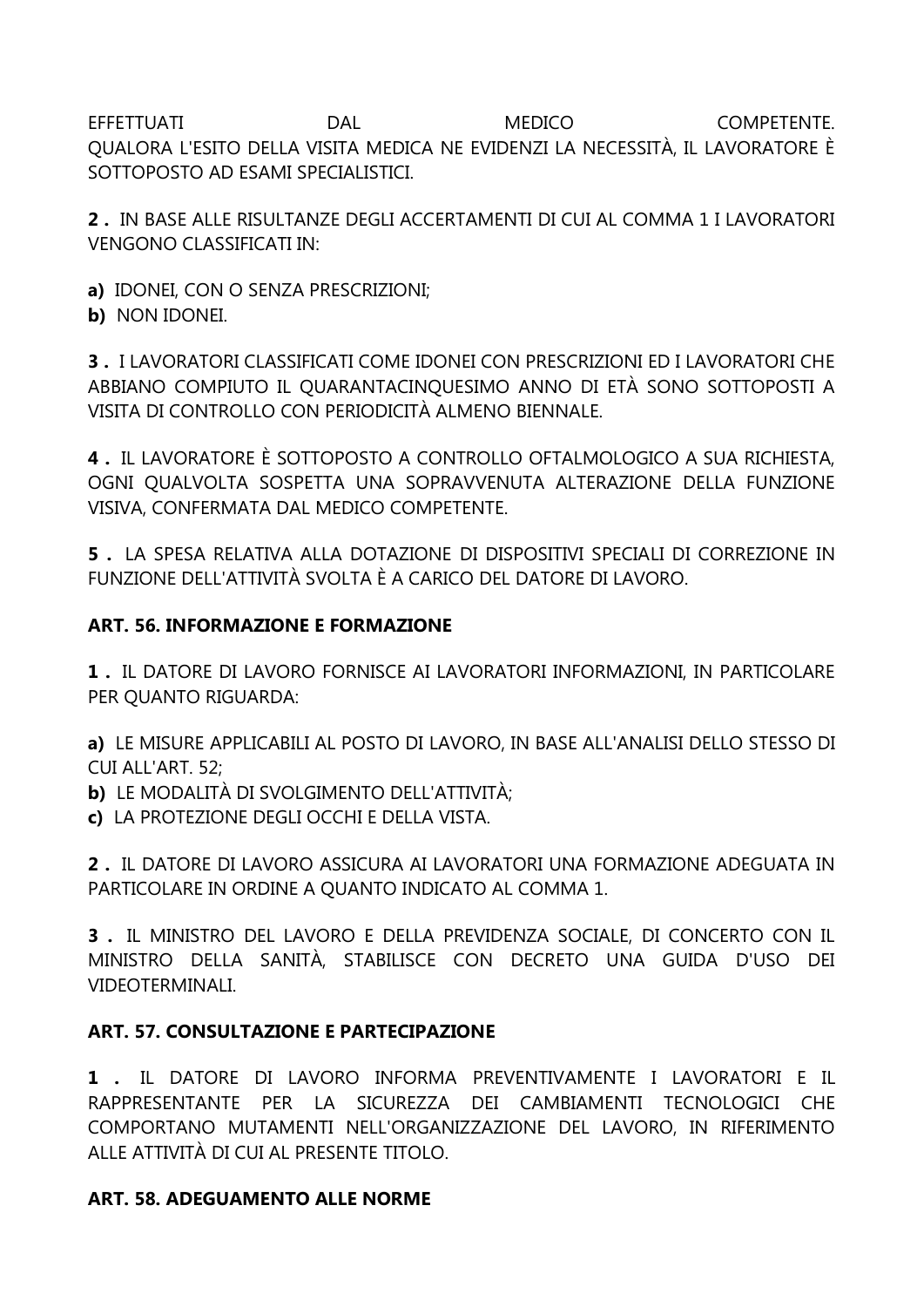**1 .** I POSTI DI LAVORO UTILIZZATI SUCCESSIVAMENTE ALLA DATA DI ENTRATA IN VIGORE DEL PRESENTE DECRETO DEVONO ESSERE CONFORMI ALLE PRESCRIZIONI DELL'ALLEGATO VII.

**2 .** I POSTI DI LAVORO UTILIZZATI ANTERIORMENTE ALLA DATA DI ENTRATA IN VIGORE DEL PRESENTE DECRETO DEVONO ESSERE ADEGUATI A QUANTO PRESCRITTO AL COMMA 1 ENTRO IL 1 GENNAIO 1996.

#### **ART. 59. CARATTERISTICHE TECNICHE**

**1 .** CON DECRETO DEI MINISTRI DEL LAVORO E DELLA PREVIDENZA SOCIALE, DELLA SANITÀ E DELL'INDUSTRIA, DEL COMMERCIO E DELL'ARTIGIANATO, SENTITA LA COMMISSIONE CONSULTIVA PERMANENTE, SONO DISPOSTI, ANCHE IN RECEPIMENTO DI DIRETTIVE COMUNITARIE, GLI ADATTAMENTI DI CARATTERE TECNICO ALL'ALLEGATO VII IN FUNZIONE DEL PROGRESSO TECNICO, DELLA EVOLUZIONE DELLE NORMATIVE E SPECIFICHE INTERNAZIONALI OPPURE DELLE CONOSCENZE NEL SETTORE DELLE ATTREZZATURE DOTATE DI VIDEOTERMINALI.

# **TITOLO VII PROTEZIONE DA AGENTI CANCEROGENI**

# **CAPO I DISPOSIZIONI GENERALI**

#### **ART. 60. CAMPO DI APPLICAZIONE**

**1 .** LE NORME DEL PRESENTE TITOLO SI APPLICANO A TUTTE LE ATTIVITÀ NELLE QUALI I LAVORATORI SONO O POSSONO ESSERE ESPOSTI AD AGENTI CANCEROGENI A CAUSA DELLA LORO ATTIVITÀ LAVORATIVA.

**2 .** LE NORME DEL PRESENTE TITOLO NON SI APPLICANO ALLE ATTIVITÀ DISCIPLINATE  $DAI$ 

**a)** DECRETO DEL PRESIDENTE DELLA REPUBBLICA 10 SETTEMBRE 1982, N. 962;

**b)** DECRETO LEGISLATIVO 25 GENNAIO 1992, N. 77;

**c)** DECRETO LEGISLATIVO 15 AGOSTO 1991, N. 277, CAPO III.

**3 .** IL PRESENTE TITOLO NON SI APPLICA AI LAVORATORI ESPOSTI SOLTANTO ALLE RADIAZIONI PREVISTE DAL TRATTATO CHE ISTITUISCE LA COMUNITÀ EUROPEA DELL'ENERGIA ATOMICA.

#### **ART. 61. D E F I N I Z I O N I**

**1 .** AGLI EFFETTI DEL PRESENTE DECRETO SI INTENDE PER AGENTE CANCEROGENO: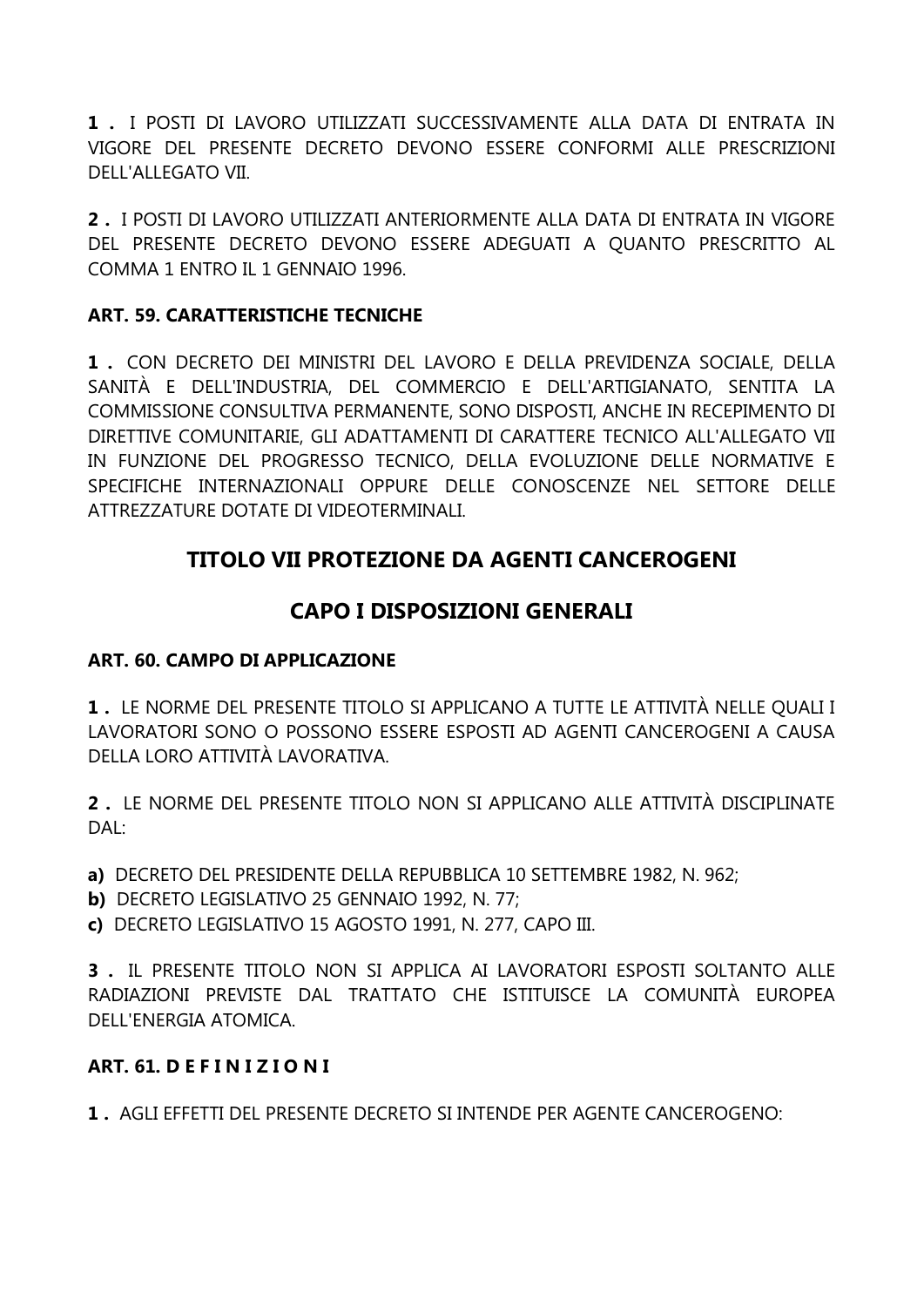a) UNA SOSTANZA ALLA QUALE, NELL'ALLEGATO 1 DELLA DIRETTIVA 67/548/CEE, È ATTRIBUITA LA MENZIONE R 45: "PUÒ PROVOCARE IL CANCRO" O LA MENZIONE R 49: "PUÒ PROVOCARE IL CANCRO PER INALAZIONE";

b) UN PREPARATO SU CUI, A NORMA DELL'ART, 3, PARAGRAFO 5, LETTERA J), DELLA DIRETTIVA 88/379/CEE DEVE ESSERE APPOSTA L'ETICHETTA CON LA MENZIONE R 45: CANCRO" CON "PUÒ **PROVOCARE** IN  $\circ$ LA **MENZIONE**  $\mathsf{R}$ 49: "PUÒ PROVOCARE IL CANCRO PER INALAZIONE";

c) UNA SOSTANZA, UN PREPARATO O UN PROCESSO DI CUI ALL'ALLEGATO VIII NONCHÉ UNA SOSTANZA OD UN PREPARATO PRODOTTI DURANTE UN PROCESSO PREVISTO ALL'ALLEGATO VIII.

# CAPO II OBBLIGHI DEL DATORE DI LAVORO

## **ART. 62. SOSTITUZIONE E RIDUZIONE**

1 . IL DATORE DI LAVORO EVITA O RIDUCE L'UTILIZZAZIONE DI UN AGENTE CANCEROGENO SUL LUOGO DI LAVORO IN PARTICOLARE SOSTITUENDOLO, SEMPRE CHE CIÒ È TECNICAMENTE POSSIBILE, CON UNA SOSTANZA O UN PREPARATO O UN PROCEDIMENTO CHE NELLE CONDIZIONI IN CUI VIENE UTILIZZATO NON È O È MENO NOCIVO ALLA SALUTE E EVENTUALMENTE ALLA SICUREZZA DEI LAVORATORI.

2. SE NON È TECNICAMENTE POSSIBILE SOSTITUIRE L'AGENTE CANCEROGENO IL DATORE DI LAVORO PROVVEDE AFFINCHÉ LA PRODUZIONE O L'UTILIZZAZIONE DELL'AGENTE CANCEROGENO AVVENGA IN UN SISTEMA CHIUSO SEMPRE CHE CIÒ È **TECNICAMENTE POSSIBILE** 

3. SE IL RICORSO AD UN SISTEMA CHIUSO NON È TECNICAMENTE POSSIBILE IL DATORE DI LAVORO PROVVEDE AFFINCHÉ IL LIVELLO DI ESPOSIZIONE DEI LAVORATORI SIA RIDOTTO AL PIÙ BASSO VALORE TECNICAMENTE POSSIBILE.

#### ART. 63. VALUTAZIONE DEL RISCHIO

1. FATTO SALVO QUANTO PREVISTO ALL'ART. 62, IL DATORE DI LAVORO EFFETTUA UNA VALUTAZIONE DELL'ESPOSIZIONE A AGENTI CANCEROGENI, I RISULTATI DELLA OUALE SONO RIPORTATI NEL DOCUMENTO DI CUI ALL'ART. 4, COMMI 2 E 3.

2. DETTA VALUTAZIONE TIENE CONTO, IN PARTICOLARE, DELLE CARATTERISTICHE DELLE LAVORAZIONI, DELLA LORO DURATA E DELLA LORO FREQUENZA, DEI OUANTITATIVI DI AGENTI CANCEROGENI PRODOTTI OVVERO UTILIZZATI, DELLA LORO CONCENTRAZIONE, DELLA CAPACITÀ DEGLI STESSI DI PENETRARE NELL'ORGANISMO PER LE DIVERSE VIE DI ASSORBIMENTO, ANCHE IN RELAZIONE AL LORO STATO DI AGGREGAZIONE E, OUALORA ALLO STATO SOLIDO, SE IN MASSA COMPATTA O IN SCAGLIE O IN FORMA POLVERULENTA E SE O MENO CONTENUTI IN UNA MATRICE SOLIDA CHE NE RIDUCE O NE IMPEDISCE LA FUORIUSCITA.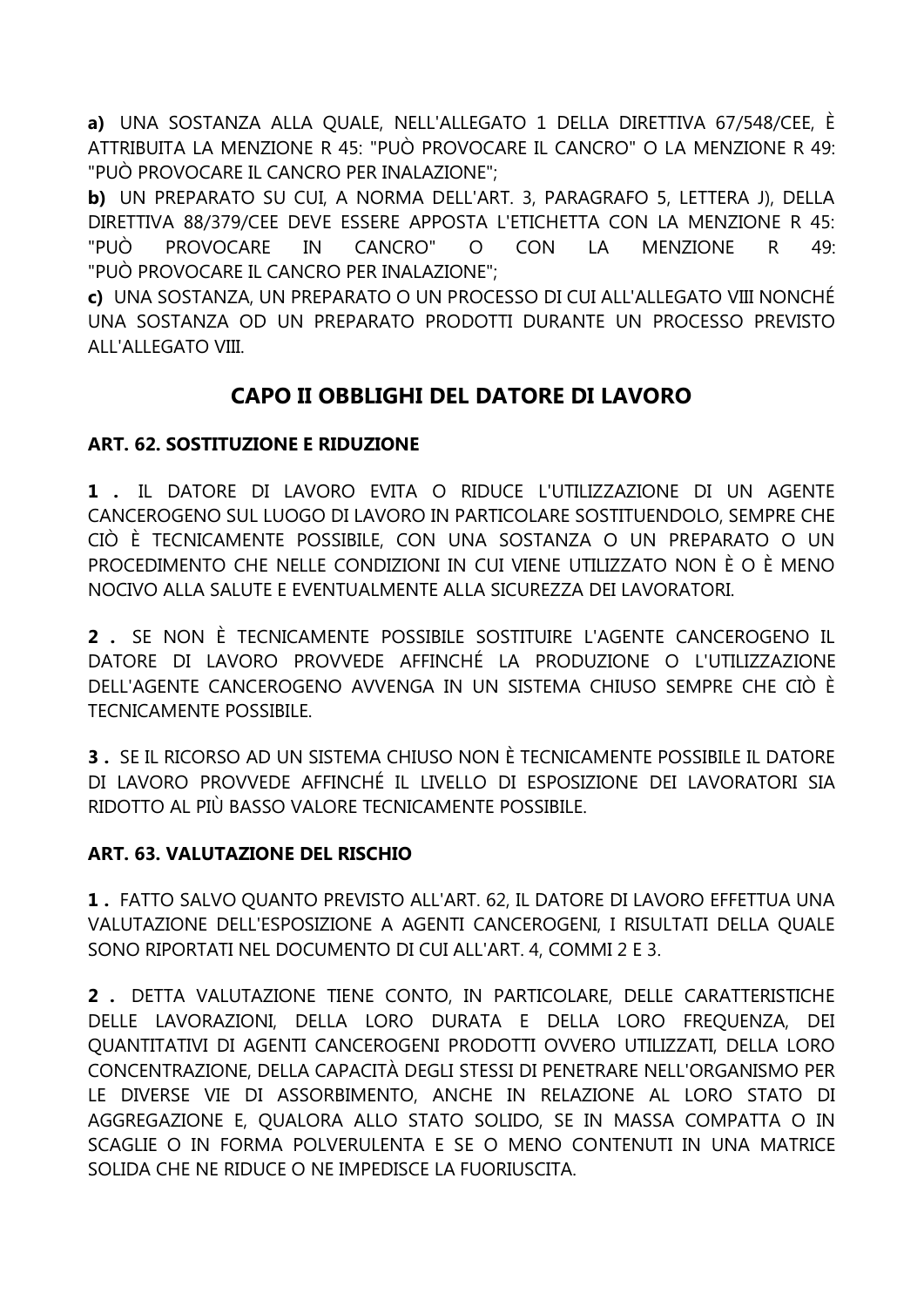**3 .** IL DATORE DI LAVORO, IN RELAZIONE AI RISULTATI DELLA VALUTAZIONE DI CUI AL COMMA 1, ADOTTA LE MISURE PREVENTIVE E PROTETTIVE DEL PRESENTE TITOLO, ADATTANDOLE ALLE PARTICOLARITÀ DELLE SITUAZIONI LAVORATIVE.

**4 .** IL DOCUMENTO DI CUI ALL'ART. 4, COMMI 2 E 3, È INTEGRATO CON I SEGUENTI DATI:

**a)** LE ATTIVITÀ LAVORATIVE CHE COMPORTANO LA PRESENZA DI SOSTANZE O PREPARATI CANCEROGENI O DI PROCESSI INDUSTRIALI DI CUI ALL'ALLEGATO VIII, CON L'INDICAZIONE DEI MOTIVI PER I QUALI SONO IMPIEGATI AGENTI CANCEROGENI;

**b)** I QUANTITATIVI DI SOSTANZE OVVERO PREPARATI CANCEROGENI PRODOTTI OVVERO UTILIZZATI, OVVERO PRESENTI COME IMPURITÀ O SOTTOPRODOTTI;

**c)** IL NUMERO DEI LAVORATORI ESPOSTI OVVERO POTENZIALMENTE ESPOSTI AD AGENTI CANCEROGENI;

**d)** L'ESPOSIZIONE DEI SUDDETTI LAVORATORI, OVE NOTA E IL GRADO DELLA STESSA;

**e)** LE MISURE PREVENTIVE E PROTETTIVE APPLICATE ED IL TIPO DEI DISPOSITIVI DI PROTEZIONE INDIVIDUALE UTILIZZATI;

**f)** LE INDAGINI SVOLTE PER LA POSSIBILE SOSTITUZIONE DEGLI AGENTI CANCEROGENI E LE SOSTANZE E I PREPARATI EVENTUALMENTE UTILIZZATI COME SOSTITUTI.

**5 .** IL DATORE DI LAVORO EFFETTUA NUOVAMENTE LA VALUTAZIONE DI CUI AL COMMA 1 IN OCCASIONE DI MODIFICHE DEL PROCESSO PRODUTTIVO SIGNIFICATIVE AI FINI DELLA SICUREZZA E DELLA SALUTE SUL LAVORO E, IN OGNI CASO, TRASCORSI TRE ANNI DALL'ULTIMA VALUTAZIONE EFFETTUATA.

**6 .** IL RAPPRESENTANTE PER LA SICUREZZA HA ACCESSO ANCHE AI DATI DI CUI AL COMMA 4, FERMO RESTANDO L'OBBLIGO DI CUI ALL'ART. 9, COMMA 3.

# **ART. 64. MISURE TECNICHE, ORGANIZZATIVE, PROCEDURALI**

**1 .** IL DATORE DI LAVORO:

**a)** ASSICURA, APPLICANDO METODI E PROCEDURE DI LAVORO ADEGUATI, CHE NELLE VARIE OPERAZIONI LAVORATIVE SONO IMPIEGATI QUANTITATIVI DI AGENTI CANCEROGENI NON SUPERIORI ALLE NECESSITÀ DELLE LAVORAZIONI E CHE GLI AGENTI CANCEROGENI IN ATTESA DI IMPIEGO, IN FORMA FISICA TALE DA CAUSARE RISCHIO DI INTRODUZIONE, NON SONO ACCUMULATI SUL LUOGO DI LAVORO IN QUANTITATIVI SUPERIORI ALLE NECESSITÀ PREDETTE;

**b)** LIMITA AL MINIMO POSSIBILE IL NUMERO DEI LAVORATORI ESPOSTI O CHE POSSONO ESSERE ESPOSTI AD AGENTI CANCEROGENI, ANCHE ISOLANDO LE LAVORAZIONI IN AREE PREDETERMINATE PROVVISTE DI ADEGUATI SEGNALI DI AVVERTIMENTO E DI SICUREZZA, COMPRESI I SEGNALI "VIETATO FUMARE", ED ACCESSIBILI SOLTANTO AI LAVORATORI CHE DEBBONO RECARVISI PER MOTIVI CONNESSI CON LA LORO MANSIONE O CON LA LORO FUNZIONE. IN DETTE AREE È FATTO DIVIETO DI FUMARE;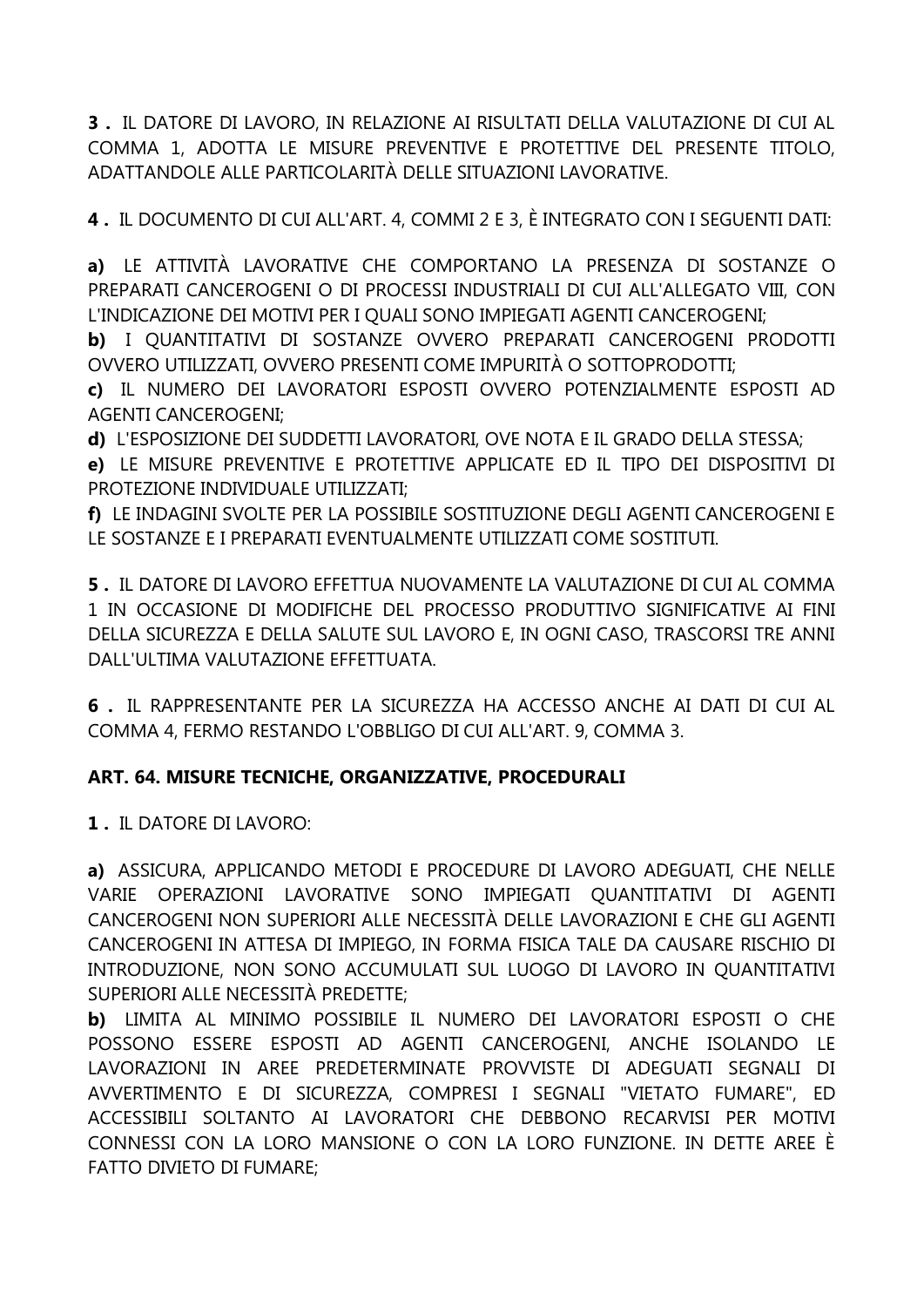c) PROGETTA, PROGRAMMA E SORVEGLIA LE LAVORAZIONI IN MODO CHE NON VI È EMISSIONE DI AGENTI CANCEROGENI NELL'ARIA. SE CIÒ NON È TECNICAMENTE POSSIBILE, L'ELIMINAZIONE DEGLI AGENTI CANCEROGENI DEVE AVVENIRE IL PIÙ VICINO POSSIBILE AL PUNTO DI EMISSIONE MEDIANTE ASPIRAZIONE LOCALIZZATA, NEL RISPETTO DELL'ART. 4, COMMA 5, LETTERA N). L'AMBIENTE DI LAVORO DEVE COMUNOUE ESSERE DOTATO DI UN ADEGUATO SISTEMA DI VENTILAZIONE GENERALE:

PROVVEDE ALLA MISURAZIONE DI AGENTI CANCEROGENI PER VERIFICARE d) L'EFFICACIA DELLE MISURE DI CUI ALLA LETTERA C) E PER INDIVIDUARE PRECOCEMENTE LE ESPOSIZIONI ANOMALE CAUSATE DA UN EVENTO NON PREVEDIBILE O DA UN INCIDENTE, CON METODI DI CAMPIONATURA E DI MISURAZIONE CONFORMI ALLE INDICAZIONI DELL'ALLEGATO VIII DEL DECRETO LEGISLATIVO 15 AGOSTO 1991, N. 277;

PROVVEDE ALLA REGOLARE E SISTEMATICA PULITURA DEI LOCALI, DELLE  $e)$ ATTREZZATURE E DEGLI IMPIANTI:

f) ELABORA PROCEDURE PER I CASI DI EMERGENZA CHE POSSONO COMPORTARE **ESPOSIZIONI ELEVATE:** 

g) ASSICURA CHE GLI AGENTI CANCEROGENI SONO CONSERVATI, MANIPOLATI, TRASPORTATI IN CONDIZIONI DI SICUREZZA;

h) ASSICURA CHE LA RACCOLTA E L'IMMAGAZZINAMENTO, AI FINI DELLO SMALTIMENTO DEGLI SCARTI E DEI RESIDUI DELLE LAVORAZIONI CONTENENTI AGENTI CANCEROGENI, AVVENGANO IN CONDIZIONI DI SICUREZZA, IN PARTICOLARE UTILIZZANDO CONTENITORI ERMETICI ETICHETTATI IN MODO CHIARO, NETTO, VISIBILE;

i) DISPONE, SU CONFORME PARERE DEL MEDICO COMPETENTE, MISURE PROTETTIVE PARTICOLARI PER OUELLE CATEGORIE DI LAVORATORI PER I QUALI L'ESPOSIZIONE A TALUNI AGENTI CANCEROGENI PRESENTA RISCHI PARTICOLARMENTE ELEVATI.

#### **ART. 65. MISURE IGIENICHE**

1. IL DATORE DI LAVORO:

a) ASSICURA CHE I LAVORATORI DISPONGANO DI SERVIZI IGIENICI APPROPRIATI ED ADEGUATI:

DISPONE CHE I LAVORATORI ABBIANO IN DOTAZIONE IDONEI INDUMENTI b) PROTETTIVI DA RIPORRE IN POSTI SEPARATI DAGLI ABITI CIVILI;

c) PROVVEDE AFFINCHÉ I DISPOSITIVI DI PROTEZIONE INDIVIDUALE SIANO CUSTODITI IN LUOGHI DETERMINATI, CONTROLLATI E PULITI DOPO OGNI UTILIZZAZIONE, PROVVEDENDO ALTRESÌ A FAR RIPARARE O SOSTITUIRE QUELLI DIFETTOSI, PRIMA DI OGNI NUOVA UTILIZZAZIONE.

2. È VIETATO ASSUMERE CIBI E BEVANDE O FUMARE NELLE ZONE DI LAVORO DI CUI ALL'ART. 64, LETTERA B).

#### **ART. 66. INFORMAZIONE E FORMAZIONE**

1. IL DATORE DI LAVORO FORNISCE AI LAVORATORI, SULLA BASE DELLE CONOSCENZE DISPONIBILI, INFORMAZIONI ED ISTRUZIONI, IN PARTICOLARE PER QUANTO RIGUARDA: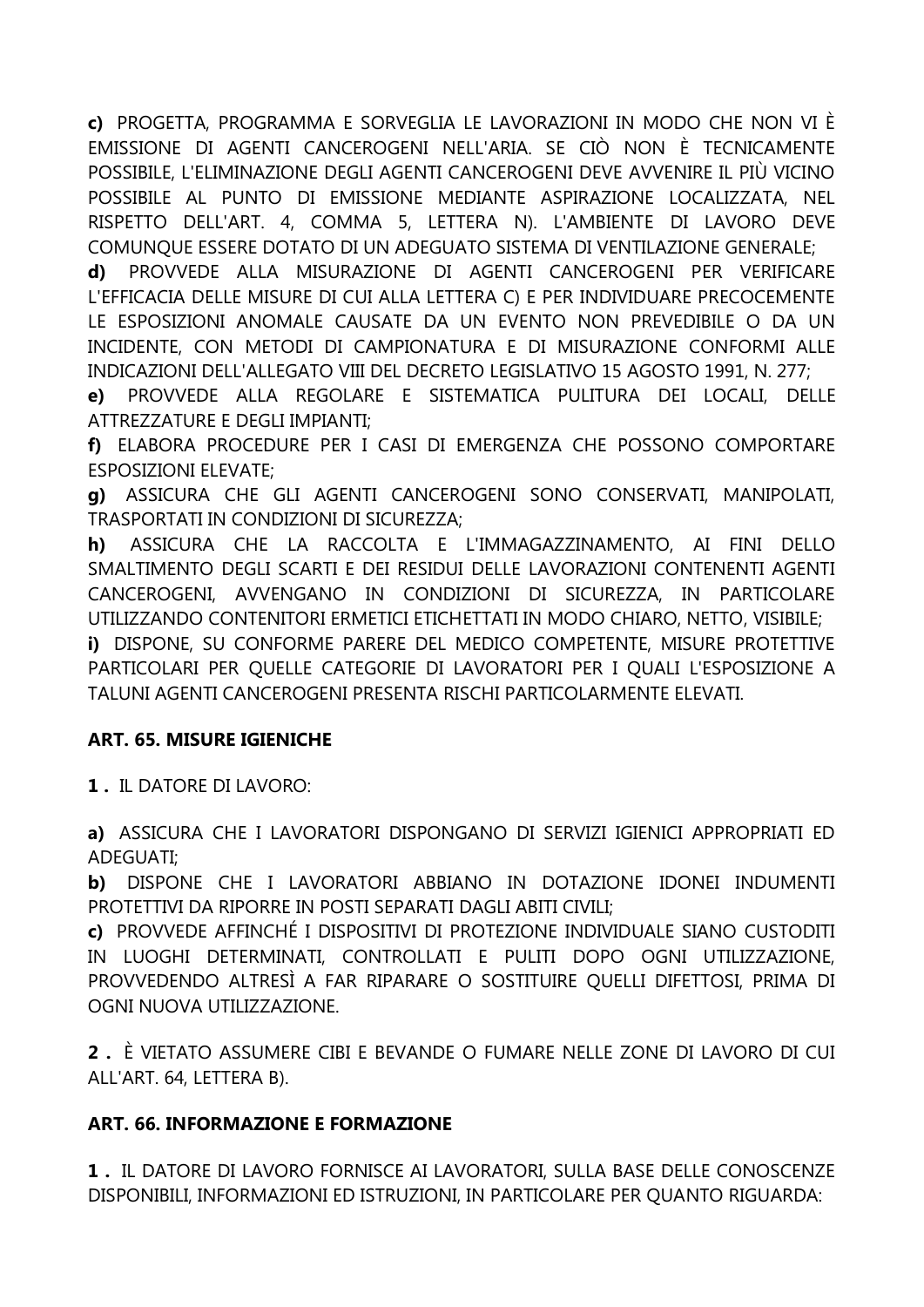**a)** GLI AGENTI CANCEROGENI PRESENTI NEI CICLI LAVORATIVI, LA LORO DISLOCAZIONE, I RISCHI PER LA SALUTE CONNESSI AL LORO IMPIEGO, IVI COMPRESI I RISCHI SUPPLEMENTARI DOVUTI AL FUMARE;

**b)** LE PRECAUZIONI DA PRENDERE PER EVITARE L'ESPOSIZIONE;

**c)** LE MISURE IGIENICHE DA OSSERVARE;

**d)** LA NECESSITÀ DI INDOSSARE E IMPIEGARE INDUMENTI DI LAVORO E PROTETTIVI E DISPOSITIVI INDIVIDUALI DI PROTEZIONE ED IL LORO CORRETTO IMPIEGO;

**e)** IL MODO DI PREVENIRE IL VERIFICARSI DI INCIDENTI E LE MISURE DA ADOTTARE PER RIDURRE AL MINIMO LE CONSEGUENZE.

**2 .** IL DATORE DI LAVORO ASSICURA AI LAVORATORI UNA FORMAZIONE ADEGUATA IN PARTICOLARE IN ORDINE A QUANTO INDICATO AL COMMA 1.

**3 .** L'INFORMAZIONE E LA FORMAZIONE DI CUI AI COMMI 1 E 2 SONO FORNITE PRIMA CHE I LAVORATORI SIANO ADIBITI ALLE ATTIVITÀ IN QUESTIONE E VENGONO RIPETUTE, CON FREQUENZA ALMENO QUINQUENNALE, E COMUNQUE OGNI QUALVOLTA SI VERIFICANO NELLE LAVORAZIONI CAMBIAMENTI CHE INFLUISCONO SULLA NATURA E SUL GRADO DEI RISCHI.

**4 .** IL DATORE DI LAVORO PROVVEDE INOLTRE AFFINCHÉ GLI IMPIANTI, I CONTENITORI, GLI IMBALLAGGI CONTENENTI AGENTI CANCEROGENI SIANO ETICHETTATI IN MANIERA CHIARAMENTE LEGGIBILE E COMPRENSIBILE. I CONTRASSEGNI UTILIZZATI E LE ALTRE INDICAZIONI DEVONO ESSERE CONFORMI AL DISPOSTO DELLA LEGGE 29 MAGGIO 1974, N. 256, E SUCCESSIVE MODIFICHE ED INTEGRAZIONI.

#### **ART. 67. ESPOSIZIONE NON PREVEDIBILE**

**1 .** SE SI VERIFICANO EVENTI NON PREVEDIBILI O INCIDENTI CHE POSSONO COMPORTARE UN'ESPOSIZIONE ANOMALA DEI LAVORATORI, IL DATORE DI LAVORO ADOTTA QUANTO PRIMA MISURE APPROPRIATE PER IDENTIFICARE E RIMUOVERE LA CAUSA DELL'EVENTO E NE INFORMA I LAVORATORI E IL RAPPRESENTANTE PER LA SICUREZZA.

**2 .** I LAVORATORI DEVONO ABBANDONARE IMMEDIATAMENTE L'AREA INTERESSATA, CUI POSSONO ACCEDERE SOLTANTO GLI ADDETTI AGLI INTERVENTI DI RIPARAZIONE ED AD ALTRE OPERAZIONI NECESSARIE, INDOSSANDO IDONEI INDUMENTI PROTETTIVI E DISPOSITIVI DI PROTEZIONE DELLE VIE RESPIRATORIE, MESSI A LORO DISPOSIZIONE DAL DATORE DI LAVORO. IN OGNI CASO L'USO DEI DISPOSITIVI DI PROTEZIONE NON PUÒ ESSERE PERMANENTE E LA SUA DURATA, PER OGNI LAVORATORE, È LIMITATA AL MINIMO STRETTAMENTE NECESSARIO.

**3 .** IL DATORE DI LAVORO COMUNICA AL PIÙ PRESTO ALL'ORGANO DI VIGILANZA IL VERIFICARSI DEGLI EVENTI DI CUI AL COMMA 1 E RIFERISCE SULLE MISURE ADOTTATE PER RIDURRE AL MINIMO LE CONSEGUENZE.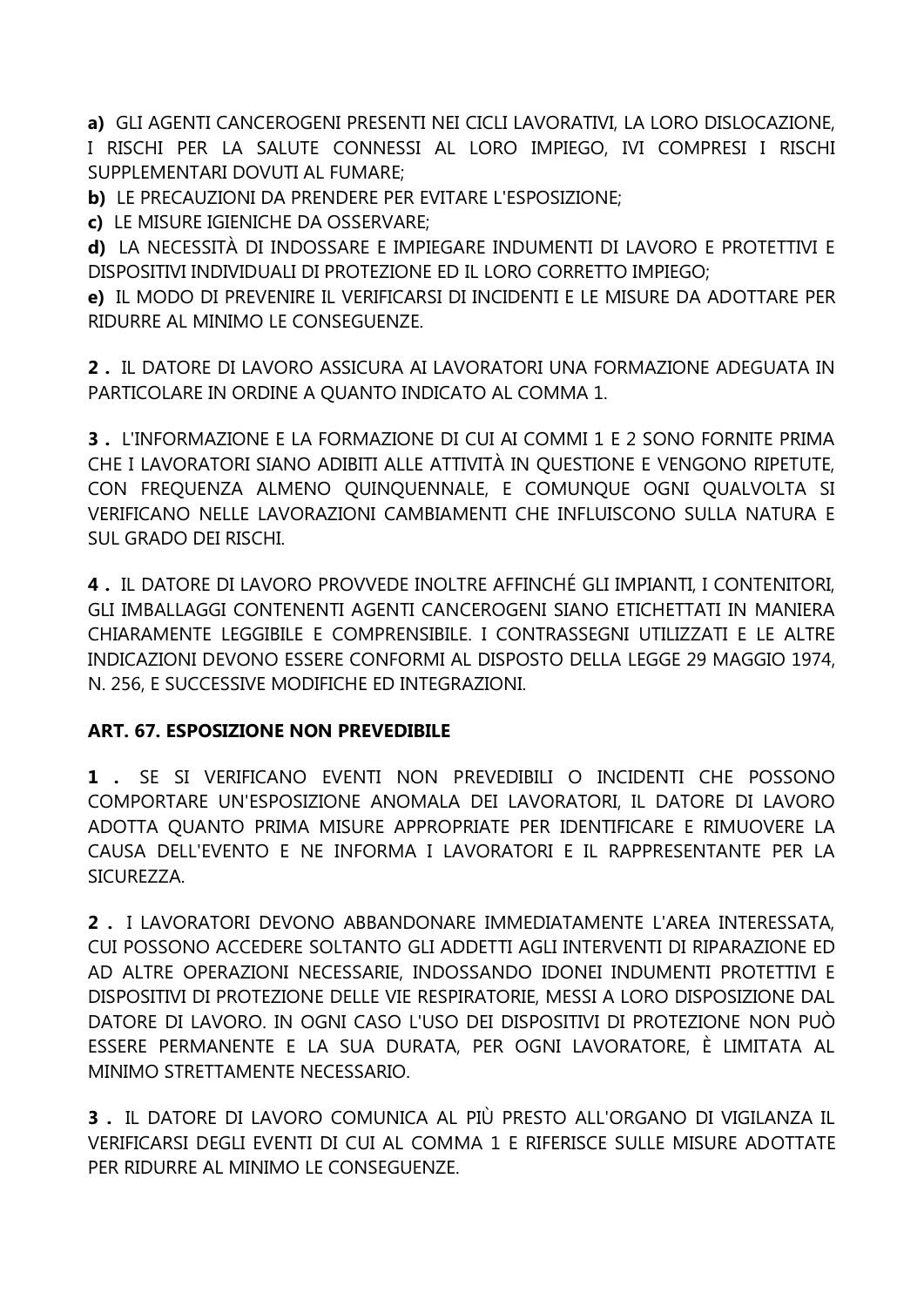#### **ART. 68. OPERAZIONI LAVORATIVE PARTICOLARI**

1 . NEL CASO DI DETERMINATE OPERAZIONI LAVORATIVE, COME OUELLA DI MANUTENZIONE, PER LE QUALI, NONOSTANTE L'ADOZIONE DI TUTTE LE MISURE DI PREVENZIONE TECNICAMENTE APPLICABILI, È PREVEDIBILE UN'ESPOSIZIONE RILEVANTE DEI LAVORATORI ADDETTI, IL DATORE DI LAVORO PREVIA CONSULTAZIONE DEL RAPPRESENTANTE PER LA SICUREZZA:

a) DISPONE CHE SOLTANTO TALI LAVORATORI HANNO ACCESSO ALLE SUDDETTE AREE ANCHE PROVVEDENDO, OVE TECNICAMENTE POSSIBILE, ALL'ISOLAMENTO DELLE STESSE ED ALLA LORO IDENTIFICAZIONE MEDIANTE APPOSITI CONTRASSEGNI:

b) FORNISCE AI LAVORATORI SPECIALI INDUMENTI E DISPOSITIVI DI PROTEZIONE INDIVIDUALE CHE DEVONO ESSERE INDOSSATI DAI LAVORATORI ADIBITI ALLE SUDDETTE OPERAZIONI.

**2**. LA PRESENZA NELLE AREE DI CUI AL COMMA 1 DEI LAVORATORI ADDETTI È IN OGNI CASO RIDOTTA AL MINIMO COMPATIBILMENTE CON LE NECESSITÀ DELLE LAVORAZIONI.

# **CAPO III SORVEGLIANZA SANITARIA**

#### ART. 69. ACCERTAMENTI SANITARI E NORME PREVENTIVE E PROTETTIVE **SPECIFICHE**

1. I LAVORATORI PER I QUALI LA VALUTAZIONE DI CUI ALL'ART. 63 HA EVIDENZIATO UN RISCHIO PER LA SALUTE SONO SOTTOPOSTI A SORVEGLIANZA SANITARIA.

2. IL DATORE DI LAVORO, SU CONFORME PARERE DEL MEDICO COMPETENTE, ADOTTA MISURE PREVENTIVE E PROTETTIVE PER SINGOLI LAVORATORI SULLA BASE DELLE RISULTANZE DEGLI ESAMI CLINICI E BIOLOGICI EFFETTUATI.

3. LE MISURE DI CUI AL COMMA 2 POSSONO COMPRENDERE L'ALLONTANAMENTO DEL LAVORATORE SECONDO LE PROCEDURE DELL'ART. 8 DEL DECRETO LEGISLATIVO 15 AGOSTO 1991, N. 277.

4. OVE GLI ACCERTAMENTI SANITARI ABBIANO EVIDENZIATO, NEI LAVORATORI ESPOSTI IN MODO ANALOGO AD UNO STESSO AGENTE, L'ESISTENZA DI UNA ANOMALIA IMPUTABILE A TALE ESPOSIZIONE, IL MEDICO COMPETENTE NE INFORMA IL DATORE DI LAVORO.

5. A SEGUITO DELL'INFORMAZIONE DI CUI AL COMMA 4 IL DATORE DI LAVORO DISPONE UNA NUOVA VALUTAZIONE DEL RISCHIO IN CONFORMITÀ ALL'ART. 63 E, OVE TECNICAMENTE POSSIBILE. UNA MISURAZIONE DELLA CONCENTRAZIONE DELL'AGENTE IN ARIA, PER VERIFICARE L'EFFICACIA DELLE MISURE ADOTTATE.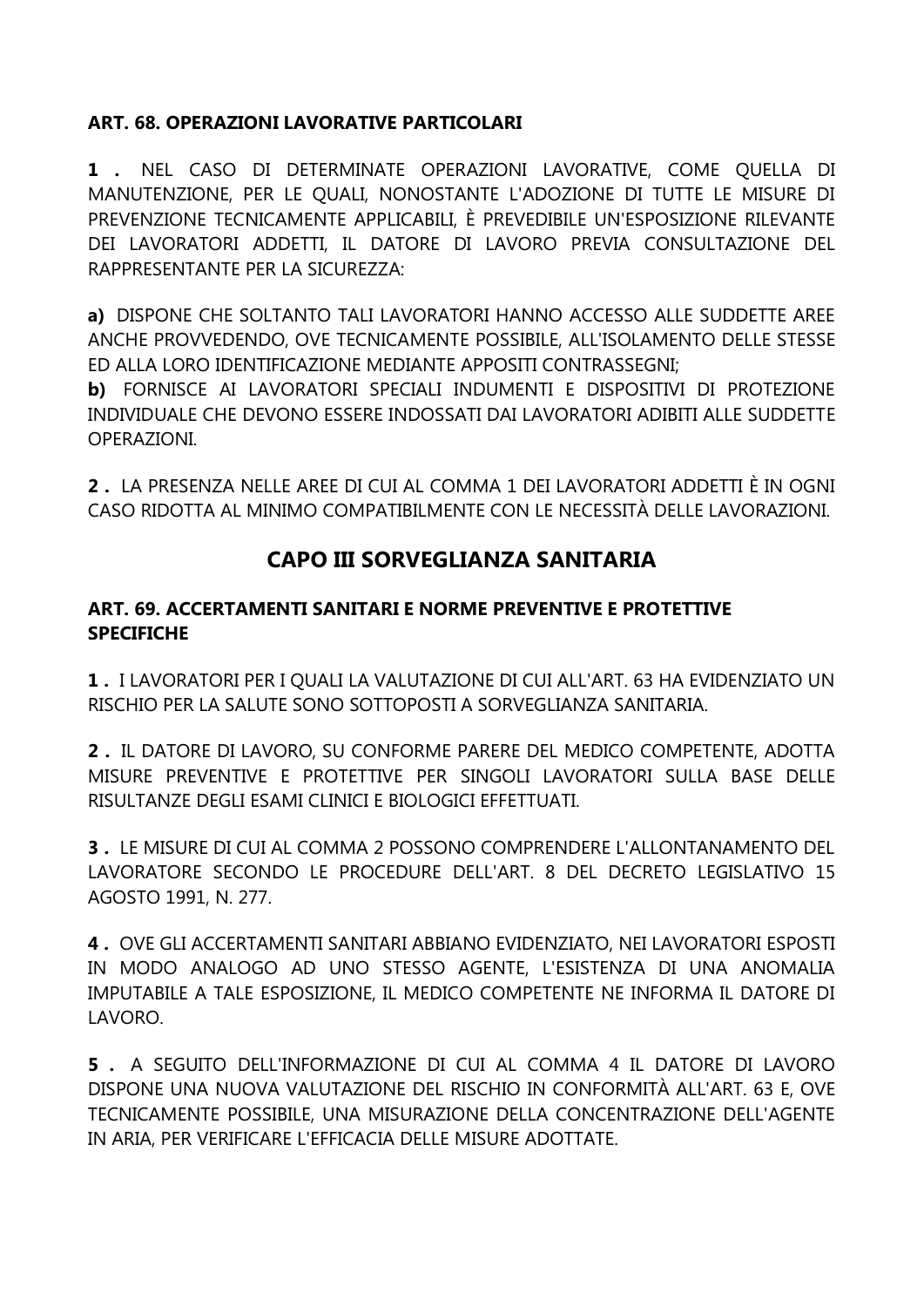6. IL MEDICO COMPETENTE FORNISCE AI LAVORATORI ADEGUATE INFORMAZIONI SULLA SORVEGLIANZA SANITARIA CUI SONO SOTTOPOSTI, CON PARTICOLARE RIGUARDO ALL'OPPORTUNITÀ DI SOTTOPORSI AD ACCERTAMENTI SANITARI ANCHE DOPO LA CESSAZIONE DELL'ATTIVITÀ LAVORATIVA.

## ART. 70. REGISTRO DI ESPOSIZIONE E CARTELLE SANITARIE

1. I LAVORATORI DI CUI ALL'ART. 69 SONO ISCRITTI IN UN REGISTRO NEL QUALE È RIPORTATA, PER CIASCUNO DI ESSI, L'ATTIVITÀ SVOLTA, L'AGENTE CANCEROGENO UTILIZZATO ED, OVE NOTO, IL VALORE DELL'ESPOSIZIONE A TALE AGENTE. DETTO REGISTRO È ISTITUITO ED AGGIORNATO DAL DATORE DI LAVORO CHE NE CURA LA TENUTA PER IL TRAMITE DEL MEDICO COMPETENTE. IL RESPONSABILE DEL SERVIZIO DI PREVENZIONE E PROTEZIONE DAI RISCHI E IL RAPPRESENTANTE PER LA SICUREZZA HANNO ACCESSO A DETTO REGISTRO.

2. PER CIASCUNO DEI LAVORATORI DI CUI ALL'ART. 69 È ISTITUITA UNA CARTELLA SANITARIA E DI RISCHIO, CUSTODITA, A CURA DEL MEDICO COMPETENTE, PRESSO L'AZIENDA OVVERO L'UNITÀ PRODUTTIVA, SOTTO LA RESPONSABILITÀ DEL DATORE DI LAVORO.

**3. IL DATORE DI LAVORO:** 

a) CONSEGNA COPIA DEL REGISTRO DI CUI AL COMMA 1 ALL'ISPESL ED ALL'ORGANO DI VIGILANZA COMPETENTE PER TERRITORIO E COMUNICANDO LORO OGNI 3 ANNI, E COMUNQUE OGNI QUALVOLTA I MEDESIMI NE FACCIANO RICHIESTA, LE VARIAZIONI **INTERVENUTE:** 

b) CONSEGNA, A RICHIESTA, ALL'ISTITUTO SUPERIORE DI SANITÀ COPIA DEL REGISTRO DI CUI AL COMMA 1:

c) COMUNICA, ALL'ISPESL E ALL'ORGANO DI VIGILANZA COMPETENTE PER TERRITORIO, LA CESSAZIONE DEL RAPPORTO DI LAVORO DEI LAVORATORI DI CUI ALL'ART, 69, CON LE EVENTUALI VARIAZIONI SOPRAVVENUTE DALL'ULTIMA COMUNICAZIONE, DELLE RELATIVE ANNOTAZIONI INDIVIDUALI CONTENUTE NEL REGISTRO DI CUI AL COMMA 1. CONSEGNA ALL'ISPESL LE RELATIVE CARTELLE SANITARIE E DI RISCHIO DI CUI AL COMMA  $2:$ 

d) IN CASO DI CESSAZIONE DI ATTIVITÀ DELL'AZIENDA, CONSEGNA IL REGISTRO DI CUI AL COMMA 1 ALL'ISPESL E COPIA DELLO STESSO ALL'ORGANO DI VIGILANZA COMPETENTE PER TERRITORIO. CONSEGNA ALL'ISPESL LE CARTELLE SANITARIE E DI RISCHIO DI CUI AL COMMA 2:

e) IN CASO DI ASSUNZIONE DI LAVORATORI CHE HANNO IN PRECEDENZA ESERCITATO ATTIVITÀ CON ESPOSIZIONE AL MEDESIMO AGENTE, RICHIEDE ALL'ISPESL COPIA DELLE ANNOTAZIONI INDIVIDUALI CONTENUTE NEL REGISTRO DI CUI AL COMMA 1, NONCHÉ COPIA DELLA CARTELLA SANITARIA E DI RISCHIO DI CUI AL COMMA 2;

f) TRAMITE IL MEDICO COMPETENTE COMUNICA AI LAVORATORI INTERESSATI LE RELATIVE ANNOTAZIONI INDIVIDUALI CONTENUTE NEL REGISTRO DI CUI AL COMMA 1 E NELLA CARTELLA SANITARIA E DI RISCHIO DI CUI AL COMMA 2 ED AL RAPPRESENTANTE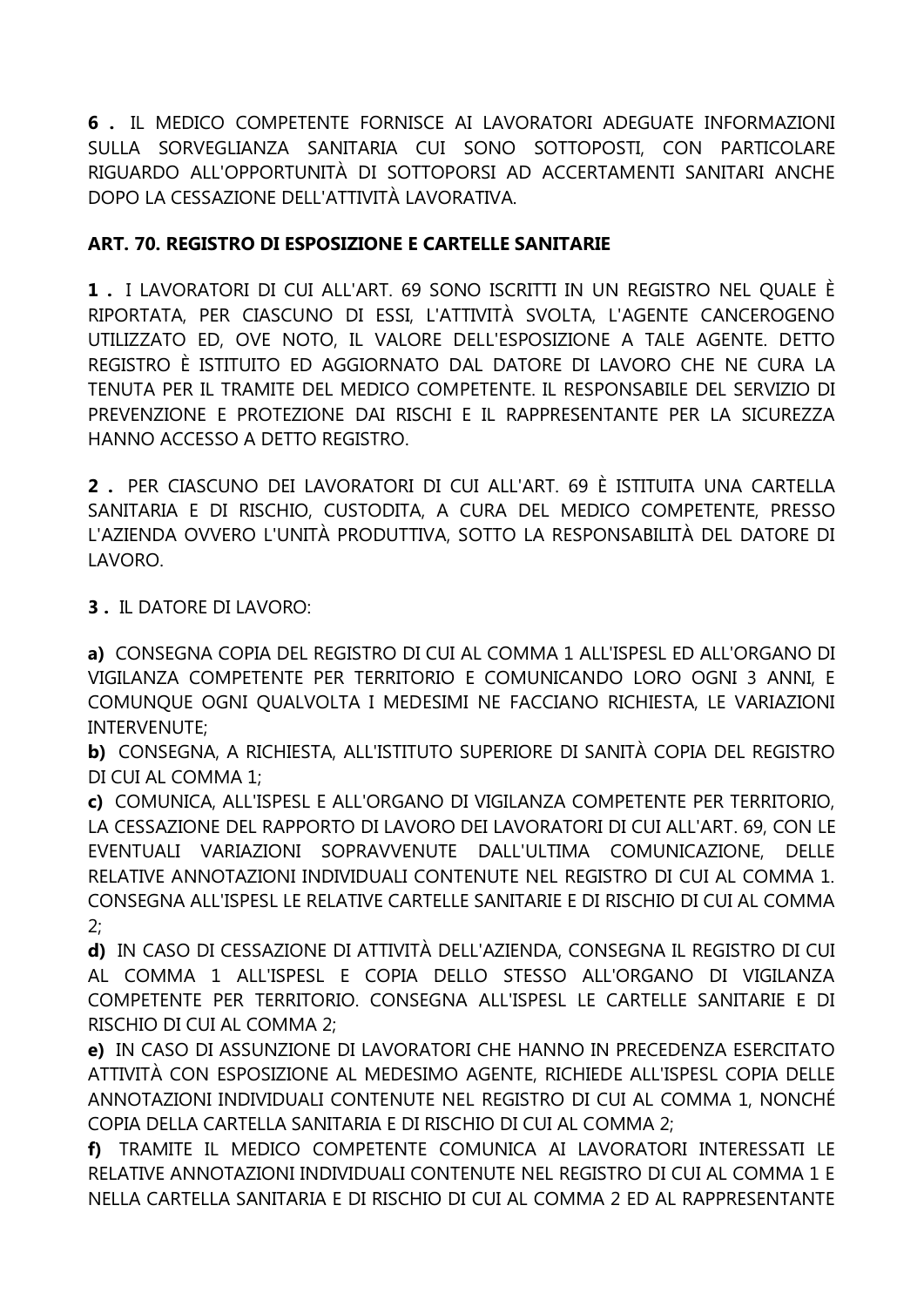PER LA SICUREZZA, I DATI COLLETTIVI ANONIMI CONTENUTI NEL REGISTRO DI CUI AL COMMA 1.

**4 .** LE ANNOTAZIONI INDIVIDUALI CONTENUTE NEL REGISTRO DI CUI AL COMMA 1 E LE CARTELLE SANITARIE E DI RISCHIO DI CUI AL COMMA 2 SONO CONSERVATE DAL DATORE DI LAVORO ALMENO FINO A RISOLUZIONE DEL RAPPORTO DI LAVORO E DALL'ISPESL FINO A QUARANTA ANNI DALLA CESSAZIONE DI OGNI ATTIVITÀ CHE ESPONE AD AGENTI CANCEROGENI.

**5 .** LA DOCUMENTAZIONE DI CUI AI PRECEDENTI COMMA È CUSTODITA E TRASMESSA CON SALVAGUARDIA DEL SEGRETO PROFESSIONALE.

**6 .** I MODELLI E LE MODALITÀ DI TENUTA DEI REGISTRI E DELLE CARTELLE SANITARIE DI CUI RISPETTIVAMENTE AI COMMI 1 E 2 SONO DETERMINATI CON DECRETO DEL MINISTRO DELLA SANITÀ DI CONCERTO CON IL MINISTRO DEL LAVORO E DELLA PREVIDENZA SOCIALE, SENTITA LA COMMISSIONE CONSULTIVA PERMANENTE.

**7 .** L'ISPESL TRASMETTE ANNUALMENTE AL MINISTERO DELLA SANITÀ DATI DI SINTESI RELATIVI ALLE RISULTANZE DEI REQUISITI DI CUI AL COMMA 1.

#### **ART. 71. REGISTRAZIONE DEI TUMORI**

**1 .** I MEDICI, LE STRUTTURE SANITARIE PUBBLICHE E PRIVATE, NONCHÉ GLI ISTITUTI PREVIDENZIALI ASSICURATIVI PUBBLICI O PRIVATI, CHE REFERTANO CASI DI NEOPLASIE DA LORO RITENUTE CAUSATE DA ESPOSIZIONE LAVORATIVA AD AGENTI CANCEROGENI, TRASMETTONO ALL'ISPESL COPIA DELLA RELATIVA DOCUMENTAZIONE CLINICA OVVERO ANATOMOPATOLOGICA E QUELLA INERENTE L'ANAMNESI LAVORATIVA.

**2 .** PRESSO L'ISPESL È TENUTO, AI FINI DI ANALISI AGGREGATE, UN ARCHIVIO NOMINATIVO DEI CASI DI NEOPLASIA DI CUI AL COMMA 1.

**3 .** CON DECRETO DEI MINISTRI DELLA SANITÀ E DEL LAVORO E DELLA PREVIDENZA SOCIALE, SENTITA LA COMMISSIONE CONSULTIVA PERMANENTE, SONO DETERMINATE LE CARATTERISTICHE DEI SISTEMI INFORMATIVI CHE, IN FUNZIONE DEL TIPO DI NEOPLASIA ACCERTATA, NE STABILISCONO LA RACCOLTA, L'ACQUISIZIONE, L'ELABORAZIONE E L'ARCHIVIAZIONE, NONCHÉ LE MODALITÀ DI REGISTRAZIONE DI CUI AL COMMA 2, E LE MODALITÀ DI TRASMISSIONE DI CUI AL COMMA 1.

**4 .** IL MINISTERO DELLA SANITÀ FORNISCE, SU RICHIESTA, ALLA COMMISSIONE CE, INFORMAZIONI SULLE UTILIZZAZIONI DEI DATI DEL REGISTRO DI CUI AL COMMA 1.

#### **ART. 72. ADEGUAMENTI NORMATIVI**

**1 .** NELLE ATTIVITÀ CON USO DI SOSTANZE O PREPARATI AI QUALI È ATTRIBUITA DALLA DIRETTIVA COMUNITARIA LA MENZIONE R 45: "PUÒ PROVOCARE IL CANCRO" O LA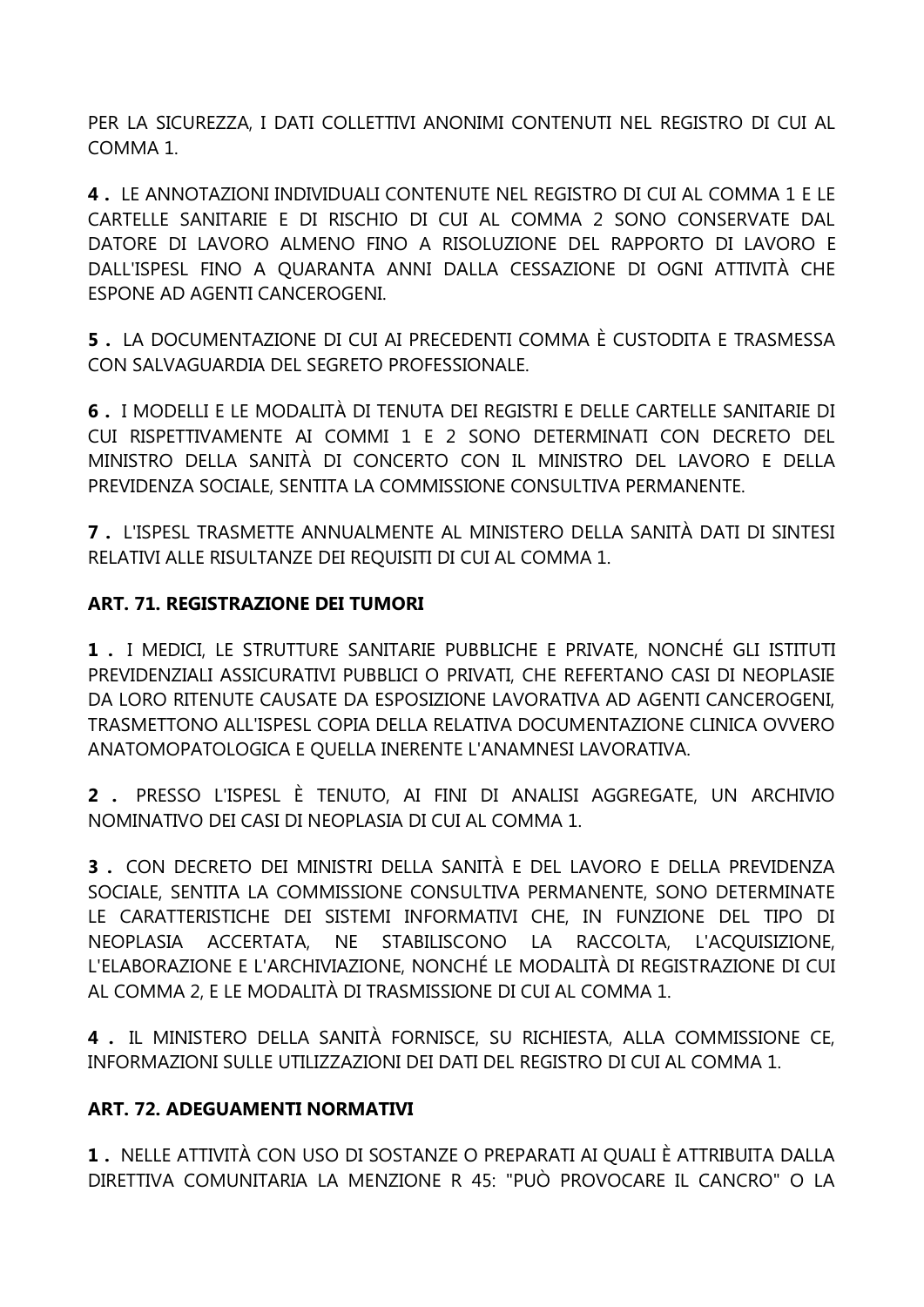MENZIONE R 49: "PUÒ PROVOCARE IL CANCRO PER INALAZIONE", IL DATORE DI LAVORO APPLICA LE NORME DEL PRESENTE TITOLO.

2. CON DECRETO DEI MINISTRI DEL LAVORO E DELLA PREVIDENZA SOCIALE E DELLA SANITÀ, SENTITA LA COMMISSIONE CONSULTIVA PERMANENTE E LA COMMISSIONE TOSSICOLOGICA NAZIONALE, È AGGIORNATO PERIODICAMENTE L'ELENCO DELLE SOSTANZE E DEI PROCESSI DI CUI ALL'ALLEGATO VIII IN FUNZIONE DEL PROGRESSO TECNICO, DELL'EVOLUZIONE DI NORMATIVE E SPECIFICHE INTERNAZIONALI E DELLE CONOSCENZE NEL SETTORE DEGLI AGENTI CANCEROGENI.

# **TITOLO VIII**

# **CAPO I**

#### ART. 73. CAMPO DI APPLICAZIONE

1. LE NORME DEL PRESENTE TITOLO SI APPLICANO A TUTTE LE ATTIVITÀ LAVORATIVE NELLE QUALI VI È RISCHIO DI ESPOSIZIONE AD AGENTI BIOLOGICI.

2. RESTANO FERME LE DISPOSIZIONI PARTICOLARI DI RECEPIMENTO DELLE NORME COMUNITARIE SULL'IMPIEGO CONFINATO DI MICROORGANISMI GENETICAMENTE MODIFICATI E SULL'EMISSIONE DELIBERATA NELL'AMBIENTE DI ORGANISMI **GENETICAMENTE MODIFICATI.** 

#### ART. 74. DEFINIZIONI

1. AI SENSI DEL PRESENTE TITOLO SI INTENDE PER:

a) AGENTE BIOLOGICO: OUALSIASI MICROORGANISMO ANCHE SE GENETICAMENTE MODIFICATO, COLTURA CELLULARE ED ENDOPARASSITA UMANO CHE POTREBBE PROVOCARE INFEZIONI. ALLERGIE O INTOSSICAZIONI:

b) MICROORGANISMO: QUALSIASI ENTITÀ MICROBIOLOGICA, CELLULARE O MENO, IN **GRADO DI RIPRODURSI O TRASFERIRE MATERIALE GENETICO:** 

c) COLTURA CELLULARE: IL RISULTATO DELLA CRESCITA IN VITRO DI CELLULE DERIVATE DA ORGANISMI PLURICELLULARI.

#### ART. 75. CLASSIFICAZIONE DEGLI AGENTI BIOLOGICI

1. GLI AGENTI BIOLOGICI SONO RIPARTITI NEI SEGUENTI QUATTRO GRUPPI A SECONDA DEL RISCHIO DI INFEZIONE:

a) AGENTE BIOLOGICO DEL GRUPPO 1: UN AGENTE CHE PRESENTA POCHE PROBABILITÀ DI CAUSARE MALATTIE IN SOGGETTI UMANI:

b) AGENTE BIOLOGICO DEL GRUPPO 2: UN AGENTE CHE PUÒ CAUSARE MALATTIE IN SOGGETTI UMANI E COSTITUIRE UN RISCHIO PER I LAVORATORI: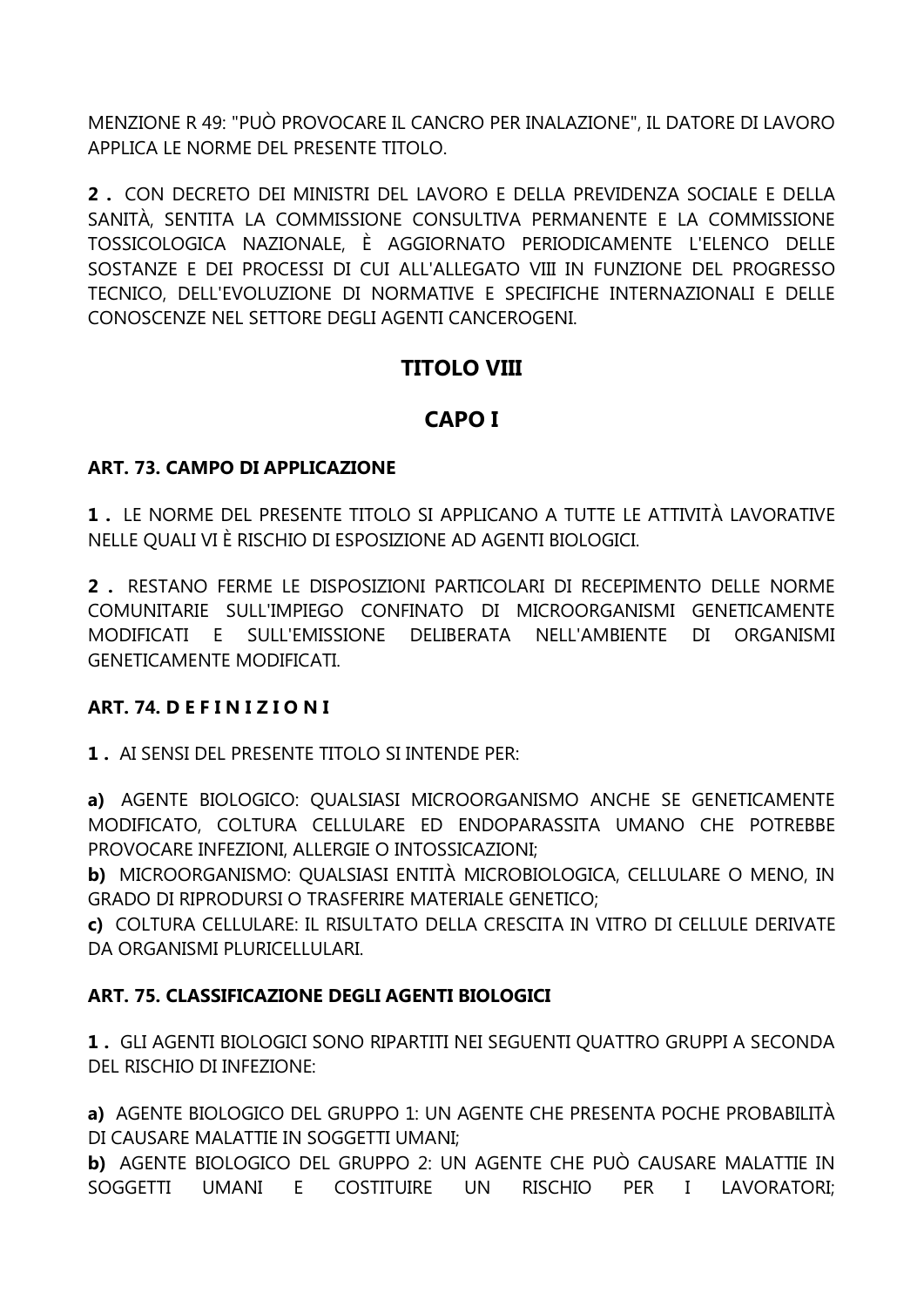È POCO PROBABILE CHE SI PROPAGA NELLA COMUNITÀ: SONO DI NORMA DISPONIBILI EFFICACI MISURE PROFILATTICHE O TERAPEUTICHE:

c) AGENTE BIOLOGICO DEL GRUPPO 3: UN AGENTE CHE PUÒ CAUSARE MALATTIE GRAVI IN SOGGETTI UMANI E COSTITUISCE UN SERIO RISCHIO PER I LAVORATORI: L'AGENTE BIOLOGICO PUÒ PROPAGARSI NELLA COMUNITÀ, MA DI NORMA SONO DISPONIBILI EFFICACI MISURE PROFILATTICHE O TERAPEUTICHE:

d) AGENTE BIOLOGICO DEL GRUPPO 4: UN AGENTE BIOLOGICO CHE PUÒ PROVOCARE MALATTIE GRAVI IN SOGGETTI UMANI E COSTITUISCE UN SERIO RISCHIO PER I LAVORATORI E PUÒ PRESENTARE UN ELEVATO RISCHIO DI PROPAGAZIONE NELLA COMUNITÀ; NON SONO DISPONIBILI, DI NORMA, EFFICACI MISURE PROFILATTICHE O **TERAPFUTICHE** 

2. NEL CASO IN CUI L'AGENTE BIOLOGICO OGGETTO DI CLASSIFICAZIONE NON PUÒ ESSERE ATTRIBUITO IN MODO INEQUIVOCABILE AD UNO FRA I DUE GRUPPI SOPRAINDICATI, ESSO VA CLASSIFICATO NEL GRUPPO DI RISCHIO PIÙ ELEVATO TRA LE DUE POSSIBILITÀ

3. L'ALLEGATO XI RIPORTA L'ELENCO DEGLI AGENTI BIOLOGICI CLASSIFICATI NEI GRUPPI  $2, 3, 4.$ 

#### **ART. 76. COMUNICAZIONE**

1. IL DATORE DI LAVORO CHE INTENDE ESERCITARE ATTIVITÀ CHE COMPORTANO USO DI AGENTI BIOLOGICI DEI GRUPPI 2 O 3, COMUNICA ALL'ORGANO DI VIGILANZA TERRITORIALMENTE COMPETENTE LE SEGUENTI INFORMAZIONI, ALMENO 30 GIORNI PRIMA DELL'INIZIO DEI LAVORI:

a) IL NOME E L'INDIRIZZO DELL'AZIENDA E IL SUO TITOLARE;

b) IL DOCUMENTO DI CUI ALL'ART. 78, COMMA 5.

2. IL DATORE DI LAVORO CHE È STATO AUTORIZZATO ALL'ESERCIZIO DI ATTIVITÀ CHE COMPORTA L'UTILIZZAZIONE DI UN AGENTE BIOLOGICO DEL GRUPPO 4 È TENUTO ALLA COMUNICAZIONE DI CUI AL COMMA 1.

3. IL DATORE DI LAVORO INVIA UNA NUOVA COMUNICAZIONE OGNI OUALVOLTA SI VERIFICANO NELLE LAVORAZIONI MUTAMENTI CHE COMPORTANO UNA VARIAZIONE SIGNIFICATIVA DEL RISCHIO PER LA SALUTE SUL POSTO DI LAVORO, O, COMUNOUE, OGNI OUALVOLTA SI INTENDE UTILIZZARE UN NUOVO AGENTE CLASSIFICATO DAL DATORE DI LAVORO IN VIA PROVVISORIA.

4. IL RAPPRESENTANTE PER LA SICUREZZA HA ACCESSO ALLE INFORMAZIONI DI CUI AL COMMA<sub>1</sub>

5. OVE LE ATTIVITÀ DI CUI AL COMMA 1 COMPORTANO LA PRESENZA DI MICROORGANISMI GENETICAMENTE MODIFICATI APPARTENENTI AL GRUPPO II, COME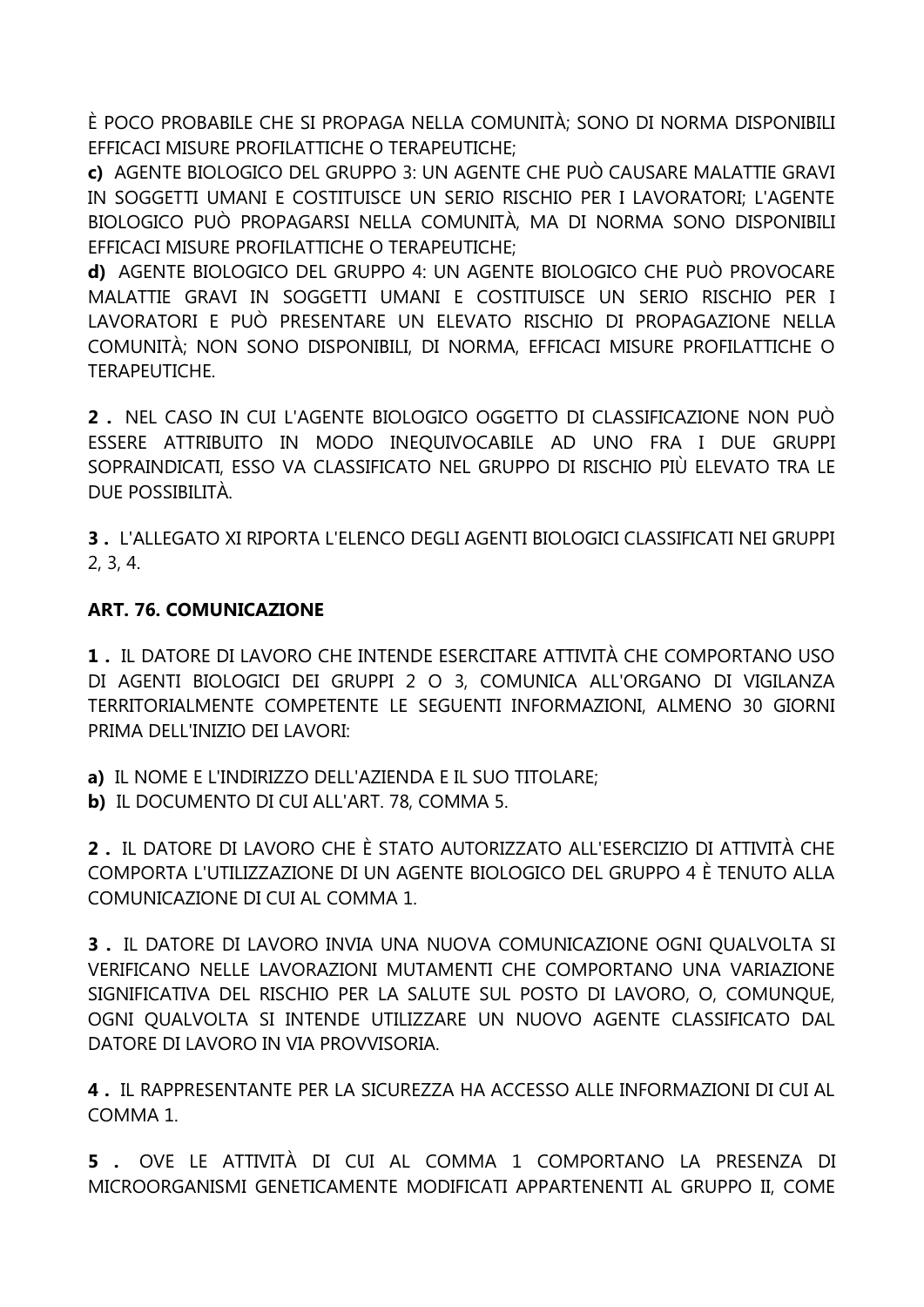DEFINITO ALL'ART. 4 DEL DECRETO LEGISLATIVO 3 MARZO 1993, N. 91, IL DOCUMENTO DI CUI AL COMMA 1, LETTERA B), È SOSTITUITO DA COPIA DELLA DOCUMENTAZIONE PREVISTA PER I SINGOLI CASI DI SPECIE DAL PREDETTO DECRETO.

**6 .** I LABORATORI CHE FORNISCONO UN SERVIZIO DIAGNOSTICO SONO TENUTI ALLA COMUNICAZIONE DI CUI AL COMMA 1 ANCHE PER QUANTO RIGUARDA GLI AGENTI BIOLOGICI DEL GRUPPO 4.

## **ART. 77. AUTORIZZAZIONE**

**1 .** IL DATORE DI LAVORO CHE INTENDE UTILIZZARE, NELL'ESERCIZIO DELLA PROPRIA ATTIVITÀ, UN AGENTE BIOLOGICO DEL GRUPPO 4 DEVE MUNIRSI DI AUTORIZZAZIONE DEL MINISTERO DELLA SANITÀ.

**2 .** LA RICHIESTA DI AUTORIZZAZIONE È CORREDATA DA:

- **a)** LE INFORMAZIONI DI CUI ALL'ART. 76, COMMA 1;
- **b)** L'ELENCO DEGLI AGENTI CHE SI INTENDE UTILIZZARE.

**3 .** L'AUTORIZZAZIONE È RILASCIATA DAL MINISTERO DELLA SANITÀ SENTITO IL PARERE DELL'ISTITUTO SUPERIORE DI SANITÀ. ESSA HA LA DURATA DI 5 ANNI ED È RINNOVABILE. L'ACCERTAMENTO DEL VENIR MENO DI UNA DELLE CONDIZIONI PREVISTE PER L'AUTORIZZAZIONE NE COMPORTA LA REVOCA.

**4 .** IL DATORE DI LAVORO IN POSSESSO DELL'AUTORIZZAZIONE DI CUI AL COMMA 1 INFORMA IL MINISTERO DELLA SANITÀ DI OGNI NUOVO AGENTE BIOLOGICO DEL GRUPPO 4 UTILIZZATO, NONCHÉ DI OGNI AVVENUTA CESSAZIONE DI IMPIEGO DI UN AGENTE BIOLOGICO DEL GRUPPO 4.

**5 .** I LABORATORI CHE FORNISCONO UN SERVIZIO DIAGNOSTICO SONO ESENTATI DAGLI ADEMPIMENTI DI CUI AL COMMA 4.

**6 .** IL MINISTERO DELLA SANITÀ COMUNICA ALL'ORGANO DI VIGILANZA COMPETENTE PER TERRITORIO LE AUTORIZZAZIONI CONCESSE E LE VARIAZIONI SOPRAVVENUTE NELL'UTILIZZAZIONE DI AGENTI BIOLOGICI DEL GRUPPO 4. IL MINISTERO DELLA SANITÀ ISTITUISCE ED AGGIORNA UN ELENCO DI TUTTI GLI AGENTI BIOLOGICI DEL GRUPPO 4 DEI QUALI È STATA COMUNICATA L'UTILIZZAZIONE SULLA BASE DELLE PREVISIONI DI CUI AI COMMI 1 E 4.

# **CAPO II OBBLIGHI DEL DATORE DI LAVORO**

# **ART. 78. VALUTAZIONE DEL RISCHIO**

**1 .** IL DATORE DI LAVORO, NELLA VALUTAZIONE DEL RISCHIO DI CUI ALL'ART. 4, COMMA 1, TIENE CONTO DI TUTTE LE INFORMAZIONI DISPONIBILI RELATIVE ALLE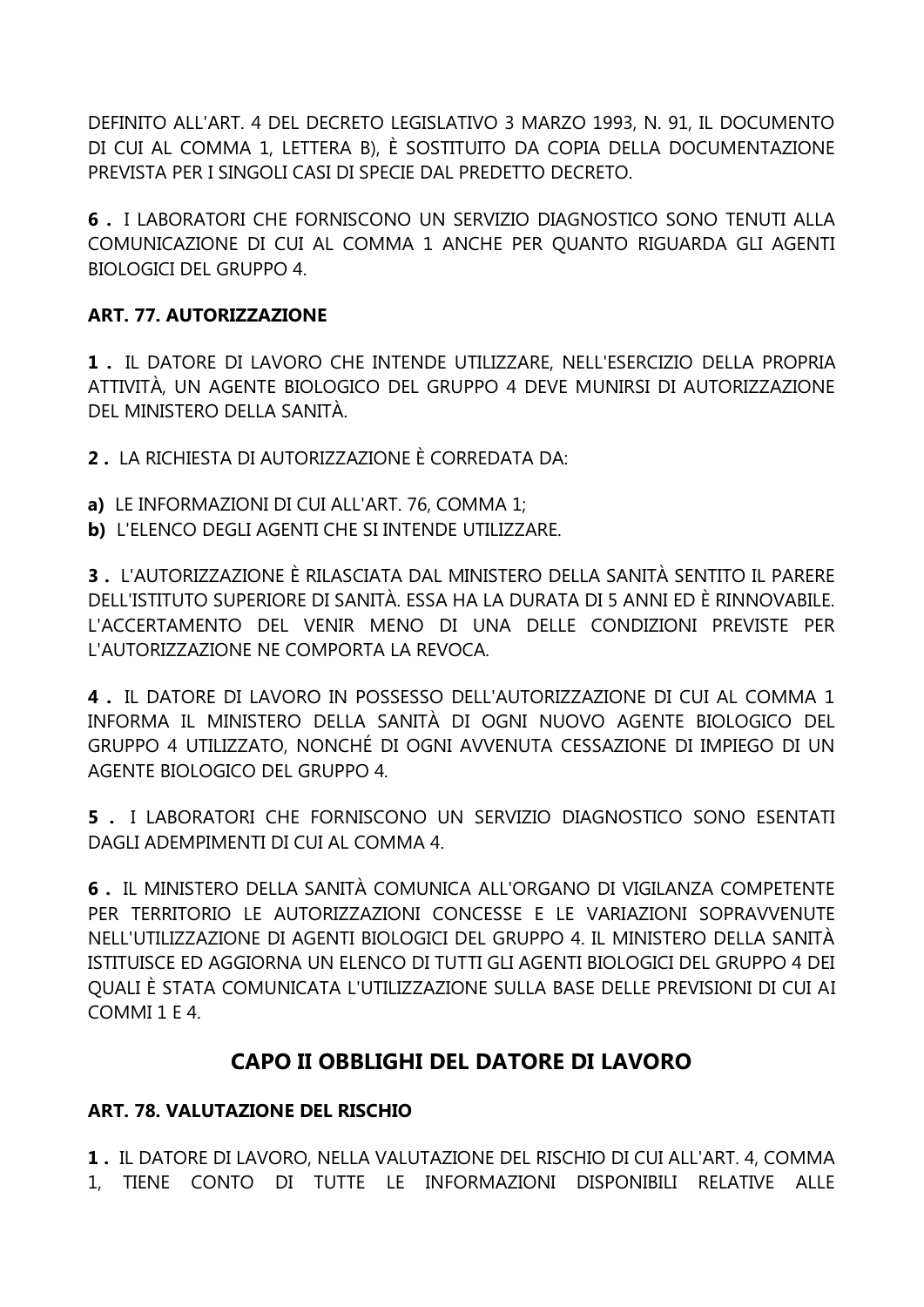CARATTERISTICHE DELL'AGENTE BIOLOGICO E DELLE MODALITÀ LAVORATIVE, ED IN PARTICOLARE:

a) DELLA CLASSIFICAZIONE DEGLI AGENTI BIOLOGICI CHE PRESENTANO O POSSONO PRESENTARE UN PERICOLO PER LA SALUTE UMANA QUALE RISULTANTE DALL'ALLEGATO XI O, IN ASSENZA, DI QUELLA EFFETTUATA DAL DATORE DI LAVORO STESSO SULLA BASE DELLE CONOSCENZE DISPONIBILI E SEGUENDO I CRITERI DI CUI ALL'ART. 75, COMMI 1 E  $2:$ 

b) DELL'INFORMAZIONE SULLE MALATTIE CHE POSSONO ESSERE CONTRATTE;

c) DEI POTENZIALI EFFETTI ALLERGICI E TOSSICI;

d) DELLA CONOSCENZA DI UNA PATOLOGIA DELLA QUALE È AFFETTO UN LAVORATORE, CHE È DA PORRE IN CORRELAZIONE DIRETTA ALL'ATTIVITÀ LAVORATIVA SVOLTA;

e) DELLE EVENTUALI ULTERIORI SITUAZIONI RESE NOTE DALL'AUTORITÀ SANITARIA COMPETENTE CHE POSSONO INFLUIRE SUL RISCHIO;

f) DEL SINERGISMO DEI DIVERSI GRUPPI DI AGENTI BIOLOGICI UTILIZZATI.

2. IL DATORE DI LAVORO, IN RELAZIONE AL RISCHIO ACCERTATO, ADOTTA LE MISURE PROTETTIVE E PREVENTIVE DI CUI AL PRESENTE TITOLO, ADATTANDOLE ALLE PARTICOLARITÀ DELLE SITUAZIONI LAVORATIVE.

3. IL DATORE DI LAVORO EFFETTUA NUOVAMENTE LA VALUTAZIONE DI CUI AL COMMA 1 IN OCCASIONE DI MODIFICHE DELL'ATTIVITÀ LAVORATIVA SIGNIFICATIVE AI FINI DELLA SICUREZZA E DELLA SALUTE SUL LAVORO E, IN OGNI CASO, TRASCORSI TRE ANNI DALL'ULTIMA VALUTAZIONE EFFETTUATA.

NELLE ATTIVITÀ, QUALI QUELLE RIPORTATE A TITOLO ESEMPLIFICATIVO  $4 \cdot$ NELL'ALLEGATO IX, CHE, PUR NON COMPORTANDO LA DELIBERATA INTENZIONE DI OPERARE CON AGENTI BIOLOGICI, POSSONO IMPLICARE IL RISCHIO DI ESPOSIZIONI DEI LAVORATORI AGLI STESSI. IL DATORE DI LAVORO PUÒ PRESCINDERE DALL'APPLICAZIONE DELLE DISPOSIZIONI DI CUI AGLI ARTICOLI 80, 81, COMMI 1 E 2, 82, COMMA 3, E 86, OUALORA I RISULTATI DELLA VALUTAZIONE DIMOSTRANO CHE L'ATTUAZIONE DI TALI MISURE NON È NECESSARIA

5. IL DOCUMENTO DI CUI ALL'ART. 4, COMMI 2 E 3, È INTEGRATO DAI SEGUENTI DATI:

a) LE FASI DEL PROCEDIMENTO LAVORATIVO CHE COMPORTANO IL RISCHIO DI **ESPOSIZIONE AD AGENTI BIOLOGICI;** 

b) IL NUMERO DEI LAVORATORI ADDETTI ALLE FASI DI CUI ALLA LETTERA A);

c) LE GENERALITÀ DEL RESPONSABILE DEL SERVIZIO DI PREVENZIONE E PROTEZIONE DAI **RISCHI:** 

d) I METODI E LE PROCEDURE LAVORATIVE ADOTTATE. NONCHÉ LE MISURE PREVENTIVE E PROTETTIVE APPLICATE;

e) IL PROGRAMMA DI EMERGENZA PER LA PROTEZIONE DEI LAVORATORI CONTRO I RISCHI DI ESPOSIZIONE AD UN AGENTE BIOLOGICO DEL GRUPPO 3 O DEL GRUPPO 4, NEL CASO DI UN DIFETTO NEL CONTENIMENTO FISICO.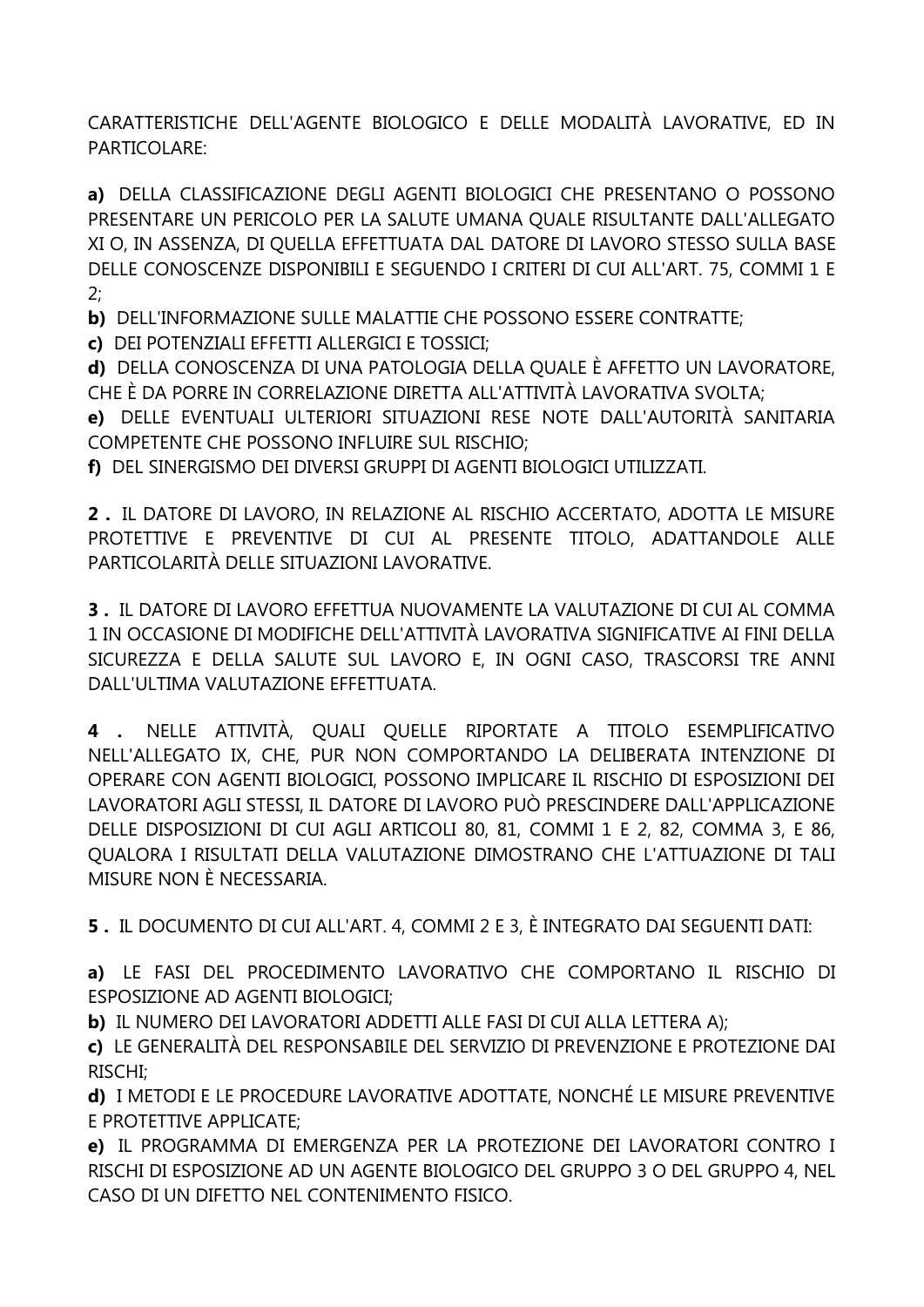**6 .** IL RAPPRESENTANTE PER LA SICUREZZA È CONSULTATO PRIMA DELL'EFFETTUAZIONE DELLA VALUTAZIONE DI CUI AL COMMA 1 ED HA ACCESSO ANCHE AI DATI DI CUI AL COMMA 5.

# **ART. 79. MISURE TECNICHE, ORGANIZZATIVE, PROCEDURALI**

**1 .** IN TUTTE LE ATTIVITÀ PER LE QUALI LA VALUTAZIONE DI CUI ALL'ART. 78 EVIDENZIA RISCHI PER LA SALUTE DEI LAVORATORI IL DATORE DI LAVORO ATTUA MISURE TECNICHE, ORGANIZZATIVE E PROCEDURALI, PER EVITARE OGNI ESPOSIZIONE DEGLI STESSI AD AGENTI BIOLOGICI.

**2 .** IN PARTICOLARE, IL DATORE DI LAVORO:

**a)** EVITA L'UTILIZZAZIONE DI AGENTI BIOLOGICI NOCIVI, SE IL TIPO DI ATTIVITÀ LAVORATIVA LO CONSENTE;

**b)** LIMITA AL MINIMO I LAVORATORI ESPOSTI, O POTENZIALMENTE ESPOSTI, AL RISCHIO DI AGENTI BIOLOGICI;

**c)** PROGETTA ADEGUATAMENTE I PROCESSI LAVORATIVI;

**d)** ADOTTA MISURE COLLETTIVE DI PROTEZIONE OVVERO MISURE DI PROTEZIONE INDIVIDUALI QUALORA NON SIA POSSIBILE EVITARE ALTRIMENTI L'ESPOSIZIONE;

**e)** ADOTTA MISURE IGIENICHE PER PREVENIRE E RIDURRE AL MINIMO LA PROPAGAZIONE ACCIDENTALE DI UN AGENTE BIOLOGICO FUORI DAL LUOGO DI LAVORO;

**f)** USA IL SEGNALE DI RISCHIO BIOLOGICO, RAPPRESENTATO NELL'ALLEGATO X, E ALTRI SEGNALI DI AVVERTIMENTO APPROPRIATI;

**g)** ELABORA IDONEE PROCEDURE PER PRELEVARE, MANIPOLARE E TRATTARE CAMPIONI DI ORIGINE UMANA ED ANIMALE;

**h)** DEFINISCE PROCEDURE DI EMERGENZA PER AFFRONTARE INCIDENTI;

**i)** VERIFICA LA PRESENZA DI AGENTI BIOLOGICI SUL LUOGO DI LAVORO AL DI FUORI DEL CONTENIMENTO FISICO PRIMARIO, SE NECESSARIO O TECNICAMENTE REALIZZABILE;

**l)** PREDISPONE I MEZZI NECESSARI PER LA RACCOLTA, L'IMMAGAZZINAMENTO E LO SMALTIMENTO DEI RIFIUTI IN CONDIZIONI DI SICUREZZA, MEDIANTE L'IMPIEGO DI CONTENITORI ADEGUATI ED IDENTIFICABILI EVENTUALMENTE DOPO IDONEO TRATTAMENTO DEI RIFIUTI STESSI;

**m)** CONCORDA PROCEDURE PER LA MANIPOLAZIONE ED IL TRASPORTO IN CONDIZIONI DI SICUREZZA DI AGENTI BIOLOGICI ALL'INTERNO DEL LUOGO DI LAVORO.

#### **ART. 80. MISURE IGIENICHE**

**1 .** IN TUTTE LE ATTIVITÀ NELLE QUALI LA VALUTAZIONE DI CUI ALL'ART. 78 EVIDENZIA RISCHI PER LA SALUTE DEI LAVORATORI, IL DATORE DI LAVORO ASSICURA CHE:

**a)** I LAVORATORI DISPONGANO DEI SERVIZI SANITARI ADEGUATI PROVVISTI DI DOCCE CON ACQUA CALDA E FREDDA, NONCHÉ, SE DEL CASO, DI LAVAGGI OCULARI E ANTISETTICI PER LA PELLE;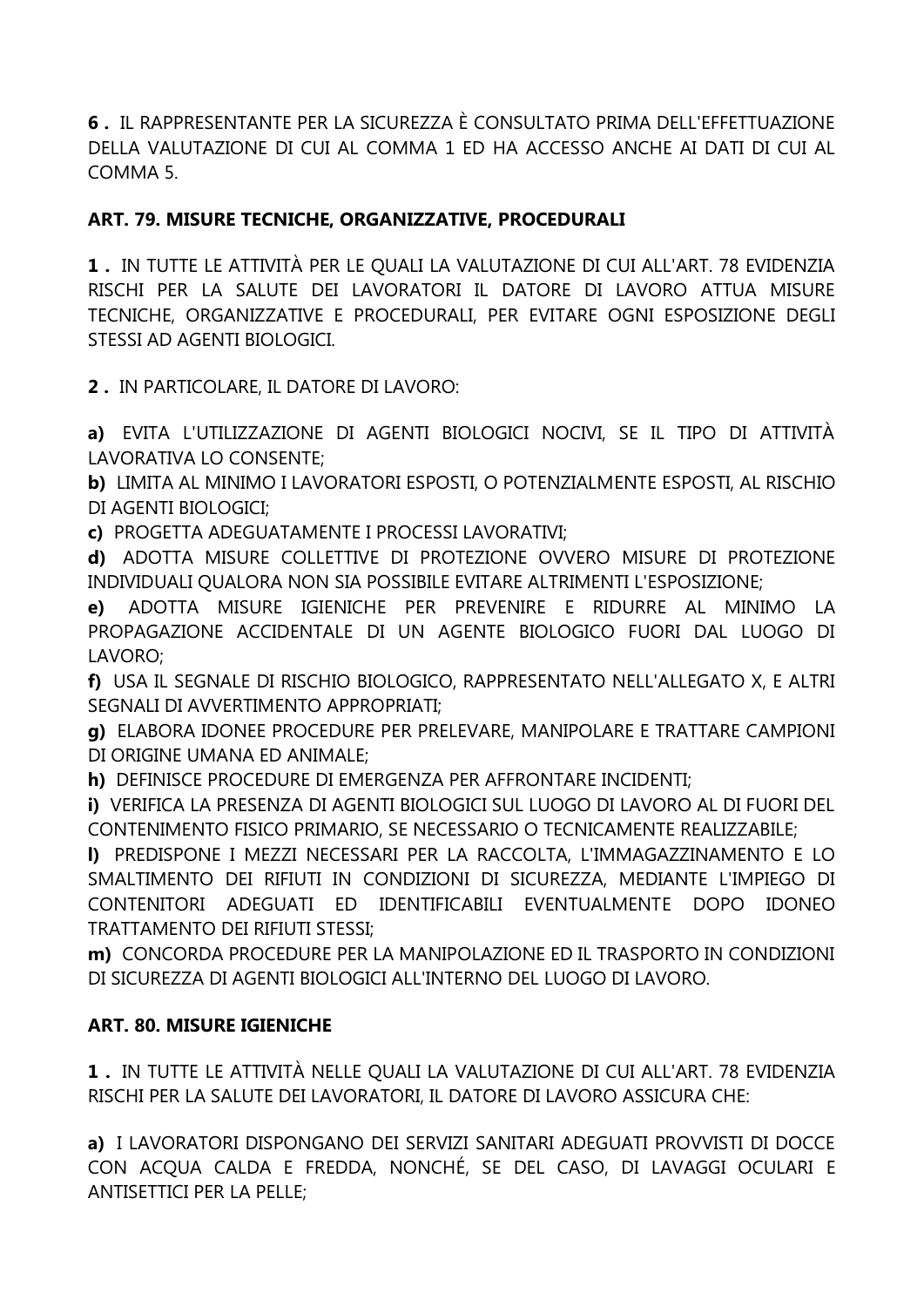b) I LAVORATORI ABBIANO IN DOTAZIONE INDUMENTI PROTETTIVI OD ALTRI INDUMENTI IDONEI, DA RIPORRE IN POSTI SEPARATI DAGLI ABITI CIVILI:

c) I DISPOSITIVI DI PROTEZIONE INDIVIDUALE SIANO CONTROLLATI, DISINFETTATI E PULITI DOPO OGNI UTILIZZAZIONE, PROVVEDENDO ALTRESÌ A FAR RIPARARE O SOSTITUIRE QUELLI DIFETTOSI PRIMA DELL'UTILIZZAZIONE SUCCESSIVA;

d) GLI INDUMENTI DI LAVORO E PROTETTIVI CHE POSSONO ESSERE CONTAMINATI DA AGENTI BIOLOGICI VENGANO TOLTI OUANDO IL LAVORATORE LASCIA LA ZONA DI LAVORO, CONSERVATI SEPARATAMENTE DAGLI ALTRI INDUMENTI, DISINFETTATI, PULITI E. SE NECESSARIO. DISTRUTTI.

2. È VIETATO ASSUMERE CIBI O BEVANDE E FUMARE NELLE AREE DI LAVORO IN CUI C'È RISCHIO DI ESPOSIZIONE

# ART. 81. MISURE SPECIFICHE PER LE STRUTTURE SANITARIE E VETERINARIE

1. IL DATORE DI LAVORO, NELLE STRUTTURE SANITARIE E VETERINARIE, IN SEDE DI VALUTAZIONE DEI RISCHI, PRESTA PARTICOLARE ATTENZIONE ALLA POSSIBILE PRESENZA DI AGENTI BIOLOGICI NELL'ORGANISMO DEI PAZIENTI O DEGLI ANIMALI E NEI RELATIVI CAMPIONI E RESIDUI E AL RISCHIO CHE TALE PRESENZA COMPORTA IN RELAZIONE AL TIPO DI ATTIVITÀ SVOLTA.

2. IN RELAZIONE AI RISULTATI DELLA VALUTAZIONE, IL DATORE DI LAVORO DEFINISCE E PROVVEDE A CHE SIANO APPLICATE PROCEDURE CHE CONSENTONO DI MANIPOLARE, DECONTAMINARE ED ELIMINARE SENZA RISCHI PER L'OPERATORE E PER LA COMUNITÀ, I MATERIALI ED I RIFIUTI CONTAMINATI.

3. NEI SERVIZI DI ISOLAMENTO CHE OSPITANO PAZIENTI OD ANIMALI CHE SONO, O POTREBBERO ESSERE, CONTAMINATI DA AGENTI BIOLOGICI DEL GRUPPO 3 O DEL GRUPPO 4, LE MISURE DI CONTENIMENTO DA ATTUARE PER RIDURRE AL MINIMO IL RISCHIO DI INFEZIONE SONO INDICATE NELL'ALLEGATO XII.

#### ART. 82. MISURE SPECIFICHE PER I LABORATORI E GLI STABULARI

1. FATTO SALVO QUANTO SPECIFICATAMENTE PREVISTO ALL'ALLEGATO XI, PUNTO 6, NEI LABORATORI COMPORTANTI L'USO DI AGENTI BIOLOGICI DEI GRUPPI 2, 3 O 4 A FINI DI RICERCA, DIDATTICI O DIAGNOSTICI, E NEI LOCALI DESTINATI AD ANIMALI DA LABORATORIO DELIBERATAMENTE CONTAMINATI CON TALI AGENTI. IL DATORE DI LAVORO ADOTTA IDONEE MISURE DI CONTENIMENTO IN CONFORMITÀ ALL'ALLEGATO XII.

2. IL DATORE DI LAVORO ASSICURA CHE L'USO DI AGENTI BIOLOGICI SIA ESEGUITO:

a) IN AREE DI LAVORO CORRISPONDENTI ALMENO AL SECONDO LIVELLO DI CONTENIMENTO, SE L'AGENTE APPARTIENE AL GRUPPO 2;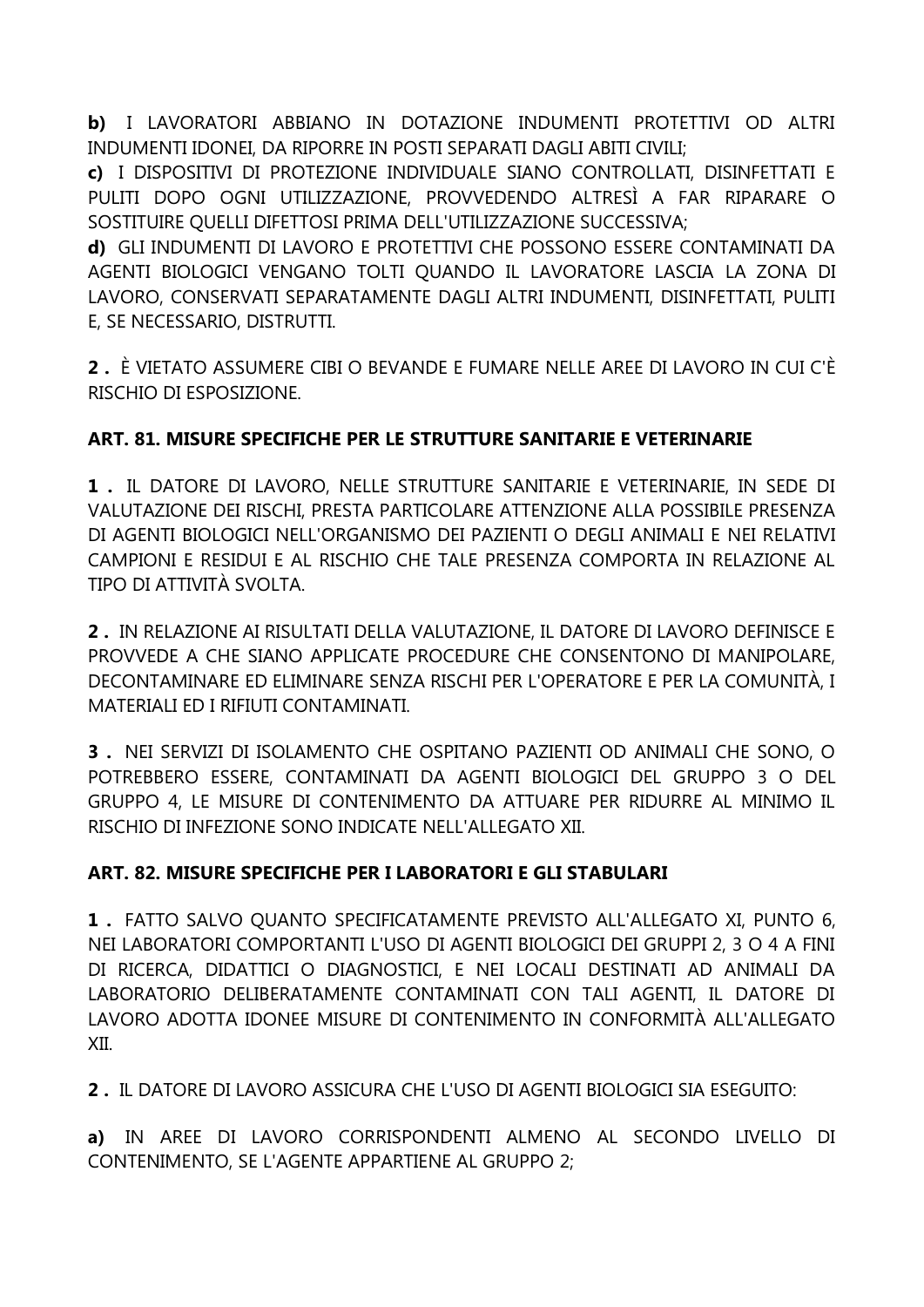**b)** IN AREE DI LAVORO CORRISPONDENTI ALMENO AL TERZO LIVELLO DI CONTENIMENTO, SE L'AGENTE APPARTIENE AL GRUPPO 3;

**c)** IN AREE DI LAVORO CORRISPONDENTI ALMENO AL QUARTO LIVELLO DI CONTENIMENTO, SE L'AGENTE APPARTIENE AL GRUPPO 4.

**3 .** NEI LABORATORI COMPORTANTI L'USO DI MATERIALI CON POSSIBILE CONTAMINAZIONE DA AGENTI BIOLOGICI PATOGENI PER L'UOMO E NEI LOCALI DESTINATI AD ANIMALI DA ESPERIMENTO, POSSIBILI PORTATORI DI TALI AGENTI, IL DATORE DI LAVORO ADOTTA MISURE CORRISPONDENTI ALMENO A QUELLE DEL SECONDO LIVELLO DI CONTENIMENTO.

**4 .** NEI LUOGHI DI CUI AI COMMI 1 E 3 IN CUI SI FA USO DI AGENTI BIOLOGICI NON ANCORA CLASSIFICATI, MA IL CUI USO PUÒ FAR SORGERE UN RISCHIO GRAVE PER LA SALUTE DEI LAVORATORI, IL DATORE DI LAVORO ADOTTA MISURE CORRISPONDENTI ALMENO A QUELLE DEL TERZO LIVELLO DI CONTENIMENTO.

**5 .** PER I LUOGHI DI LAVORO DI CUI AI COMMI 3 E 4, IL MINISTERO DELLA SANITÀ, SENTITO L'ISTITUTO SUPERIORE DI SANITÀ, PUÒ INDIVIDUARE MISURE DI CONTENIMENTO PIÙ ELEVATE.

#### **ART. 83. MISURE SPECIFICHE PER I PROCESSI INDUSTRIALI**

**1 .** FATTO SALVO QUANTO SPECIFICATAMENTE PREVISTO ALL'ALLEGATO XI, PUNTO 6, NEI PROCESSI INDUSTRIALI COMPORTANTI L'USO DI AGENTI BIOLOGICI DEI GRUPPI 2, 3 E 4, IL DATORE DI LAVORO ADOTTA MISURE OPPORTUNAMENTE SCELTE TRA QUELLE ELENCATE NELL'ALLEGATO XIII, TENENDO ANCHE CONTO DEI CRITERI DI CUI ALL'ART. 82, COMMA 2.

**2 .** NEL CASO DI AGENTI BIOLOGICI NON ANCORA CLASSIFICATI, IL CUI USO PUÒ FAR SORGERE UN RISCHIO GRAVE PER LA SALUTE DEI LAVORATORI, IL DATORE DI LAVORO ADOTTA MISURE CORRISPONDENTI ALMENO A QUELLE DEL TERZO LIVELLO DI CONTENIMENTO.

#### **ART. 84. MISURE DI EMERGENZA**

**1 .** SE SI VERIFICANO INCIDENTI CHE POSSONO PROVOCARE LA DISPERSIONE NELL'AMBIENTE DI UN AGENTE BIOLOGICO APPARTENENTE AI GRUPPI 2, 3 O 4, I LAVORATORI DEVONO ABBANDONARE IMMEDIATAMENTE LA ZONA INTERESSATA, CUI POSSONO ACCEDERE SOLTANTO QUELLI ADDETTI AI NECESSARI INTERVENTI, CON L'OBBLIGO DI USARE GLI IDONEI MEZZI DI PROTEZIONE.

**2 .** IL DATORE DI LAVORO INFORMA AL PIÙ PRESTO L'ORGANO DI VIGILANZA TERRITORIALMENTE COMPETENTE, NONCHÉ I LAVORATORI ED IL RAPPRESENTANTE PER LA SICUREZZA, DELL'EVENTO, DELLE CAUSE CHE LO HANNO DETERMINATO E DELLE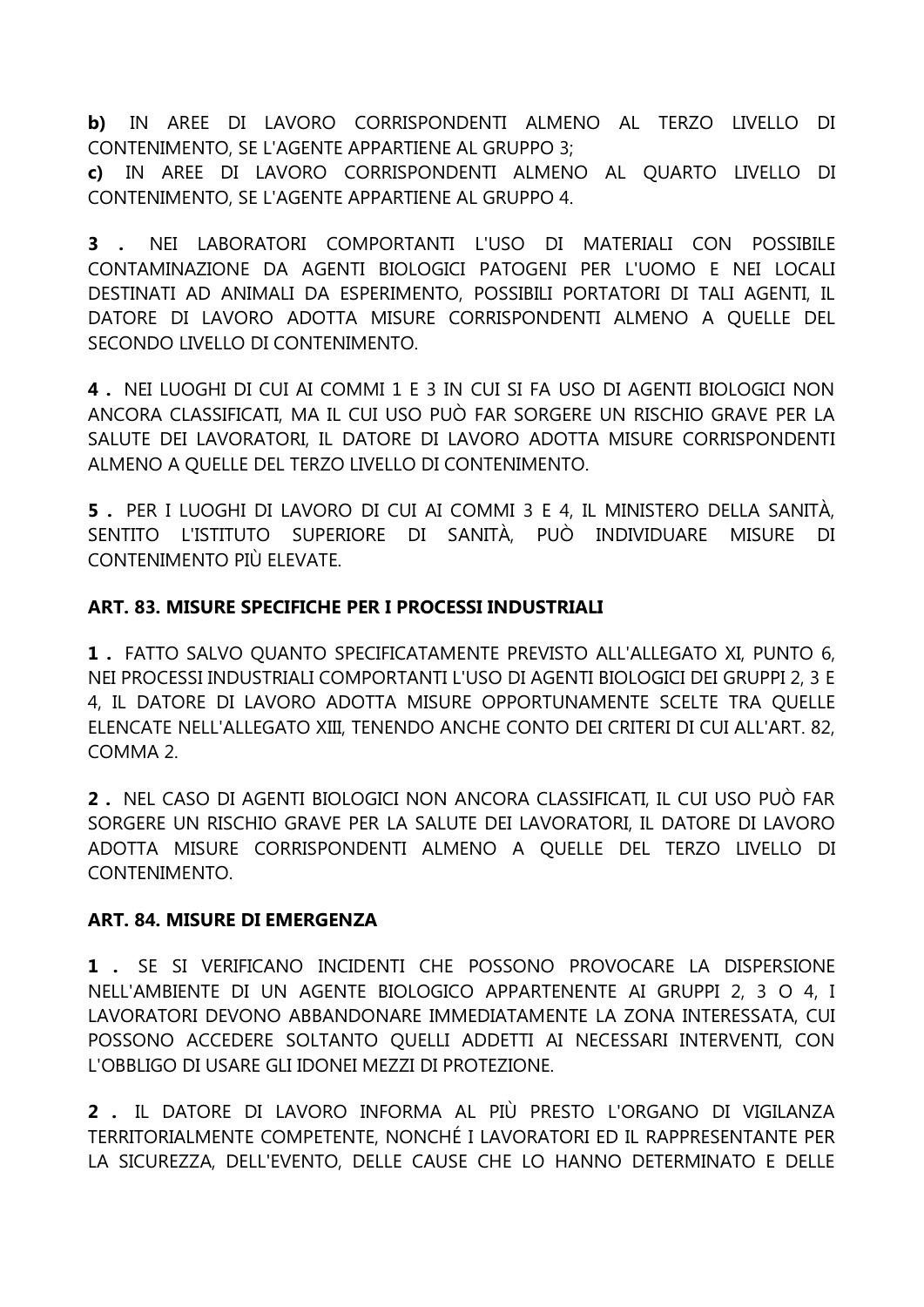MISURE CHE INTENDE ADOTTARE, O CHE HA GIÀ ADOTTATO, PER PORRE RIMEDIO ALLA SITUAZIONE CREATASI.

**3 .** I LAVORATORI SEGNALANO IMMEDIATAMENTE AL DATORE DI LAVORO O AL DIRIGENTE O AL PREPOSTO, QUALSIASI INFORTUNIO O INCIDENTE RELATIVO ALL'USO DI AGENTI BIOLOGICI.

### **ART. 85. INFORMAZIONI E FORMAZIONE**

**1 .** NELLE ATTIVITÀ PER LE QUALI LA VALUTAZIONE DI CUI ALL'ART. 78 EVIDENZIA RISCHI PER LA SALUTE DEI LAVORATORI, IL DATORE DI LAVORO FORNISCE AI LAVORATORI, SULLA BASE DELLE CONOSCENZE DISPONIBILI, INFORMAZIONI ED ISTRUZIONI, IN PARTICOLARE PER QUANTO RIGUARDA:

**a)** I RISCHI PER LA SALUTE DOVUTI AGLI AGENTI BIOLOGICI UTILIZZATI;

- **b)** LE PRECAUZIONI DA PRENDERE PER EVITARE L'ESPOSIZIONE;
- **c)** LE MISURE IGIENICHE DA OSSERVARE;

**d)** LA FUNZIONE DEGLI INDUMENTI DI LAVORO E PROTETTIVI E DEI DISPOSITIVI DI PROTEZIONE INDIVIDUALE ED IL LORO CORRETTO IMPIEGO;

**e)** LE PROCEDURE DA SEGUIRE PER LA MANIPOLAZIONE DI AGENTI BIOLOGICI DEL GRUPPO 4;

**f)** IL MODO DI PREVENIRE IL VERIFICARSI DI INFORTUNI E LE MISURE DA ADOTTARE PER RIDURNE AL MINIMO LE CONSEGUENZE.

**2 .** IL DATORE DI LAVORO ASSICURA AI LAVORATORI UNA FORMAZIONE ADEGUATA IN PARTICOLARE IN ORDINE A QUANTO INDICATO AL COMMA 1.

**3 .** L'INFORMAZIONE E LA FORMAZIONE DI CUI AI COMMI 1 E 2 SONO FORNITE PRIMA CHE I LAVORATORI SIANO ADIBITI ALLE ATTIVITÀ IN QUESTIONE, E RIPETUTE, CON FREQUENZA ALMENO QUINQUENNALE, E COMUNQUE OGNI QUALVOLTA SI VERIFICANO NELLE LAVORAZIONI CAMBIAMENTI CHE INFLUISCONO SULLA NATURA E SUL GRADO DEI RISCHI.

**4 .** NEL LUOGO DI LAVORO SONO APPOSTI IN POSIZIONE BEN VISIBILE CARTELLI SU CUI SONO RIPORTATE LE PROCEDURE DA SEGUIRE IN CASO DI INFORTUNIO OD INCIDENTE.

# **CAPO III SORVEGLIANZA SANITARIA**

# **ART. 86. PREVENZIONE E CONTROLLO**

**1 .** I LAVORATORI ADDETTI ALLE ATTIVITÀ PER LE QUALI LA VALUTAZIONE DEI RISCHI HA EVIDENZIATO UN RISCHIO PER LA SALUTE SONO SOTTOPOSTI ALLA SORVEGLIANZA SANITARIA.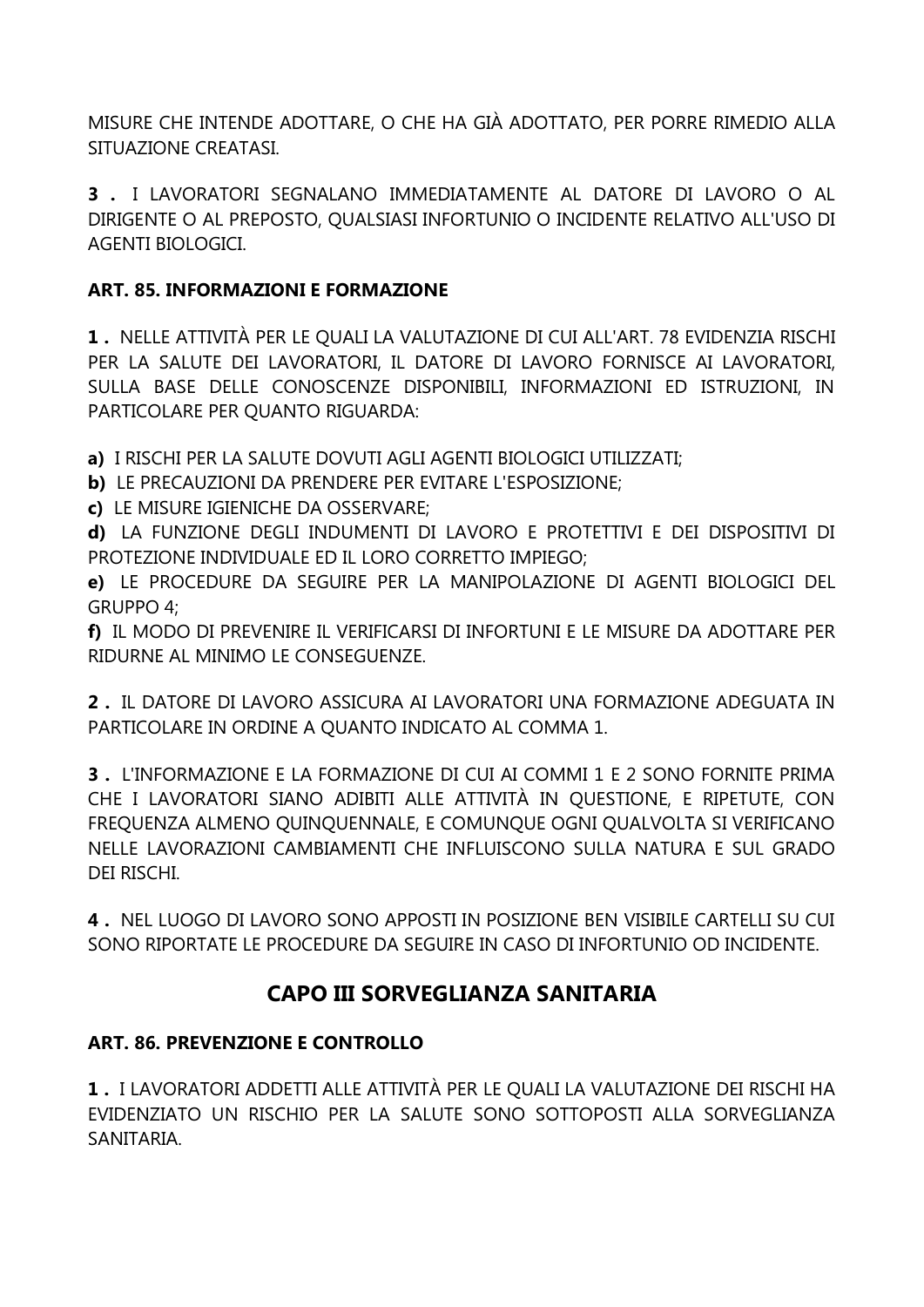**2 .** IL DATORE DI LAVORO, SU CONFORME PARERE DEL MEDICO COMPETENTE, ADOTTA MISURE PROTETTIVE PARTICOLARI PER QUEI LAVORATORI PER I QUALI, ANCHE PER MOTIVI SANITARI INDIVIDUALI, SI RICHIEDONO MISURE SPECIALI DI PROTEZIONE, FRA LE QUALI:

**a)** LA MESSA A DISPOSIZIONE DI VACCINI EFFICACI PER QUEI LAVORATORI CHE NON SONO GIÀ IMMUNI ALL'AGENTE BIOLOGICO PRESENTE NELLA LAVORAZIONE, DA SOMMINISTRARE A CURA DEL MEDICO COMPETENTE;

**b)** L'ALLONTANAMENTO TEMPORANEO DEL LAVORATORE SECONDO LE PROCEDURE DELL'ART. 8 DEL DECRETO LEGISLATIVO 15 AGOSTO 1991, N. 277.

# **ART. 87. REGISTRI DEGLI ESPOSTI E DEGLI EVENTI ACCIDENTALI**

**1 .** I LAVORATORI ADDETTI AD ATTIVITÀ COMPORTANTI USO DI AGENTI DEL GRUPPO 3 OVVERO 4 SONO ISCRITTI IN UN REGISTRO IN CUI SONO RIPORTATI, PER CIASCUNO DI ESSI, L'ATTIVITÀ SVOLTA, L'AGENTE UTILIZZATO E GLI EVENTUALI CASI DI ESPOSIZIONE INDIVIDUALE.

**2 .** IL DATORE DI LAVORO ISTITUISCE ED AGGIORNA IL REGISTRO DI CUI AL COMMA 1 E NE CURA LA TENUTA TRAMITE IL MEDICO COMPETENTE. IL RESPONSABILE DEL SERVIZIO DI PREVENZIONE E PROTEZIONE E IL RAPPRESENTANTE PER LA SICUREZZA HANNO ACCESSO A DETTO REGISTRO.

**3 .** IL DATORE DI LAVORO:

**a)** CONSEGNA COPIA DEL REGISTRO DI CUI AL COMMA 1 ALL'ISTITUTO SUPERIORE DI SANITÀ E ALL'ISPESL, COMUNICANDO AD ESSI OGNI TRE ANNI E COMUNQUE OGNI QUALVOLTA QUESTI NE FANNO RICHIESTA, LE VARIAZIONI INTERVENUTE;

**b)** COMUNICA ALL'ISPESL LA CESSAZIONE DEL RAPPORTO DI LAVORO, DEI LAVORATORI DI CUI AL COMMA 1 FORNENDO NEL CONTEMPO L'AGGIORNAMENTO DEI DATI CHE LI RIGUARDANO E CONSEGNA AL MEDESIMO ISTITUTO LE RELATIVE CARTELLE SANITARIE E DI RISCHIO DI CUI ALL'ART. 86, COMMA 5;

**c)** IN CASO DI CESSAZIONE DI ATTIVITÀ DELL'AZIENDA, CONSEGNA ALL'ISTITUTO SUPERIORE DI SANITÀ COPIA DEL REGISTRO DI CUI AL COMMA 1 ED ALL'ISPESL COPIA DEL MEDESIMO REGISTRO NONCHÉ LE CARTELLE SANITARIE E DI RISCHIO DI CUI ALL'ART. 86, COMMA 5;

**d)** IN CASO DI ASSUNZIONE DI LAVORATORI CHE HANNO ESERCITATO ATTIVITÀ CHE COMPORTANO RISCHIO DI ESPOSIZIONE ALLO STESSO AGENTE RICHIEDE ALL'ISPESL COPIA DELLE ANNOTAZIONI INDIVIDUALI CONTENUTE NEL REGISTRO DI CUI AL COMMA 1, NONCHÉ COPIA DELLA CARTELLA SANITARIA E DI RISCHIO DI CUI ALL'ART. 86, COMMA 5;

**e)** TRAMITE IL MEDICO COMPETENTE COMUNICA AI LAVORATORI INTERESSATI LE RELATIVE ANNOTAZIONI INDIVIDUALI CONTENUTE NEL REGISTRO DI CUI AL COMMA 1 E NELLA CARTELLA SANITARIA E DI RISCHIO DI CUI ALL'ART. 86, COMMA 5, ED AL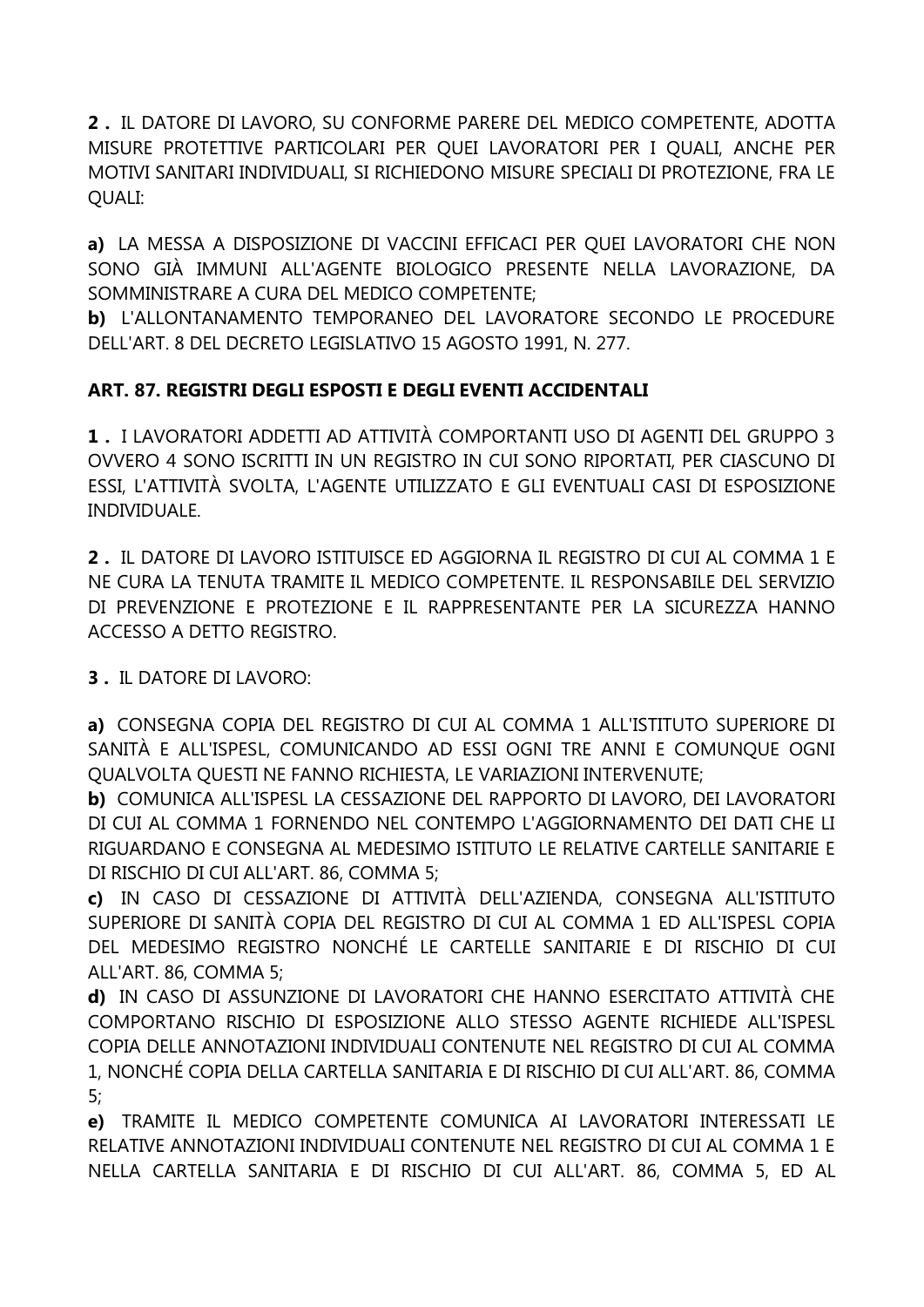RAPPRESENTANTE PER LA SICUREZZA I DATI COLLETTIVI ANONIMI CONTENUTI NEL REGISTRO DI CUI AL COMMA 1.

**4 .** LE ANNOTAZIONI INDIVIDUALI CONTENUTE NEL REGISTRO DI CUI AL COMMA 1 E LE CARTELLE SANITARIE E DI RISCHIO DI CUI ALL'ART. 86, COMMA 5, SONO CONSERVATE DAL DATORE DI LAVORO FINO A RISOLUZIONE DEL RAPPORTO DI LAVORO E DALL'ISPESL FINO A DIECI ANNI DALLA CESSAZIONE DI OGNI ATTIVITÀ CHE ESPONE AD AGENTI BIOLOGICI. NEL CASO DI AGENTI PER I QUALI È NOTO CHE POSSONO PROVOCARE INFEZIONI CONSISTENTI O LATENTI O CHE DANNO LUOGO A MALATTIE CON RECRUDESCENZA PERIODICA PER LUNGO TEMPO O CHE POSSONO AVERE GRAVI SEQUELE A LUNGO TERMINE TALE PERIODO È DI QUARANTA ANNI.

**5 .** LA DOCUMENTAZIONE DI CUI AI PRECEDENTI COMMI È CUSTODITA E TRASMESSA CON SALVAGUARDIA DEL SEGRETO PROFESSIONALE.

**6 .** I MODELLI E LE MODALITÀ DI TENUTA DEI REGISTRI E DELLE CARTELLE SANITARIE DI CUI RISPETTIVAMENTE AI COMMI 1 E 2 SONO DETERMINATI CON DECRETO DEI MINISTRI DELLA SANITÀ E DEL LAVORO E DELLA PREVIDENZA SOCIALE SENTITA LA COMMISSIONE CONSULTIVA PERMANENTE.

**7 .** L'ISPESL TRASMETTE ANNUALMENTE AL MINISTERO DELLA SANITÀ DATI DI SINTESI RELATIVI ALLE RISULTANZE DEL REGISTRO DI CUI AL COMMA 1.

#### **ART. 88. REGISTRO DEI CASI DI MALATTIA E DI DECESSO**

**1 .** PRESSO L'ISPESL È TENUTO UN REGISTRO DEI CASI DI MALATTIA OVVERO DI DECESSO DOVUTI ALL'ESPOSIZIONE AD AGENTI BIOLOGICI.

**2 .** I MEDICI, NONCHÉ LE STRUTTURE SANITARIE, PUBBLICHE O PRIVATE, CHE REFERTANO I CASI DI MALATTIA, OVVERO DI DECESSO DI CUI AL COMMA 1, TRASMETTONO ALL'ISPESL COPIA DELLA RELATIVA DOCUMENTAZIONE CLINICA.

**3 .** CON DECRETO DEI MINISTRI DELLA SANITÀ E DEL LAVORO E DELLA PREVIDENZA SOCIALE, SENTITA LA COMMISSIONE CONSULTIVA, SONO DETERMINATI IL MODELLO E LE MODALITÀ DI TENUTA DEL REGISTRO DI CUI AL COMMA 1, NONCHÉ LE MODALITÀ DI TRASMISSIONE DELLA DOCUMENTAZIONE DI CUI AL COMMA 2.

**4 .** IL MINISTERO DELLA SANITÀ FORNISCE ALLA COMMISSIONE CE, SU RICHIESTA, INFORMAZIONI SU L'UTILIZZAZIONE DEI DATI DEL REGISTRO DI CUI AL COMMA 1.

# **TITOLO IX S A N Z I O N I**

# **ART. 89. CONTRAVVENZIONI COMMESSE DAI DATORI DI LAVORO E DAI DIRIGENTI**

**1 .** IL DATORE DI LAVORO ED IL DIRIGENTE SONO PUNITI: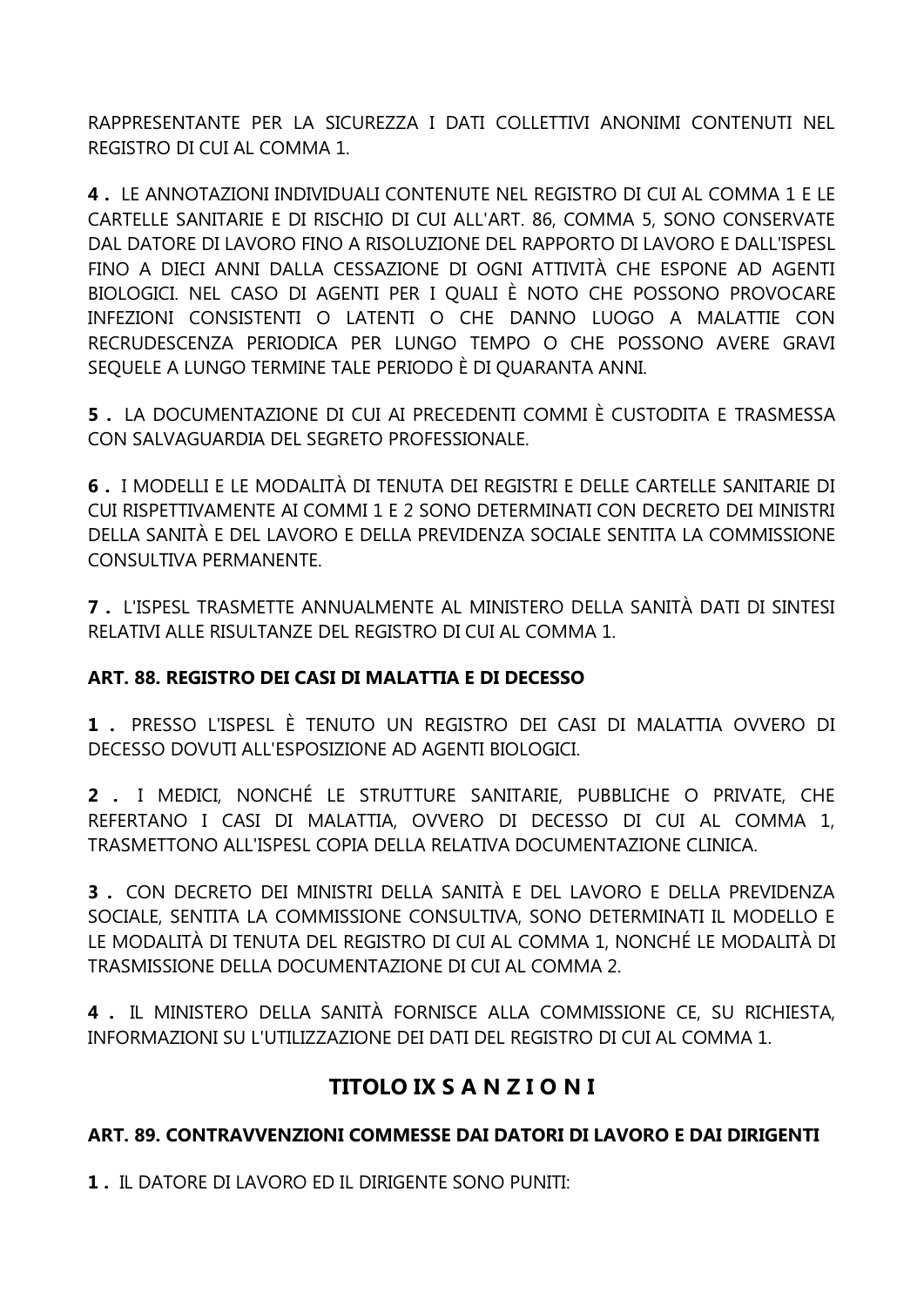a) CON L'ARRESTO DA TRE A SEI MESI O CON L'AMMENDA DA LIRE TRE MILIONI A LIRE OTTO MILIONI PER LA VIOLAZIONE DEGLI ARTICOLI 4, COMMA 5, LETTERE B), D), E), H), L), N) E Q); 22, COMMA 1; 30, COMMI 3, 4, 5 E 6; 31; 54, COMMI 1, 2, 3 E 4; 55, COMMI 1, 3 E  $4:58:$ 

b) CON L'ARRESTO DA DUE A QUATTRO MESI O CON L'AMMENDA DA LIRE UN MILIONE A LIRE CINQUE MILIONI PER LA VIOLAZIONE DELL'ART. 4, COMMA 5, LETTERE A), C), F), G), I),  $M$ ) E P).

2. IL DATORE DI LAVORO È PUNITO:

a) CON L'ARRESTO DA TRE A SEI MESI O CON L'AMMENDA DA LIRE TRE MILIONI A LIRE OTTO MILIONI PER LA VIOLAZIONE DEGLI ARTICOLI 4, COMMI 2 E 7: 12, COMMA 1, LETTERE D), E), E COMMA 4; 15, COMMA 1; 32; 35, COMMI 1, 2, 4 E 5; 38; 43, COMMI 3, 4, LETTERE A), B), D), G), E COMMA 5; 48; 49, COMMA 2; 52, COMMA 2; 56, COMMA 2; 62; 63, COMMI 1, 3, 4 E 5; 64; 65, COMMA 1; 66, COMMA 2; 68; 69, COMMI 1, 2 E 5; 78, COMMA 2; 79, COMMA 2; 80, COMMA 1; 81, COMMI 2 E 3; 82, COMMI 1, 2, 3 E 4; 83; 85, COMMA  $2; 86;$ 

b) CON L'ARRESTO DA DUE A QUATTRO MESI O CON L'AMMENDA DA LIRE UN MILIONE A LIRE CINQUE MILIONI PER LA VIOLAZIONE DEGLI ARTICOLI 4, COMMI 4 E 6; 7, COMMI  $1<sub>1</sub>$  $\mathcal{P}$ F.  $3:$ 6. **COMMI**  $2.$  $3<sub>r</sub>$  $7^{\circ}$  $E$  $8:$ 9. **COMMA**  $10<sup>1</sup>$  $2^{\cdot}$ 12, COMMA 1, LETTERE A), B) E C); 15, COMMA 2; 21; 37; 43, COMMA 4, LETTERE C), E) ED F): 49, COMMA 1: 56, COMMA 1: 57; 63, COMMA 6: 66, COMMI 1 E 4: 67; 70, COMMI 1 E 2:  $76;$ 77, **COMMI**  $\mathbf{1}$ E  $4:$ 78, **COMMA**  $3:$ 84, COMMI 2 E 4; 85, COMMA 1; 87, COMMI 1 E 2.

3 . IL DATORE DI LAVORO E IL DIRIGENTE SONO PUNITI CON LA SANZIONE AMMINISTRATIVA PECUNIARIA DA LIRE UN MILIONE A LIRE SEI MILIONI PER LA VIOLAZIONE DELL'ART. 4, COMMA 5, LETTERA O).

4. IL DATORE DI LAVORO È PUNITO CON LA SANZIONE AMMINISTRATIVA PECUNIARIA DA LIRE UN MILIONE A LIRE SEI MILIONI PER LA VIOLAZIONE DEGLI ARTICOLI 4, COMMA 8; 8, COMMA 11; 11, COMMI 1 E 3; 70, COMMI 3 E 4; 87, COMMI 3 E 4.

#### ART. 90. CONTRAVVENZIONI COMMESSE DAI PREPOSTI

1. I PREPOSTI SONO PUNITI:

a) CON L'ARRESTO SINO A DUE MESI O CON L'AMMENDA DA LIRE CINQUECENTOMILA A LIRE DUE MILIONI PER LA VIOLAZIONE DEGLI ARTICOLI 4, COMMA 5, LETTERE B), D), E), H), L), N) E O); 22, COMMA 1; 31, NONCHÉ PER LA INOSSERVANZA DELLE PRESCRIZIONI MINIME DI CUI ALL'ART. 30, COMMA 3: 54, COMMI 1, 2, 3 E 4: 55, COMMI 1, 3 E 4: 58: b) CON L'ARRESTO SINO AD UN MESE O CON L'AMMENDA DA LIRE TRECENTOMILA A LIRE UN MILIONE PER LA VIOLAZIONE DELL'ART. 4, COMMA 5, LETTERE A), C), F), G), I), M)  $E(P)$ ;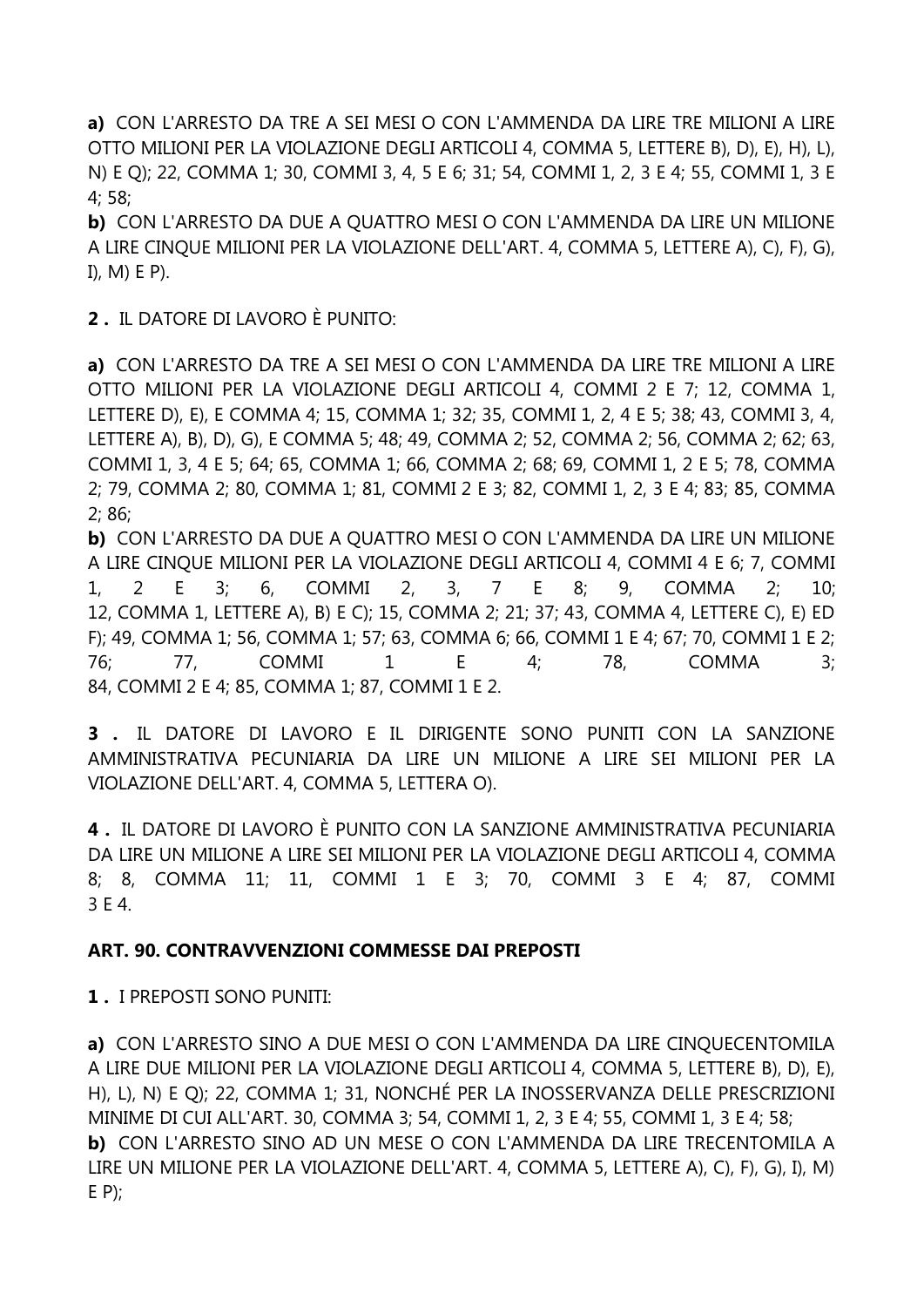c) CON LA SANZIONE AMMINISTRATIVA PECUNIARIA DA LIRE CINQUECENTOMILA A LIRE TRE MILIONI PER LA VIOLAZIONE DELL'ART. 4, COMMA 5, LETTERA O).

#### ART. 91. CONTRAVVENZIONI COMMESSE DAI COMMERCIANTI E DAGLI **INSTALLATORI**

1. LA VIOLAZIONE DELL'ART, 6, COMMA 2, È PUNITA CON L'ARRESTO FINO A SEI MESI O CON L'AMMENDA DA LIRE QUINDICI MILIONI A LIRE SESSANTA MILIONI.

2. LA VIOLAZIONE DELL'ART. 6, COMMI 1 E 3, È PUNITÀ CON L'ARRESTO FINO AD UN MESE O CON L'AMMENDA DA LIRE SEICENTOMILA A LIRE DUE MILIONI.

## ART. 92. CONTRAVVENZIONI COMMESSE DAL MEDICO COMPETENTE

1. IL MEDICO COMPETENTE È PUNITO:

a) CON L'ARRESTO FINO A DUE MESI O CON L'AMMENDA DA LIRE UN MILIONE A LIRE SEI MILIONI PER LA VIOLAZIONE DEGLI ARTICOLI 17, COMMA 1, LETTERE B), D), H) E L); 69, COMMA 4; 70, COMMI 1 E 2;

b) CON L'ARRESTO FINO A UN MESE O CON L'AMMENDA DA LIRE CINQUECENTOMILA A LIRE TRE MILIONI PER LA VIOLAZIONE DEGLI ARTICOLI 17, COMMA 1, LETTERE E), F), G) ED I), NONCHÉ DEL COMMA 3; 69, COMMA 6.

#### ART. 93. CONTRAVVENZIONI COMMESSE DAI LAVORATORI

1. I LAVORATORI SONO PUNITI:

a) CON L'AMMENDA DA LIRE QUATTROCENTOMILA A LIRE UN MILIONE E DUECENTOMILA PER LA VIOLAZIONE DEGLI ARTICOLI 5, COMMA 2: 39: 44: 84, COMMA 3: b) CON L'AMMENDA DA LIRE DUECENTOMILA A LIRE SEICENTOMILA PER LA VIOLAZIONE DEGLI ARTICOLI 67, COMMA 2; 84, COMMA 1.

#### **ART. 94. VIOLAZIONI AMMINISTRATIVE**

1. CHIUNQUE VIOLA LE DISPOSIZIONI DI CUI AGLI ARTICOLI 65, COMMA 2, E 80, COMMA 2, È PUNITO CON LA SANZIONE AMMINISTRATIVA PECUNIARIA DA LIRE CENTOMILA A LIRE TRECENTOMILA

# **TITOLO X DISPOSIZIONI TRANSITORIE E FINALI**

#### **ART. 95. NORMA TRANSITORIA**

1. IN SEDE DI PRIMA APPLICAZIONE DEL PRESENTE DECRETO E COMUNOUE NON OLTRE IL 31 DICEMBRE 1996 IL DATORE DI LAVORO CHE INTENDE SVOLGERE DIRETTAMENTE I COMPITI DI PREVENZIONE E PROTEZIONE DAI RISCHI È ESONERATO DALLA FREOUENZA DEL CORSO DI FORMAZIONE DI CUI AL COMMA 2 DELL'ART. 10, FERMA RESTANDO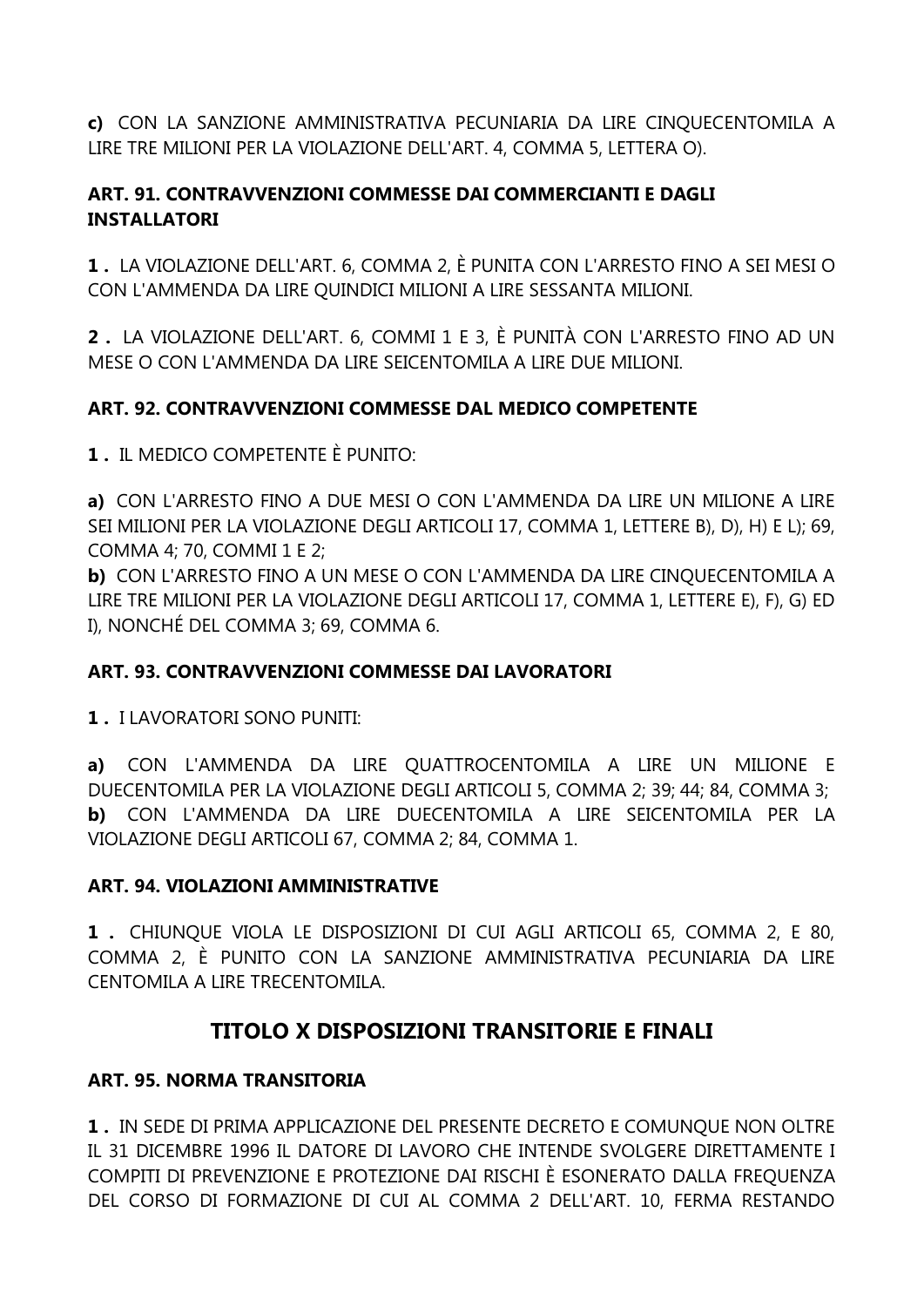L'OSSERVANZA DEGLI ADEMPIMENTI PREVISTI DAL PREDETTO ART. 10, COMMA 2, LETTERE A), B) E C).

#### **ART. 96. DECORRENZA DEGLI OBBLIGHI DI CUI ALL'ART. 4**

**1 .** È FATTO OBBLIGO DI ADOTTARE LE MISURE DI CUI ALL'ART. 4 NEL TERMINE DI DODICI MESI DALLA DATA DI ENTRATA IN VIGORE DEL PRESENTE DECRETO.

#### **ART. 97. OBBLIGHI D'INFORMAZIONE**

**1 .** IL MINISTERO DEL LAVORO E DELLA PREVIDENZA SOCIALE TRASMETTE ALLA COMMISSIONE:

**a)** IL TESTO DELLE DISPOSIZIONI DI DIRITTO INTERNO ADOTTATE NEL SETTORE DELLA SICUREZZA E DELLA SALUTE DEI LAVORATORI DURANTE IL LAVORO;

**b)** OGNI CINQUE ANNI, UNA RELAZIONE SULL'ATTUAZIONE PRATICA DELLE DISPOSIZIONI DEI TITOLI I, II, III E IV;

**c)** OGNI QUATTRO ANNI, UNA RELAZIONE SULL'ATTUAZIONE PRATICA DELLE DISPOSIZIONI DEI TITOLI V E VI.

**2 .** LE RELAZIONI DI CUI AL COMMA 1 SONO TRASMESSE ANCHE ALLE COMMISSIONI PARLAMENTARI.

#### **ART. 98. NORMA FINALE**

**1 .** RESTANO IN VIGORE, IN QUANTO NON SPECIFICATAMENTE MODIFICATE DAL PRESENTE DECRETO, LE DISPOSIZIONI VIGENTI IN MATERIA DI PREVENZIONE DEGLI INFORTUNI ED IGIENE DEL LAVORO. IL PRESENTE DECRETO, MUNITO DEL SIGILLO DELLO STATO, SARÀ INSERITO NELLA RACCOLTA UFFICIALE DEGLI ATTI NORMATIVI DELLA REPUBBLICA ITALIANA. È FATTO OBBLIGO A CHIUNQUE SPETTI DI OSSERVARLO E DI FARLO OSSERVARE.

*DATO A ROMA, ADDÌ 19 SETTEMBRE 1994 SCALFARO BERLUSCONI, PRESIDENTE DEL CONSIGLIO DEI MINISTRI COMINO, MINISTRO PER IL COORDINAMENTO DELLE POLITICHE DELL'UNIONE EUROPEA MARTINO, MINISTRO DEGLI AFFARI ESTERI BIONDI, MINISTRO DI GRAZIA E GIUSTIZIA DINI, MINISTRO DEL TESORO MASTELLA, MINISTRO DEL LAVORO E DELLA PREVIDENZA SOCIALE COSTA, MINISTRO DELLA SANITÀ GNUTTI, MINISTRO DELL'INDUSTRIA, DEL COMMERCIO E DELL'ARTIGIANATO MARONI, MINISTRO DELL'INTERNO URBANI, MINISTRO PER LA FUNZIONE PUBBLICA E GLI AFFARI REGIONALI VISTO, IL GUARDASIGILLI: BIONDI*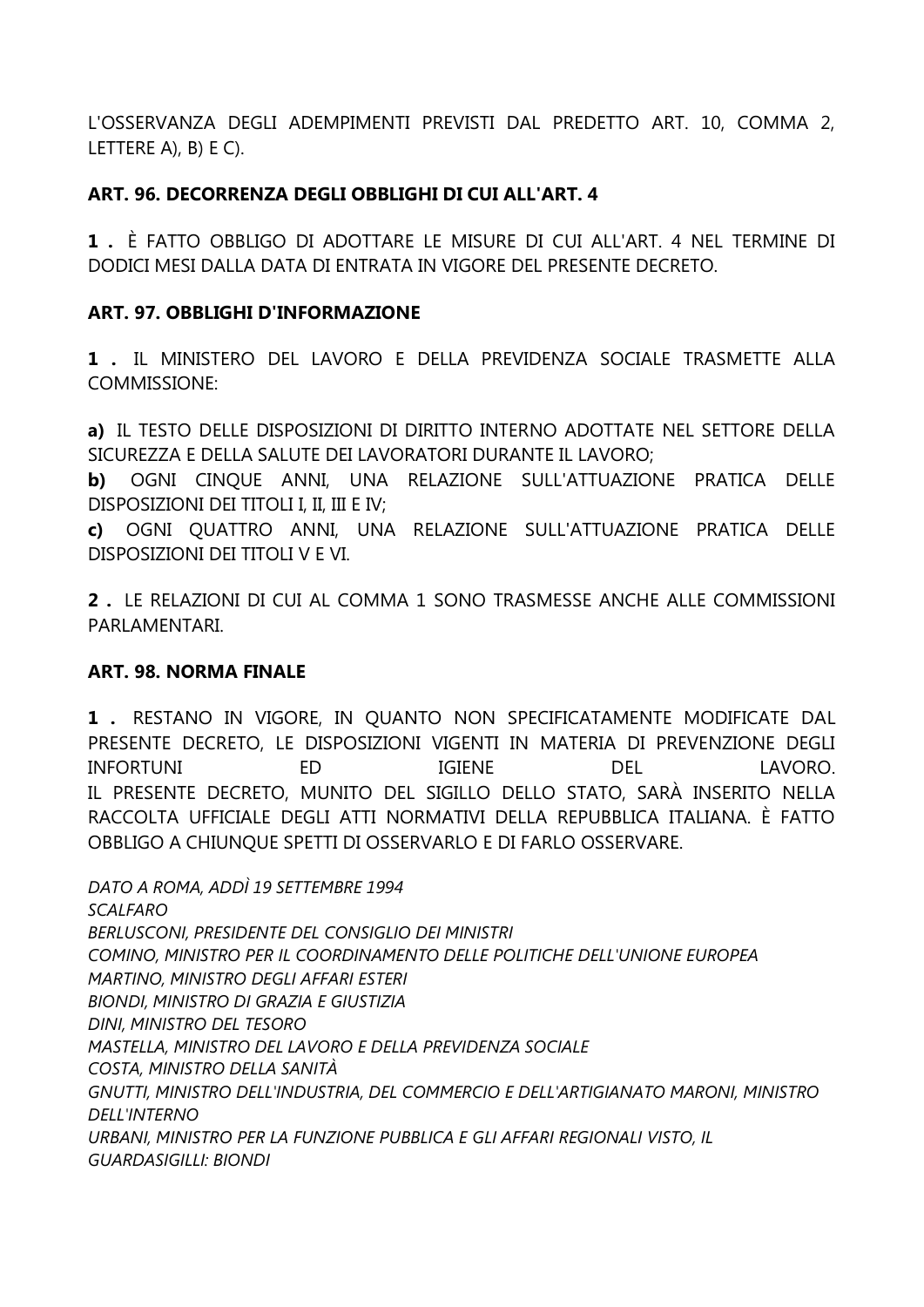# **Annesso A**

#### **ALLEGATO I CASI IN CUI È CONSENTITO LO SVOLGIMENTO DIRETTO DA PARTE DEL DATORE DI LAVORO DEI COMPITI DI PREVENZIONE E PROTEZIONE DAI RISCHI(ART.10).**

**1 .** AZIENDE ARTIGIANE E INDUSTRIALI....FINO A 30 ADDETTI

**2 .** AZIENDE AGRICOLE E ZOOTECNICHE.....FINO A 10 ADDETTI(1) 3. AZIENDE DELLA PESCA................FINO A 20 ADDETTI

**4 .** ALTRE AZIENDE (2)..................FINO A 200 ADDETTI(2) (1) ADDETTI ASSUNTI A TEMPO INDETERMINATO.

(2) ESCLUSE LE ATTIVITÀ INDUSTRIALI DI CUI ALL'ART. 1 DEL D.P.R. N. 175/88, LE CENTRALI TERMOELETTRICHE, GLI IMPIANTI ED I LABORATORI NUCLEARI, LE AZIENDE ESTRATTIVE E ALTRE ATTIVITÀ MINERARIE, LE AZIENDE PER LA FABBRICAZIONE ED IL DEPOSITO SEPARATO DI ESPLOSIVI, POLVERI E MUNIZIONI, GLI OSPEDALI E LE CLINICHE.

# **Annesso B**

#### **ALLEGATO II PRESCRIZIONI DI SICUREZZA E DI SALUTE PER I LUOGHI DI LAVORO**

**1 .** RILEVAZIONE E LOTTA ANTINCENDIO. A SECONDA DELLE DIMENSIONI E DELL'USO DEGLI EDIFICI, DELLE ATTREZZATURE PRESENTI, DELLE CARATTERISTICHE FISICHE E CHIMICHE DELLE SOSTANZE PRESENTI, NONCHÉ DEL NUMERO MASSIMO DI PERSONE CHE POSSONO ESSERE PRESENTI, I LUOGHI DI LAVORO DEVONO ESSERE DOTATI DI DISPOSITIVI ADEGUATI PER COMBATTERE L'INCENDIO, E SE DEL CASO, DI RILEVATORI DI INCENDIO E DI SISTEMI DI ALLARME.

I DISPOSITIVI NON AUTOMATICI DI LOTTA ANTINCENDIO DEVONO ESSERE FACILMENTE ACCESSIBILI E UTILIZZABILI.

ESSI DEVONO ESSERE OGGETTO DI UNA SEGNALETICA CONFORME ALLA NORMATIVA VIGENTE.

QUESTA SEGNALETICA DEVE ESSERE APPOSTA NEI LUOGHI APPROPRIATI ED ESSERE DUREVOLE.

**2 .** LOCALI ADIBITI AL PRONTO SOCCORSO. QUALORA L'IMPORTANZA DEI LOCALI, IL TIPO DI ATTIVITÀ IN ESSI SVOLTA E LA FREQUENZA DEGLI INFORTUNI LO RICHIEDANO, OCCORRE PREVEDERE UNO O PIÙ LOCALI ADIBITI AL PRONTO SOCCORSO. I LOCALI ADIBITI AL PRONTO SOCCORSO DEVONO ESSERE DOTATI DI APPARECCHI E DI MATERIALE DI PRONTO SOCCORSO INDISPENSABILI ED ESSERE FACILMENTE ACCESSIBILI CON BARELLE. ESSI DEVONO ESSERE OGGETTO DI UNA SEGNALETICA CONFORME ALLA NORMATIVA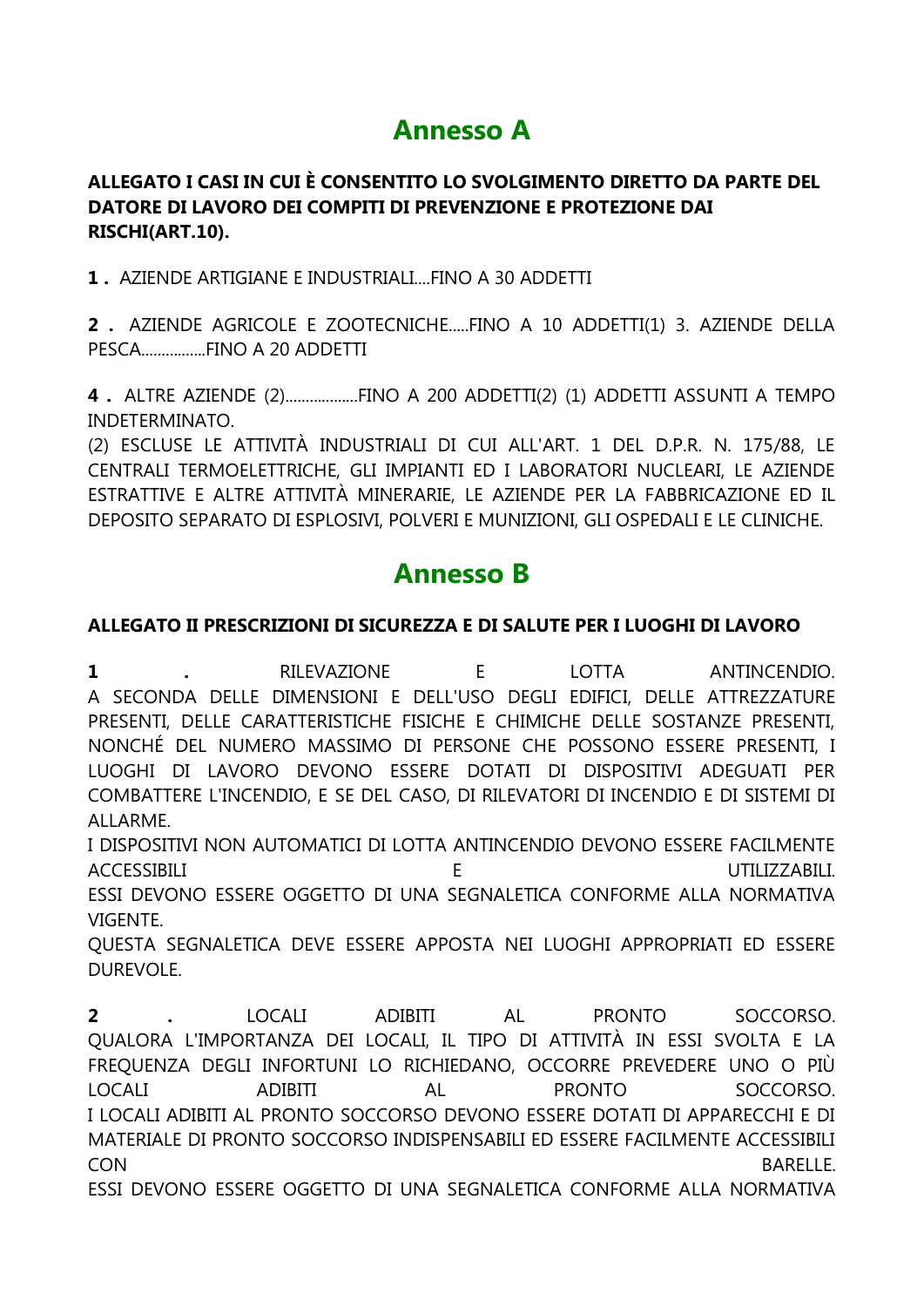VIGENTE.

IL MATERIALE DI PRONTO SOCCORSO DEVE INOLTRE ESSERE DISPONIBILE IN TUTTI I  $LE$ CONDIZIONI  $DI$ LUOGHI **IN** CUI LAVORO LO . RICHIEDANO. ESSO DEVE ESSERE OGGETTO DI UNA SEGNALETICA APPROPRIATA E DEVE ESSERE **FACILMENTE ACCESSIBILE.** 

# **Annesso C**

#### ALLEGATO III SCHEMA INDICATIVO PER L'INVENTARIO DEI RISCHI AI FINI DELL'IMPIEGO DI ATTREZZATURE DI PROTEZIONE INDIVIDUALE

# omissis

# **Annesso D**

#### ALLEGATO IV ELENCO INDICATIVO E NON ESAURIENTE DELLE ATTREZZATURE DI **PROTEZIONE INDIVIDUALE**

DISPOSTIIVI DI PROTEZIONE DELLA TESTA.

- CASCHI DI PROTEZIONE PER L'INDUSTRIA (CASCHI PER MINIERE, CANTIERI DI LAVORI PUBBLICI, INDUSTRIE VARIE):

- COPRICAPO LEGGERO PER PROTEGGERE IL CUOIO CAPELLUTO (BERRETTI, CUFFIE, RETINE CON O SENZA VISIERA);

- COPRICAPO DI PROTEZIONE (CUFFIE, BERRETTI, CAPPELLI DI TELA CERATA, ECC., IN TESSUTO, IN TESSUTO RIVESTITO, ECC.).

DISPOSITIVI DI PROTEZIONE DELL'UDITO.

- PALLINE E TAPPI PER LE ORECCHIE;

- CASCHI (COMPRENDENTI L'APPARATO AURICOLARE);
- CUSCINETTI ADATTABILI AI CASCHI DI PROTEZIONE PER L'INDUSTRIA;
- CUFFIE CON ATTACCO PER RICEZIONE A BASSA FREQUENZA;

- DISPOSITIVI DI PROTEZIONE CONTRO IL RUMORE CON APPARECCHIATURE DI INTERCOMUNICAZIONE.

DISPOSITIVI DI PROTEZIONE DEGLI OCCHI E DEL VISO.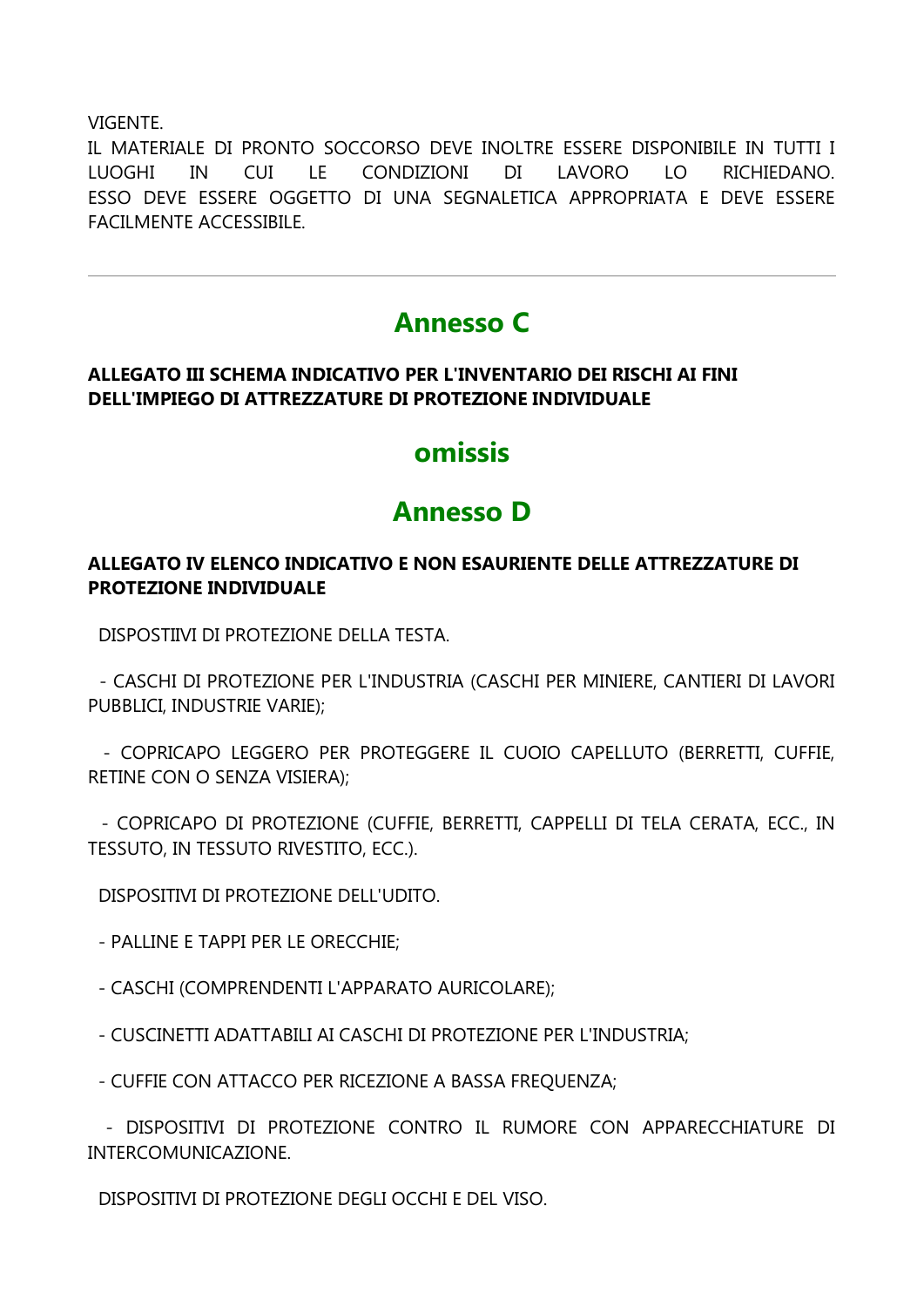- OCCHIALI A STANGHETTE;

- OCCHIALI A MASCHERA;

- OCCHIALI DI PROTEZIONE CONTRO I RAGGI X, I RAGGI LASER, LE RADIAZIONI ULTRAVIOLETTE, INFRAROSSE, VISIBILI;

- SCHERMI FACCIALI;

-MASCHERE E CASCHI PER LA SALDATURA AD ARCO (MASCHERE A MANO, A CUFFIA O ADATTABILI A CASCHI PROTETTIVI).

DISPOSITIVI DI PROTEZIONE DELLE VIE RESPIRATORIE.

- APPARECCHI ANTIPOLVERE, ANTIGAS E CONTRO LE POLVERI RADIOATTIVE;

- APPARECCHI ISOLANTI A PRESA D'ARIA;
- APPARECCHI RESPIRATORI CON MASCHERA PER SALDATURA AMOVIBILE;
- APPARECCHI ED ATTREZZATURE PER SOMMOZZATORI;
- SCAFANDRI PER SOMMOZZATORI.

DISPOSITIVI DI PROTEZIONE DELLE MANI E DELLE BRACCIA.

- GUANTI:

CONTRO LE AGGRESSIONI MECCANICHE (PERFORAZIONI, TAGLI, VIBRAZIONI, ECC.);

CONTRO LE AGGRESSIONI CHIMICHE;

PER ELETTRICISTI E ANTITERMICI;

- GUANTI A SACCO;
- DITALI;
- MANICOTTI;
- FASCE DI PROTEZIONE DEI POLSI;
- GUANTI A MEZZE DITA;
- MANOPOLE.

DISPOSITIVI DI PROTEZIONE DEI PIEDI E DELLE GAMBE.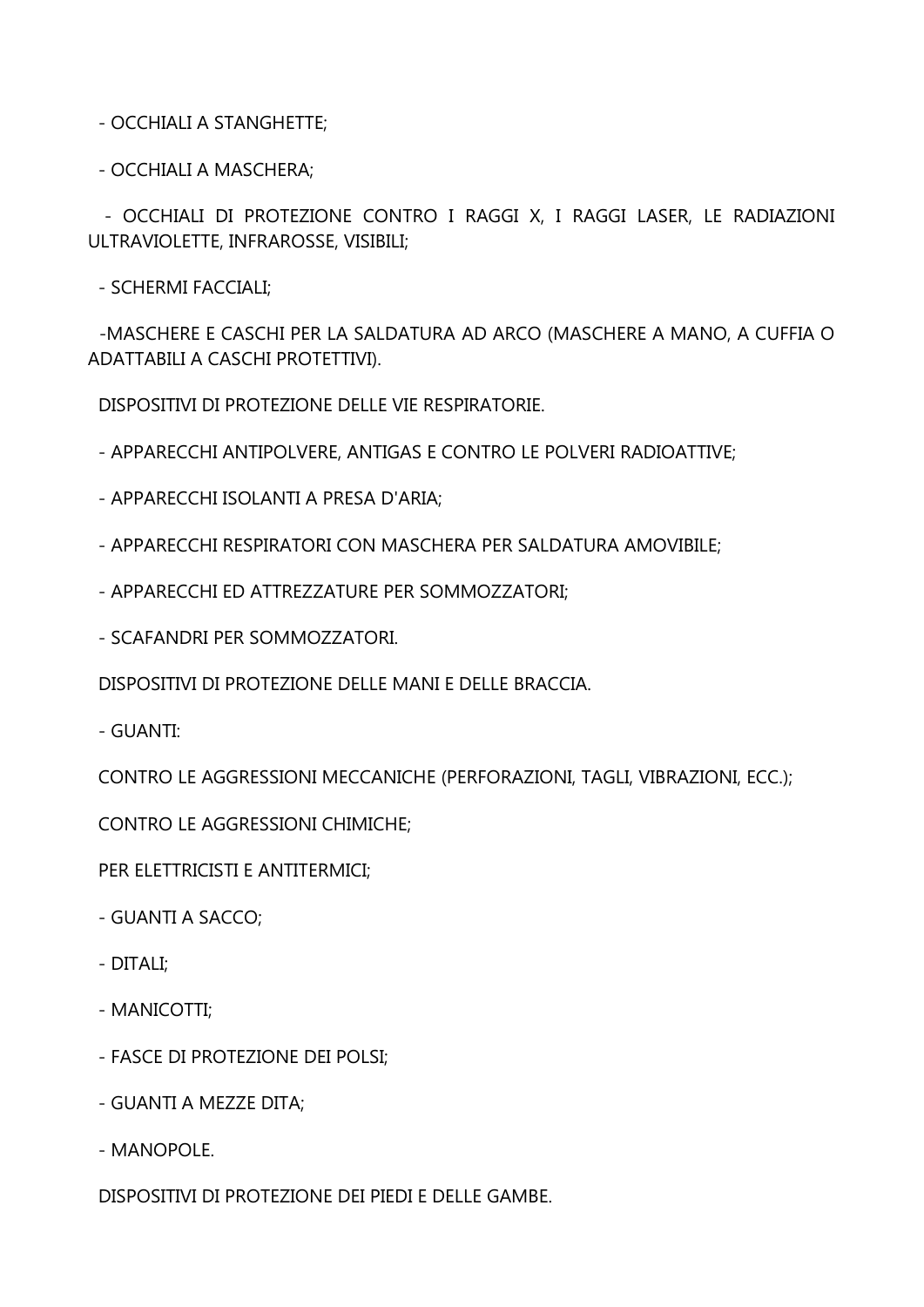#### - SCARPE BASSE, SCARPONI, TRONCHETTI, STIVALI DI SICUREZZA;

- SCARPE A SLACCIAMENTO O SGANCIAMENTO RAPIDO.

# **Annesso E**

#### **ALLEGATO V ELENCO INDICATIVO E NON ESAURIENTE DELLE ATTIVITÀ E DEI SETTORI DI ATTIVITÀ PER I QUALI PUÒ RENDERSI NECESSARIO METTERE A DISPOSIZIONE ATTREZZATURE DI PROTEZIONE INDIVIDUALE**

**1 .** PROTEZIONE DEL CAPO (PROTEZIONE DEL CRANIO). ELEMENTI DI PROTEZIONE. - LAVORI EDILI, SOPRATTUTTO LAVORI SOPRA, SOTTO O IN PROSSIMITÀ DI IMPALCATURE E DI POSTI DI LAVORO SOPRAELEVATI, MONTAGGIO E SMONTAGGIO DI ARMATURE, LAVORI DI INSTALLAZIONE E DI POSA DI PONTEGGI E OPERAZIONI DI DEMOLIZIONE; - LAVORI SU PONTI D'ACCIAIO, SU OPERE EDILI IN STRUTTURE D'ACCIAIO DI GRANDE ALTEZZA, PILONI, TORRI, COSTRUZIONI IDRAULICHE IN ACCIAIO, ALTIFORNI, ACCIAIERIE E LAMINATOI, GRANDI SERBATOI, GRANDI CONDOTTE, CALDAIE E CENTRALI ELETTRICHE; - LAVORI IN FOSSATI, TRINCEE, POZZI E GALLERIE DI MINIERA; - LAVORI IN TERRA E IN ROCCIA; LAVORI IN MINIERE SOTTERRANEE, MINIERE A CIELO APERTO E LAVORI DI SPOSTAMENTO DI AMMASSI DI STERILE; - USO DI ESTRATTORI DI BULLONI; BRILLATURA MINE: - LAVORI IN ASCENSORI E MONTACARICHI, APPARECCHI DI SOLLEVAMENTO, GRU E NASTRI NASTRI UN STRASPORTATORI; IN STRASPORTATORI; IN STRASPORTATORI; IN STRASPORTATORI; IN STRASPORTATORI; I - LAVORI NEI PRESSI DI ALTIFORNI, IN IMPIANTI DI RIDUZIONE DIRETTA, IN ACCIAIERIE, IN LAMINATOI, IN STABILIMENTI METALLURGICI, IN IMPIANTI DI FUCINATURA A MAGLIO E A STAMPO, NONCHÉ IN FONDERIE; - LAVORI IN FORNI INDUSTRIALI, CONTENITORI, APPARECCHI, SILOS, TRAMOGGE E CONDOTTE; - COSTRUZIONI NAVALI; SMISTAMENTO FERROVIARIO; - MACELLI. **2 .** PROTEZIONE DEL PIEDE. SCARPE DI SICUREZZA CON SUOLA IMPERFORABILE. - LAVORI DI RUSTICO, DI GENIO CIVILE E LAVORI STRADALI; - LAVORI SU IMPALCATURE; DEMOLIZIONI DI DI RUSTICI: - LAVORI IN CALCESTRUZZO ED IN ELEMENTI PREFABBRICATI CON MONTAGGIO E SMONTAGGIO DI DI ARMATURE; - LAVORI IN CANTIERI EDILI E IN AREE DI DEPOSITO;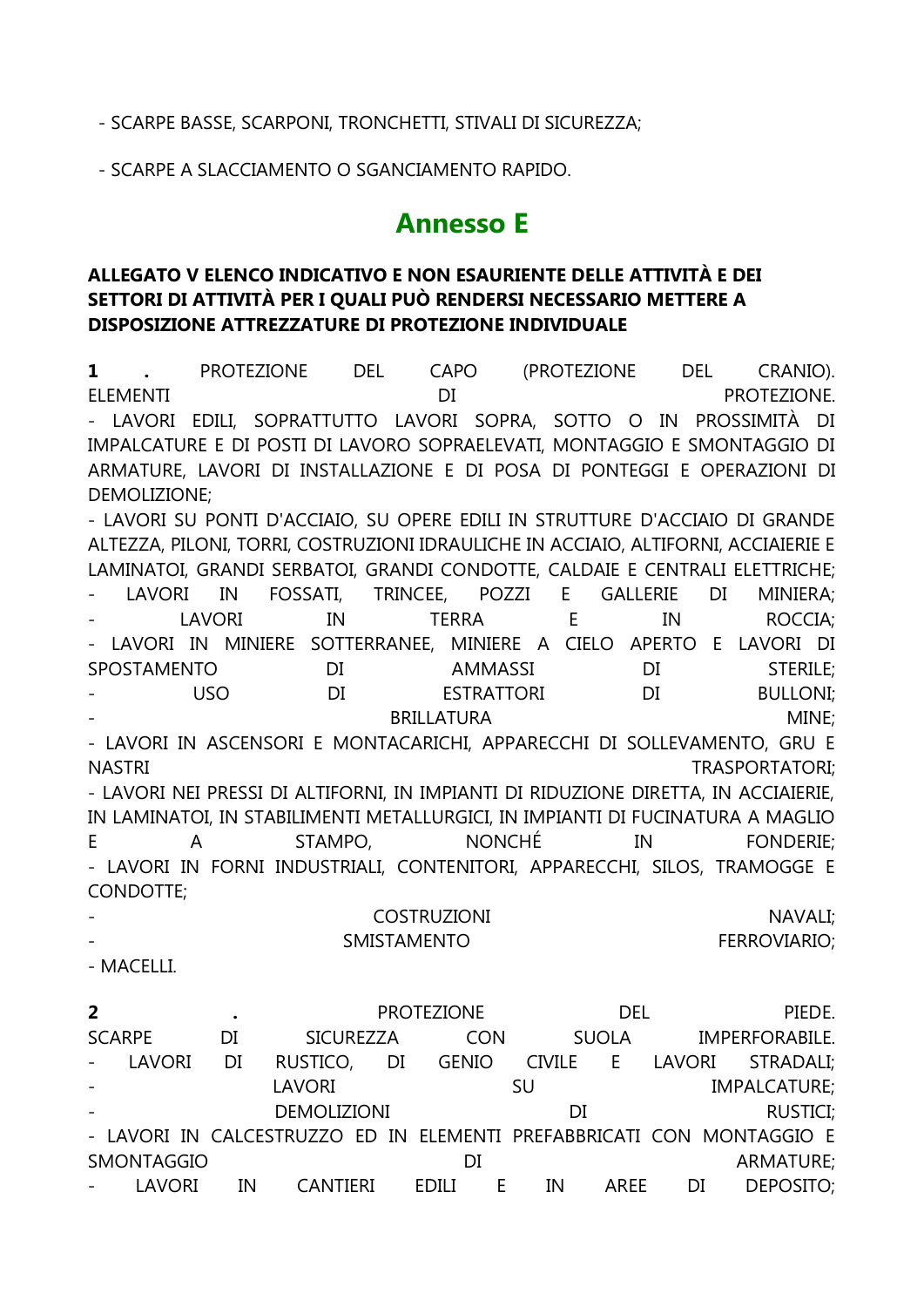- LAVORI SU TETTI. SCARPE DI SICUREZZA SENZA SUOLA IMPERFORABILE. - LAVORI SU PONTI D'ACCIAIO, OPERE EDILI IN STRUTTURE DI GRANDE ALTEZZA, PILONI, TORRI, ASCENSORI E MONTACARICHI, COSTRUZIONI IDRAULICHE IN ACCIAIO, ALTIFORNI, ACCIAIERIE, LAMINATOI, GRANDI CONTENITORI, GRANDI CONDOTTE, GRU, CALDAIE, E IMPIANTI ELETTRICI; - COSTRUZIONI DI FORNI, INSTALLAZIONE DI IMPIANTI DI RISCALDAMENTO E DI AERAZIONE, NONCHÉ MONTAGGIO DI COSTRUZIONI METALLICHE; LAVORI DI TRASFORMAZIONE E DI MANUTENZIONE: - LAVORI IN ALTIFORNI, IMPIANTI DI RIDUZIONE DIRETTA, ACCIAIERIE E LAMINATOI, STABILIMENTI METALLURGICI, IMPIANTI DI FUCINATURA A MAGLIO E A STAMPO, IMPIANTI DI PRESSATURA A CALDO E DI TRAFILATURA; - LAVORI IN CAVE DI PIETRA, MINIERE, A CIELO APERTO E RIMOZIONE DI DISCARICA; - LAVORAZIONE E FINITURA DI PIETRE; - PRODUZIONE DI VETRI PIANI E DI VETRI CAVI, NONCHÉ LAVORAZIONE E FINITURA; - MANIPOLAZIONE DI STAMPI NELL'INDUSTRIA DELLA CERAMICA; - LAVORI DI RIVESTIMENTI IN PROSSIMITÀ DEL FORNO NELL'INDUSTRIA DELLA CERAMICA; - LAVORI NELL'INDUSTRIA DELLA CERAMICA PESANTE E NELL'INDUSTRIA DEI MATERIALI DA COSTRUZIONE; - MOVIMENTAZIONE E STOCCAGGIO; - MANIPOLAZIONE DI BLOCCHI DI CARNI SURGELATE E DI CONTENITORI METALLICI DI CONSERVE; - COSTRUZIONI NAVALI; SMISTAMENTO FERROVIARIO. SCARPE DI SICUREZZA CON TACCO O CON SUOLA CONTINUA E CON INTERSUOLA IMPERFORABILE. - LAVORI SUI TETTI. SCARPE DI SICUREZZA CON INTERSUOLA TERMOISOLANTE. - ATTIVITÀ SU E CON MASSE MOLTO FREDDE O ARDENTI. SCARPE DI SICUREZZA A SLACCIAMENTO RAPIDO. - IN CASO DI RISCHIO DI PENETRAZIONE DI MASSE INCANDESCENTI FUSE.

**3 .** PROTEZIONE DEGLI OCCHI O DEL VOLTO. OCCHIALI DI PROTEZIONE, VISIERE O MASCHERE DI PROTEZIONE. LAVORI DI SALDATURA, MOLATURA E TRANCIATURA; - LAVORI DI MORTASATURA E DI SCALPELLATURA; LAVORAZIONE E FINITURA DI PIETRE: - USO DI ESTRATTORI DI BULLONI; - IMPIEGO DI MACCHINE ASPORTATRUCIOLI DURANTE LA LAVORAZIONE DI MATERIALE CHE PRODUCONO TRUCIOLI CORTI; FUCINATURA A A STAMPO: - RIMOZIONE E FRANTUMAZIONE DI SCHEGGE; - OPERAZIONI DI SABBIATURA;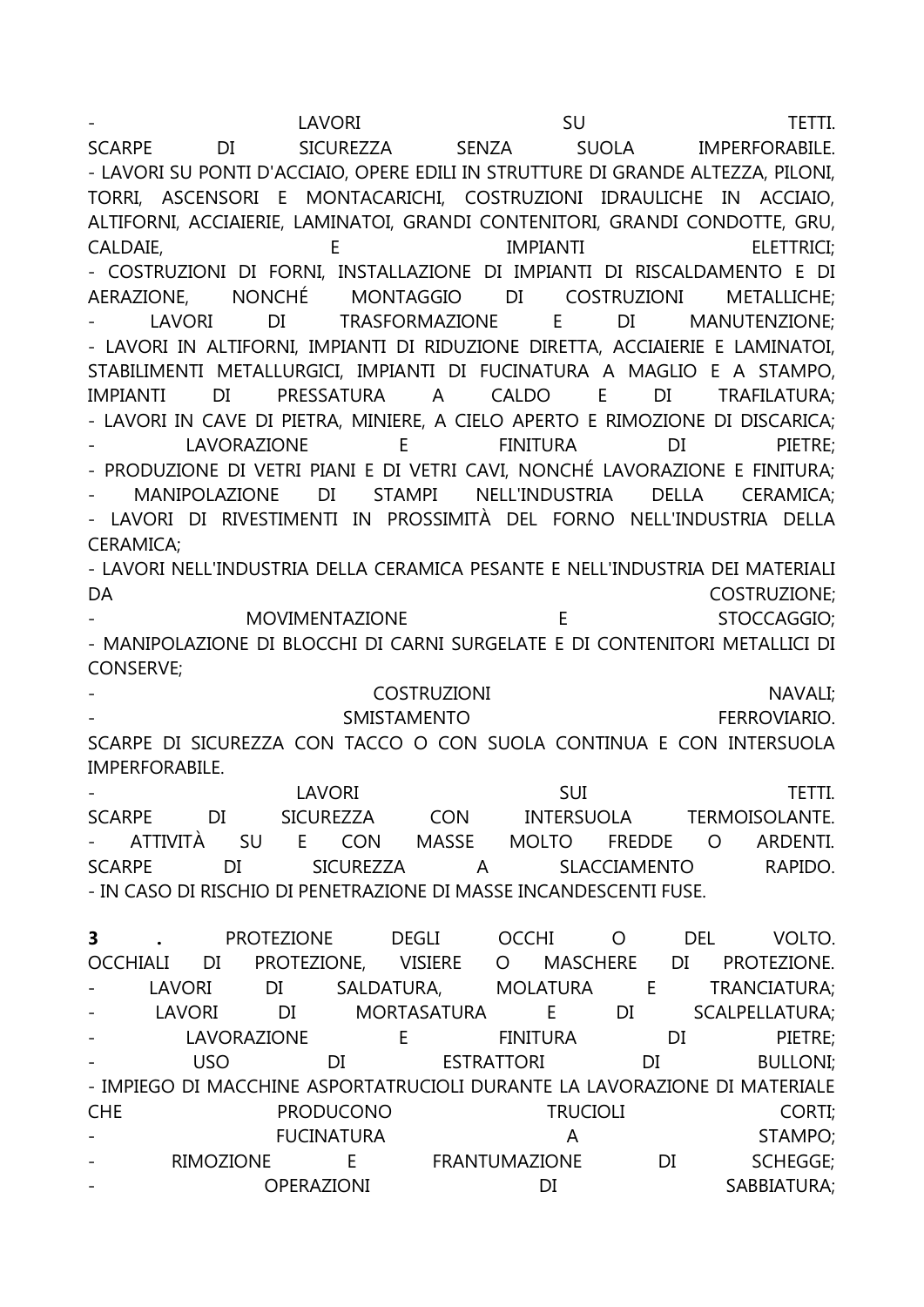- MANIPOLAZIONE DI PRODOTTI ACIDI E ALCALINI, DISINFETTANTI E DETERGENTI CORROSIVI;

- IMPIEGO DI POMPE A GETTO LIQUIDO; - MANIPOLAZIONE DI MASSE INCANDESCENTI FUSE O LAVORI IN PROSSIMITÀ DELLE STESSE;

LAVORI CHE COMPORTANO ESPOSIZIONE AL CALORE RADIANTE: - IMPIEGO DI LASER.

**4 .** PROTEZIONE DELLE VIE RESPIRATORIE. AUTORESPIRATORI.

- LAVORI IN CONTENITORI, IN VANI RISTRETTI ED IN FORNI INDUSTRIALI RISCALDATI A GAS, QUALORA SUSSISTA IL RISCHIO DI INTOSSICAZIONE DA GAS O DI CARENZA DI OSSIGENO.

LAVORO NELLA ZONA DI CARICAMENTO DELL'ALTOFORNO; - LAVORI IN PROSSIMITÀ DEI CONVERTITORI E DELLE CONDUTTURE DI GAS DI ALTOFORNO;

- LAVORI IN PROSSIMITÀ DELLA COLATA IN SIVIERA QUALORA SIA PREVEDIBILE CHE SE NE SPRIGIONINO FUMO DI METALLI PESANTI; - LAVORI DI RIVESTIMENTO DI FORNI E DI SIVIERE QUALORA SIA PREVEDIBILE LA FORMAZIONE DI POLVERI; - VERNICIATURA A SPRUZZO SENZA SUFFICIENTE ASPIRAZIONE; - LAVORI IN POZZETTI, CANALI ED ALTRI VANI SOTTERRANEI NELL'AMBITO DELLA RETE FOGNARIA;

- ATTIVITÀ IN IMPIANTI FRIGORIFERI CHE PRESENTINO UN RISCHIO DI FUORIUSCITA DEL REFRIGERANTE.

**5 .** PROTEZIONE DELL'UDITO. OTOPROTETTORI.

- LAVORI NELLE VICINANZE DI PRESSE PER METALLI; - LAVORI CHE IMPLICANO L'USO DI UTENSILI PNEUMATICI; - ATTIVITÀ DEL PERSONALE A TERRA NEGLI AEROPORTI; BATTITURA DI PALI E COSTIPAZIONE DEL TERRENO; - LAVORI NEL LEGNAME E NEI TESSILI.

**6 .** PROTEZIONE DEL TRONCO, DELLE BRACCIA E DELLE MANI. INDUMENTI PROTETTIVI. - MANIPOLAZIONE DI PRODOTTI ACIDI E ALCALINI, DISINFETTANTI E DETERGENTI CORROSIVI; - LAVORI CHE COMPORTANO LA MANIPOLAZIONE DI MASSE CALDE O LA LORO VICINANZA O COMUNQUE UN'ESPOSIZIONE AL CALORE;

- LAVORAZIONE DI VETRI PIANI; LAVORI DI SABBIATURA; - LAVORI IN IMPIANTI FRIGORIFERI. INDUMENTI PROTETTIVI DIFFICILMENTE INFIAMMABILI. - LAVORI DI SALDATURA IN AMBIENTI RISTRETTI.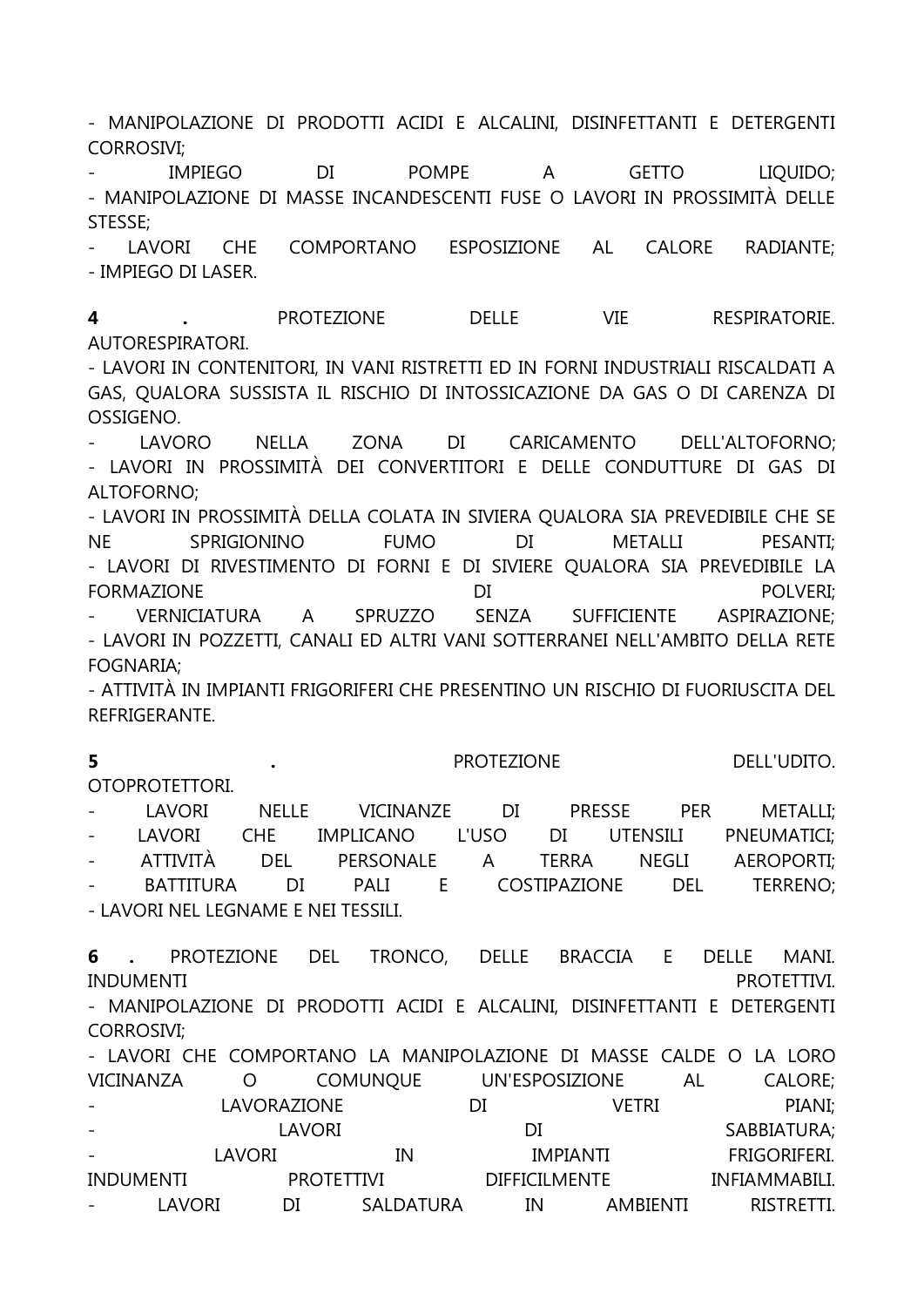GREMBIULI IMPERFORABILI. - OPERAZIONI DI DISOSSAMENTO E DI SQUARTAMENTO NEI MACELLI; - LAVORI CHE COMPORTANO L'USO DI COLTELLI, NEL CASO IN CUI QUESTI SIANO MOSSI IN DIREZIONE DEL CORPO. GREMBIULI DI CUOIO. SALDATURA; FUCINATURA; FONDITURA;

#### BRACCIALI.

- OPERAZIONI DI DISOSSAMENTO E DI SQUARTAMENTO NEI MACELLI. GUANTI.

SALDATURA:

- MANIPOLAZIONE DI OGGETTI CON SPIGOLI VIVI, ESCLUSI I CASI IN CUI SUSSISTA IL RISCHIO CHE IL GUANTO RIMANGA IMPIGLIATO NELLE MACCHINE; - MANIPOLAZIONE A CIELO APERTO DI PRODOTTI ACIDI E ALCALINI. GUANTI A MAGLIA METALLICA. - OPERAZIONE DI DISOSSAMENTO E DI SQUARTAMENTO NEI MACELLI; - ATTIVITÀ PROTRATTA DI TAGLIO CON IL COLTELLO NEI REPARTI DI PRODUZIONE E MACELLAZIONE;

- SOSTITUZIONE DI COLTELLI NELLE TAGLIERINE.

**7 .** INDUMENTI DI PROTEZIONE CONTRO LE INTEMPERIE. - LAVORI EDILI ALL'APERTO CON CLIMA PIOVOSO E FREDDO.

**8 .** LAVORI FOSFORESCENTI. - LAVORI IN CUI È NECESSARIO PERCEPIRE IN TEMPO LA PRESENZA DEI LAVORATORI.

**9 .** ATTREZZATURA DI PROTEZIONE ANTICADUTA (IMBRACATURE DI SICUREZZA). - LAVORI SU SU IMPALCATURE: - MONTAGGIO DI ELEMENTI PREFABBRICATI; - LAVORI SU PILONI.

**10 .** ATTACCO DI SICUREZZA CON CORDA. - POSTI DI LAVORO IN CABINE SOPRAELEVATE DI GRU; - POSTI DI LAVORO IN CABINE DI MANOVRA SOPRAELEVATE DI TRANSELEVATORI; - POSTI DI LAVORO SOPRAELEVATI SU TORRI DI TRIVELLAZIONE; - LAVORI IN POZZI E IN FOGNE.

**11 .** PROTEZIONE DELL'EPIDERMIDE. MANIPOLAZIONE DI EMULSIONI; - CONCIA DI PELLAMI.

### **Annesso F**

#### **ALLEGATO VI ELEMENTI DI RIFERIMENTO**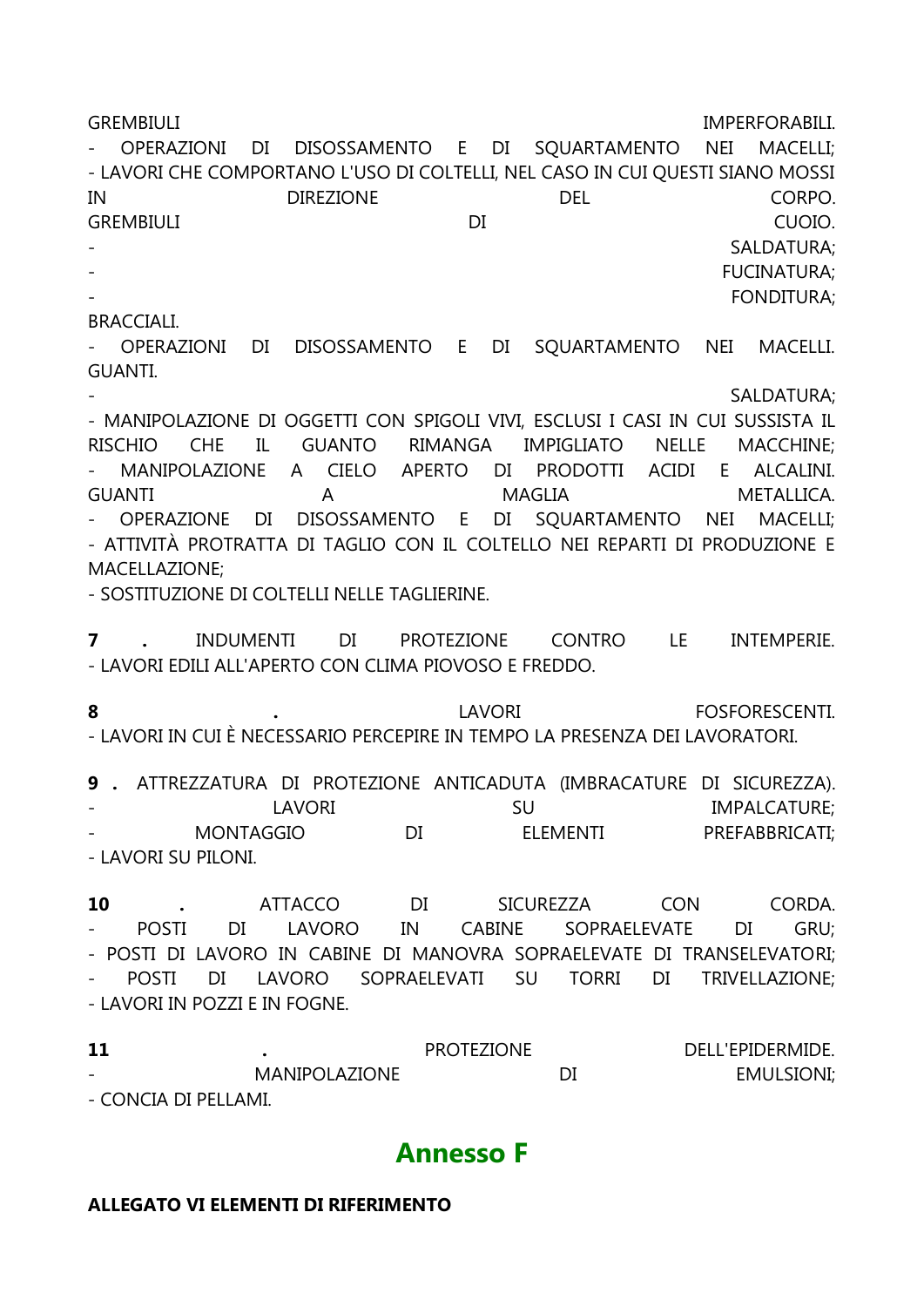**1 .** CARATTERISTICHE DEL CARICO. LA MOVIMENTAZIONE MANUALE DI UN CARICO PUÒ COSTITUIRE UN RISCHIO TRA L'ALTRO DORSO-LOMBARE NEI CASI SEGUENTI: - IL CARICO È TROPPO PESANTE (KG 30); - È INGOMBRANTE O DIFFICILE DA AFFERRARE; - È IN EQUILIBRIO INSTABILE O IL SUO CONTENUTO RISCHIA DI SPOSTARSI; - È COLLOCATO IN UNA POSIZIONE TALE PER CUI DEVE ESSERE TENUTO O MANEGGIATO AD UNA CERTA DISTANZA DAL TRONCO O CON UNA TORSIONE O INCLINAZIONE DEL TRONCO;

- PUÒ, A MOTIVO DELLA STRUTTURA ESTERNA E/O DELLA CONSISTENZA, COMPORTARE LESIONI PER IL LAVORATORE, IN PARTICOLARE IN CASO DI URTO.

**2 .** SFORZO FISICO RICHIESTO. LO SFORZO FISICO PUÒ PRESENTARE UN RISCHIO TRA L'ALTRO DORSO-LOMBARE NEI SEGUENTI CASI:  $\dot{E}$  ECCESSIVO:

- PUÒ ESSERE EFFETTUATO SOLTANTO CON UN MOVIMENTO DI TORSIONE DEL TRONCO;

- PUÒ COMPORTARE UN MOVIMENTO BRUSCO DEL CARICO; - È COMPIUTO CON IL CORPO IN POSIZIONE INSTABILE.

**3 .** CARATTERISTICHE DELL'AMBIENTE DI LAVORO. LE CARATTERISTICHE DELL'AMBIENTE DI LAVORO POSSONO AUMENTARE LE POSSIBILITÀ DI RISCHIO TRA L'ALTRO DORSO-LOMBARE NEI SEGUENTI CASI: - LO SPAZIO LIBERO, IN PARTICOLARE VERTICALE, È INSUFFICIENTE PER LO SVOLGIMENTO DELL'ATTIVITÀ RICHIESTA; - IL PAVIMENTO È INEGUALE, QUINDI PRESENTA RISCHI DI INCIAMPO O DI SCIVOLAMENTO PER LE SCARPE CALZATE DAL LAVORATORE; - IL POSTO O L'AMBIENTE DI LAVORO NON CONSENTONO AL LAVORATORE LA MOVIMENTAZIONE MANUALE DI CARICHI A UN'ALTEZZA DI SICUREZZA O IN BUONA POSIZIONE;

- IL PAVIMENTO O IL PIANO DI LAVORO PRESENTA DISLIVELLI CHE IMPLICANO LA MANIPOLAZIONE DEL CARICO A LIVELLI DIVERSI; IL PAVIMENTO O IL PUNTO DI APPOGGIO SONO INSTABILI: - LA TEMPERATURA, L'UMIDITÀ O LA CIRCOLAZIONE DELL'ARIA SONO INADEGUATE.

**4 .** ESIGENZE CONNESSE ALL'ATTIVITÀ. L'ATTIVITÀ PUÒ COMPORTARE UN RISCHIO TRA L'ALTRO DORSO-LOMBARE SE COMPORTA UNA O PIÙ DELLE SEGUENTI ESIGENZE: - SFORZI FISICI CHE SOLLECITANO IN PARTICOLARE LA COLONNA VERTEBRALE, TROPPO FREQUENTI O TROPPO PROLUNGATI; - PERIODO DI RIPOSO FISIOLOGICO O DI RECUPERO INSUFFICIENTE; - DISTANZE TROPPO GRANDI DI SOLLEVAMENTO, DI ABBASSAMENTO O DI TRASPORTO; - UN RITMO IMPOSTO DA UN PROCESSO CHE NON PUÒ ESSERE MODULATO DAL LAVORATORE.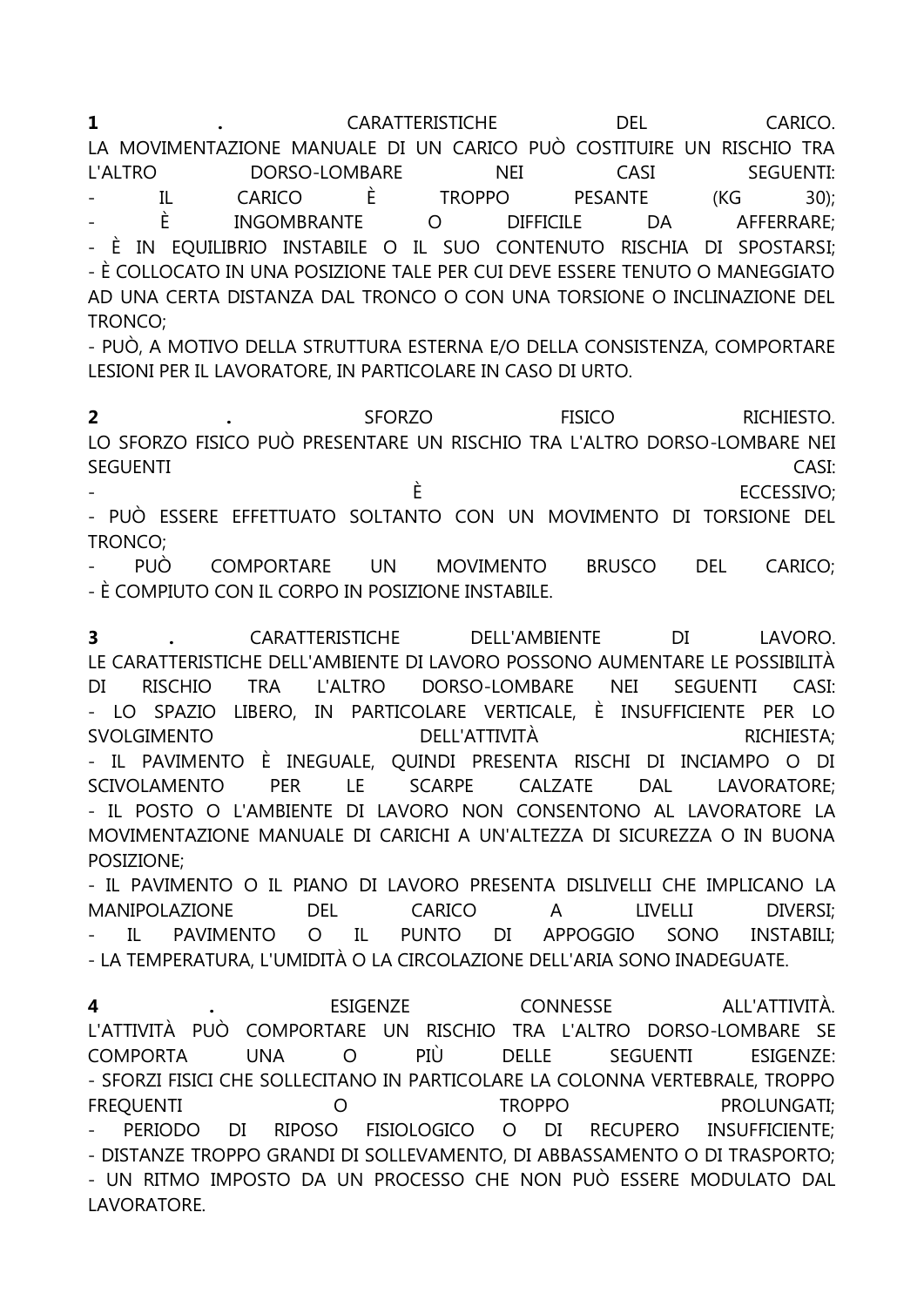**FATTORI** INDIVIDUALI  $DI$ **RISCHIO**  $IL$ LAVORATORE **PUÒ** CORRERE **UN RISCHIO NET** CASI: **SEGUENTI** INIDONEITÀ **FISICA**  $\overline{A}$ **SVOLGERE** COMPITO  $IL$ QUESTIONE; IN - INDUMENTI, CALZATURE O ALTRI EFFETTI PERSONALI INADEGUATI PORTATI DAL LAVORATORE;

- INSUFFICIENZA O INADEGUATEZZA DELLE CONOSCENZE O DELLA FORMAZIONE.

## **Annesso G**

#### **ALLEGATO VII PRESCRIZIONI MINIME**

#### OSSERVAZIONE PRELIMINARE. GLI OBBLIGHI PREVISTI DAL PRESENTE ALLEGATO SI APPLICANO AL FINE DI REALIZZARE GLI OBIETTIVI DEL TITOLO VI E QUALORA GLI ELEMENTI ESISTANO SUL POSTO DI LAVORO E NON CONTRASTINO CON LE **ESIGENZE O CARATTERISTICHE INTRINSECHE DELLA MANSIONE.**

 $\mathbf{1}$ ATTREZZATURE.  $(A)$ OSSERVAZIONE **GENERALE** L'UTILIZZAZIONE IN SÈ DELL'ATTREZZATURA NON DEVE ESSERE FONTE DI RISCHIO PER I LAVORATORI. SCHERMO.  $B)$ I CARATTERI SULLO SCHERMO DEVONO AVERE UNA BUONA DEFINIZIONE E UNA FORMA CHIARA, UNA GRANDEZZA SUFFICIENTE E VI DEVE ESSERE UNO SPAZIO ADEGUATO TRA I CARATTERI F LF. **I INFF** L'IMMAGINE SULLO SCHERMO DEVE ESSERE STABILE; ESENTE DA SFARFALLAMENTO O **DA ALTRE FORME** D'INSTABILITÀ. LA BRILLANZA E/O IL CONTRASTO TRA I CARATTERI E LO SFONDO DELLO SCHERMO DEVONO ESSERE FACILMENTE REGOLABILI DA PARTE DELL'UTILIZZATORE DEL VIDEOTERMINALE E FACILMENTE ADATTABILI ALLE CONDIZIONI AMBIENTALI. LO SCHERMO DEVE ESSERE ORIENTABILE ED INCLINABILE LIBERAMENTE E FACILMENTE **PFR** ADEGUARSI **ALLE ESIGENZE** DELL'UTILIZZATORE. È POSSIBILE UTILIZZARE UN SOSTEGNO SEPARATO PER LO SCHERMO O UN PIANO **REGOLABILE** LO SCHERMO NON DEVE AVERE RIFLESSI E RIVERBERI CHE POSSANO CAUSARE **MOLESTIA** ALL'UTILIZZATORE.  $\mathsf{C}$ **TASTIERA.** LA TASTIERA DEV'ESSERE INCLINABILE E DISSOCIATA DALLO SCHERMO PER CONSENTIRE AL LAVORATORE DI ASSUMERE UNA POSIZIONE CONFORTEVOLE E TALE DA NON **PROVOCARE** L'AFFATICAMENTO **DELLE BRACCIA**  $\Omega$ **DELLE MANI** LO SPAZIO DAVANTI ALLA TASTIERA DEV'ESSERE SUFFICIENTE ONDE CONSENTIRE UN LE.  $E$ **APPOGGIO PER** MANI LE. **BRACCIA** DELL'UTILIZZATORE. LA TASTIERA DEVE AVERE UNA SUPERFICIE OPACA ONDE EVITARE I RIFLESSI. LA DISPOSIZIONE DELLA TASTIERA E LE CARATTERISTICHE DEI TASTI DEVONO TENDERE **AD** AGEVOLARE L'USO **DELLA TASTIERA** STESSA.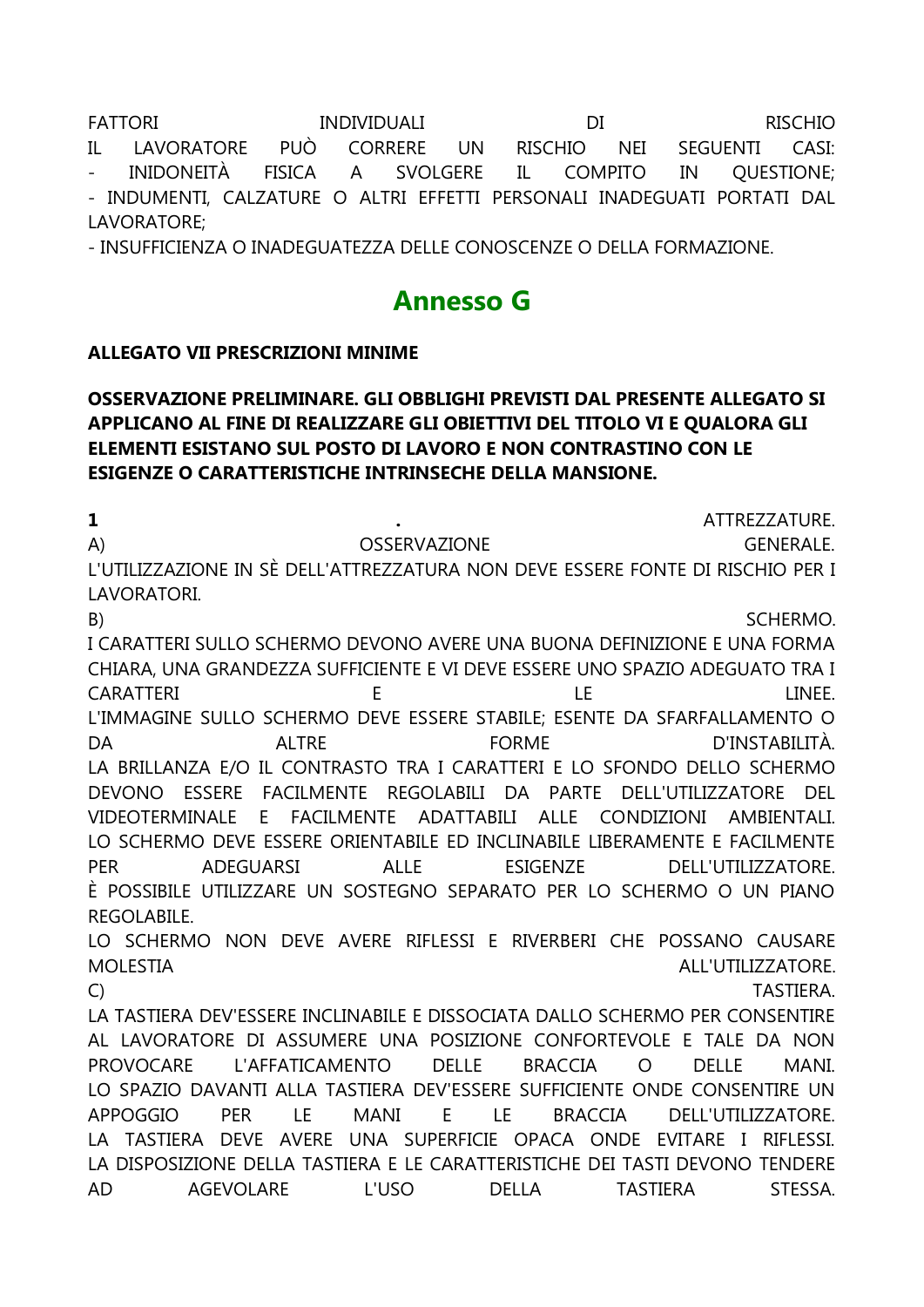I SIMBOLI DEI TASTI DEVONO PRESENTARE SUFFICIENTE CONTRASTO ED ESSERE LEGGIBILI DALLA NORMALE POSIZIONE DI LAVORO. D) PIANO DI LAVORO. IL PIANO DI LAVORO DEVE AVERE UNA SUPERFICIE POCO RIFLETTENTE, ESSERE DI DIMENSIONI SUFFICIENTI E PERMETTERE UNA DISPOSIZIONE FLESSIBILE DELLO SCHERMO, DELLA TASTIERA, DEI DOCUMENTI E DEL MATERIALE ACCESSORIO. IL SUPPORTO PER I DOCUMENTI DEVE ESSERE STABILE E REGOLABILE E DEVE ESSERE COLLOCATO IN MODO TALE DA RIDURRE AL MASSIMO I MOVIMENTI FASTIDIOSI DELLA TESTA E DEGLI OCCHI. È NECESSARIO UNO SPAZIO SUFFICIENTE CHE PERMETTA AI LAVORATORI UNA POSIZIONE COMODA. E) SEDILE DI LAVORO. IL SEDILE DI LAVORO DEV'ESSERE STABILE, PERMETTERE ALL'UTILIZZATORE UNA CERTA LIBERTÀ DI MOVIMENTO ED UNA POSIZIONE COMODA. I SEDILI DEBBONO AVERE ALTEZZA REGOLABILE. IL LORO SCHIENALE DEVE ESSERE REGOLABILE IN ALTEZZA E IN INCLINAZIONE. UN POGGIAPIEDI SARÀ MESSO A DISPOSIZIONE DI COLORO CHE LO DESIDERINO.

# **Annesso H**

### **ALLEGATO VIII ELENCO DI SISTEMI, PREPARATI E PROCEDIMENTI**

**1 .** PRODUZIONE DI AURAMINA COL METODO MICHLER.

**2 .** LAVORI CHE ESPONGONO AGLI IDROCARBURI POLICICLICI AROMATICI PRESENTI NELLA FULIGGINE, NEL CATRAME, NELLA PECE, NEL FUMO O NELLE POLVERI DI **CARBONE** 

**3 .** LAVORI CHE ESPONGONO ALLE POLVERI, FUMI E NEBBIE PRODOTTI DURANTE IL RAFFINAMENTO DEL NICHEL A TEMPERATURE ELEVATE.

**4 .** PROCESSO AGLI ACIDI FORTI NELLA FABBRICAZIONE DI ALCOOL ISOPROPILICO.

### **Annesso I**

### **ALLEGATO IX ELENCO ESEMPLIFICATIVO DI ATTIVITÀ LAVORATIVE CHE POSSONO COMPORTARE LA PRESENZA DI AGENTI BIOLOGICI**

**1 .** ATTIVITÀ IN INDUSTRIE ALIMENTARI.

**2 .** ATTIVITÀ NELL'AGRICOLTURA.

**3 .** ATTIVITÀ NELLE QUALI VI È CONTATTO CON ANIMALI E/O CON PRODOTTI DI ORIGINE ANIMALE.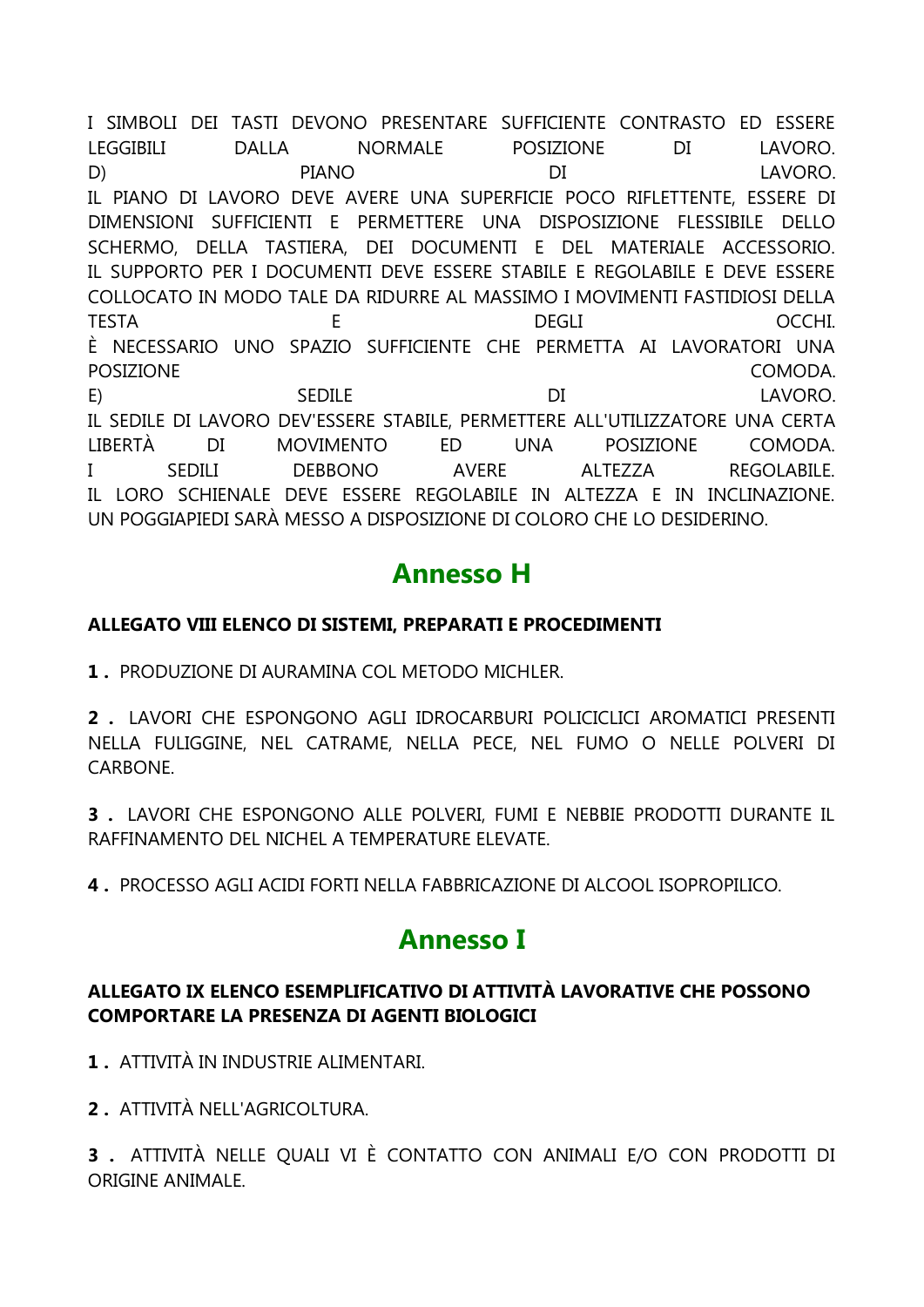4. ATTIVITÀ NEI SERVIZI SANITARI, COMPRESE LE UNITÀ DI ISOLAMENTO E POST MORTEM.

5 . ATTIVITÀ NEI LABORATORI CLINICI, VETERINARI E DIAGNOSTICI, ESCLUSI I LABORATORI DI DIAGNOSI MICROBIOLOGICA.

6. ATTIVITÀ IN IMPIANTI DI SMALTIMENTO RIFIUTI E DI RACCOLTA DI RIFIUTI SPECIALI POTENZIALMENTE INFETTI.

7. ATTIVITÀ NEGLI IMPIANTI PER LA DEPURAZIONE DELLE ACOUE DI SCARICO.

## **Annesso J**

### ALLEGATO X SEGNALE DI RISCHIO BIOLOGICO

## omissis

# **Annesso K**

### ALLEGATO XI ELENCO DEGLI AGENTI BIOLOGICI CLASSIFICATI

1. SONO INCLUSI NELLA CLASSIFICAZIONE UNICAMENTE GLI AGENTI DI CUI È NOTO  $CHF$ POSSONO PROVOCARE MALATTIE INFETTIVE IN SOGGETTI **UMANI** I RISCHI TOSSICO OVVERO ALLERGENICO EVENTUALMENTE PRESENTI SONO INDICATI A CIASCUN AGENTE **FIANCO**  $DI$ **IN APPOSITA** COLONNA. NON SONO STATI PRESI IN CONSIDERAZIONE GLI AGENTI PATOGENI DI ANIMALI E PIANTE DI CUI È NOTO CHE NON HANNO EFFETTO SULL'UOMO. IN SEDE DI COMPILAZIONE DI QUESTO PRIMO ELENCO DI AGENTI BIOLOGICI CLASSIFICATI NON SI È TENUTO CONTO DEI MICROORGANISMI GENETICAMENTE **MODIFICATI** 

2. LA CLASSIFICAZIONE DEGLI AGENTI BIOLOGICI SI BASA SULL'EFFETTO ESERCITATO DAGLI STESSI SU LAVORATORI SANI. ESSA NON TIENE CONTO DEI PARTICOLARI EFFETTI SUI LAVORATORI LA CUI SENSIBILITÀ POTREBBE ESSERE MODIFICATA DA ALTRE CAUSE OUALI MALATTIA PREESISTENTE, USO DI MEDICINALI, IMMUNITÀ COMPROMESSA, STATO DI GRAVIDANZA O ALLATTAMENTO, FATTORI DEI QUALI È TENUTO CONTO NELLA SORVEGLIANZA SANITARIA DI CUI ALL'ART. 95.

3 . GLI AGENTI BIOLOGICI CHE NON SONO STATI INCLUSI NEI GRUPPI 2, 3, 4 SONO IMPLICITAMENTE **INSERITI NEL** DELL'ELENCO **NON** GRUPPO  $\mathbf{1}$ PER GLI AGENTI DI CUI È NOTA PER NUMEROSE SPECIE LA PATOGENICITÀ PER L'UOMO. L'ELENCO COMPRENDE LE SPECIE PIÙ FREQUENTEMENTE IMPLICATE NELLE MALATTIE,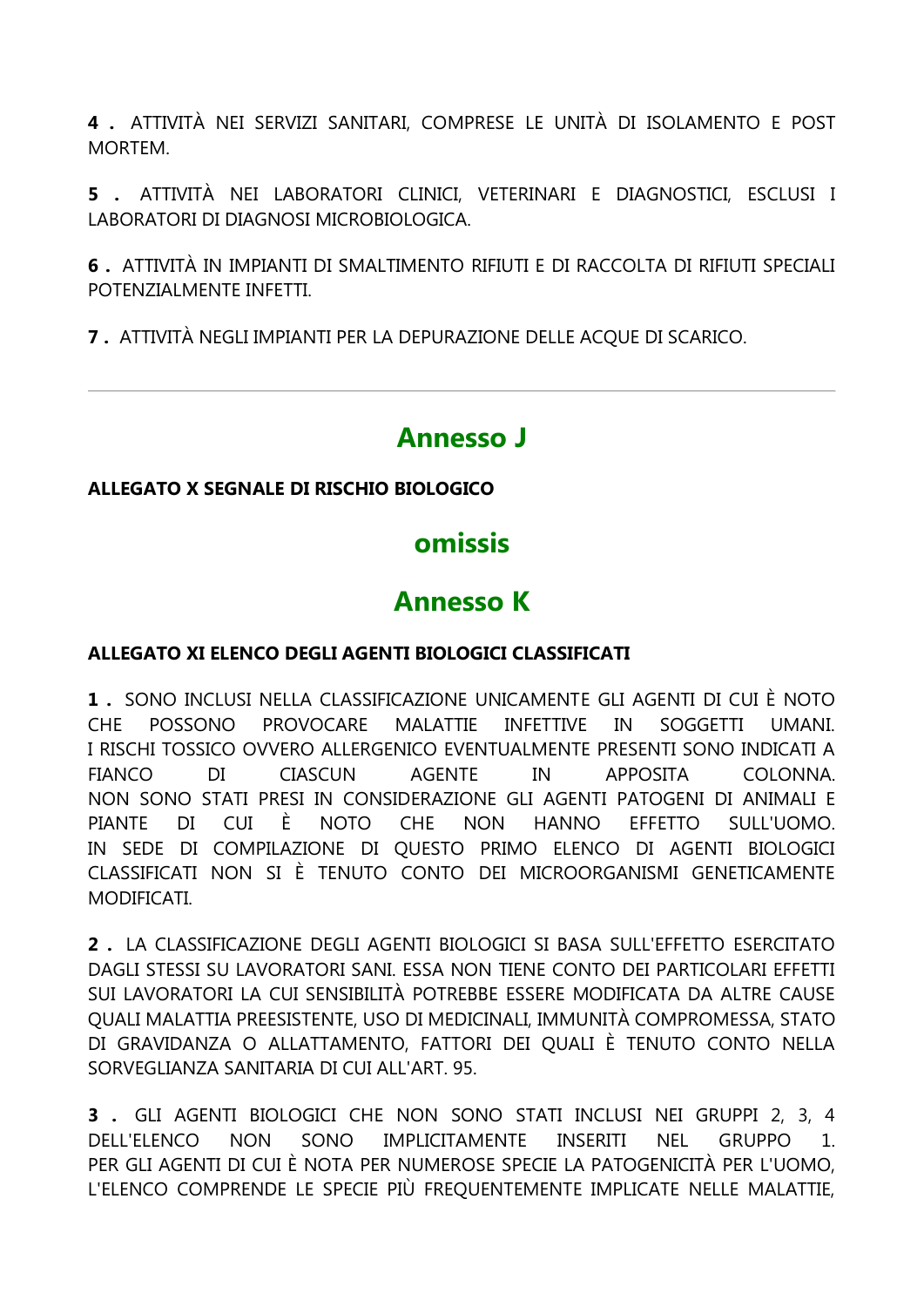MENTRE UN RIFERIMENTO DI CARATTERE PIÙ GENERALE INDICA CHE ALTRE SPECIE APPARTENENTI ALLO STESSO GENERE POSSONO AVERE EFFETTI SULLA SALUTE DELL'UOMO.

OUANDO UN INTERO GENERE È MENZIONATO NELL'ELENCO DEGLI AGENTI BIOLOGICI. È IMPLICITO CHE I CEPPI E LE SPECIE DEFINITI NON PATOGENI SONO ESCLUSI DALLA CLASSIFICAZIONE.

4. QUANDO UN CEPPO È ATTENUATO O HA PERSO GENI NOTORIAMENTE VIRULENTI, IL CONTENIMENTO RICHIESTO DALLA CLASSIFICAZIONE DEL CEPPO PARENTALE NON È NECESSARIAMENTE APPLICATO A MENO CHE LA VALUTAZIONE DEL RISCHIO DA ESSO RAPPRESENTATO SUL LUOGO DI LAVORO NON LO RICHIEDA.

5. TUTTI I VIRUS CHE SONO GIÀ STATI ISOLATI NELL'UOMO E CHE ANCORA NON FIGURANO NEL PRESENTE ALLEGATO DEVONO ESSERE CONSIDERATI COME APPARTENENTI ALMENO AL GRUPPO 2, A MENO CHE SIA PROVATO CHE NON POSSONO PROVOCARE MALATTIE NELL'UOMO.

6. TALUNI AGENTI CLASSIFICATI NEL GRUPPO 3 ED INDICATI CON ASTERISCO (\*) O CON DOPPIO ASTERISCO (\*\*) NELL'ELENCO ALLEGATO POSSONO COMPORTARE UN RISCHIO DI INFEZIONE LIMITATO PERCHÉ NORMALMENTE NON SONO VEICOLATI DALL'ARIA. NEL CASO DI PARTICOLARI ATTIVITÀ COMPORTANTI L'UTILIZZAZIONE DEI SUDDETTI AGENTI, IN RELAZIONE AL TIPO DI OPERAZIONE EFFETTUATA E DEI QUANTITATIVI IMPIEGATI PUÒ RISULTARE SUFFICIENTE, PER ATTUARE LE MISURE DI CUI AI PUNTI 2 E 13 DELL'ALLEGATO XII ED AI PUNTI 2, 3, 5 DELL'ALLEGATO XIII, ASSICURARE I LIVELLI DI CONTENIMENTO IVI PREVISTI PER GLI AGENTI DEL GRUPPO 2

7. LE MISURE DI CONTENIMENTO CHE DERIVANO DALLA CLASSIFICAZIONE DEI PARASSITI SI APPLICANO UNICAMENTE AGLI STADI DEL CICLO DEL PARASSITA CHE POSSONO ESSERE INFETTIVI PER L'UOMO.

8. L'ELENCO CONTIENE INDICAZIONI CHE INDIVIDUANO GLI AGENTI BIOLOGICI CHE POSSONO PROVOCARE REAZIONI ALLERGICHE O TOSSICHE, QUELLI PER I QUALI È DISPONIBILE UN VACCINO EFFICACE E QUELLI PER I QUALI È OPPORTUNO CONSERVARE PER ALMENO DIECI ANNI L'ELENCO DEI LAVORATORI CHE HANNO OPERATO IN ATTIVITÀ CON **RISCHIO FSPOSIZIONE TAII**  $DI$  $\mathsf{A}$ **AGFNTI TALI INDICAZIONI** SONO:  $\mathsf{A}^{\mathsf{.}}$ **POSSIBILI FFFFTTI ALLERGICI:** D: L'ELENCO DEI LAVORATORI CHE HANNO OPERATO CON DETTI AGENTI DEVE ESSERE CONSERVATO PER ALMENO DIECI ANNI DALLA CESSAZIONE DELL'ULTIMA ATTIVITÀ **COMPORTANTI RISCHIO**  $DI$ ESPOSIZIONE;  $T^*$ **PRODUZIONE**  $DI$ **TOSSINE:**  $V^{\cdot}$ DISPONIBILE. **VACCINO EFFICACE BATTERI** ORGANISMI F. **SIMILI**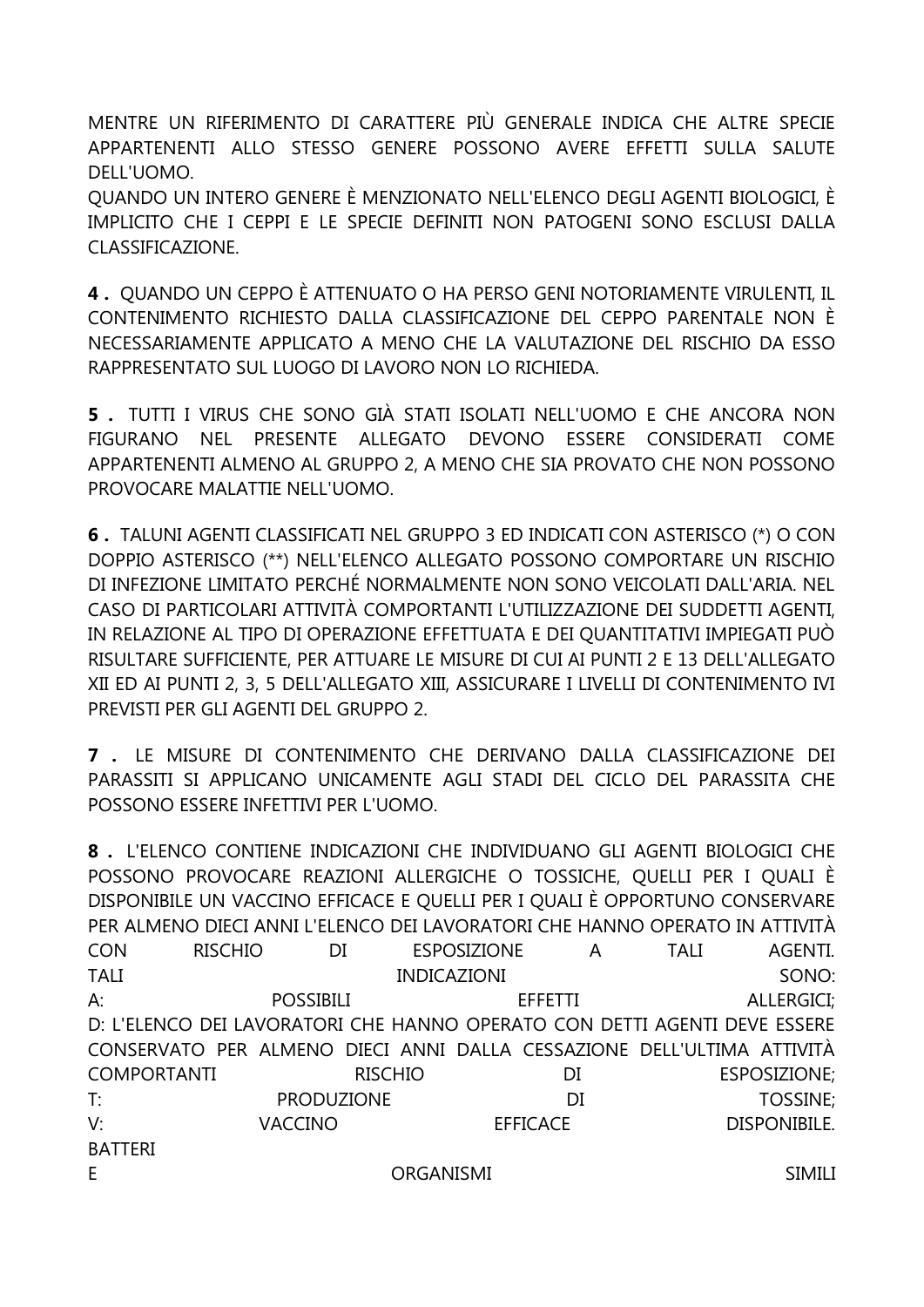NB. - PER GLI AGENTI CHE FIGURANO NEL PRESENTE ELENCO LA MENZIONE "SPP" SI RIFERISCE ALLE ALTRE SPECIE RICONOSCIUTE PATOGENE PER L'UOMO.

(\*) VEDI INTRODUZIONE, PUNTO 5. (\*\*) VEDI INTRODUZIONE, PUNTO 6. (A) TICK-BORNE ENCEPHALITIS. (B) IL VIRUS DELL'EPATITE D ESERCITA IL SUO POTERE PATOGENO NEL LAVORATORE SOLTANTO IN CASO DI INFEZIONE SIMULTANEA O SECONDARIA RISPETTO A QUELLA PROVOCATA DAL VIRUS DELL'EPATITE B. LA VACCINAZIONE CONTRO IL VIRUS DELL'EPATITE B PROTEGGE PERTANTO I LAVORATORI NON AFFETTI DAL VIRUS DELL'EPATITE B CONTRO IL VIRUS DELL'EPATITE D (DELTA). (C) SOLTANTO PER I TIPI A E B. (D) RACCOMANDATO PER I LAVORI CHE COMPORTANO UN CONTATTO DIRETTO CON QUESTI AGENTI. (E) ALLA RUBRICA POSSONO ESSERE IDENTIFICATI DUE VIRUS, UN GENERE "BUFFALOPOX" E UNA VARIANTE DEL VIRUS "VACCINIA". (F) VARIANTE DEL "COWPOX". (G) VARIANTE DI "VACCINIA". (H) NON ESISTE ATTUALMENTE ALCUNA PROVA DI INFEZIONE DELL'UOMO PROVOCATA DA RETROVIRUS DI ORIGINE SCIMMIESCA. A TITOLO DI PRECAUZIONE SI RACCOMANDA UN CONTENIMENTO DI LIVELLO 3 PER I LAVORI CHE COMPORTANO UN'ESPOSIZIONE DI TALI RETROVIRUS. (I) NON È COMPROVATA L'ESISTENZA NELL'UOMO DI INFEZIONI DOVUTE AGLI AGENTI RESPONSABILI DELL'ENCEFALITE BOVINA SPONGIFORME. È COMUNQUE RACCOMANDATO IL LIVELLO DI CONTENIMENTO 2 QUALE MISURA DI PROTEZIONE PER I LAVORI IN LABORATORIO.

## **Annesso L**

#### **ALLEGATO XII SPECIFICHE SULLE MISURE DI CONTENIMENTO E SUI LIVELLI DI CONTENIMENTO**

NOTA PRELIMINARE:

LE MISURE CONTENUTE IN QUESTO ALLEGATO DEBBONO ESSERE APPLICATE IN BASE ALLA NATURA DELLE ATTIVITÀ, LA VALUTAZIONE DEL RISCHIO PER I LAVORATORI E LA NATURA DELL'AGENTE BIOLOGICO DI CUI TRATTASI.